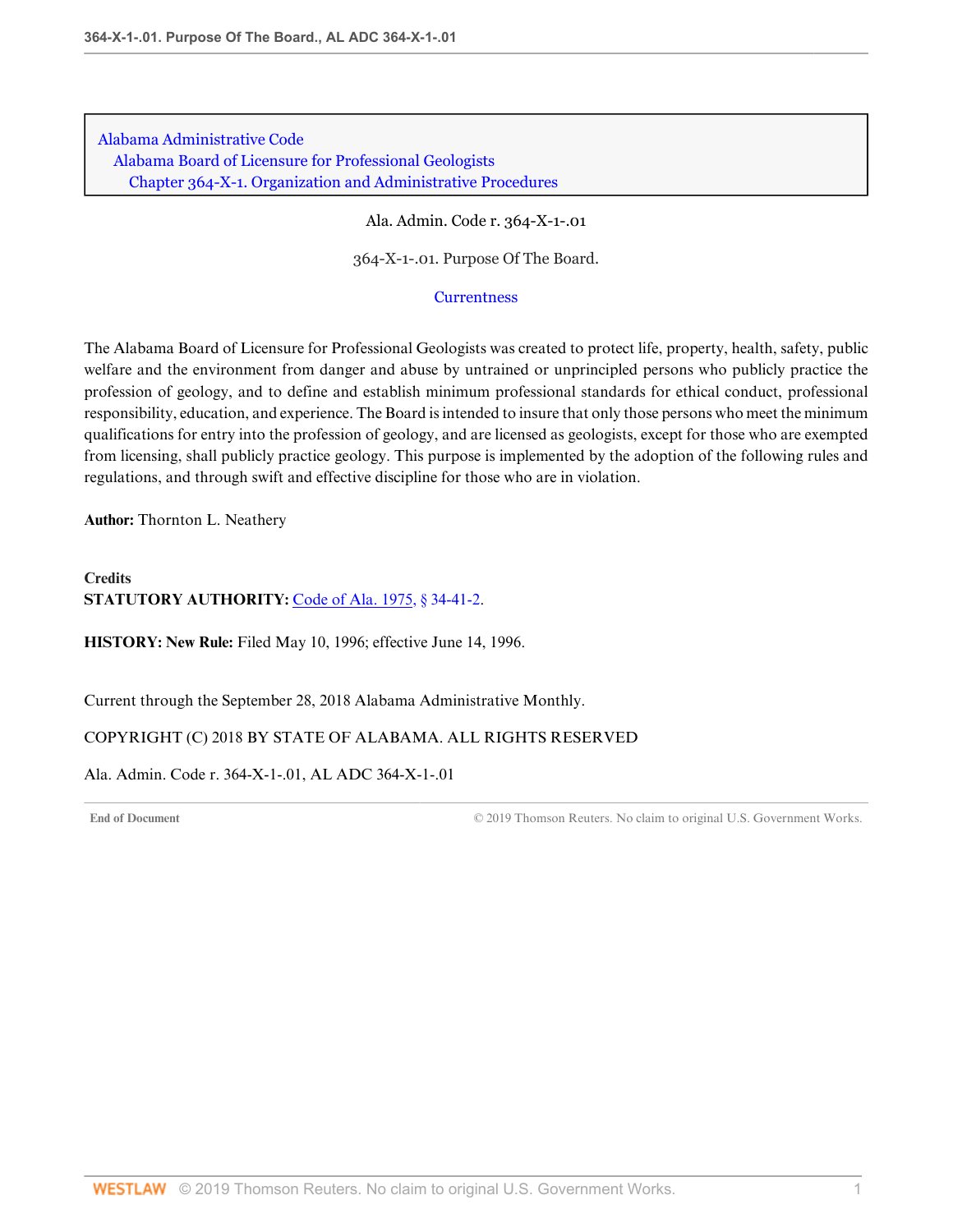### Ala. Admin. Code r. 364-X-1-.02

364-X-1-.02. Composition And Selection Of The Board.

#### **[Currentness](#page-1-0)**

The Board shall consist of seven (7) members, all licensed professional geologists. The Board shall include at least one (1) minority. All members shall be citizens of the United States, shall be residents of Alabama for five (5) years preceding appointment, and shall be at least twenty-five (25) years of age.

(1) Membership of the Board shall include at least one representative from each of the following work areas of geology: faculty of the departments of geology at colleges and universities in the State of Alabama; governmental agencies employing geologists; business; the mining industry; the petroleum industry; geotechnical and/or environmental engineering firms; and independent geological consultants.

(2) The term of office of each member shall be three (3) years and shall expire on September 30 of the last year of the appointment. No member shall serve more than two (2) consecutive three (3) year terms, without an interruption in service of at least three (3) years. The Governor may remove a member of the Board only for neglect of duty, an unexcused failure to attend more than one of the regularly scheduled meetings held in a calendar year, malfeasance, violation of this act, or conviction of a felony or other crime of moral turpitude.

(3) When the term of a member expires, the Governor shall appoint a new member or reappoint the current member for a full term. If a vacancy occurs the Governor shall appoint a replacement to fill the vacancy for the remainder of the unexpired term, within ninety (90) days of the vacancy.

**Author:** Thornton L. Neathery

**Credits STATUTORY AUTHORITY:** [Code of Ala. 1975, § 34-41-4.](http://www.westlaw.com/Link/Document/FullText?findType=L&pubNum=1000002&cite=ALSTS34-41-4&originatingDoc=ID49CD7C5BBC8471995667E4AA946D808&refType=LQ&originationContext=document&vr=3.0&rs=cblt1.0&transitionType=DocumentItem&contextData=(sc.Default))

**HISTORY: New Rule:** Filed May 10, 1996; effective June 14, 1996. **Amended:** Filed March 5, 2002; effective April 9, 2002.

<span id="page-1-0"></span>Current through the September 28, 2018 Alabama Administrative Monthly.

## COPYRIGHT (C) 2018 BY STATE OF ALABAMA. ALL RIGHTS RESERVED

### Ala. Admin. Code r. 364-X-1-.02, AL ADC 364-X-1-.02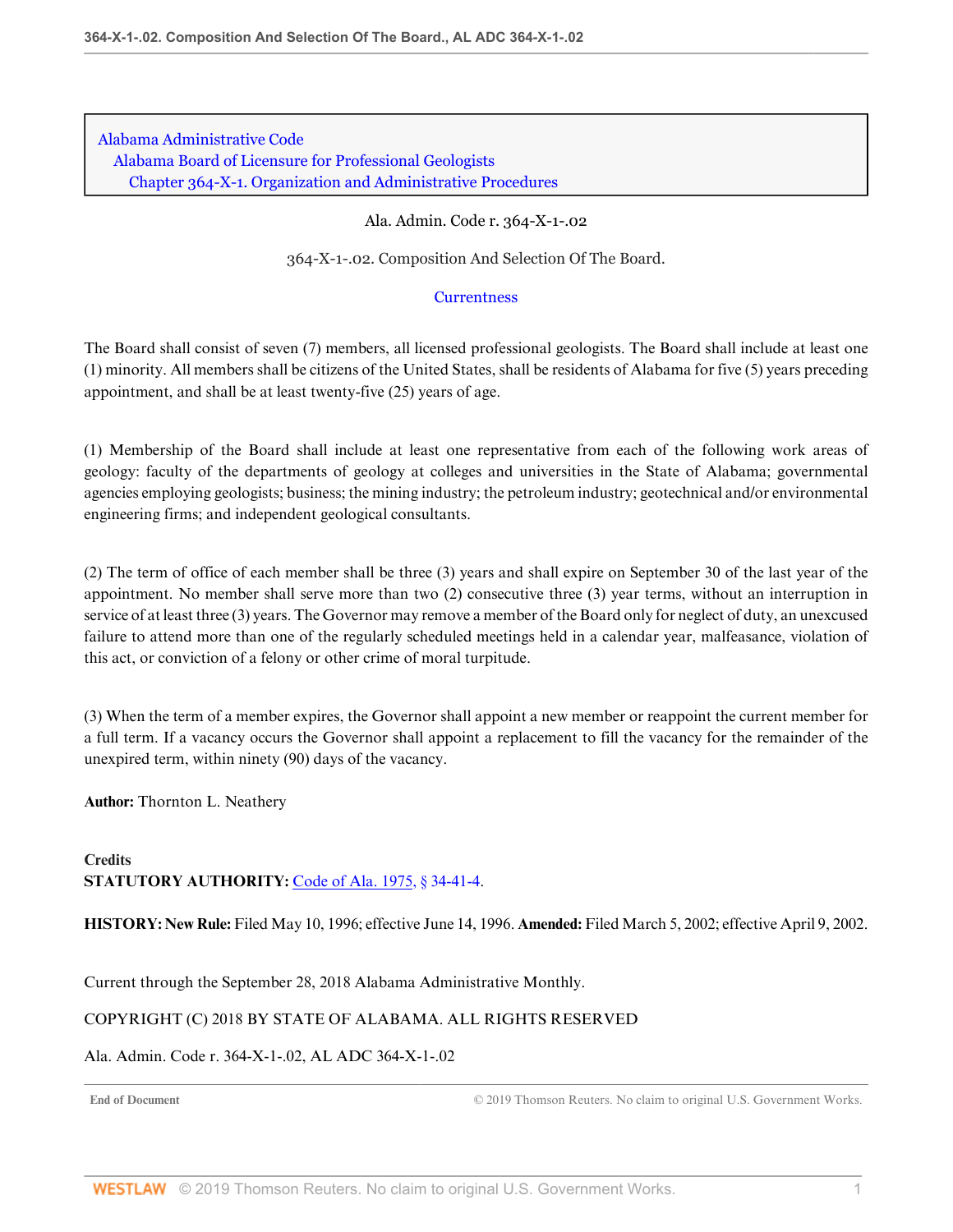# Ala. Admin. Code r. 364-X-1-.03

364-X-1-.03. Organization And Operation Of The Board.

## **[Currentness](#page-2-0)**

The Board is an independent agency of the State of Alabama. All costs of operating the Board, including administrative, secretarial, clerical and investigative, are paid from legislative appropriation of fees collected by the Board. The Attorney General and his/her assistants provide legal services to the Board.

**Author:** Thornton L. Neathery

**Credits STATUTORY AUTHORITY:** [Code of Ala. 1975, § 34-41-5.](http://www.westlaw.com/Link/Document/FullText?findType=L&pubNum=1000002&cite=ALSTS34-41-5&originatingDoc=IEBA0ED653D3A49ED8C2CC7F574D04724&refType=LQ&originationContext=document&vr=3.0&rs=cblt1.0&transitionType=DocumentItem&contextData=(sc.Default))

**HISTORY: New Rule:** Filed May 10, 1996; effective June 14, 1996.

<span id="page-2-0"></span>Current through the September 28, 2018 Alabama Administrative Monthly.

COPYRIGHT (C) 2018 BY STATE OF ALABAMA. ALL RIGHTS RESERVED

Ala. Admin. Code r. 364-X-1-.03, AL ADC 364-X-1-.03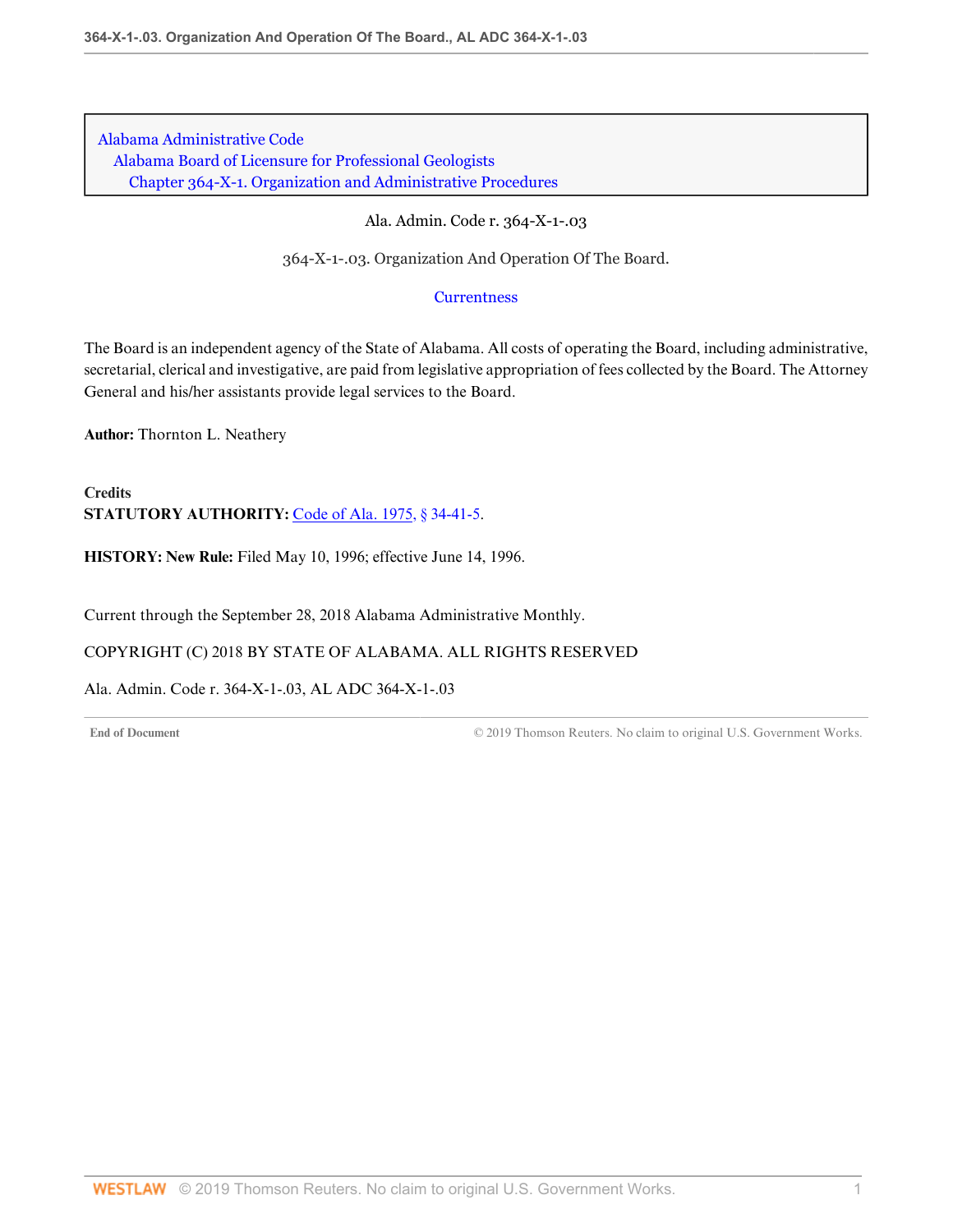Ala. Admin. Code r. 364-X-1-.04

364-X-1-.04. Officers Of The Board.

#### **[Currentness](#page-3-0)**

(1) Election. The Board shall elect from its membership a Chair, a Vice Chair, and a Secretary-Treasurer. The Board may appoint an Assistant Secretary.

(2) Compensation and Expenses. Members of the board shall receive reimbursement for expenses incurred in the performance of duties of one hundred dollars (\$100) per day plus mileage payable at the same rate as paid for state officers and employees for each day of actual attendance at a regular or special meeting of the board.

**Author:** Thornton L. Neathery

# **Credits STATUTORY AUTHORITY:** [Code of Ala. 1975, § 34-41-4\(h\).](http://www.westlaw.com/Link/Document/FullText?findType=L&pubNum=1000002&cite=ALSTS34-41-4&originatingDoc=I927ED5F0FBB34C3AB0D90EA182576B02&refType=SP&originationContext=document&vr=3.0&rs=cblt1.0&transitionType=DocumentItem&contextData=(sc.Default)#co_pp_f383000077b35)

**HISTORY: New Rule:** Filed May 10, 1996; effective June 14, 1996. **Amended:** Filed March 5, 2002; effective April 9, 2002.

<span id="page-3-0"></span>Current through the September 28, 2018 Alabama Administrative Monthly.

### COPYRIGHT (C) 2018 BY STATE OF ALABAMA. ALL RIGHTS RESERVED

## Ala. Admin. Code r. 364-X-1-.04, AL ADC 364-X-1-.04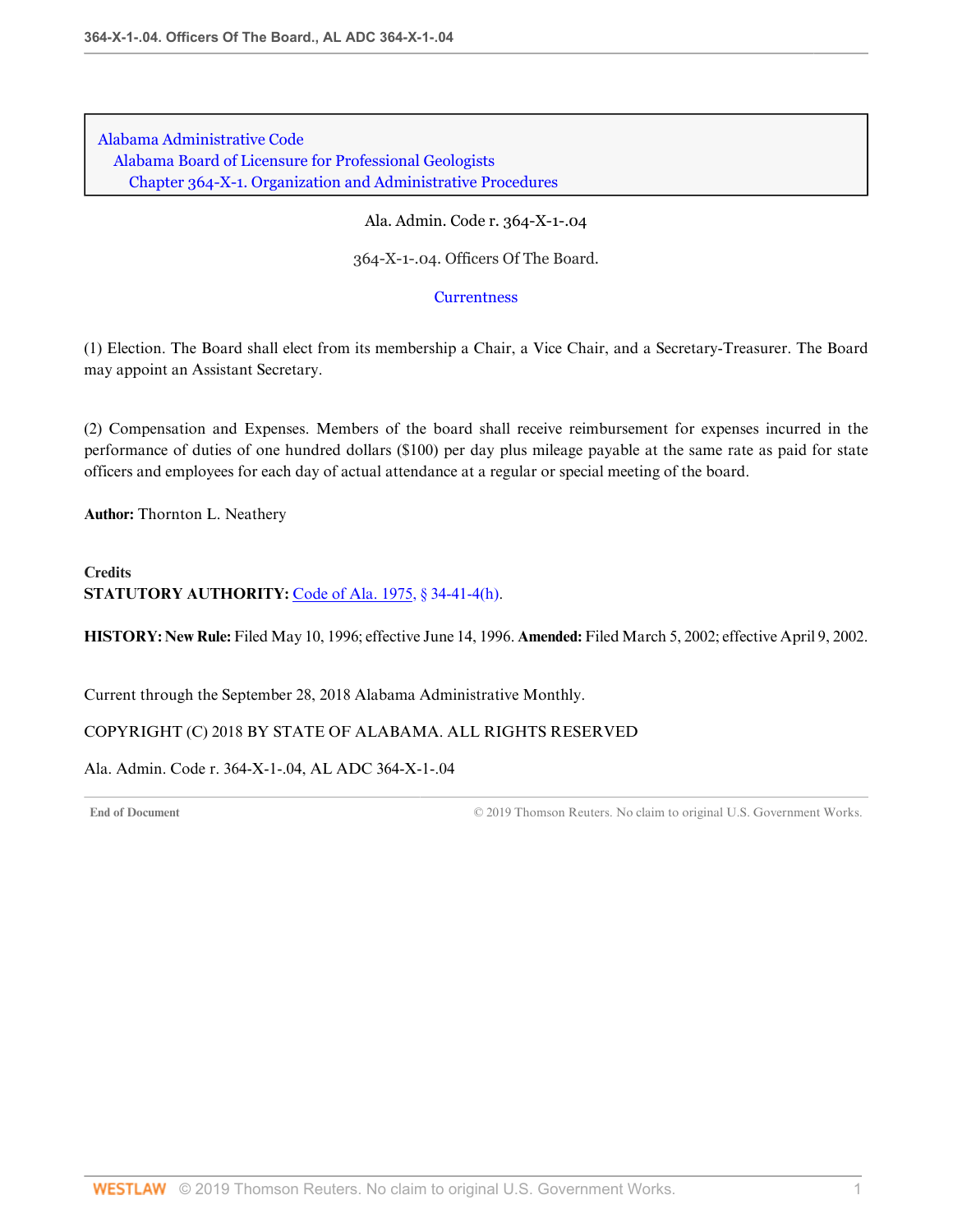# Ala. Admin. Code r. 364-X-1-.05

364-X-1-.05. Employment Of Personnel By The Board.

# **[Currentness](#page-4-0)**

The Board may employ the necessary personnel for performance of its functions and fix their compensation. The Board may appoint committees to aid in the performance of its functions.

**Author:** Thornton L. Neathery

**Credits STATUTORY AUTHORITY:** [Code of Ala. 1975, § 34-41-5.](http://www.westlaw.com/Link/Document/FullText?findType=L&pubNum=1000002&cite=ALSTS34-41-5&originatingDoc=I5468F3EC511C4C47B51FBE46A2969477&refType=LQ&originationContext=document&vr=3.0&rs=cblt1.0&transitionType=DocumentItem&contextData=(sc.Default))

**HISTORY: New Rule:** Filed May 10, 1996; effective June 14, 1996.

<span id="page-4-0"></span>Current through the September 28, 2018 Alabama Administrative Monthly.

# COPYRIGHT (C) 2018 BY STATE OF ALABAMA. ALL RIGHTS RESERVED

Ala. Admin. Code r. 364-X-1-.05, AL ADC 364-X-1-.05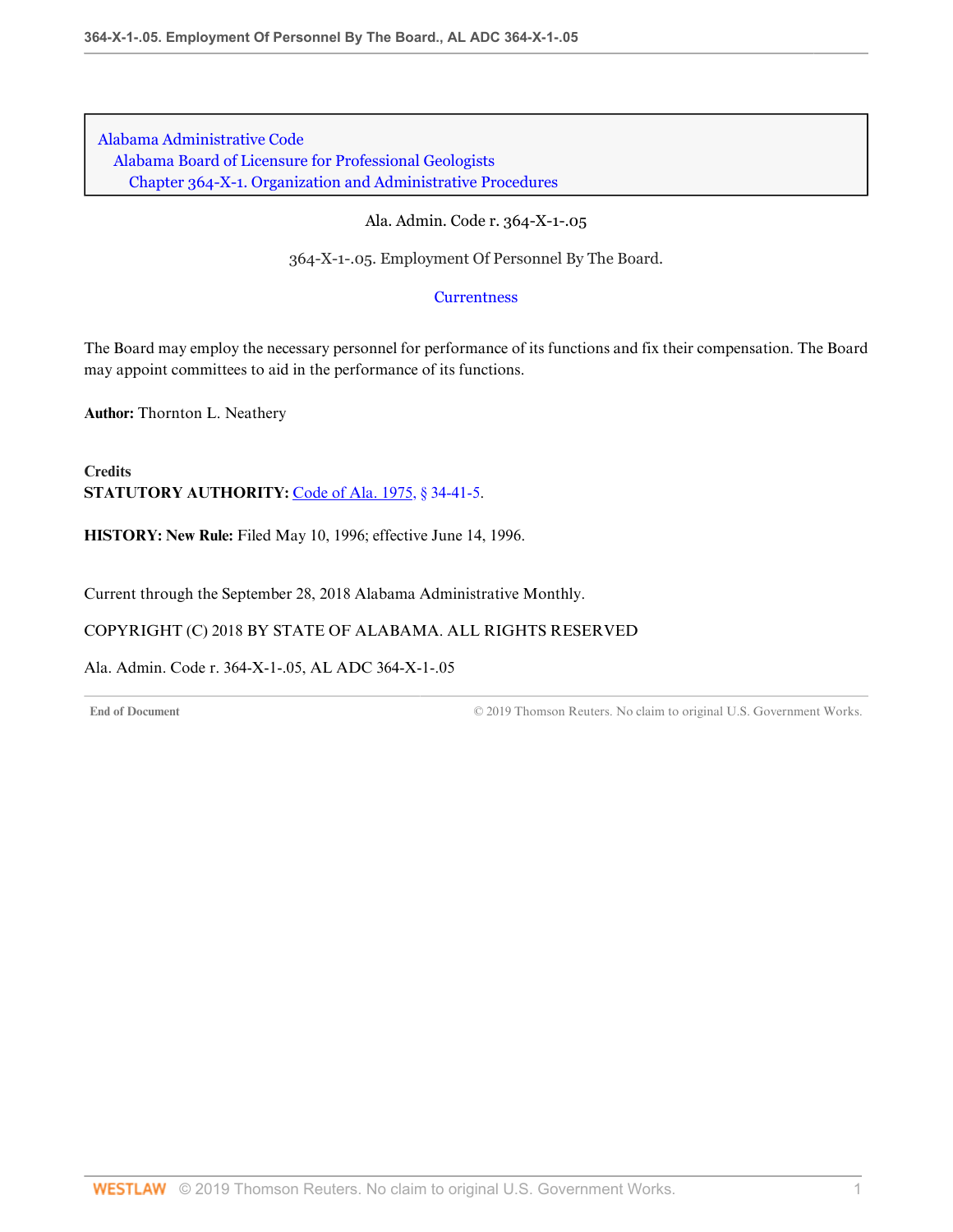Ala. Admin. Code r. 364-X-1-.06

364-X-1-.06. Executive Secretary.

### **[Currentness](#page-5-0)**

The Board may employ an Executive Secretary who shall be responsible for the administration of Board policy. The Board may also employ assistants to the Executive Secretary and other personnel needed for the performance of its functions. The Executive Secretary is designated as agent for the Board for service of legal process upon the Board. All correspondence to the Board, including requests, for information and all submissions and other requests, should be made to the Executive Secretary.

**Author:** Thornton L. Neathery

**Credits STATUTORY AUTHORITY:** [Code of Ala. 1975, § 34-41-4\(i\).](http://www.westlaw.com/Link/Document/FullText?findType=L&pubNum=1000002&cite=ALSTS34-41-4&originatingDoc=IE6805571D6C04162A4AD284A9A61651E&refType=SP&originationContext=document&vr=3.0&rs=cblt1.0&transitionType=DocumentItem&contextData=(sc.Default)#co_pp_17a3000024864)

**HISTORY: New Rule:** Filed May 10, 1996; effective June 14, 1996.

<span id="page-5-0"></span>Current through the September 28, 2018 Alabama Administrative Monthly.

COPYRIGHT (C) 2018 BY STATE OF ALABAMA. ALL RIGHTS RESERVED

Ala. Admin. Code r. 364-X-1-.06, AL ADC 364-X-1-.06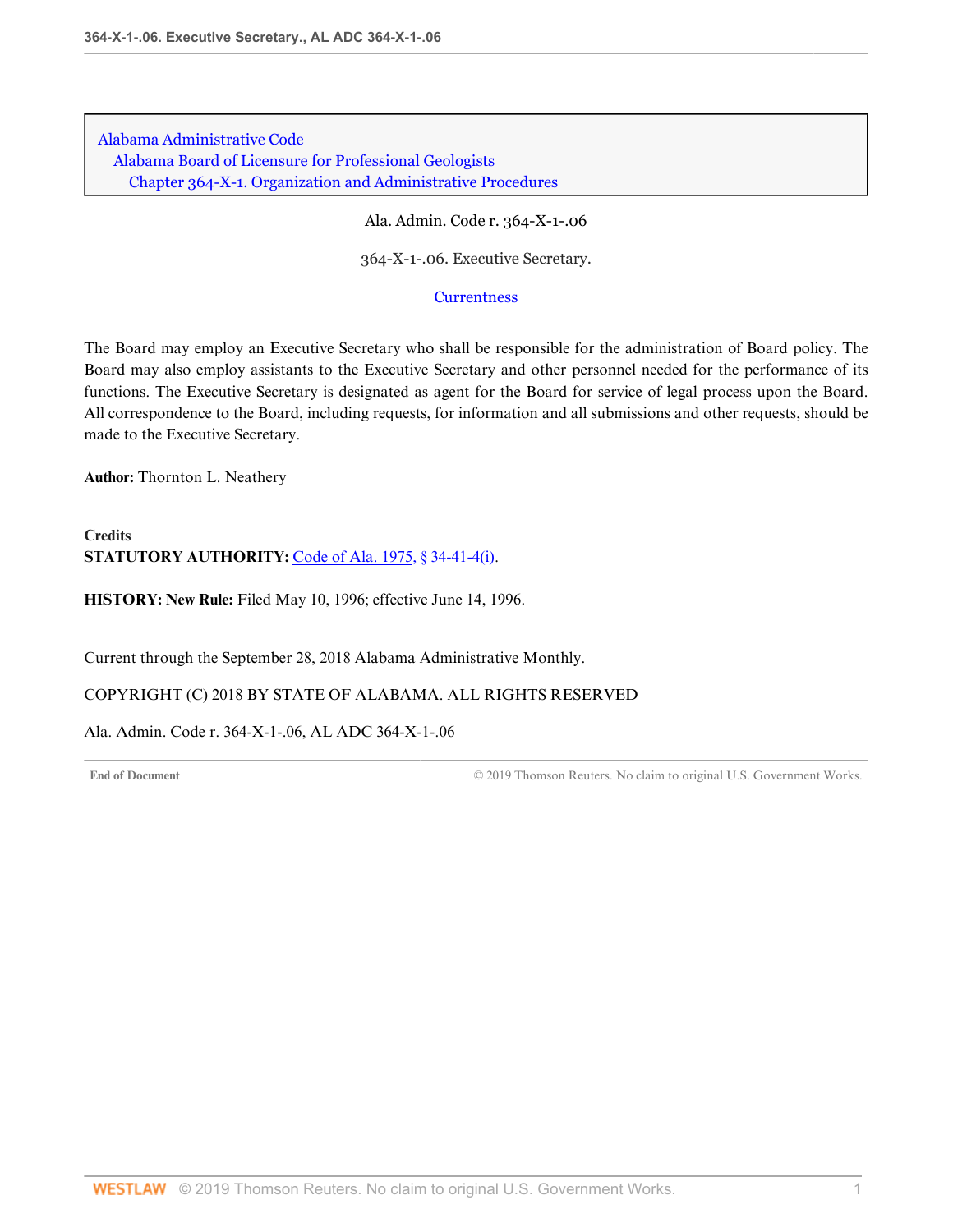Ala. Admin. Code r. 364-X-1-.07

364-X-1-.07. Rules Of Order.

**[Currentness](#page-6-0)** 

All proceedings of the Board shall be governed by Robert's Rules of Order, latest revised edition, except during disciplinary hearings and except where otherwise provided in these rules.

**Author:** Thornton L. Neathery

**Credits STATUTORY AUTHORITY:** [Code of Ala. 1975, § 34-41-5.](http://www.westlaw.com/Link/Document/FullText?findType=L&pubNum=1000002&cite=ALSTS34-41-5&originatingDoc=I429B931308014170888056002E814E96&refType=LQ&originationContext=document&vr=3.0&rs=cblt1.0&transitionType=DocumentItem&contextData=(sc.Default))

**HISTORY: New Rule:** Filed May 10, 1996; effective June 14, 1996.

<span id="page-6-0"></span>Current through the September 28, 2018 Alabama Administrative Monthly.

### COPYRIGHT (C) 2018 BY STATE OF ALABAMA. ALL RIGHTS RESERVED

Ala. Admin. Code r. 364-X-1-.07, AL ADC 364-X-1-.07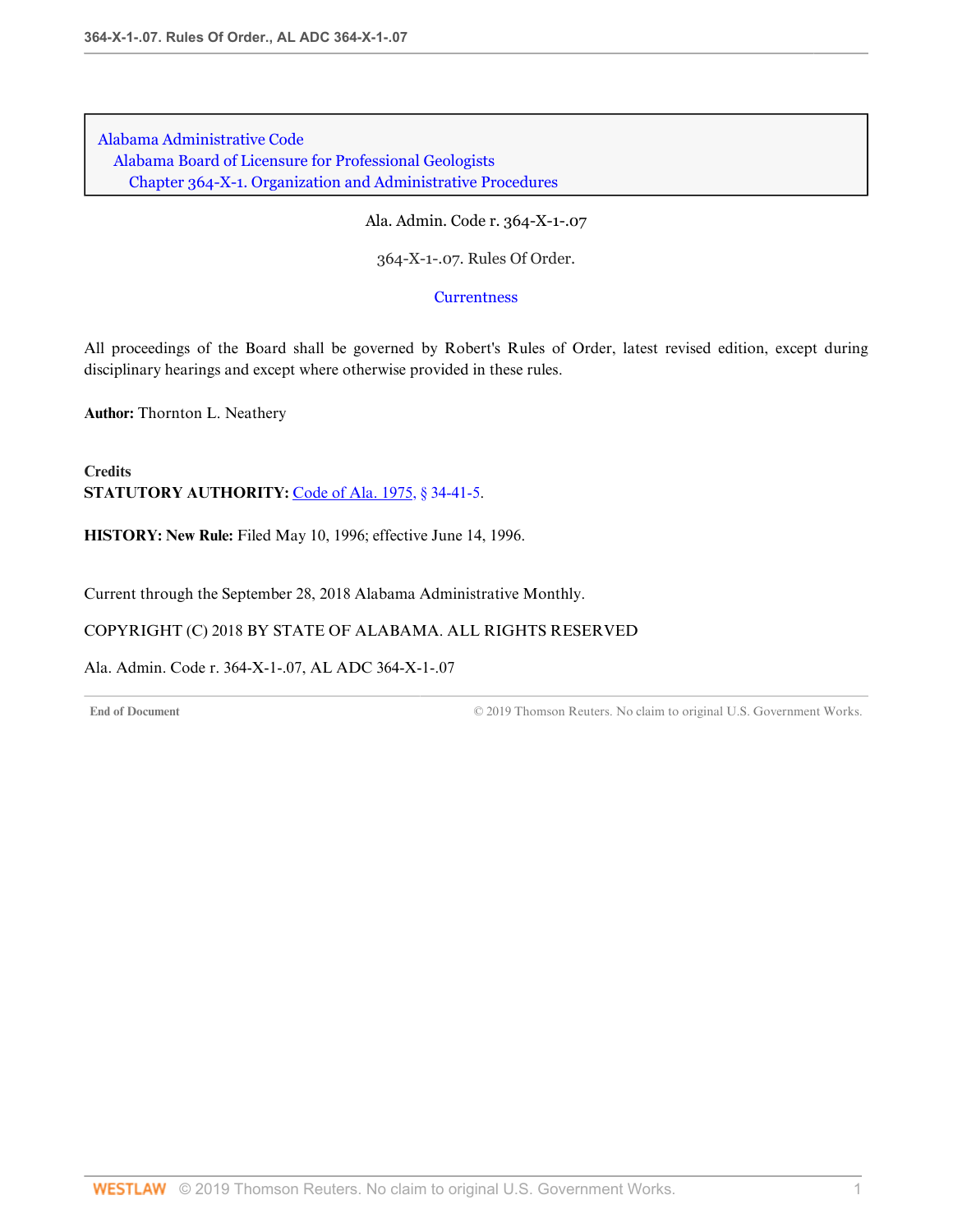Ala. Admin. Code r. 364-X-1-.08

364-X-1-.08. Order Of Business.

### **[Currentness](#page-8-0)**

The general order of business for a scheduled Board meeting shall be as follows unless otherwise amended by the Board:

(1) Call to order

- (2) Verification by the Chair that a quorum of Board members is present
- (3) Approval of minutes of last Board meeting
- (4) Hearings to be held--Public and/or Disciplinary by the Board
- (5) Interview of applicants notified of or requested to appear before the Board
- (6) Consideration of applications
- (7) Committee reports
- (8) Correspondence (Communications)
- (9) Unfinished business
- (10) New business
- (11) Open Forum
- (12) Adjournment

### **Author:** Thornton L. Neathery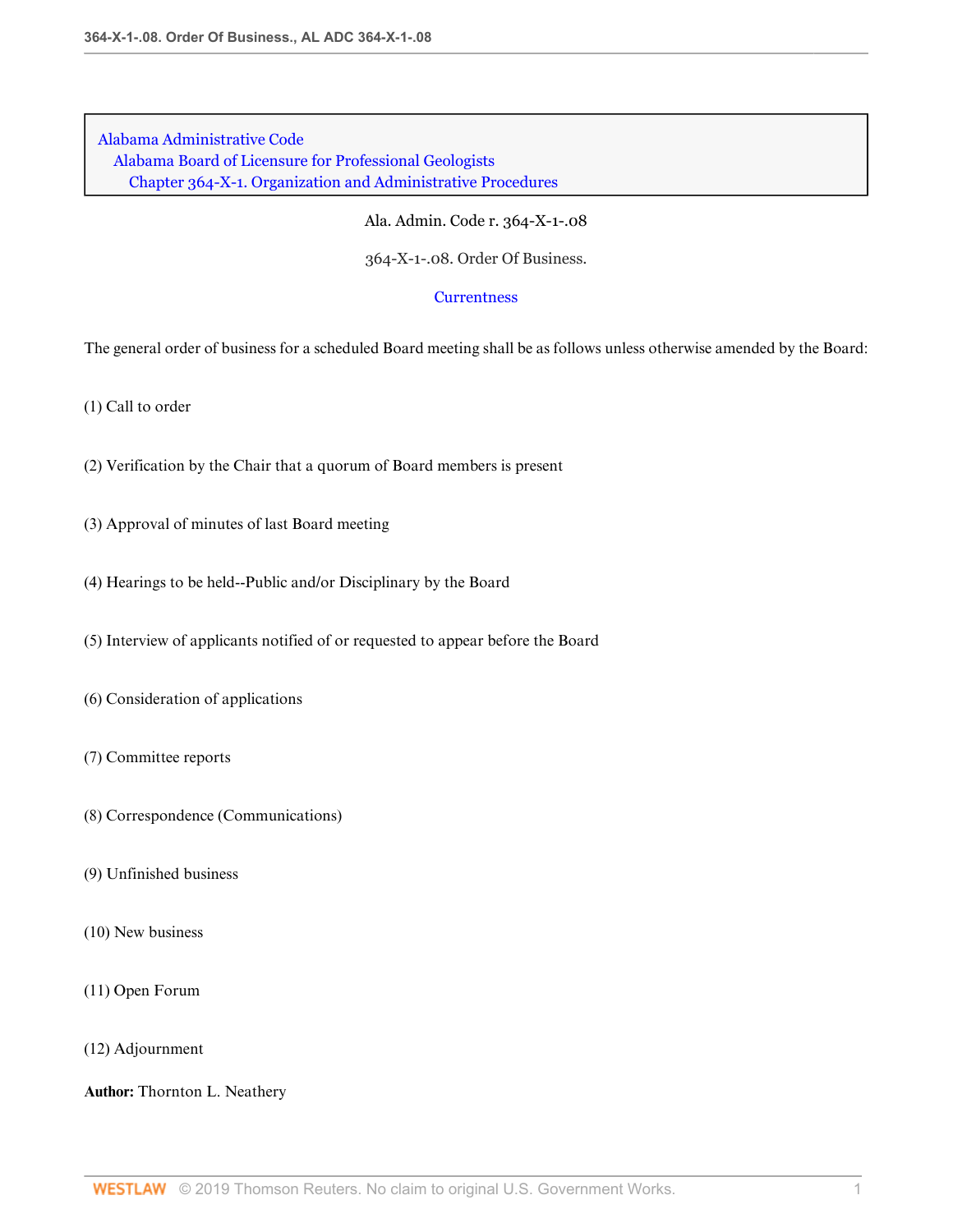# **Credits** STATUTORY AUTHORITY: [Code of Ala. 1975, § 34-41-5.](http://www.westlaw.com/Link/Document/FullText?findType=L&pubNum=1000002&cite=ALSTS34-41-5&originatingDoc=I2847C76F4D974D66B087FEA8E59F06F5&refType=LQ&originationContext=document&vr=3.0&rs=cblt1.0&transitionType=DocumentItem&contextData=(sc.Default))

**HISTORY: New Rule:** Filed May 10, 1996; effective June 14, 1996.

<span id="page-8-0"></span>Current through the September 28, 2018 Alabama Administrative Monthly.

# COPYRIGHT (C) 2018 BY STATE OF ALABAMA. ALL RIGHTS RESERVED

Ala. Admin. Code r. 364-X-1-.08, AL ADC 364-X-1-.08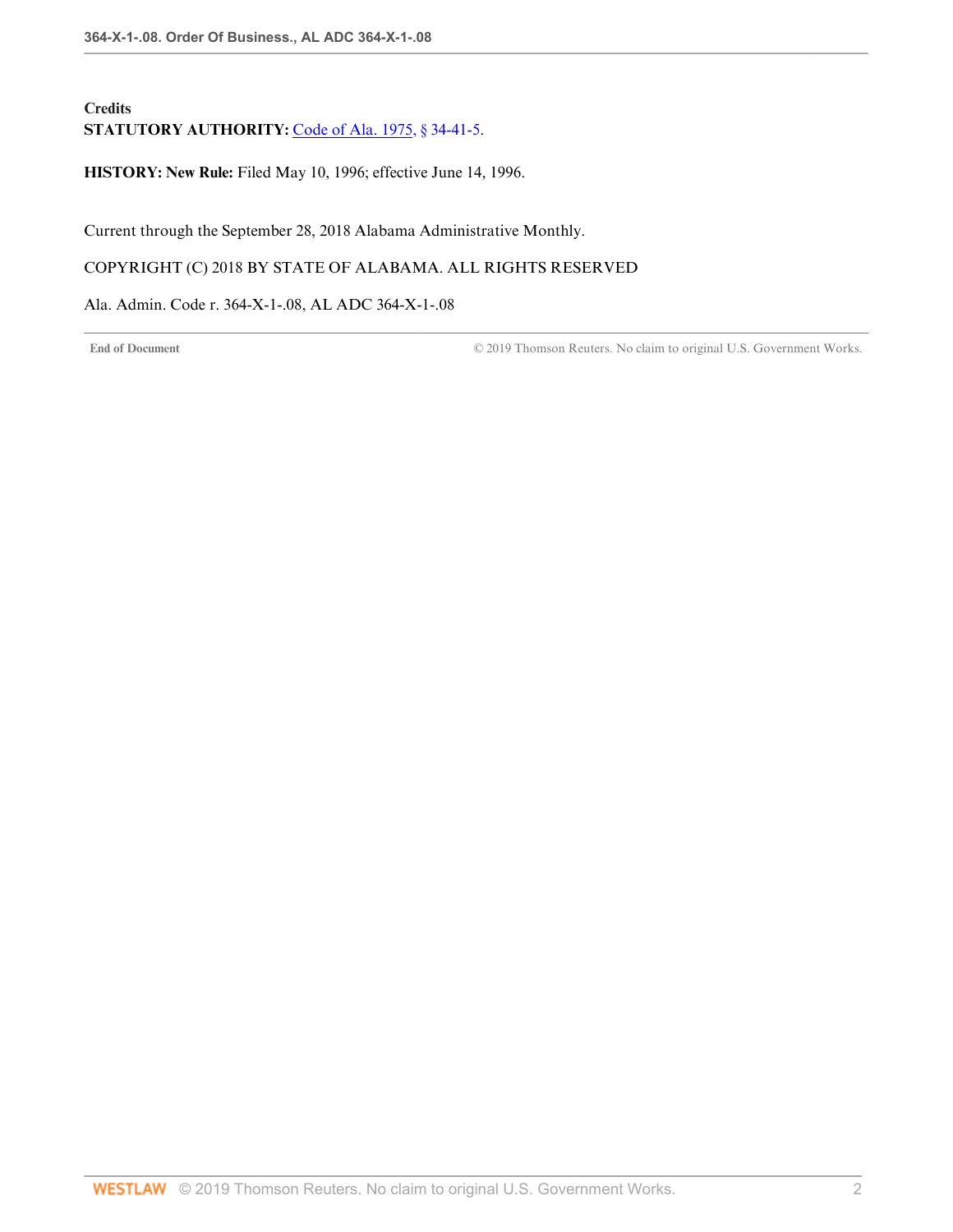Ala. Admin. Code r. 364-X-1-.09

364-X-1-.09. Quorum.

**[Currentness](#page-9-0)** 

A majority of the appointed membership of the Board shall constitute a quorum for all meetings.

**Author:** Thornton L. Neathery

**Credits STATUTORY AUTHORITY:** [Code of Ala. 1975, § 34-41-5.](http://www.westlaw.com/Link/Document/FullText?findType=L&pubNum=1000002&cite=ALSTS34-41-5&originatingDoc=I810265943624457790BEEB4948DB0246&refType=LQ&originationContext=document&vr=3.0&rs=cblt1.0&transitionType=DocumentItem&contextData=(sc.Default))

**HISTORY: New Rule:** Filed May 10, 1996; effective June 14, 1996.

<span id="page-9-0"></span>Current through the September 28, 2018 Alabama Administrative Monthly.

COPYRIGHT (C) 2018 BY STATE OF ALABAMA. ALL RIGHTS RESERVED

Ala. Admin. Code r. 364-X-1-.09, AL ADC 364-X-1-.09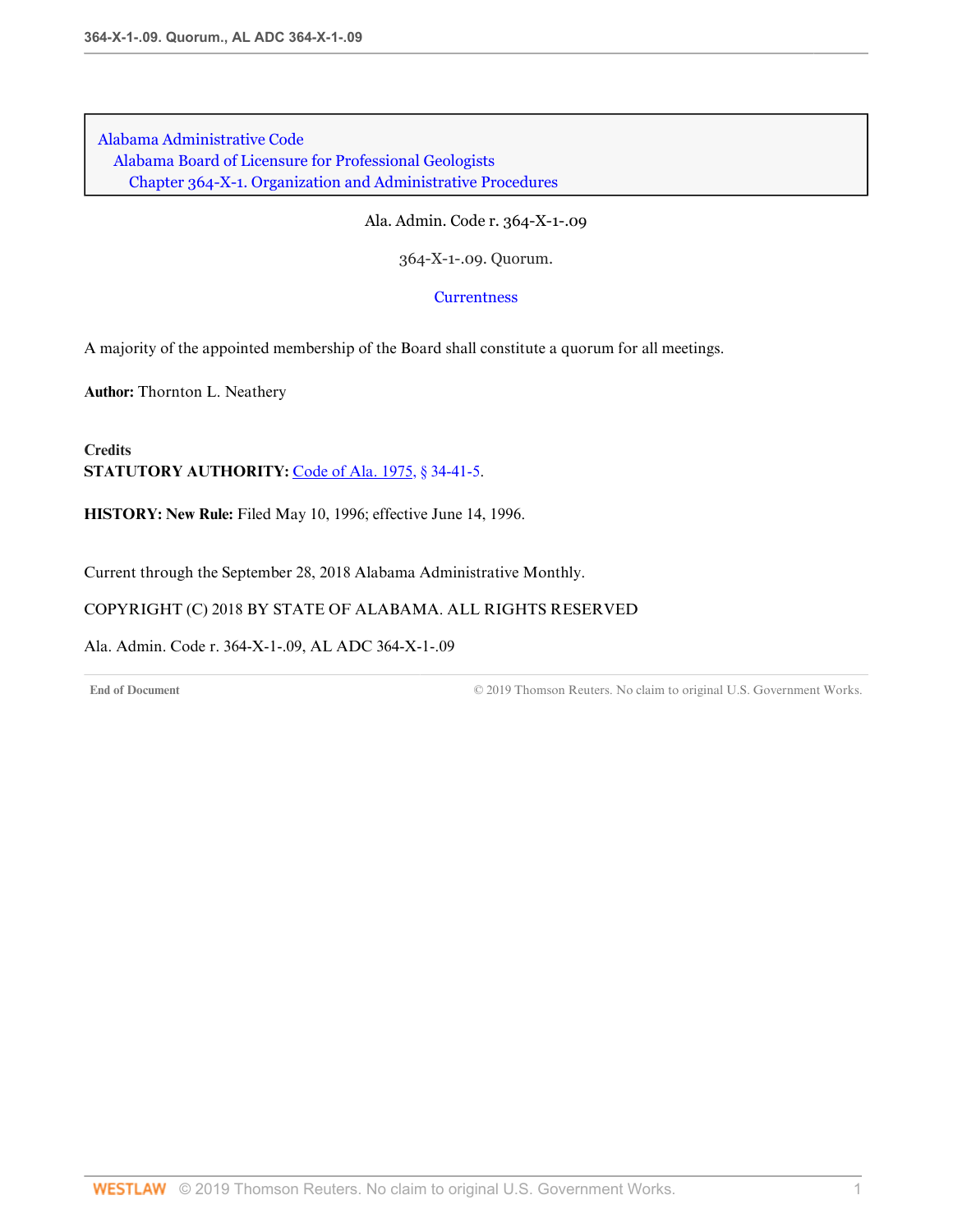Ala. Admin. Code r. 364-X-1-.10

364-X-1-.10. Board Meetings.

### **[Currentness](#page-10-0)**

(1) Meetings can be called by the Chair or by a quorum of the Board.

(2) Each member of the Board shall be given at least seven (7) days' notice of the time, place, and purpose of any regular or special meeting by the Chair, unless such notice is waived by the individual member or unless such member is present at the called meeting.

(3) The Board shall hold at least three (3) regular meetings each year in Montgomery, Alabama. The Board may provide for additional special meetings including hearings, extra working days for applications review, and examination proctoring at any place agreed upon by the members.

**Author:** Thornton L. Neathery

**Credits STATUTORY AUTHORITY:** [Code of Ala. 1975, § 34-41-5.](http://www.westlaw.com/Link/Document/FullText?findType=L&pubNum=1000002&cite=ALSTS34-41-5&originatingDoc=I6E5F4FDBF2824D289EE765DE9ED89AB7&refType=LQ&originationContext=document&vr=3.0&rs=cblt1.0&transitionType=DocumentItem&contextData=(sc.Default))

**HISTORY: New Rule:** Filed May 10, 1996; effective June 14, 1996.

<span id="page-10-0"></span>Current through the September 28, 2018 Alabama Administrative Monthly.

### COPYRIGHT (C) 2018 BY STATE OF ALABAMA. ALL RIGHTS RESERVED

Ala. Admin. Code r. 364-X-1-.10, AL ADC 364-X-1-.10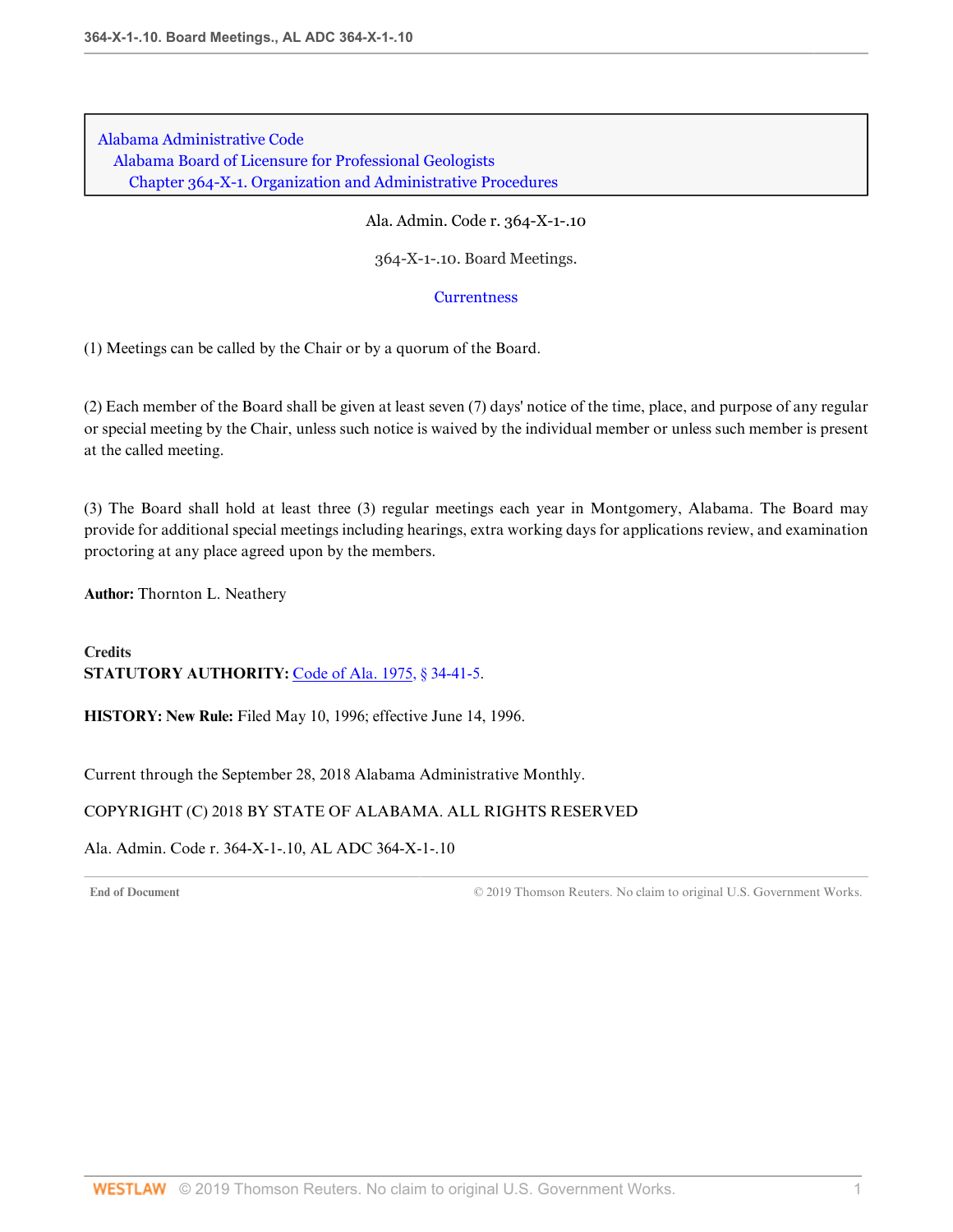Ala. Admin. Code r. 364-X-1.-11

364-X-1.-11. Questions Of Procedure And Evidence.

# **[Currentness](#page-11-0)**

The Chair of the Board shall, except as otherwise provided in these rules, rule upon all questions of procedure and, in proceedings in which he/she presides and in which evidence is received, on the admissibility of that evidence. However, in disciplinary hearings or other proceedings, which could be considered a contested case under the Alabama Administrative Procedures Act, the Board may appoint a hearing a hearing officer to conduct the proceedings or to rule on matters of procedure.

**Author:** Thornton L. Neathery

**Credits STATUTORY AUTHORITY:** [Code of Ala. 1975, § 34-41-5.](http://www.westlaw.com/Link/Document/FullText?findType=L&pubNum=1000002&cite=ALSTS34-41-5&originatingDoc=IB2D376E454CD48E0AA7ECDEEB3B23841&refType=LQ&originationContext=document&vr=3.0&rs=cblt1.0&transitionType=DocumentItem&contextData=(sc.Default))

**HISTORY: New Rule:** Filed May 10, 1996; effective June 14, 1996. **Amended:** Filed March 5, 2002; effective April 9, 2002.

<span id="page-11-0"></span>Current through the September 28, 2018 Alabama Administrative Monthly.

COPYRIGHT (C) 2018 BY STATE OF ALABAMA. ALL RIGHTS RESERVED

Ala. Admin. Code r. 364-X-1.-11, AL ADC 364-X-1.-11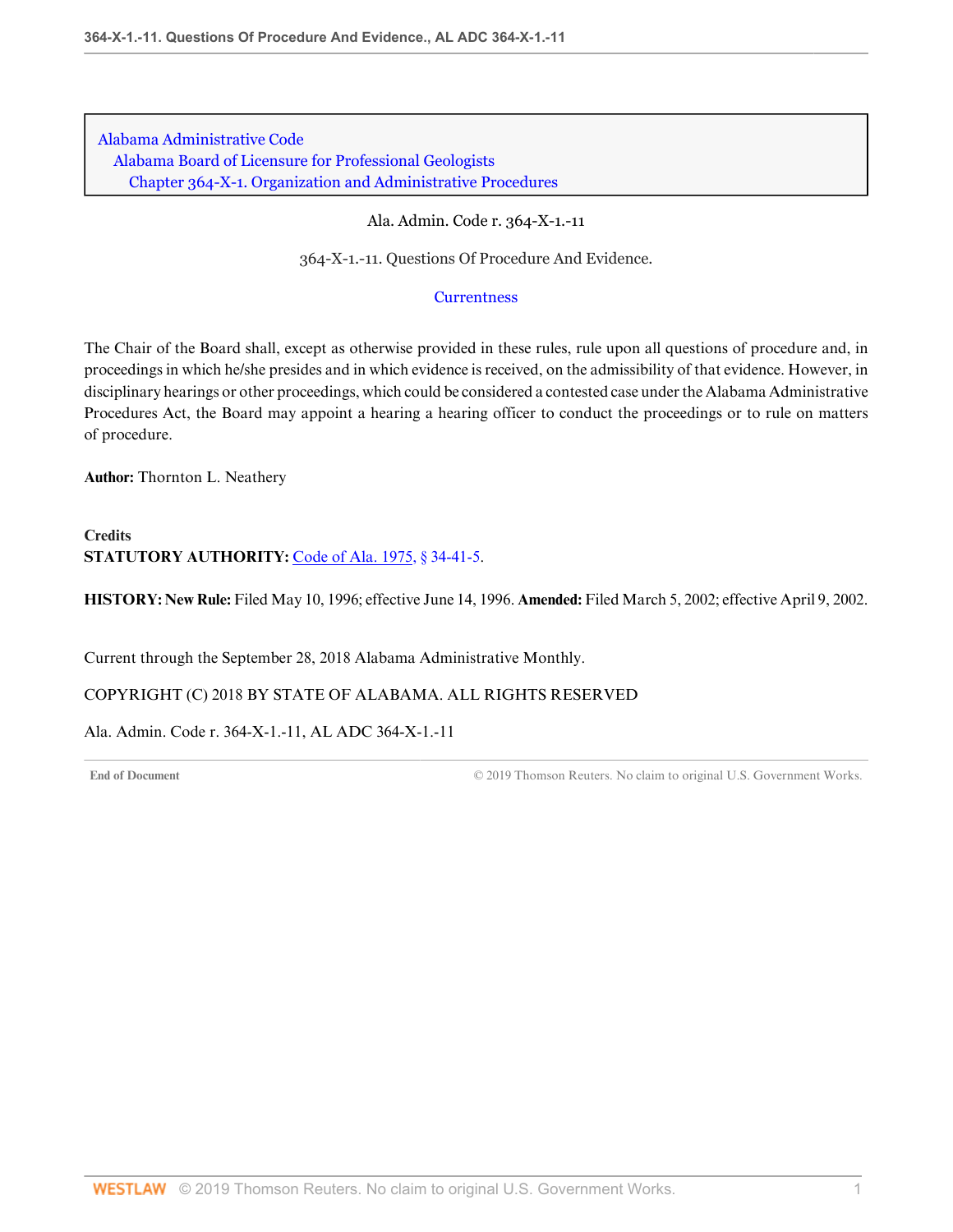Ala. Admin. Code r. 364-X-1-.12

364-X-1-.12. Voting.

### **[Currentness](#page-12-0)**

All members of the Board physically present at the meeting, including the Chair, are entitled to vote and to make or second motions. A majority of those members of the Board physically present and voting on any matter shall decide that matter before the Board, except on procedural and evidentiary matters which are provided for in Rule 364-X-1-.11 and in matters which constitute contested cases under the Alabama Administrative Procedures Act which are provided for in [Code of Ala. 1975, § 41-22-12](http://www.westlaw.com/Link/Document/FullText?findType=L&pubNum=1000002&cite=ALSTS41-22-12&originatingDoc=I400B514DF0184005AF4DCE18CF2CFE04&refType=LQ&originationContext=document&vr=3.0&rs=cblt1.0&transitionType=DocumentItem&contextData=(sc.Default)). The Chair shall vote as a member of the Board.

**Author:** Thornton L. Neathery

# **Credits STATUTORY AUTHORITY:** [Code of Ala. 1975, § 34-41-5.](http://www.westlaw.com/Link/Document/FullText?findType=L&pubNum=1000002&cite=ALSTS34-41-5&originatingDoc=I400B514DF0184005AF4DCE18CF2CFE04&refType=LQ&originationContext=document&vr=3.0&rs=cblt1.0&transitionType=DocumentItem&contextData=(sc.Default))

**HISTORY: New Rule:** Filed May 10, 1996; effective June 14, 1996. **Amended:** Filed March 5, 2002; effective April 9, 2002.

<span id="page-12-0"></span>Current through the September 28, 2018 Alabama Administrative Monthly.

COPYRIGHT (C) 2018 BY STATE OF ALABAMA. ALL RIGHTS RESERVED

Ala. Admin. Code r. 364-X-1-.12, AL ADC 364-X-1-.12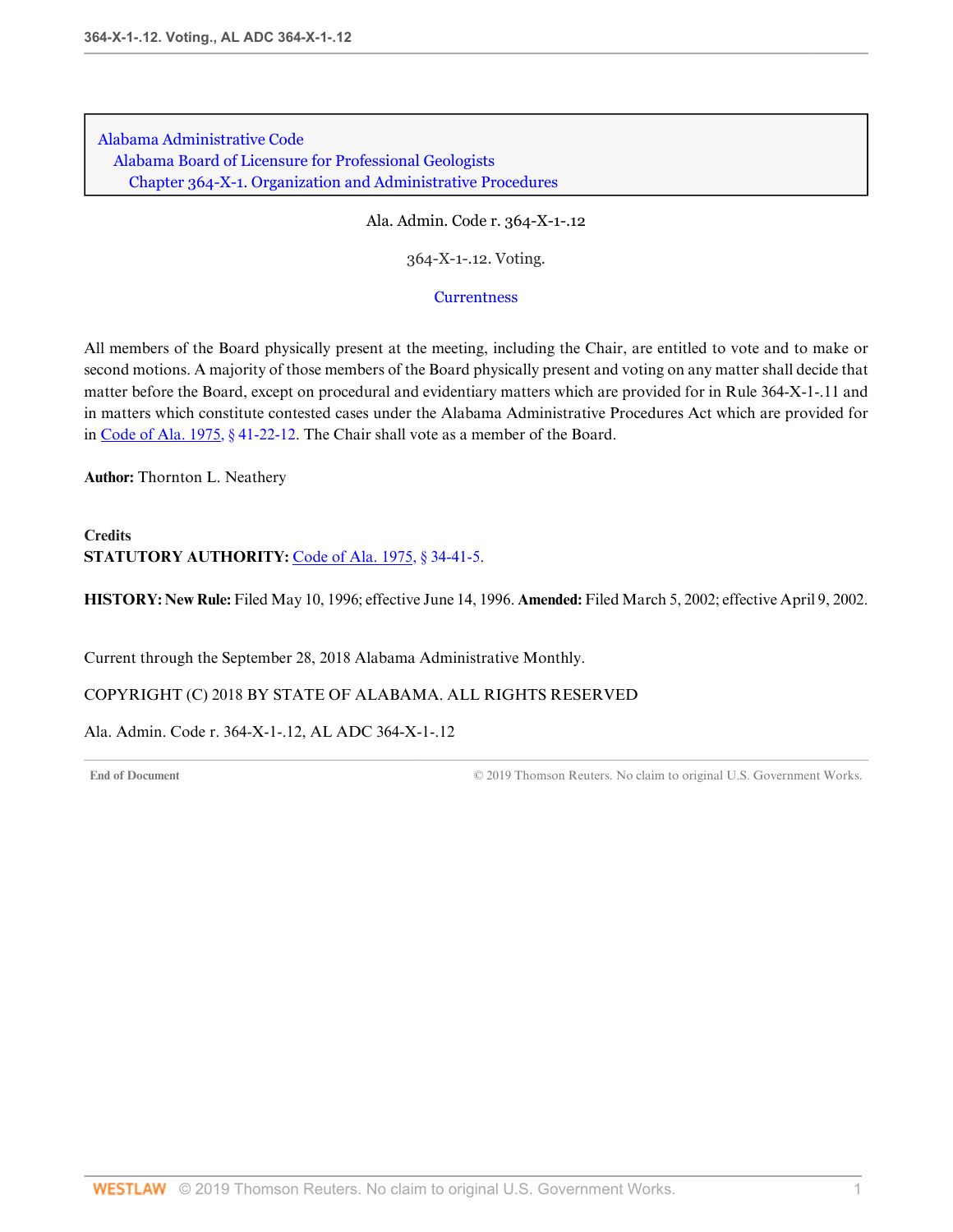Ala. Admin. Code r. 364-X-1-.13

364-X-1-.13. Use Of Forms.

**[Currentness](#page-13-0)** 

All applications and requests for which the Board has a prescribed form must be made on the prescribed form. Copies of forms in use and instructions for their completion are available from the Executive Secretary or his/her assistant.

**Author:** Thornton L. Neathery

**Credits STATUTORY AUTHORITY:** [Code of Ala. 1975, §§ 34-41-5](http://www.westlaw.com/Link/Document/FullText?findType=L&pubNum=1000002&cite=ALSTS34-41-5&originatingDoc=I09EA7D82D61949A58D2D85C4AD4EE36C&refType=LQ&originationContext=document&vr=3.0&rs=cblt1.0&transitionType=DocumentItem&contextData=(sc.Default)), [34-41-9](http://www.westlaw.com/Link/Document/FullText?findType=L&pubNum=1000002&cite=ALSTS34-41-9&originatingDoc=I09EA7D82D61949A58D2D85C4AD4EE36C&refType=LQ&originationContext=document&vr=3.0&rs=cblt1.0&transitionType=DocumentItem&contextData=(sc.Default)).

**HISTORY: New Rule:** Filed May 10, 1996; effective June 14, 1996.

<span id="page-13-0"></span>Current through the September 28, 2018 Alabama Administrative Monthly.

### COPYRIGHT (C) 2018 BY STATE OF ALABAMA. ALL RIGHTS RESERVED

Ala. Admin. Code r. 364-X-1-.13, AL ADC 364-X-1-.13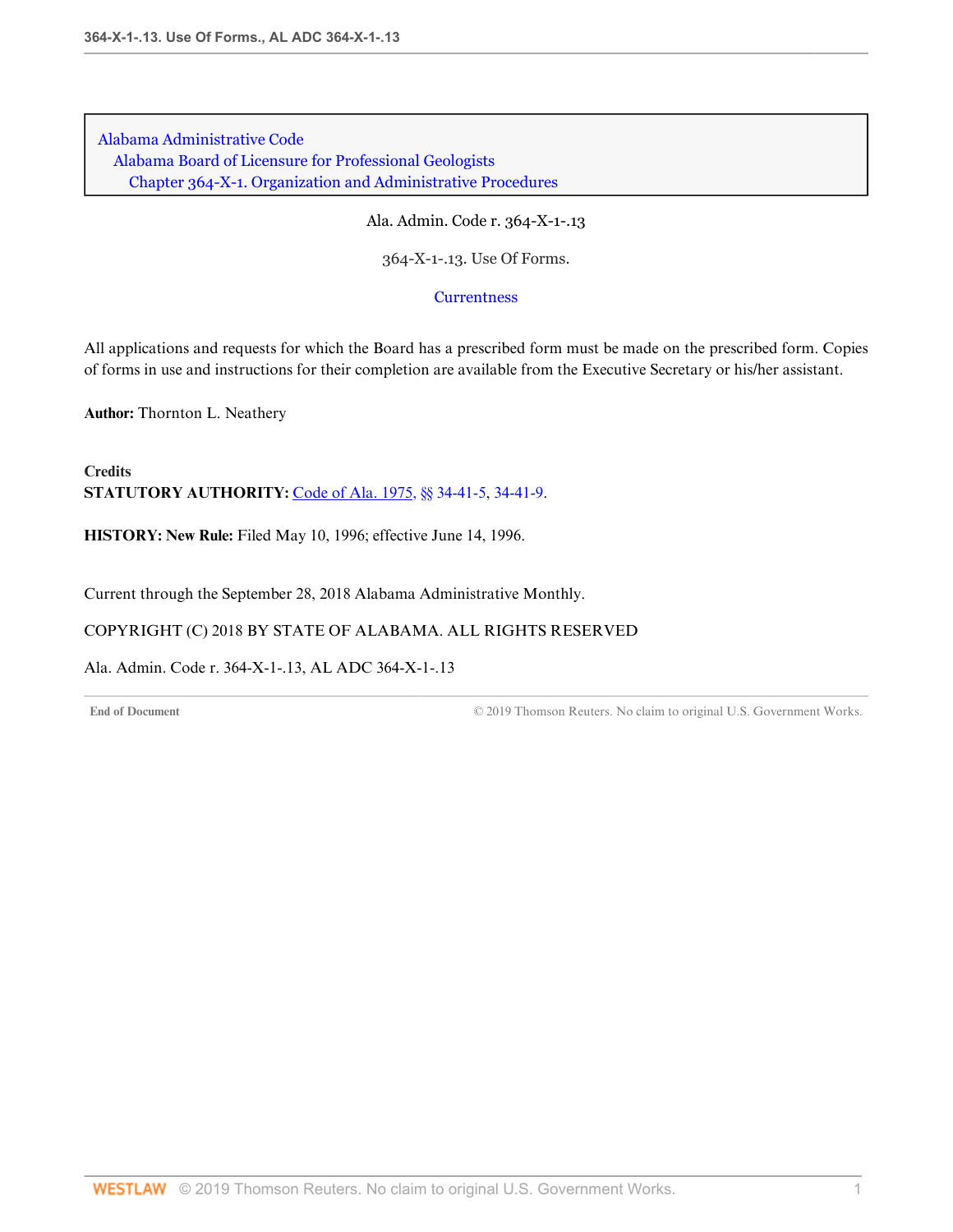Ala. Admin. Code r. 364-X-1-.14

364-X-1-.14. Records.

## **[Currentness](#page-14-0)**

(1) "Public Record" for the purpose of these rules means all Board records which are reasonably necessary to record the business and activities required to be done or carried on by the Board so that the status and condition of such business and activities can be known by the public. Records which do not constitute "public records" include but are not limited to those received by a public officer in confidence, sensitive personnel records, test scores, applications, letters of reference relating to applications, registrants records, complaints against registrants, and records the disclosure of which would be detrimental to the best interests of the public.

(2) Specific public records are available for inspection at Board headquarters during regular business hours.

(3) Any person wishing to obtain copies of specific public records may request same from the Executive Secretary or his/ her assistant, and will be supplied copies upon payment of the cost of copying, handling and postage, which costs will be estimated and set from time to time by resolution by the Board.

**Author:** Thornton L. Neathery

# **Credits STATUTORY AUTHORITY:** [Code of Ala. 1975, § 34-41-5,](http://www.westlaw.com/Link/Document/FullText?findType=L&pubNum=1000002&cite=ALSTS34-41-5&originatingDoc=I861FB4891102488BBBE4BB8D83833728&refType=LQ&originationContext=document&vr=3.0&rs=cblt1.0&transitionType=DocumentItem&contextData=(sc.Default)) [34-41-9](http://www.westlaw.com/Link/Document/FullText?findType=L&pubNum=1000002&cite=ALSTS34-41-9&originatingDoc=I861FB4891102488BBBE4BB8D83833728&refType=LQ&originationContext=document&vr=3.0&rs=cblt1.0&transitionType=DocumentItem&contextData=(sc.Default)), [34-41-15](http://www.westlaw.com/Link/Document/FullText?findType=L&pubNum=1000002&cite=ALSTS34-41-15&originatingDoc=I861FB4891102488BBBE4BB8D83833728&refType=LQ&originationContext=document&vr=3.0&rs=cblt1.0&transitionType=DocumentItem&contextData=(sc.Default)).

**HISTORY: New Rule:** Filed May 10, 1996; effective June 14, 1996.

<span id="page-14-0"></span>Current through the September 28, 2018 Alabama Administrative Monthly.

# COPYRIGHT (C) 2018 BY STATE OF ALABAMA. ALL RIGHTS RESERVED

Ala. Admin. Code r. 364-X-1-.14, AL ADC 364-X-1-.14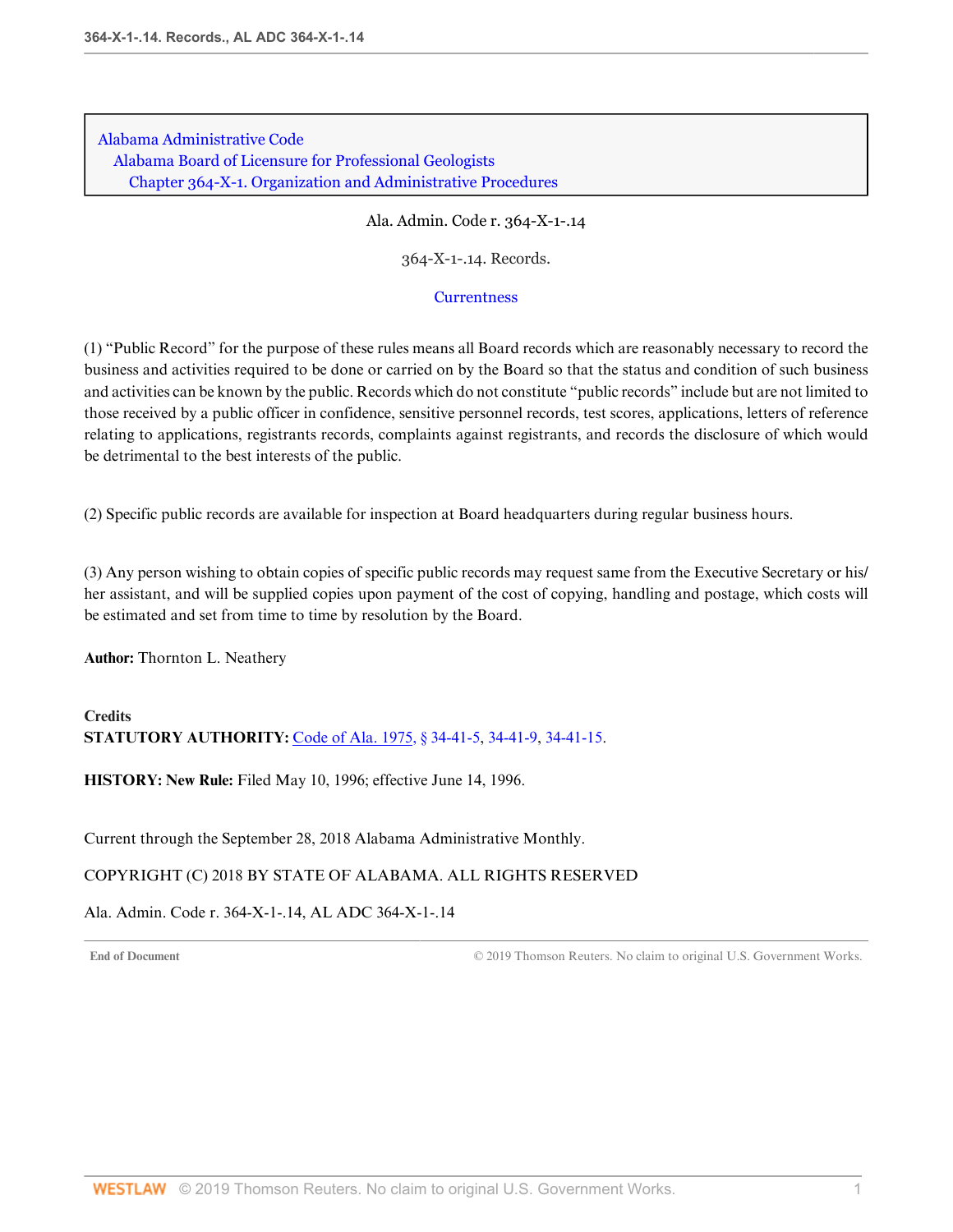Ala. Admin. Code r. 364-X-1-.15

364-X-1-.15. Roster.

**[Currentness](#page-15-0)** 

The Secretary-Treasurer of the Board shall publish biennially a roster showing the names, license numbers, places of business, and business and residence addresses of all professional geologists licensed in Alabama. Copies of this roster shall be made available to the public upon request and payment of a reasonable fee, which shall be set by resolution of the Board.

**Author:** Thornton L. Neathery

**Credits STATUTORY AUTHORITY:** [Code of Ala. 1975, Section 34-41-16](http://www.westlaw.com/Link/Document/FullText?findType=L&pubNum=1000002&cite=ALSTS34-41-16&originatingDoc=I9952BCB4A0C04DC5A5DA6EB06327D298&refType=LQ&originationContext=document&vr=3.0&rs=cblt1.0&transitionType=DocumentItem&contextData=(sc.Default)).

**HISTORY: New Rule:** Filed May 10, 1996; effective June 14, 1996. **Amended:** Filed March 5, 2002; effective April 9, 2002.

<span id="page-15-0"></span>Current through the September 28, 2018 Alabama Administrative Monthly.

COPYRIGHT (C) 2018 BY STATE OF ALABAMA. ALL RIGHTS RESERVED

Ala. Admin. Code r. 364-X-1-.15, AL ADC 364-X-1-.15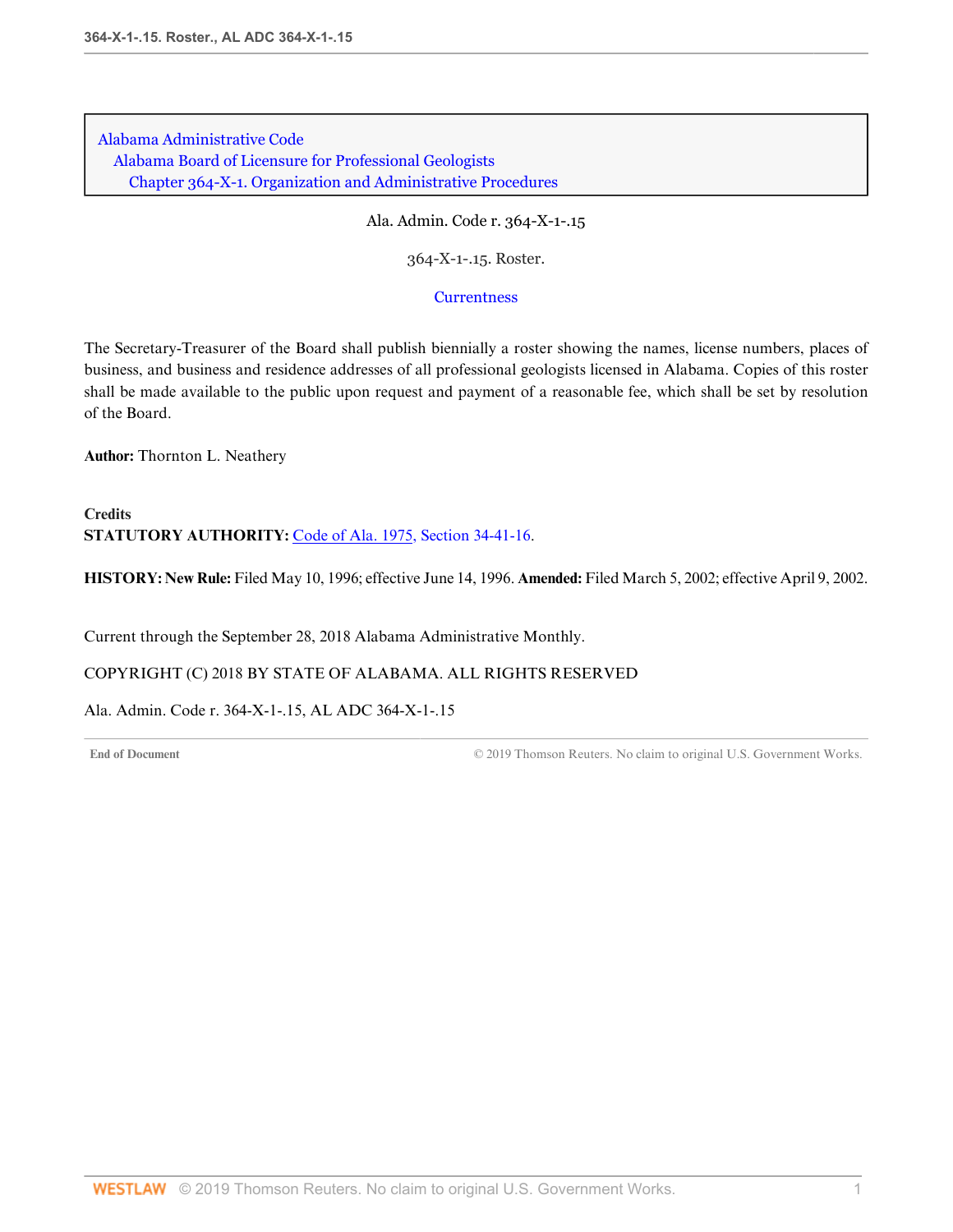Ala. Admin. Code r. 364-X-1-.16

364-X-1-.16. Declaratory Rulings.

### **[Currentness](#page-17-0)**

(1) Any person substantially affected by a statue administered by the Board, a rule promulgated by the Board, or an order issued by the Board, may request a declaratory ruling either as to the manner in which the statute or rule applies to a particular factual situation, the validity of a Board rule, or the meaning or scope of the order. A petition under this section shall be in writing and shall state with particularity facts sufficient to show that the person seeking relief is substantially affected by the rule statute, or order. For purposes of this section, "substantially affected by" means more than merely inconvenienced by the statute, rule or order.

(2) A petition for a declaratory ruling shall be submitted in the following form:

### **Petition for Declaratory Ruling On Rule No. \_\_\_**

- (a) Name, address, and telephone number of petitioner,
- (b) All rules or statutes that may be involved in the petition, if known,
- (c) The exact question to which an answer is desired,
- (d) Clear and concise statement of the precise factual situation involved,
- (e) The reason for submitting the petition,
- (f) Full disclosure of the petitioner's interest,

(g) Statement as to whether the petitioner's case is presently under consideration by the Board of Licensure for Professional Geologists,

(h) Statement of whether an oral hearing is desired and, if so, the reason therefor, and

(i) Affidavit Certification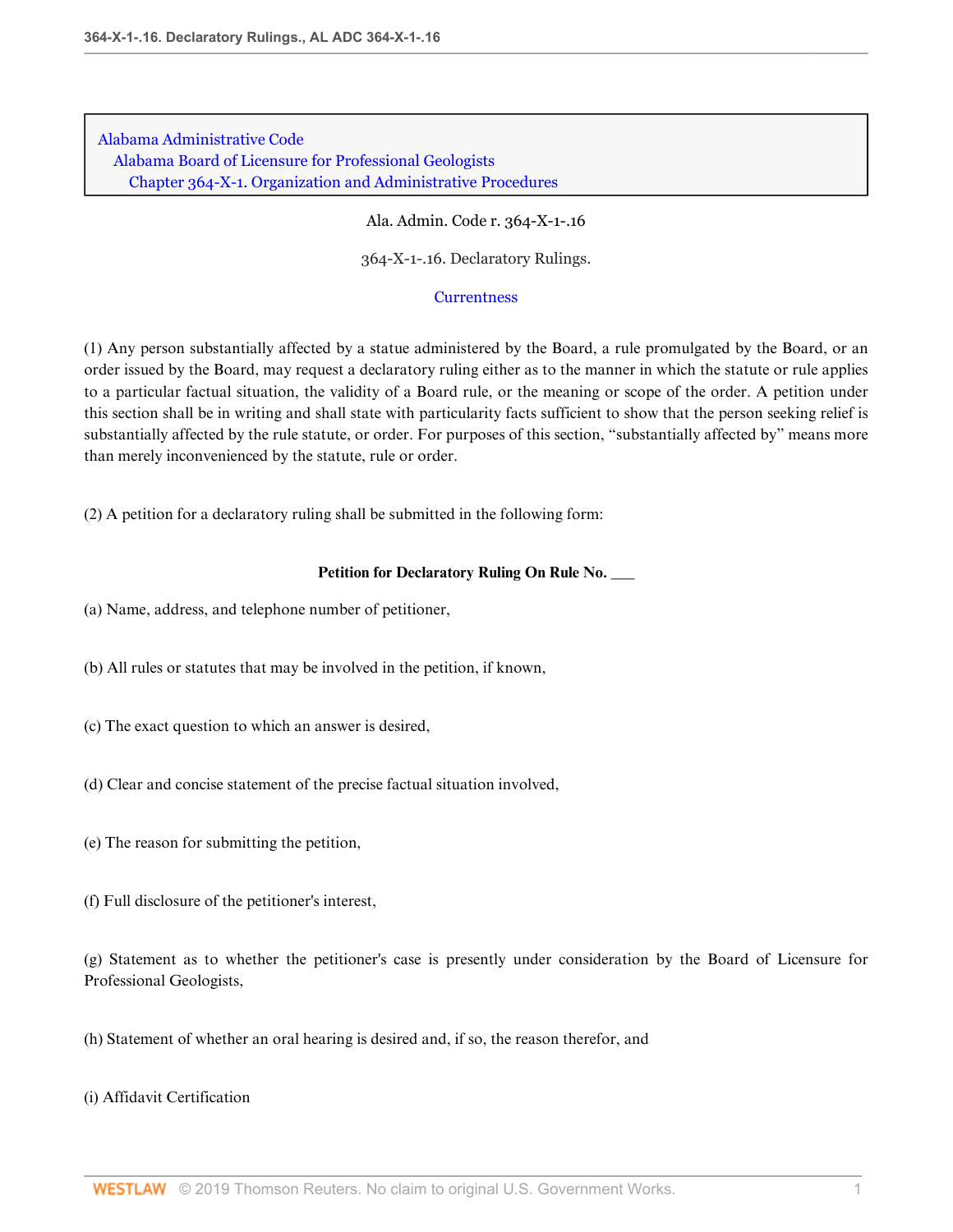Signature of Petitioner\_

Sworn to and subscribed before me this the <u>equal</u> day of <u>equal</u> 19 and 19 and 19 and 19 and 19 and 19 and 19 and 19 and 19 and 19 and 19 and 19 and 19 and 19 and 19 and 19 and 19 and 19 and 19 and 19 and 19 and 19 and 19

\_

Notary Public

(3) Such rulings will be made in accordance with the Alabama Administrative Procedures Act, [Section 41-22-11, Code](http://www.westlaw.com/Link/Document/FullText?findType=L&pubNum=1000002&cite=ALSTS41-22-11&originatingDoc=IE81A97B981D64EB1B265ADB308EB12C4&refType=LQ&originationContext=document&vr=3.0&rs=cblt1.0&transitionType=DocumentItem&contextData=(sc.Default)) [of Ala. 1975.](http://www.westlaw.com/Link/Document/FullText?findType=L&pubNum=1000002&cite=ALSTS41-22-11&originatingDoc=IE81A97B981D64EB1B265ADB308EB12C4&refType=LQ&originationContext=document&vr=3.0&rs=cblt1.0&transitionType=DocumentItem&contextData=(sc.Default))

**Author:** Thornton L. Neathery

**Credits STATUTORY AUTHORITY:** [Code of Ala. 1975, § 34-41-5.](http://www.westlaw.com/Link/Document/FullText?findType=L&pubNum=1000002&cite=ALSTS34-41-5&originatingDoc=IE81A97B981D64EB1B265ADB308EB12C4&refType=LQ&originationContext=document&vr=3.0&rs=cblt1.0&transitionType=DocumentItem&contextData=(sc.Default))

**HISTORY: New Rule:** Filed May 10, 1996; effective June 14, 1996. **Amended:** Filed March 5, 2002; effective April 9, 2002.

<span id="page-17-0"></span>Current through the September 28, 2018 Alabama Administrative Monthly.

# COPYRIGHT (C) 2018 BY STATE OF ALABAMA. ALL RIGHTS RESERVED

Ala. Admin. Code r. 364-X-1-.16, AL ADC 364-X-1-.16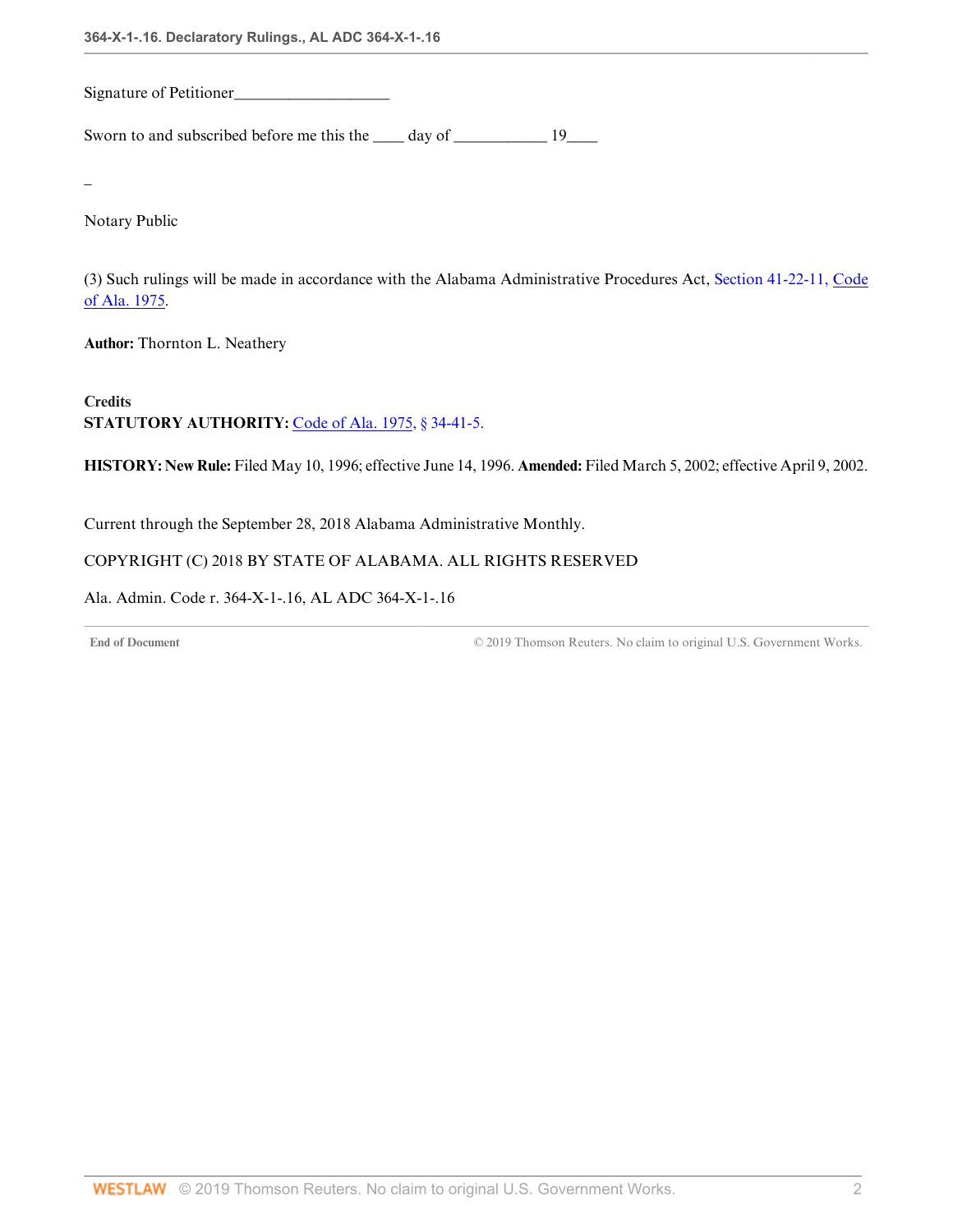[Alabama Administrative Code](http://www.westlaw.com/Browse/Home/Regulations/AlabamaRegulations?transitionType=DocumentItem&contextData=(sc.Default)&rs=clbt1.0&vr=3.0) [Alabama Board of Licensure for Professional Geologists](http://www.westlaw.com/Browse/Home/Regulations/AlabamaRegulations?guid=IB36CA5F191AA11E8899E005056B56C30&transitionType=DocumentItem&contextData=(sc.Default)&rs=clbt1.0&vr=3.0) [Chapter 364-X-2. Definitions](http://www.westlaw.com/Browse/Home/Regulations/AlabamaRegulations?guid=IB36CCD0B91AA11E8899E005056B56C30&transitionType=DocumentItem&contextData=(sc.Default)&rs=clbt1.0&vr=3.0)

Ala. Admin. Code r. 364-X-2-.01

364-X-2-.01. Definition Of Terms.

**[Currentness](#page-20-0)** 

The following terms are hereby defined:

(1) "Board" shall mean The Alabama Board of Licensure for Professional Geologists.

(2) "Geologist" is a person who holds a degree in the geological sciences from an accredited college or university.

(3) "Geologist-in-Training" is a person who holds a degree in the geological sciences from an accredited college or university and who has successfully passed the part of the professional examination covering fundamental or academic geological subjects.

(4) "Geology" is the science dealing with the earth and its history; its constituent rocks, minerals, liquids, gases, and other materials of which it is composed, and the study of the processes responsible for the development and change in the component parts of the earth, for the benefit of mankind.

(5) "Good moral character" shall mean that character that tends to ensure the faithful discharge of the professional duties of the licensed professional geologist based on truth and adherence to ethical principles.

(6) "License" shall be interpreted as a certificate issued by the Board recognizing the individual named in this certificate as meeting the requirements for licensing under this act.

(7) "Licensed Professional Geologist" is the title for a person who holds a license as a professional geologist under this act.

(8) "Public practice of geology" for purposes of these rules and also for purposes of the application of Sections 34-41-1, et seq. of the Code of Ala. 1975, shall mean the performance of geological service or work, including, but not limited to, consultation, geological investigation, surveys, evaluations, planning, mapping, or review of geological work related to the public practice of geology, or both, in which the performance is related to the public welfare or safeguarding of life, health, property, and the environment except as otherwise specifically provided by the Section 34-41-1, et seq. of the Code of Ala 1975. A person publicly practices or offers to publicly practice geology if the person does any of the following:

(a) Offers to or provides geological work or services to the public in any discipline of the profession of geology.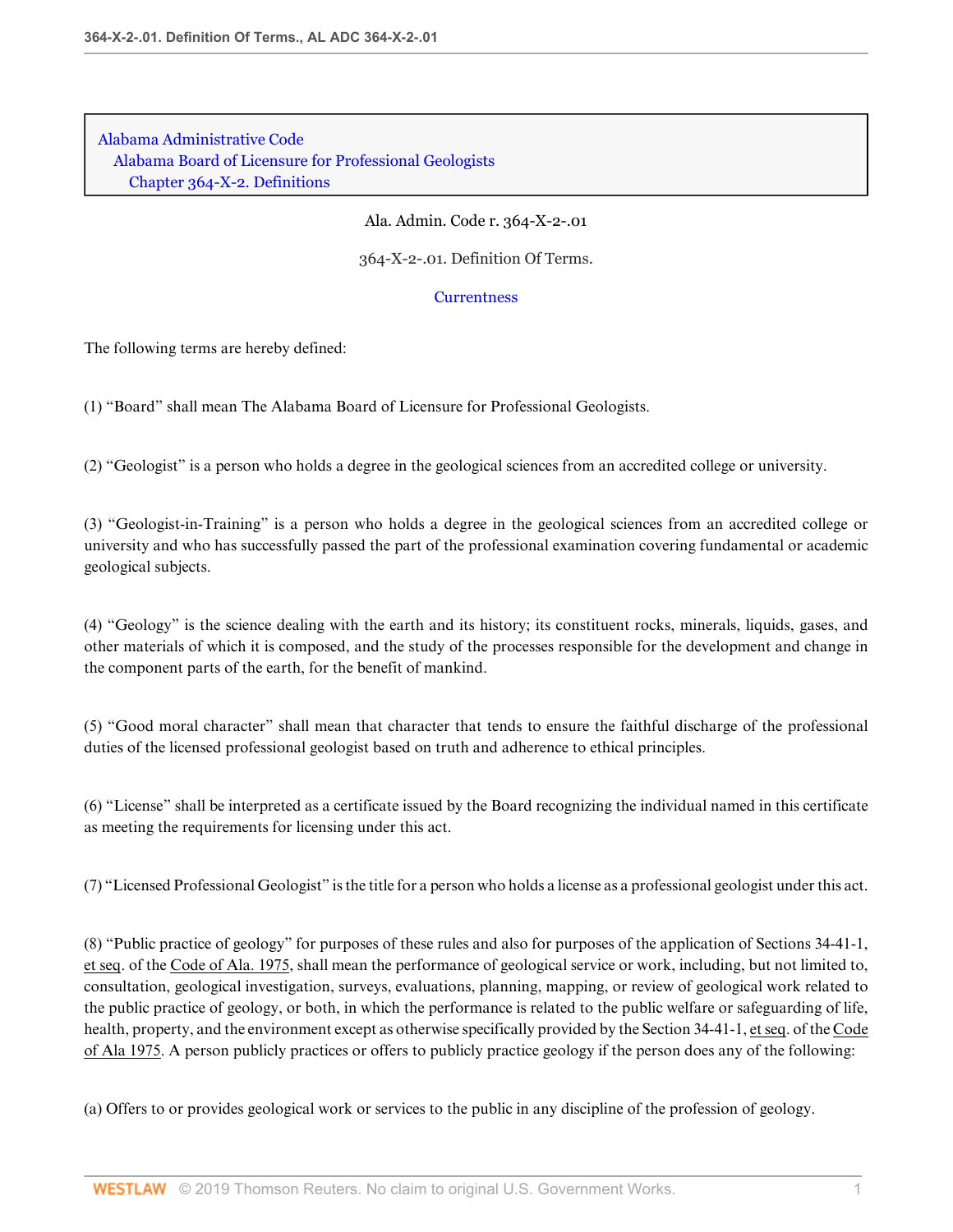(b) Represents himself or herself to be a licensed professional geologist by verbal claim, sign, advertisement, letterhead, card, or in another way.

(c) Implies that he or she is a licensed professional geologist or that he or she is registered under this act through the used of some other title.

(d) Holds himself or herself out as one who performs or is able to perform any geological services or work recognized by the Board as the public practice of geology.

For purposes of these rules and for purposes of Code of Ala. 1975, § 24-41-1, et seq., the following tasks and services shall be considered services or geological work:

Geologic and hydrogeologic logging of wells; geologic and hydrogeologic cross sections and associated interpretations; geologic and hydrogeologic surveys and reports; interpretations of geologic formations and aquifers from regional and site data; interpretation of uppermost aquifer; interpretation of confined or unconfined aquifers from well logs; evaluation of perched ground water conditions using well logs; surficial geologic mapping; subsurface geologic mapping; interpretation of hydrogeologic flow characteristics; sedimentation and sediment geochemistry; interpretation of geologic and hydrogeologic characteristics from geophysical logs; mineralogic and petrologic petrographic evaluations.

These tasks and services, however, are not exhaustive of the tasks and services that may constitute geological services or geological work.

(9) "Responsible charge of work" shall mean the independent control and direction by the use of initiative, skill, and independent judgment of geological work or the supervision of such work.

(10) "Specialty" shall be interpreted as a discipline of geology which is recognized as a subdiscipline for purposes of certification after registration as a licensed professional geologist.

(11) "Subordinate" is a person who assists a licensed professional geologist in the public practice of geology without assuming the responsible charge of work and who is under the direction and supervision of a licensed professional geologist.

(12) "Unprofessional conduct" concerns the practice of geology by a licensed professional geologist who willfully performs any act, causes omissions, or makes any assertions or representation which are fraudulent, deceitful or misleading, or which in any manner whatsoever discredits or tends to discredit the profession of geology.

(13) "Resident of Alabama" shall be interpreted by the Board to include an employee of an Alabama-based employer who may be living beyond the geographical boundaries of the State as a condition of employment at the time such an employee files.

(14) "Independent Consultant" shall mean an individual or a company consisting of no more than two persons the main business of which is to perform geological services for hire for other entities.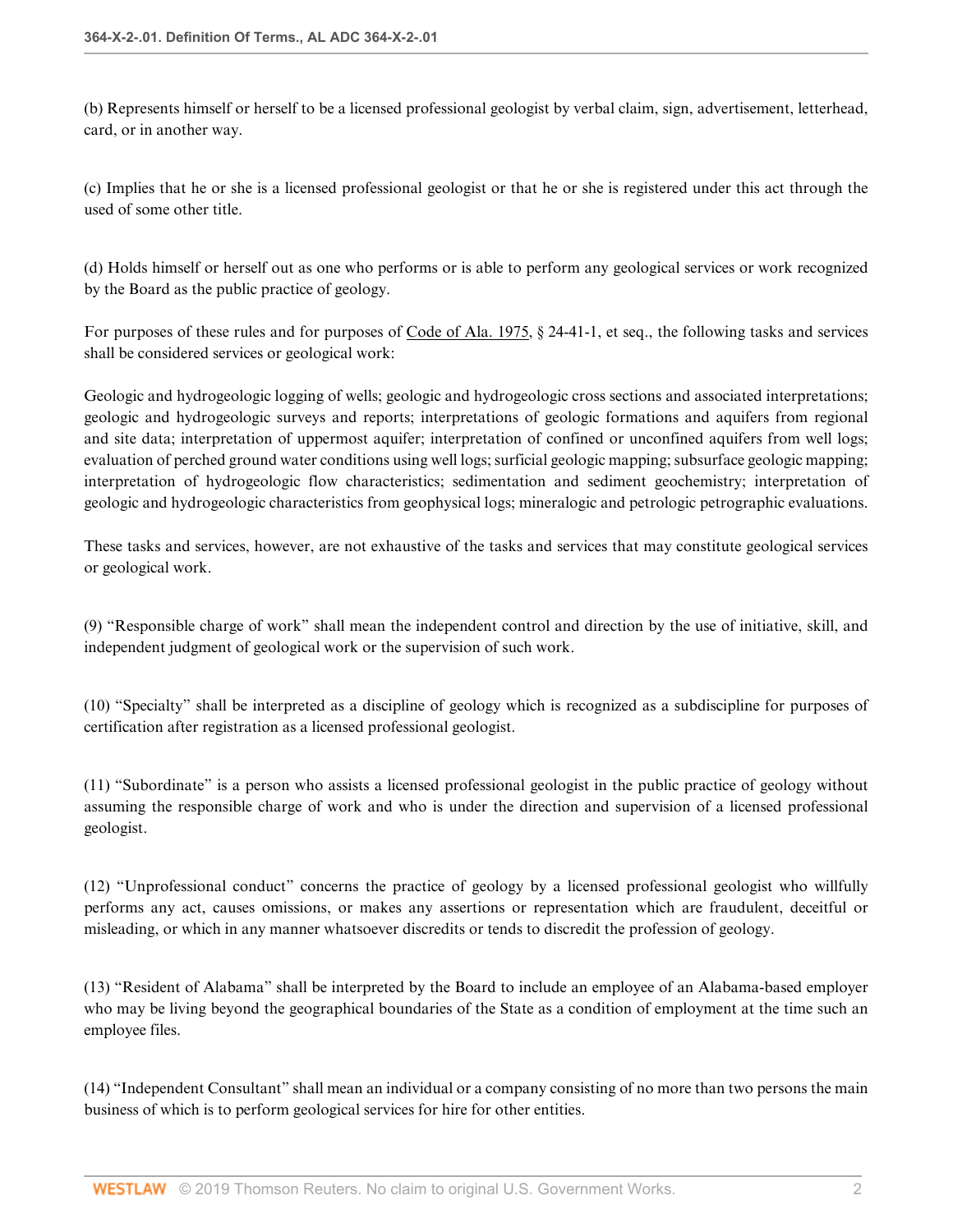(15) "Public Record" for the purpose of these rules means all Board records which are reasonably necessary to record the business and activities required to be done or carried on by the Board so that the status and condition of such business and activities can be known by the public.

(16) For purposes of [Rule 364-X-1-.16,](http://www.westlaw.com/Link/Document/FullText?findType=L&pubNum=1012843&cite=ALADC364-X-1-.16&originatingDoc=I48D5F77A3902450D8C15979067E9935C&refType=VP&originationContext=document&vr=3.0&rs=cblt1.0&transitionType=DocumentItem&contextData=(sc.Default)) an "Aggrieved Person" means a person substantially affected, not just inconvenienced, by a statute administered by the Board or a rule promulgated by the Board.

**Author:** Thornton L. Neathery

# **Credits STATUTORY AUTHORITY:** [Code of Ala. 1975, § 34-41-3.](http://www.westlaw.com/Link/Document/FullText?findType=L&pubNum=1000002&cite=ALSTS34-41-3&originatingDoc=I48D5F77A3902450D8C15979067E9935C&refType=LQ&originationContext=document&vr=3.0&rs=cblt1.0&transitionType=DocumentItem&contextData=(sc.Default))

**HISTORY: New Rule:** Filed May 10, 1996; effective June 14, 1996. **Amended:** Filed March 5, 2002; effective April 9, 2002.

<span id="page-20-0"></span>Current through the September 28, 2018 Alabama Administrative Monthly.

# COPYRIGHT (C) 2018 BY STATE OF ALABAMA. ALL RIGHTS RESERVED

# Ala. Admin. Code r. 364-X-2-.01, AL ADC 364-X-2-.01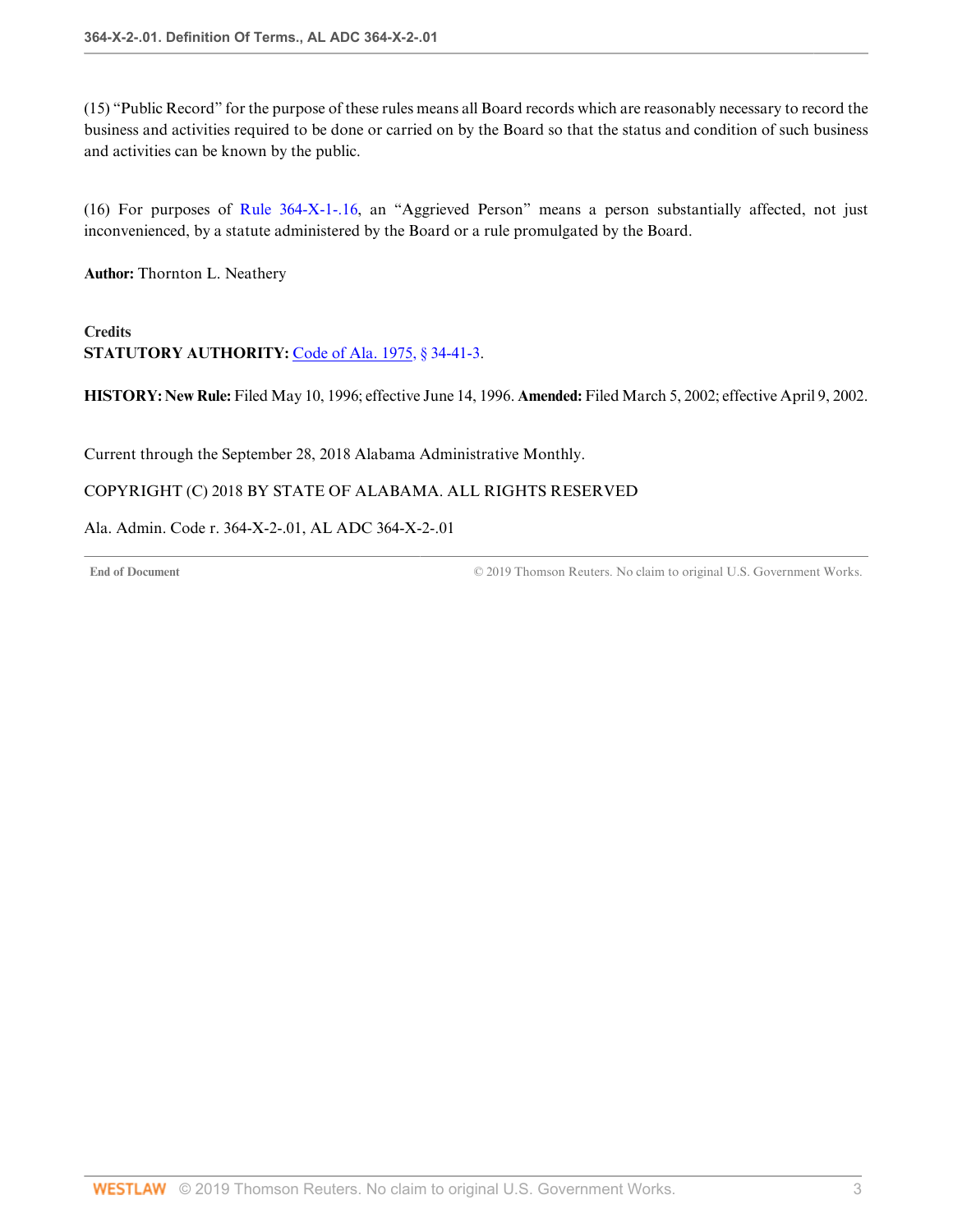[Alabama Administrative Code](http://www.westlaw.com/Browse/Home/Regulations/AlabamaRegulations?transitionType=DocumentItem&contextData=(sc.Default)&rs=clbt1.0&vr=3.0) [Alabama Board of Licensure for Professional Geologists](http://www.westlaw.com/Browse/Home/Regulations/AlabamaRegulations?guid=IB36CA5F191AA11E8899E005056B56C30&transitionType=DocumentItem&contextData=(sc.Default)&rs=clbt1.0&vr=3.0) [Chapter 364-X-3. Applications](http://www.westlaw.com/Browse/Home/Regulations/AlabamaRegulations?guid=IB36CCD0D91AA11E8899E005056B56C30&transitionType=DocumentItem&contextData=(sc.Default)&rs=clbt1.0&vr=3.0)

Ala. Admin. Code r. 364-X-3-.01

364-X-3-.01. Classification Of Applications.

#### **[Currentness](#page-21-0)**

In order to insure that each applicant's qualifications will be evaluated in accordance with the law, the Executive Secretary or his/her assistant will, after an initial review of the qualifications presented by the applicant, substantiate the qualifications and will classify the application into one of the following groupings for evaluation and approval or disapproval by the Board:

(a) Class 1--Professional Geologists' Applications

- (b) Class 2--Geologist-in-Training Applications
- (c) Class 3--Specialties Applications
- (d) Class 4--Applications for Comity
- (e) Class 5--Applications for Renewal
- (f) Class 6--Applications for Replacement

**Author:** Thornton L. Neathery

## **Credits**

**STATUTORY AUTHORITY:** [Code of Ala. 1975, §§ 34-41-5](http://www.westlaw.com/Link/Document/FullText?findType=L&pubNum=1000002&cite=ALSTS34-41-5&originatingDoc=I35C83383C4EB4FFBA1B50BD796C407AE&refType=LQ&originationContext=document&vr=3.0&rs=cblt1.0&transitionType=DocumentItem&contextData=(sc.Default)), [34-41-8](http://www.westlaw.com/Link/Document/FullText?findType=L&pubNum=1000002&cite=ALSTS34-41-8&originatingDoc=I35C83383C4EB4FFBA1B50BD796C407AE&refType=LQ&originationContext=document&vr=3.0&rs=cblt1.0&transitionType=DocumentItem&contextData=(sc.Default)), [34-41-9](http://www.westlaw.com/Link/Document/FullText?findType=L&pubNum=1000002&cite=ALSTS34-41-9&originatingDoc=I35C83383C4EB4FFBA1B50BD796C407AE&refType=LQ&originationContext=document&vr=3.0&rs=cblt1.0&transitionType=DocumentItem&contextData=(sc.Default)), [34-41-10,](http://www.westlaw.com/Link/Document/FullText?findType=L&pubNum=1000002&cite=ALSTS34-41-10&originatingDoc=I35C83383C4EB4FFBA1B50BD796C407AE&refType=LQ&originationContext=document&vr=3.0&rs=cblt1.0&transitionType=DocumentItem&contextData=(sc.Default)) [34-41-12,](http://www.westlaw.com/Link/Document/FullText?findType=L&pubNum=1000002&cite=ALSTS34-41-12&originatingDoc=I35C83383C4EB4FFBA1B50BD796C407AE&refType=LQ&originationContext=document&vr=3.0&rs=cblt1.0&transitionType=DocumentItem&contextData=(sc.Default)) [34-41-13,](http://www.westlaw.com/Link/Document/FullText?findType=L&pubNum=1000002&cite=ALSTS34-41-13&originatingDoc=I35C83383C4EB4FFBA1B50BD796C407AE&refType=LQ&originationContext=document&vr=3.0&rs=cblt1.0&transitionType=DocumentItem&contextData=(sc.Default)) [34-41-21.](http://www.westlaw.com/Link/Document/FullText?findType=L&pubNum=1000002&cite=ALSTS34-41-21&originatingDoc=I35C83383C4EB4FFBA1B50BD796C407AE&refType=LQ&originationContext=document&vr=3.0&rs=cblt1.0&transitionType=DocumentItem&contextData=(sc.Default))

**HISTORY: New Rule:** Filed May 10, 1996; effective June 14, 1996.

<span id="page-21-0"></span>Current through the September 28, 2018 Alabama Administrative Monthly.

#### COPYRIGHT (C) 2018 BY STATE OF ALABAMA. ALL RIGHTS RESERVED

### Ala. Admin. Code r. 364-X-3-.01, AL ADC 364-X-3-.01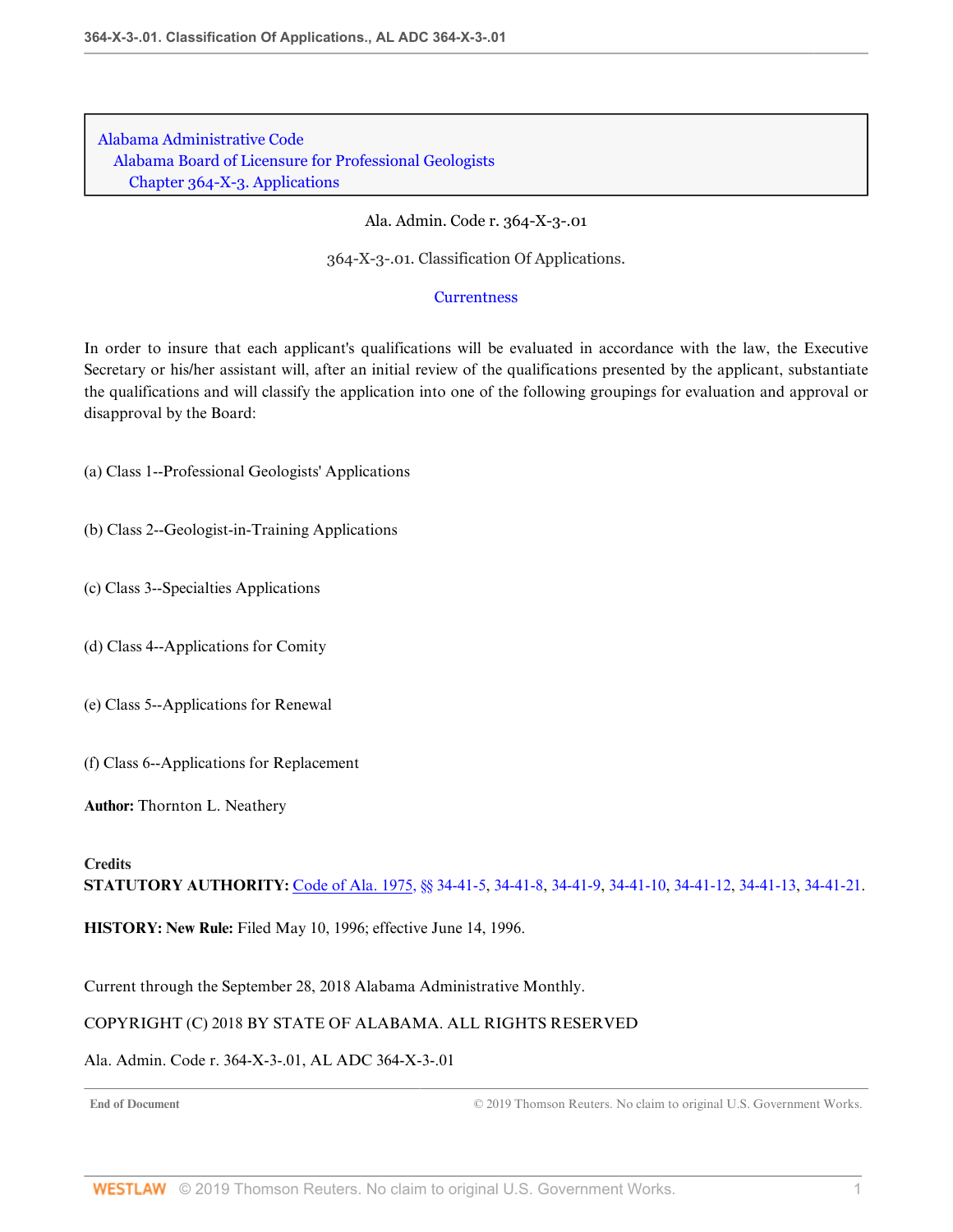[Alabama Administrative Code](http://www.westlaw.com/Browse/Home/Regulations/AlabamaRegulations?transitionType=DocumentItem&contextData=(sc.Default)&rs=clbt1.0&vr=3.0) [Alabama Board of Licensure for Professional Geologists](http://www.westlaw.com/Browse/Home/Regulations/AlabamaRegulations?guid=IB36CA5F191AA11E8899E005056B56C30&transitionType=DocumentItem&contextData=(sc.Default)&rs=clbt1.0&vr=3.0) [Chapter 364-X-3. Applications](http://www.westlaw.com/Browse/Home/Regulations/AlabamaRegulations?guid=IB36CCD0D91AA11E8899E005056B56C30&transitionType=DocumentItem&contextData=(sc.Default)&rs=clbt1.0&vr=3.0)

Ala. Admin. Code r. 364-X-3-.02

364-X-3-.02. Application Form.

### **[Currentness](#page-23-0)**

(1) All applications for licensure or otherwise shall be made on a form provided by the Board and no applications made otherwise will be accepted. The applicant may request additional forms or duplicate the experience record part of the application form when space on the original form is insufficient. Applications must be clearly typewritten in black color and in a font suitable for photostatic copy and all questions must be answered. An incomplete application or one not properly made out, or not containing all of the information required, or not accompanied by the required fee, will be returned with a statement of the reason for return. The application shall be accompanied by an unmounted recognizable, recent photograph [one not more than six (6) months old] of the applicant, with date taken, or photoengraving of same size (2 by 2 inches overall with face not less than 3/4 inches wide).

(2) Applications for licensure as a Professional Geologist or for certification as a Geologist-in-Training shall be signed and dated by the applicant and sworn to, on a form provided by the Board, before a Notary Public or other person qualified to administer oaths.

(3) The conditions and rules included with the Application Form shall be construed to be a part of the Rules and Regulations, and Administrative Code of the Board.

(4) All applications for examination and enrollment as a Geologist-in-Training shall be filed with the Board at least forty-five (45) days before the date set for examination. Applications for examination and licensing as a Professional Geologist shall be filed with the Board at least ninety (90) days before the date set for examination. These time limits will allow for initial processing by the Board.

(5) Withholding information, misrepresentation, or false statements will be cause for denial of application.

(6) A geologist who is registered or licensed in another state, territory, or possession of the United States, or the District of Columbia, and whose license or registration is current may apply for licensure by comity in Alabama, provided that in order to obtain said license or registration the geologist has met requirements which are substantially the same as, or more stringent than, those required for licensure in Alabama. The acceptance of scores on examinations from the National Association of State Board of Geologists is governed by [Section 364-X-8-.07.](http://www.westlaw.com/Link/Document/FullText?findType=L&pubNum=1012843&cite=ALADC364-X-8-.07&originatingDoc=I8B97D512E67C48D98D7BF132E7BB3C47&refType=VP&originationContext=document&vr=3.0&rs=cblt1.0&transitionType=DocumentItem&contextData=(sc.Default))

(7) The Board requires an official transcript from each college or university where the applicant received a degree with a major in geology or related science. The official transcript(s) should show degree(s) issued and date of issuance. It is the responsibility of the applicant to see that such an official transcript is sent directly from the institution to the Board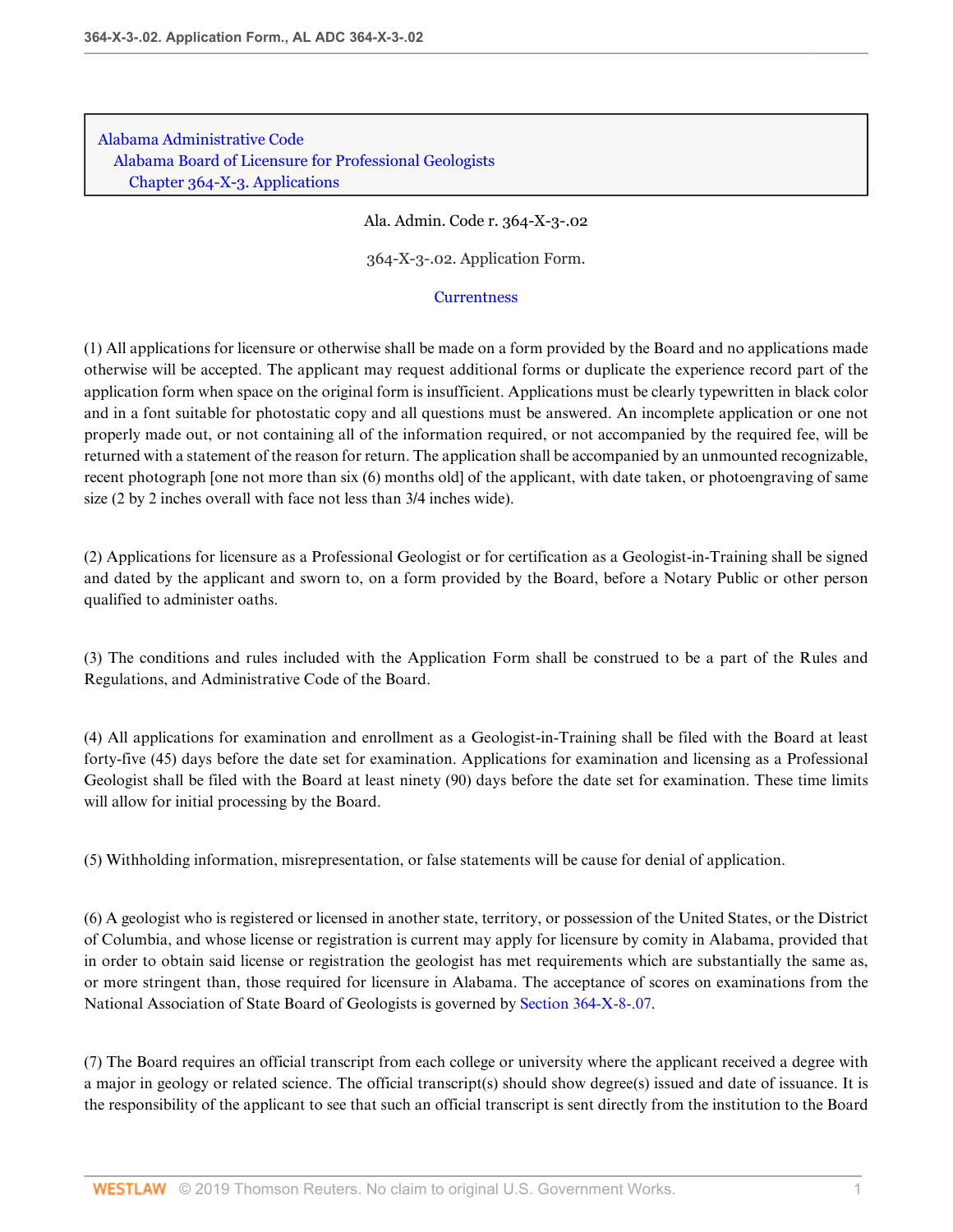Office and no action will be taken by the Board until such documentation is received. All costs for such documentation shall be borne by the applicant.

(8) A graduate of a foreign institution should have his or her official transcript sent directly from the institution to a Board-approved organization (agency) which specializes in evaluating educational credentials for translation and authentication. Documentation of translation and authentication should then be sent from the Board-approved organization (agency) direct to the Board Office for evaluation by the Board. All costs for verification shall be borne by the applicant.

**Author:** Thornton L. Neathery

**Credits STATUTORY AUTHORITY:** [Code of Ala. 1975, §§ 34-41-5](http://www.westlaw.com/Link/Document/FullText?findType=L&pubNum=1000002&cite=ALSTS34-41-5&originatingDoc=I8B97D512E67C48D98D7BF132E7BB3C47&refType=LQ&originationContext=document&vr=3.0&rs=cblt1.0&transitionType=DocumentItem&contextData=(sc.Default)), [34-41-9](http://www.westlaw.com/Link/Document/FullText?findType=L&pubNum=1000002&cite=ALSTS34-41-9&originatingDoc=I8B97D512E67C48D98D7BF132E7BB3C47&refType=LQ&originationContext=document&vr=3.0&rs=cblt1.0&transitionType=DocumentItem&contextData=(sc.Default)), [34-41-10](http://www.westlaw.com/Link/Document/FullText?findType=L&pubNum=1000002&cite=ALSTS34-41-10&originatingDoc=I8B97D512E67C48D98D7BF132E7BB3C47&refType=LQ&originationContext=document&vr=3.0&rs=cblt1.0&transitionType=DocumentItem&contextData=(sc.Default)).

**HISTORY: New Rule:** Filed May 10, 1996; effective June 14, 1996. **Amended:** Filed March 5, 2002; effective April 9, 2002.

<span id="page-23-0"></span>Current through the September 28, 2018 Alabama Administrative Monthly.

# COPYRIGHT (C) 2018 BY STATE OF ALABAMA. ALL RIGHTS RESERVED

Ala. Admin. Code r. 364-X-3-.02, AL ADC 364-X-3-.02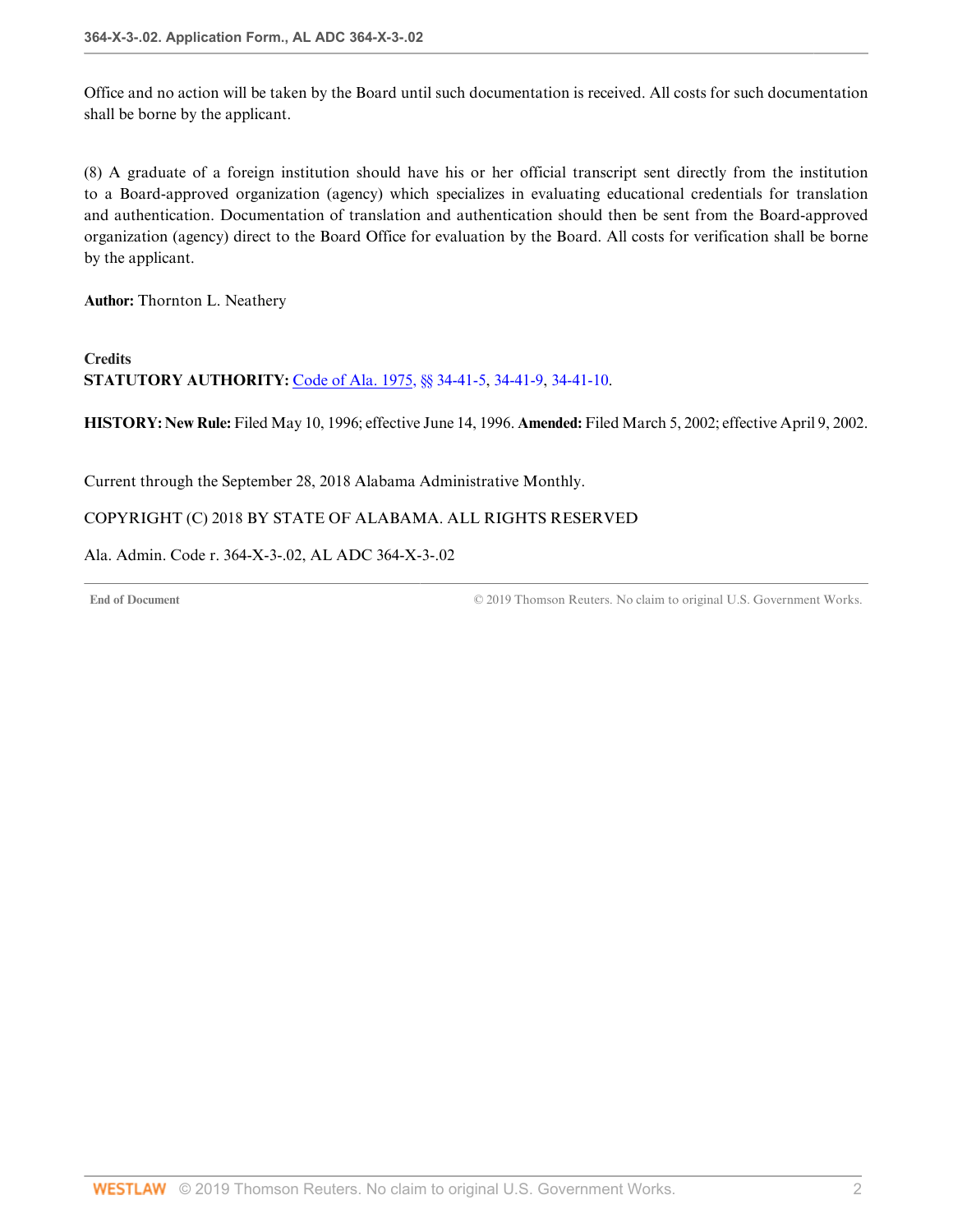[Alabama Administrative Code](http://www.westlaw.com/Browse/Home/Regulations/AlabamaRegulations?transitionType=DocumentItem&contextData=(sc.Default)&rs=clbt1.0&vr=3.0) [Alabama Board of Licensure for Professional Geologists](http://www.westlaw.com/Browse/Home/Regulations/AlabamaRegulations?guid=IB36CA5F191AA11E8899E005056B56C30&transitionType=DocumentItem&contextData=(sc.Default)&rs=clbt1.0&vr=3.0) [Chapter 364-X-3. Applications](http://www.westlaw.com/Browse/Home/Regulations/AlabamaRegulations?guid=IB36CCD0D91AA11E8899E005056B56C30&transitionType=DocumentItem&contextData=(sc.Default)&rs=clbt1.0&vr=3.0)

Ala. Admin. Code r. 364-X-3-.03

364-X-3-.03. Reconsideration Of Denied Applications.

# **[Currentness](#page-24-0)**

(1) A denied application for licensure or otherwise may be reconsidered by the Board, if notice of appeal is filed with the Executive Secretary within thirty (30) days after the applicant has been notified of the ruling of the Board.

(2) A hearing before the Board shall be held, de novo, within ninety (90) days after filing of the notice of appeal, or at such time agreed upon by stipulation between the applicant and the Executive Secretary.

(3) The hearing shall be held by at least a quorum of the Board, as defined in [Section 34-41-5, Code of Ala. 1975](http://www.westlaw.com/Link/Document/FullText?findType=L&pubNum=1000002&cite=ALSTS34-41-5&originatingDoc=I8A417F1B9060450A85CFA7C7E698D0E4&refType=LQ&originationContext=document&vr=3.0&rs=cblt1.0&transitionType=DocumentItem&contextData=(sc.Default)).

(4) Evidence shall be admitted at the hearing in accordance with [Code of Ala. 1975, Section 41-22-13.](http://www.westlaw.com/Link/Document/FullText?findType=L&pubNum=1000002&cite=ALSTS41-22-13&originatingDoc=I8A417F1B9060450A85CFA7C7E698D0E4&refType=LQ&originationContext=document&vr=3.0&rs=cblt1.0&transitionType=DocumentItem&contextData=(sc.Default)) The applicant shall be allowed to have legal counsel present if desired.

(5) The Board shall issue a final decision within thirty-(30) days of the date of the hearing, which shall include findings of fact and official notice taken. The applicant shall be delivered a copy of the decision by first class mail.

(6) Judicial review of the decision of the Board shall be as accordance with the Alabama Administrative Procedure Act.

(7) The record on appeal shall be certified by the Executive Secretary of the Board, and shall include the entire record and transcript of the hearing.

**Author:** Thornton L. Neathery

# **Credits STATUTORY AUTHORITY:** [Code of Ala. 1975, § 34-41-5.](http://www.westlaw.com/Link/Document/FullText?findType=L&pubNum=1000002&cite=ALSTS34-41-5&originatingDoc=I8A417F1B9060450A85CFA7C7E698D0E4&refType=LQ&originationContext=document&vr=3.0&rs=cblt1.0&transitionType=DocumentItem&contextData=(sc.Default))

**HISTORY: New Rule:** Filed May 10, 1996; effective June 14, 1996. **Amended:** Filed March 5, 2002; effective April 9, 2002.

<span id="page-24-0"></span>Current through the September 28, 2018 Alabama Administrative Monthly.

# COPYRIGHT (C) 2018 BY STATE OF ALABAMA. ALL RIGHTS RESERVED

Ala. Admin. Code r. 364-X-3-.03, AL ADC 364-X-3-.03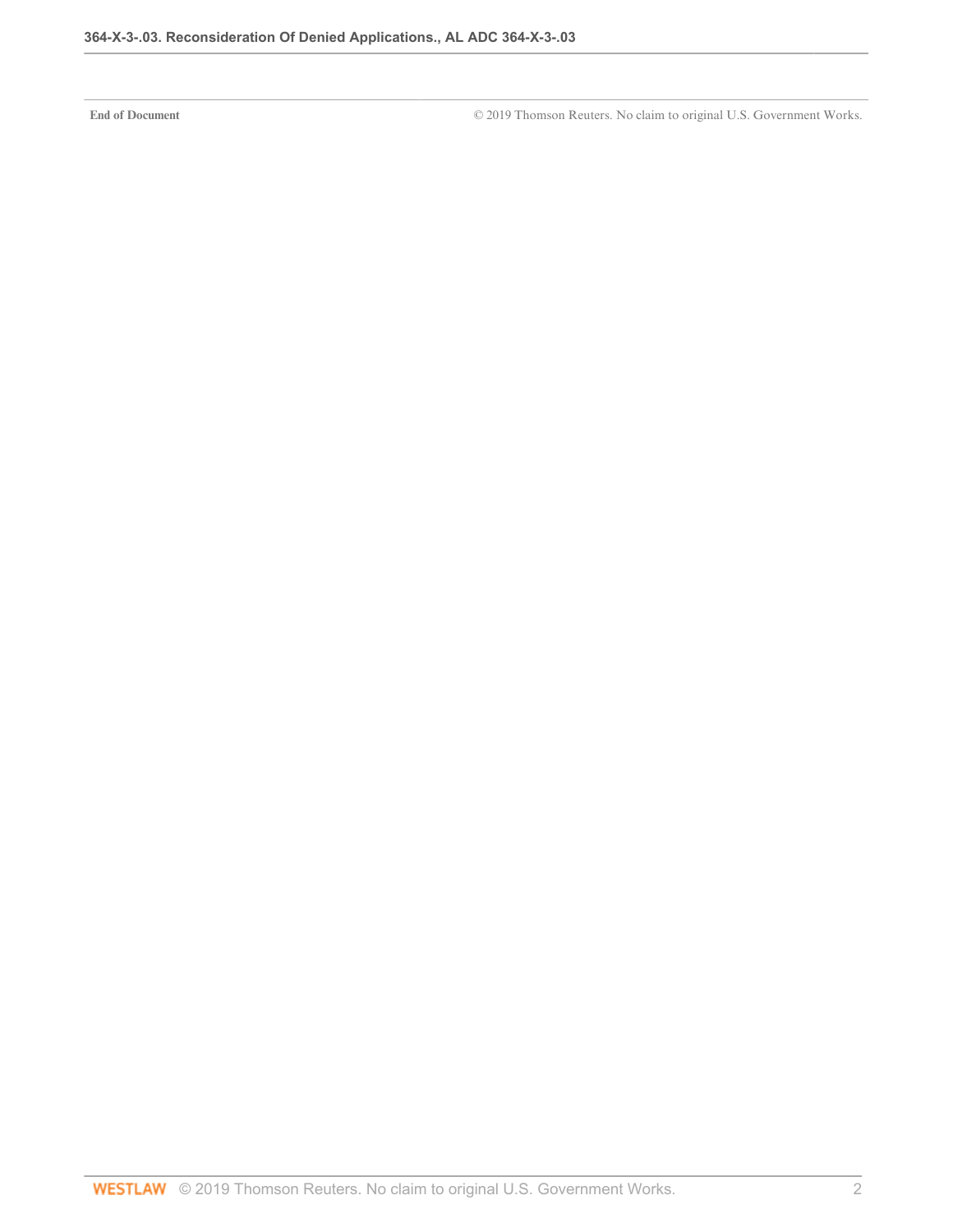[Alabama Administrative Code](http://www.westlaw.com/Browse/Home/Regulations/AlabamaRegulations?transitionType=DocumentItem&contextData=(sc.Default)&rs=clbt1.0&vr=3.0) [Alabama Board of Licensure for Professional Geologists](http://www.westlaw.com/Browse/Home/Regulations/AlabamaRegulations?guid=IB36CA5F191AA11E8899E005056B56C30&transitionType=DocumentItem&contextData=(sc.Default)&rs=clbt1.0&vr=3.0) [Chapter 364-X-3. Applications](http://www.westlaw.com/Browse/Home/Regulations/AlabamaRegulations?guid=IB36CCD0D91AA11E8899E005056B56C30&transitionType=DocumentItem&contextData=(sc.Default)&rs=clbt1.0&vr=3.0)

Ala. Admin. Code r. 364-X-3-.04

364-X-3-.04. Disposition Of Applications.

# **[Currentness](#page-27-0)**

(1) Approved Applications--When the Board, after due consideration of an application and of information pertaining thereto, is satisfied that the applicant is eligible for certification as a Geologist-in-Training, or licensing as a Professional Geologist, under Section 34-41-1 et seq., Code of Ala. 1975, the applicant will be granted a certificate or a license, and the applicant will be notified by the Executive Secretary.

(2) Deferred Applications--If an applicant's geological training and experience is considered inadequate upon Board review, but the Board believes the minimum legal requirements may be met within one (1) year, such application may be held by the Board for up to one (1) year without approval or denial. Such applicant will be advised of the basis for holding the application, of additional information to be submitted, and of the approximate date on which the application will be formally considered again. If more than one (1) additional year of experience is considered necessary, the application will be denied .

(3) Denied Applications--When the Board, after due consideration of an application and of information pertaining thereto, finds that the applicant is not eligible for licensure under Section 34-41-1 et seq. Code of Ala. 1975, the applicant will be denied licensure and the application will be held for five (5) years. The applicant will be notified of the action of the Board by the Executive Secretary, and for further consideration the applicant may submit a new application, without fee, after securing the necessary experience, provided the resubmittal is within five (5) years.

(4) Appeals-appeals from decisions of the Board with regard to applications shall be in accordance with 364-X-3-.03(6), above, and the Alabama Administrative Procedure Act.

(5) Inactive Applications--If all necessary information and documentation required for Board review is not received within one (1) year after the application has been filed, the application will be placed in the inactive file and the applicant will be notified.

(6) Records Retention Schedule--Applications that fall into the following classifications will be maintained on file in the Board office for the period shown and thereafter may be destroyed:

(a) deferred--two (2) years

(b) denied--five (5) years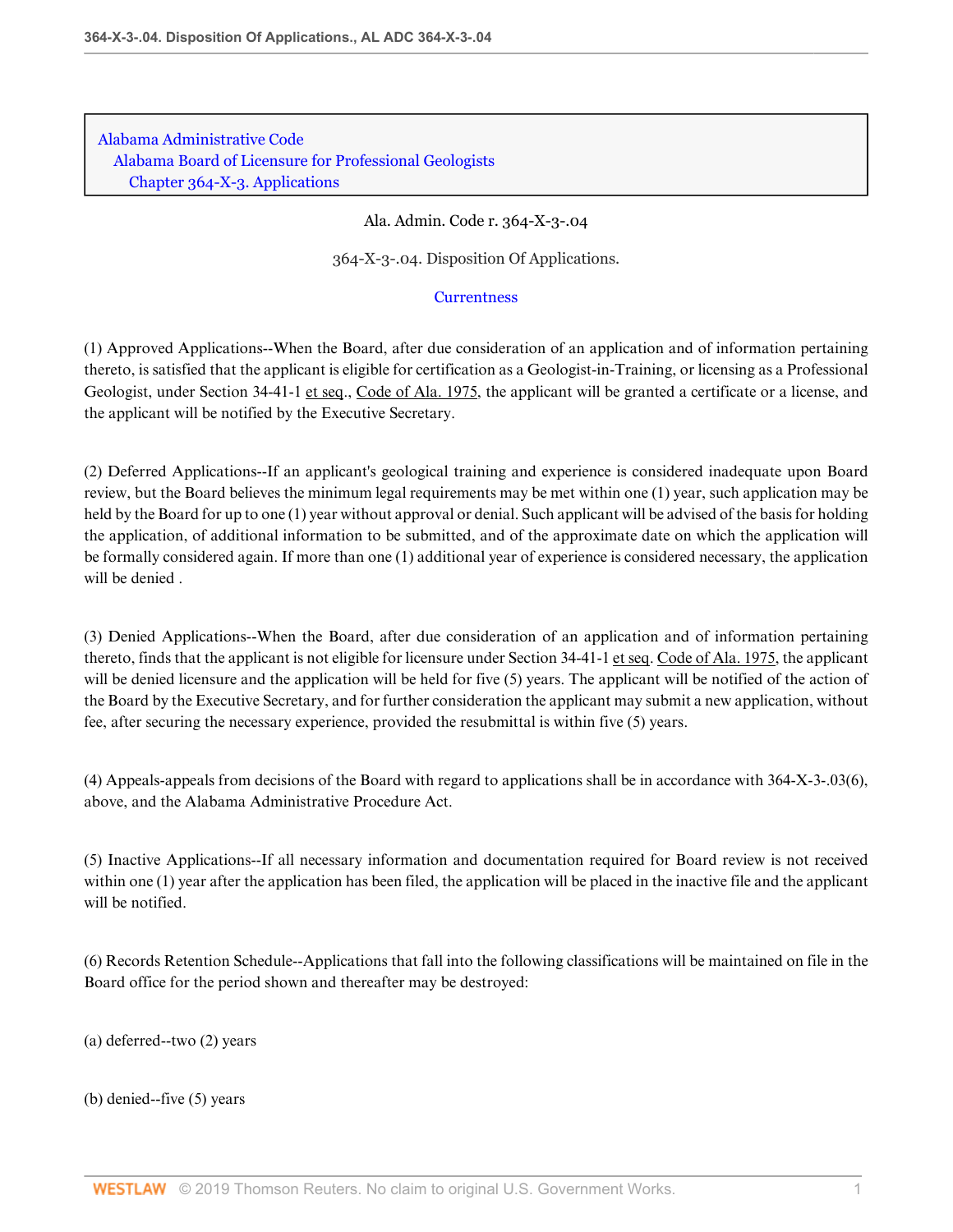(c) inactive--two (2) years

(7) Any application that involved disciplinary action or violations will be retained by the Board.

**Author:** Thornton L. Neathery

**Credits STATUTORY AUTHORITY:** [Code of Ala. 1975, §§ 34-41-5](http://www.westlaw.com/Link/Document/FullText?findType=L&pubNum=1000002&cite=ALSTS34-41-5&originatingDoc=I7F06D91185B9416E9D617298F2C28600&refType=LQ&originationContext=document&vr=3.0&rs=cblt1.0&transitionType=DocumentItem&contextData=(sc.Default)), [34-41-15](http://www.westlaw.com/Link/Document/FullText?findType=L&pubNum=1000002&cite=ALSTS34-41-15&originatingDoc=I7F06D91185B9416E9D617298F2C28600&refType=LQ&originationContext=document&vr=3.0&rs=cblt1.0&transitionType=DocumentItem&contextData=(sc.Default)), [34-41-20](http://www.westlaw.com/Link/Document/FullText?findType=L&pubNum=1000002&cite=ALSTS34-41-20&originatingDoc=I7F06D91185B9416E9D617298F2C28600&refType=LQ&originationContext=document&vr=3.0&rs=cblt1.0&transitionType=DocumentItem&contextData=(sc.Default)).

**HISTORY: New Rule:** Filed May 10, 1996; effective June 14, 1996. **Amended:** Filed March 5, 2002; effective April 9, 2002.

<span id="page-27-0"></span>Current through the September 28, 2018 Alabama Administrative Monthly.

# COPYRIGHT (C) 2018 BY STATE OF ALABAMA. ALL RIGHTS RESERVED

### Ala. Admin. Code r. 364-X-3-.04, AL ADC 364-X-3-.04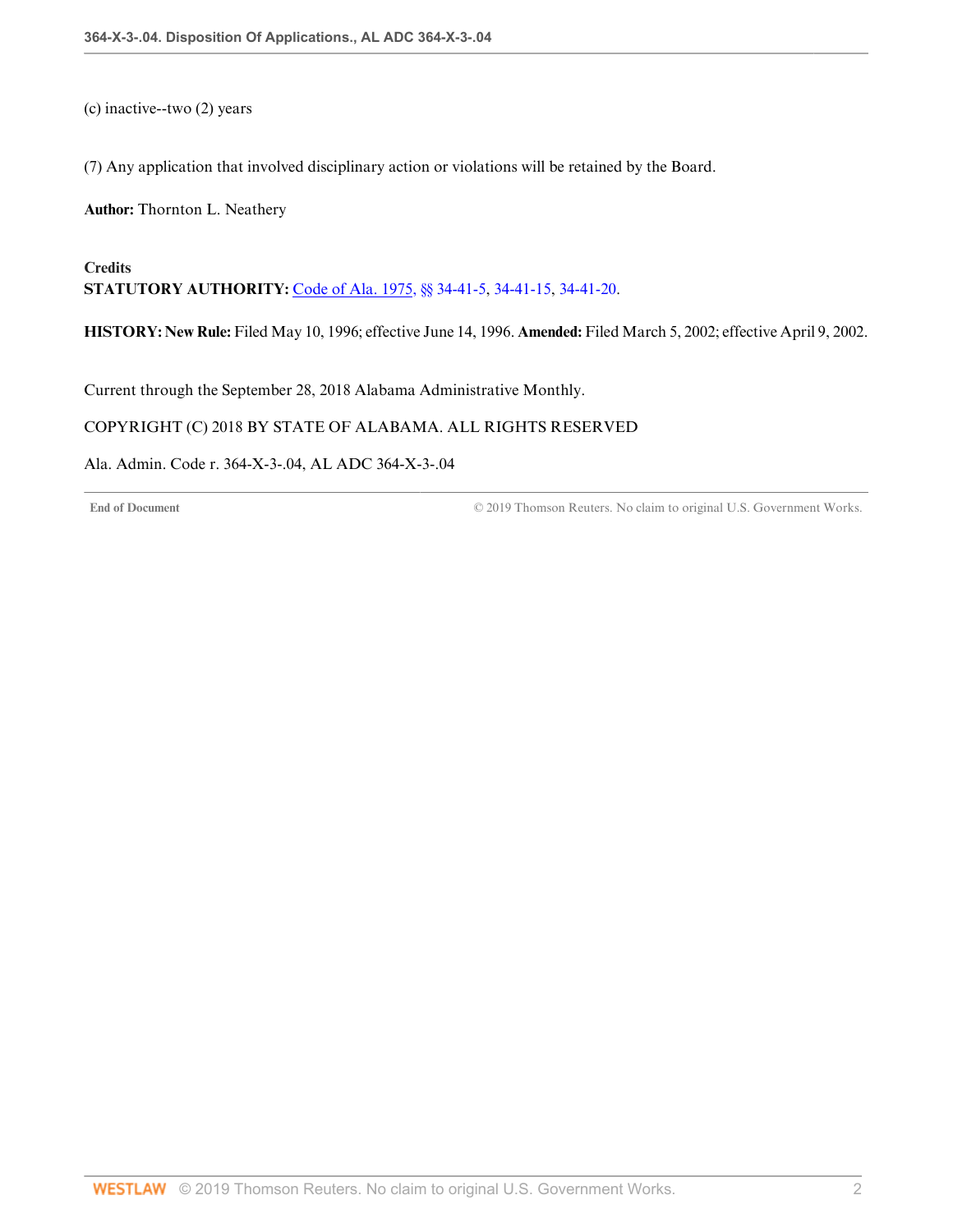[Alabama Administrative Code](http://www.westlaw.com/Browse/Home/Regulations/AlabamaRegulations?transitionType=DocumentItem&contextData=(sc.Default)&rs=clbt1.0&vr=3.0) [Alabama Board of Licensure for Professional Geologists](http://www.westlaw.com/Browse/Home/Regulations/AlabamaRegulations?guid=IB36CA5F191AA11E8899E005056B56C30&transitionType=DocumentItem&contextData=(sc.Default)&rs=clbt1.0&vr=3.0) [Chapter 364-X-4. Fees](http://www.westlaw.com/Browse/Home/Regulations/AlabamaRegulations?guid=IB36CCD1291AA11E8899E005056B56C30&transitionType=DocumentItem&contextData=(sc.Default)&rs=clbt1.0&vr=3.0)

Ala. Admin. Code r. 364-X-4-.01

364-X-4-.01. Method Of Payment.

**[Currentness](#page-28-0)** 

Fees shall be payable to the Alabama Board of Licensure for Professional Geologists, Montgomery, Alabama, at the address noted on the Application. Payment of fees must be made by check (personal, company or cashier's) or money order. Credit card payments may only be used for payment online through Alabama Interactive. Partial payments will not be accepted. Applications not accompanied by the proper fee will be returned to the applicant.

**Author:** Thornton L. Neathery

**Credits STATUTORY AUTHORITY:** [Code of Ala. 1975, §34-41-5](http://www.westlaw.com/Link/Document/FullText?findType=L&pubNum=1000002&cite=ALSTS34-41-5&originatingDoc=I039F90473F974740843AB656B8C89817&refType=LQ&originationContext=document&vr=3.0&rs=cblt1.0&transitionType=DocumentItem&contextData=(sc.Default)).

**HISTORY: New Rule:** Filed May 10, 1996; effective June 14, 1996. **Amended:** Filed August 11, 2014; effective September 15, 2014.

<span id="page-28-0"></span>Current through the September 28, 2018 Alabama Administrative Monthly.

COPYRIGHT (C) 2018 BY STATE OF ALABAMA. ALL RIGHTS RESERVED

Ala. Admin. Code r. 364-X-4-.01, AL ADC 364-X-4-.01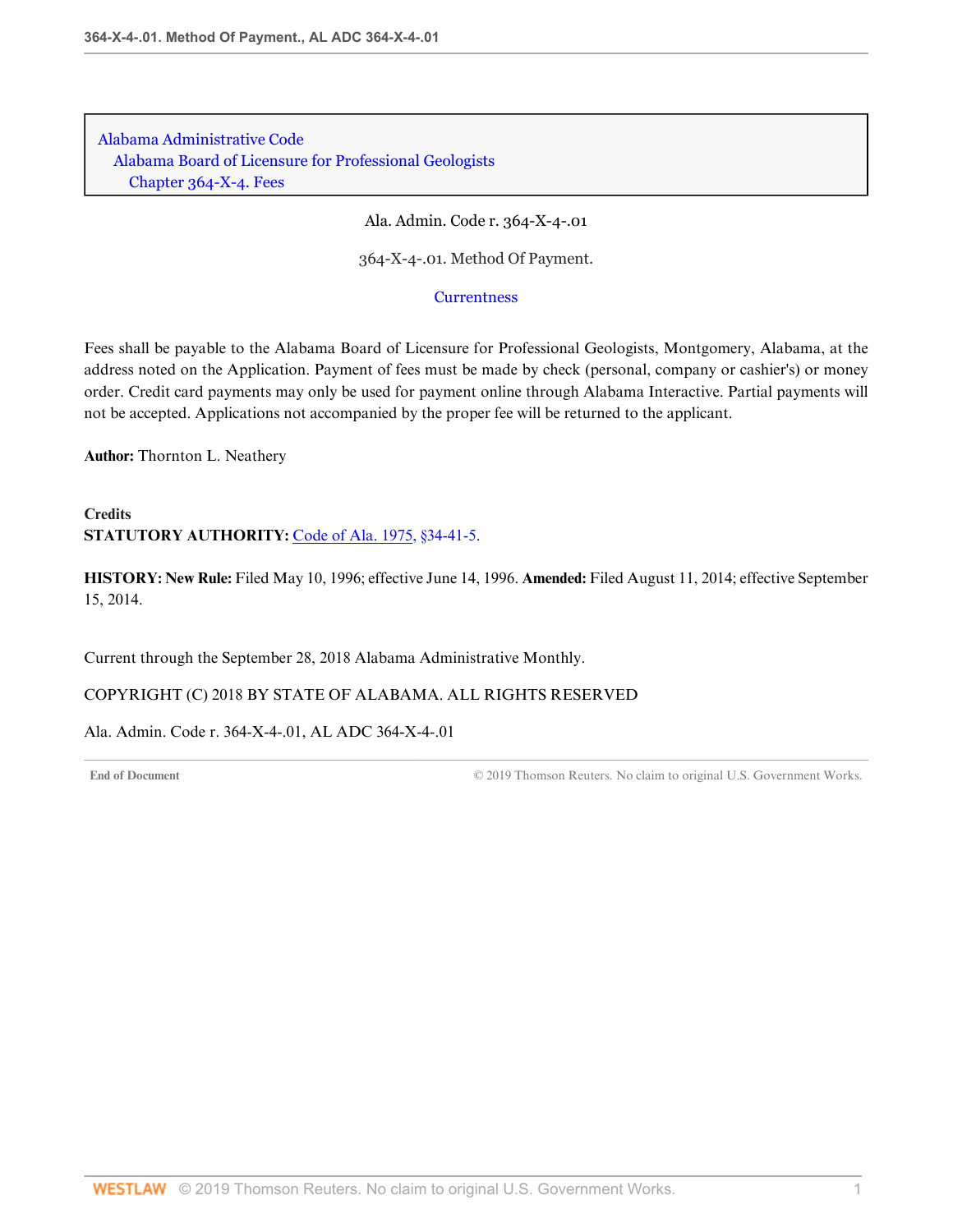[Alabama Administrative Code](http://www.westlaw.com/Browse/Home/Regulations/AlabamaRegulations?transitionType=DocumentItem&contextData=(sc.Default)&rs=clbt1.0&vr=3.0) [Alabama Board of Licensure for Professional Geologists](http://www.westlaw.com/Browse/Home/Regulations/AlabamaRegulations?guid=IB36CA5F191AA11E8899E005056B56C30&transitionType=DocumentItem&contextData=(sc.Default)&rs=clbt1.0&vr=3.0) [Chapter 364-X-4. Fees](http://www.westlaw.com/Browse/Home/Regulations/AlabamaRegulations?guid=IB36CCD1291AA11E8899E005056B56C30&transitionType=DocumentItem&contextData=(sc.Default)&rs=clbt1.0&vr=3.0)

Ala. Admin. Code r. 364-X-4-.02

364-X-4-.02. Fees.

**[Currentness](#page-30-0)** 

No fee, or part of any fee, paid by any applicant for application, examination and/or licensure will be returned to the applicant, either in the event of his/her failure to take the examination, or in the event of his/her failure to pass the required examination, if and when given.

Fees to be collected by the Board are as follows:

1. Application Fee \$150

2. License Fee \$150

- 3. Geologist-In-Training Fee \$75
- 4. Seals and Stamps \$75
- 5. Renewal Fee \$150
- 6. Late Fee \$100
- 7. Temporary License Fee \$200
- 8. Fundamentals of Geology Exam \$150
- 9. Practice of Geology Exam \$250
- 10. Roster Fee \$25
- 11. License Replacement Fee \$10

**Author:** Thornton L. Neathery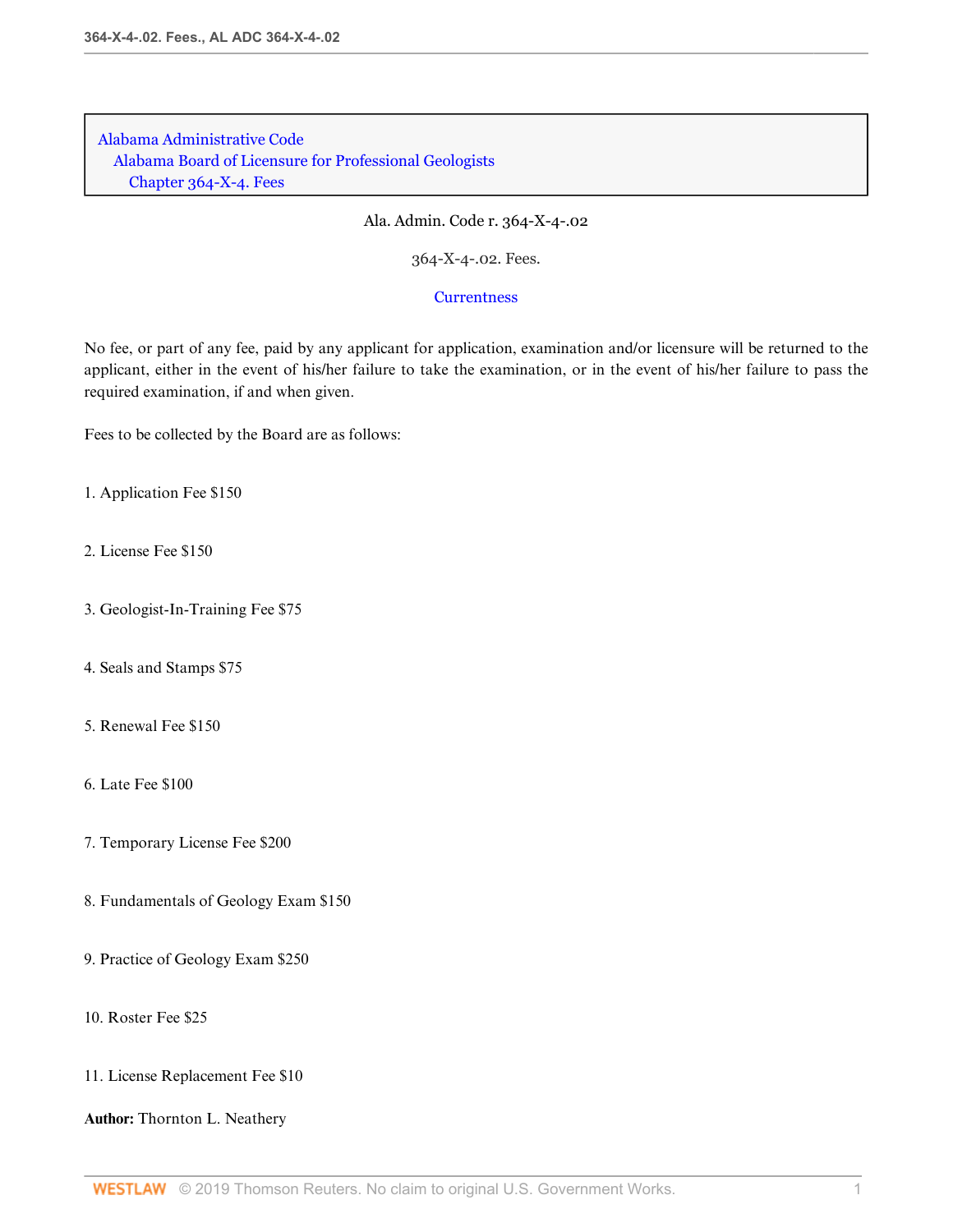# **Credits** STATUTORY AUTHORITY: [Code of Ala. 1975, §34-41-5](http://www.westlaw.com/Link/Document/FullText?findType=L&pubNum=1000002&cite=ALSTS34-41-5&originatingDoc=I062E4D1850DF45498733FE48E00D071E&refType=LQ&originationContext=document&vr=3.0&rs=cblt1.0&transitionType=DocumentItem&contextData=(sc.Default)).

**HISTORY: New Rule:** Filed May 10, 1996; effective June 14, 1996. **Amended:** Filed August 27, 2007; effective October 1, 2007. **Amended:** Filed October 30, 2008; effective December 4, 2008. **Amended:** Filed August 11, 2014; effective September 15, 2014.

<span id="page-30-0"></span>Current through the September 28, 2018 Alabama Administrative Monthly.

# COPYRIGHT (C) 2018 BY STATE OF ALABAMA. ALL RIGHTS RESERVED

Ala. Admin. Code r. 364-X-4-.02, AL ADC 364-X-4-.02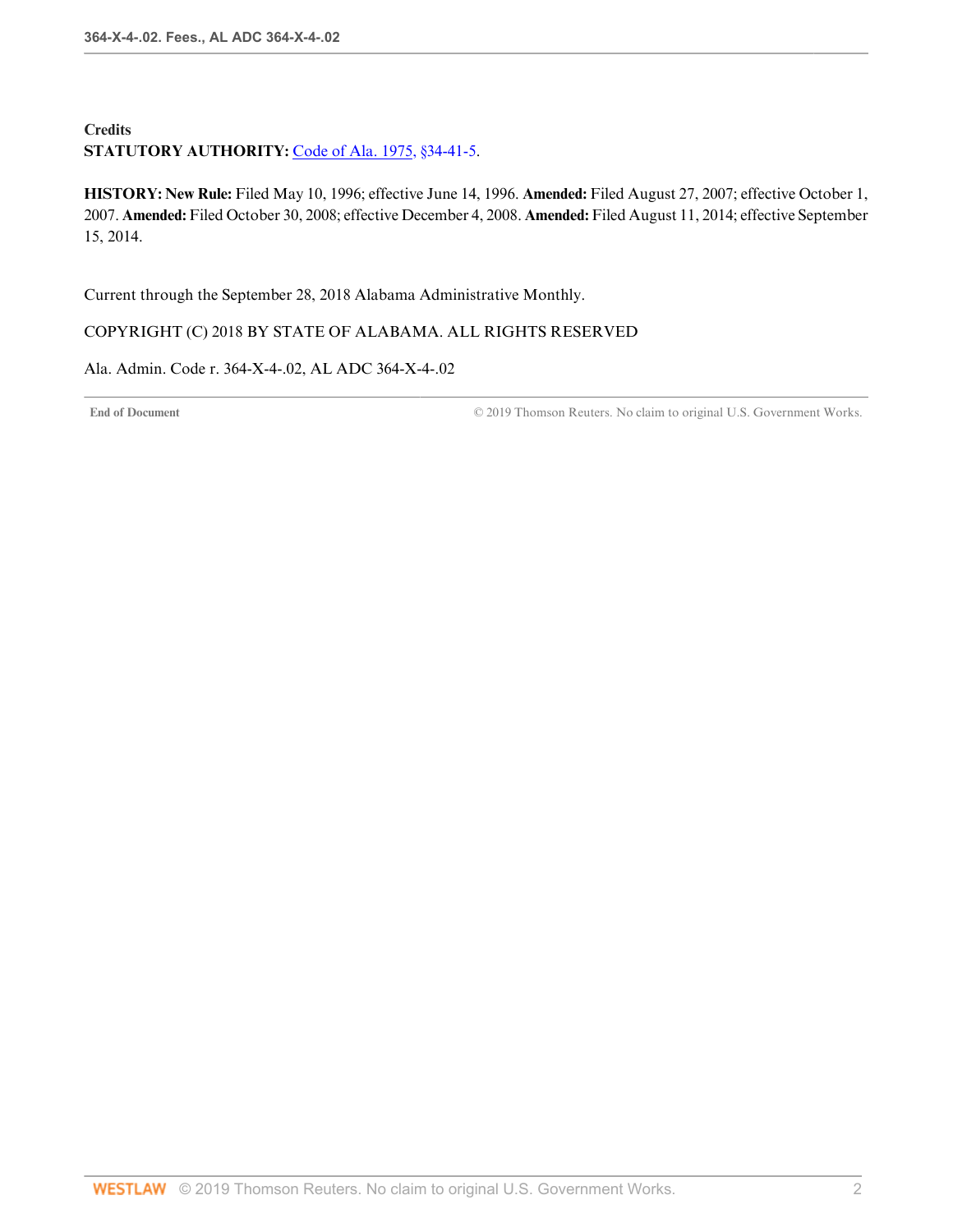[Alabama Administrative Code](http://www.westlaw.com/Browse/Home/Regulations/AlabamaRegulations?transitionType=DocumentItem&contextData=(sc.Default)&rs=clbt1.0&vr=3.0) [Alabama Board of Licensure for Professional Geologists](http://www.westlaw.com/Browse/Home/Regulations/AlabamaRegulations?guid=IB36CA5F191AA11E8899E005056B56C30&transitionType=DocumentItem&contextData=(sc.Default)&rs=clbt1.0&vr=3.0) [Chapter 364-X-5. Curricula Approved by the Board](http://www.westlaw.com/Browse/Home/Regulations/AlabamaRegulations?guid=IB36CCD1591AA11E8899E005056B56C30&transitionType=DocumentItem&contextData=(sc.Default)&rs=clbt1.0&vr=3.0)

# Ala. Admin. Code r. 364-X-5-.01

364-X-5-.01. Curricula Approved By The Board.

# **[Currentness](#page-32-0)**

(1) In accordance with the Licensure Law, [Section 34-41-1 et seq. Code of Ala. 1975,](http://www.westlaw.com/Link/Document/FullText?findType=L&pubNum=1000002&cite=ALSTS34-41-1&originatingDoc=I9DB33424688447779720A27877CF13B5&refType=LQ&originationContext=document&vr=3.0&rs=cblt1.0&transitionType=DocumentItem&contextData=(sc.Default)) an applicant is eligible for a license as a professional geologist in the State of Alabama if he/she meets the following educational requirements:

(a) Has graduated from an accredited college or university with a degree in geology, engineering geology, or one of the related geological sciences. The college or university shall be accredited or officially recognized and approved as appropriate within the state in which the college or university is situated.

(b) Has a degree with a major in geology, engineering geology, or one of the related acceptable geological sciences from a department offering a formal curriculum in geology, engineering geology, or a related geological science, such as geophysics, or has obtained a graduate degree in one of the above referenced disciplines. In any event, a minimum of thirty (30) semester hours (or its quarter-hour equivalent) of geology courses or the equivalent course work in the geological sciences leading to a degree from an accredited university or college is required.

(2) The following courses (or their equivalent) are suggested for licensure.

| Physical Geology          | 4 semester hours |
|---------------------------|------------------|
| <b>Historical Geology</b> | 4 semester hours |
| Mineralogy                | 4 semester hours |
| Structural Geology        | 3 semester hours |
| Stratigraphy              | 3 semester hours |
| Field Geology             | 6 semester hours |

Other courses, which may be considered toward the licensure requirements, shall include the following (or their equivalent)

Applied Geophysics

Economic Geology

Environmental/Engineering Geology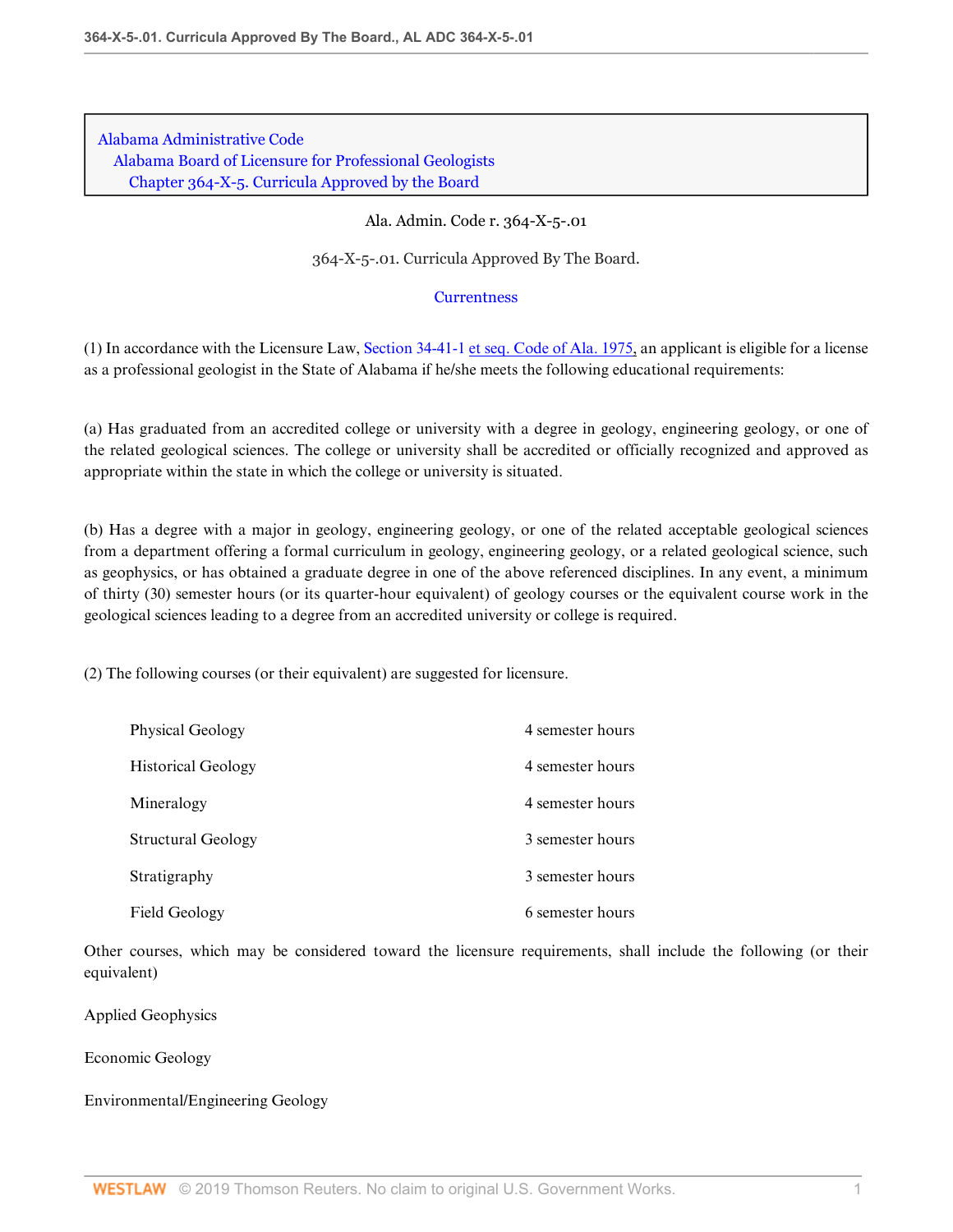# Geomorphology

Groundwater Hydrology, Hydrology, or Hydrogeochemistry Paleontology

Petroleum Geology

Petrology, Petrography, or Sedimentary Petrology

Igneous and Metamorphic Petrology

Optical Mineralogy

Sedimentology

Other geologically related courses may be considered by the Board.

In no case will course work which is not specifically focused on the geological sciences be considered toward meeting the basic education requirements.

(3) Documentation of all educational qualifications will be through certified written references or certified transcripts submitted directly to the Board by the accredited university or college.

**Author:** Thornton L. Neathery

# **Credits STATUTORY AUTHORITY:** [Code of Ala. 1975, §§34-41-9,](http://www.westlaw.com/Link/Document/FullText?findType=L&pubNum=1000002&cite=ALSTS34-41-9&originatingDoc=I9DB33424688447779720A27877CF13B5&refType=LQ&originationContext=document&vr=3.0&rs=cblt1.0&transitionType=DocumentItem&contextData=(sc.Default)) [34-41-10.](http://www.westlaw.com/Link/Document/FullText?findType=L&pubNum=1000002&cite=ALSTS34-41-10&originatingDoc=I9DB33424688447779720A27877CF13B5&refType=LQ&originationContext=document&vr=3.0&rs=cblt1.0&transitionType=DocumentItem&contextData=(sc.Default))

**HISTORY: New Rule:** Filed May 10, 1996; effective June 14, 1996. **Amended:** Filed March 5, 2002; effective April 9, 2002. **Amended:** Filed April 22, 2015; effective May 27, 2015;

<span id="page-32-0"></span>Current through the September 28, 2018 Alabama Administrative Monthly.

# COPYRIGHT (C) 2018 BY STATE OF ALABAMA. ALL RIGHTS RESERVED

Ala. Admin. Code r. 364-X-5-.01, AL ADC 364-X-5-.01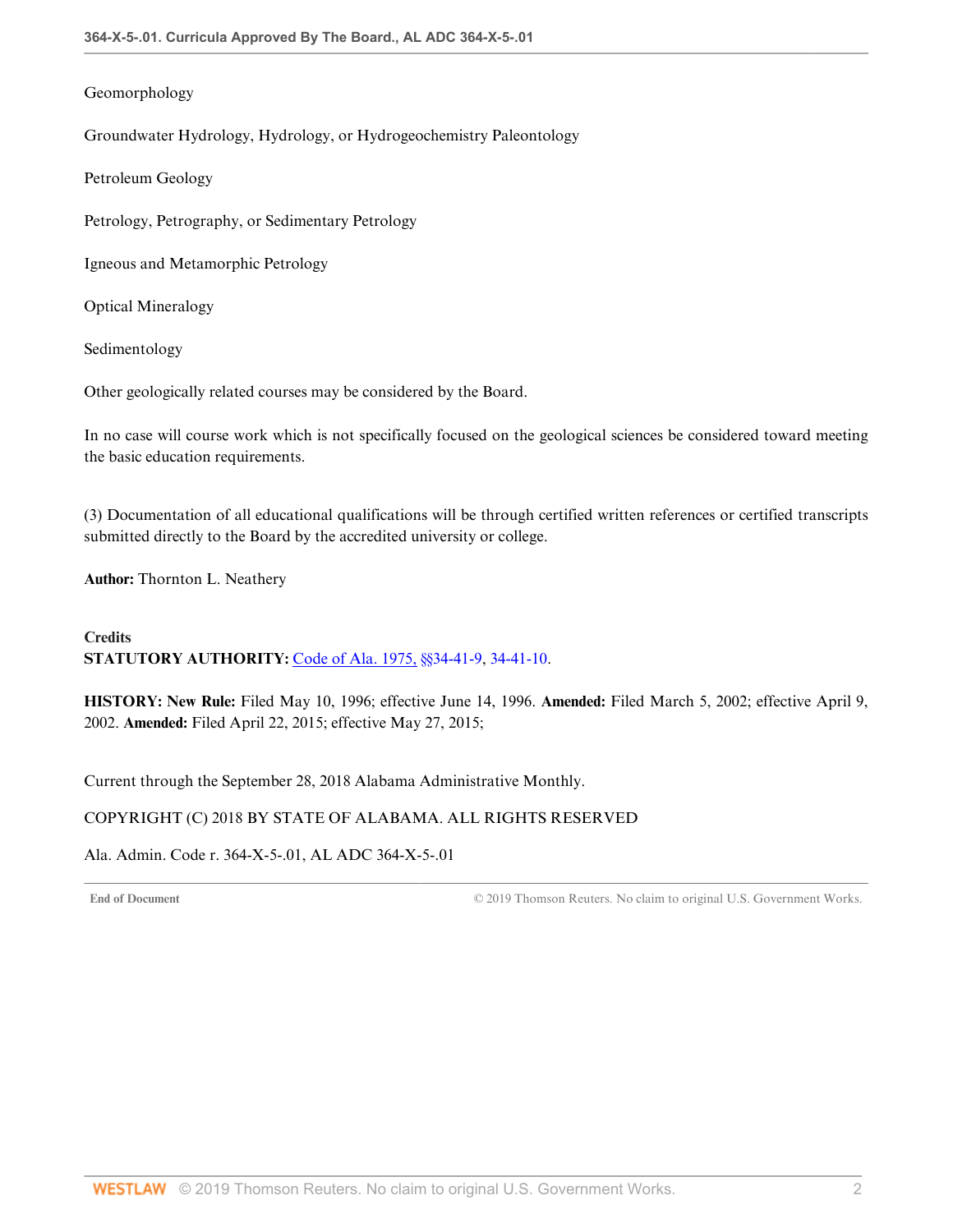[Alabama Administrative Code](http://www.westlaw.com/Browse/Home/Regulations/AlabamaRegulations?transitionType=DocumentItem&contextData=(sc.Default)&rs=clbt1.0&vr=3.0) [Alabama Board of Licensure for Professional Geologists](http://www.westlaw.com/Browse/Home/Regulations/AlabamaRegulations?guid=IB36CA5F191AA11E8899E005056B56C30&transitionType=DocumentItem&contextData=(sc.Default)&rs=clbt1.0&vr=3.0) [Chapter 364-X-6. Experience](http://www.westlaw.com/Browse/Home/Regulations/AlabamaRegulations?guid=IB36CCD1791AA11E8899E005056B56C30&transitionType=DocumentItem&contextData=(sc.Default)&rs=clbt1.0&vr=3.0)

Ala. Admin. Code r. 364-X-6-.01

364-X-6-.01. Qualifying Experience.

**[Currentness](#page-34-0)** 

The applicant for licensure as a professional geologist must have at least five (5) years of full-time professional work experience. In evaluating experience offered as qualifying experience under [Section 34-41-10, Code of Ala. 1975,](http://www.westlaw.com/Link/Document/FullText?findType=L&pubNum=1000002&cite=ALSTS34-41-10&originatingDoc=I4E659A4991E94F6885644BF4C3AEC730&refType=LQ&originationContext=document&vr=3.0&rs=cblt1.0&transitionType=DocumentItem&contextData=(sc.Default)) the Board will take into consideration the following:

(1) Experience should be progressive and of an increasing standard of quality and responsibility and should follow receipt of a bachelor's or graduate degree as defined in [Section 34-41-10, Code of Ala. 1975.](http://www.westlaw.com/Link/Document/FullText?findType=L&pubNum=1000002&cite=ALSTS34-41-10&originatingDoc=I4E659A4991E94F6885644BF4C3AEC730&refType=LQ&originationContext=document&vr=3.0&rs=cblt1.0&transitionType=DocumentItem&contextData=(sc.Default))

(2) Experience must be gained either as a Geologist-in-Training or in geologic work related to the public practice of geology that is acceptable to the Board. In all cases, the Board shall determine if the applicant has demonstrated his or her ability by having gained experience by performing work in a responsible position. The adequacy of the required supervision and experience shall be documented to the Board and its approval is solely at the discretion of the Board.

(3) The term "Geologist-in-Training" shall mean a person who holds a degree in geology, engineering geology, or one of the related geological sciences from an accredited college or university and who has successfully passed the part of the professional examination covering fundamental or academic geological subjects. A "Geologist-in-Training" must be working under the direct supervision of a registered or licensed professional geologist or a geologist whose credentials are equal to or greater than the minimum qualifications acceptable for licensure under [Section 34-41-10, Code of Ala. 1975](http://www.westlaw.com/Link/Document/FullText?findType=L&pubNum=1000002&cite=ALSTS34-41-10&originatingDoc=I4E659A4991E94F6885644BF4C3AEC730&refType=LQ&originationContext=document&vr=3.0&rs=cblt1.0&transitionType=DocumentItem&contextData=(sc.Default)).

(4) If all or a portion of the claimed experience was not obtained as a "geologist-in-training," then the indirect supervision should be fully explained with clarification and documentation of the degree of supervision received. Such verification of this and other claimed experience must be on forms provided with the application. It is the responsibility of the applicant to see that these forms are completed and returned by the supervisor directly to the Board Office at least ten (10) days prior to the Board meeting at which the application is to be considered, or forty-five (45) days before the examination date.

(5) The Board, at its discretion, may give a maximum of one (1) year's experience credit for each graduate degree in geology, engineering geology, or one of the related geologic sciences.

(6) The Board, at its discretion, may consider work in related fields as acceptable work experience.

(7) Professional geologic research of applicants either teaching at the college or university level or in research agencies of state or federal government shall be credited and applied toward the experience requirements, provided this research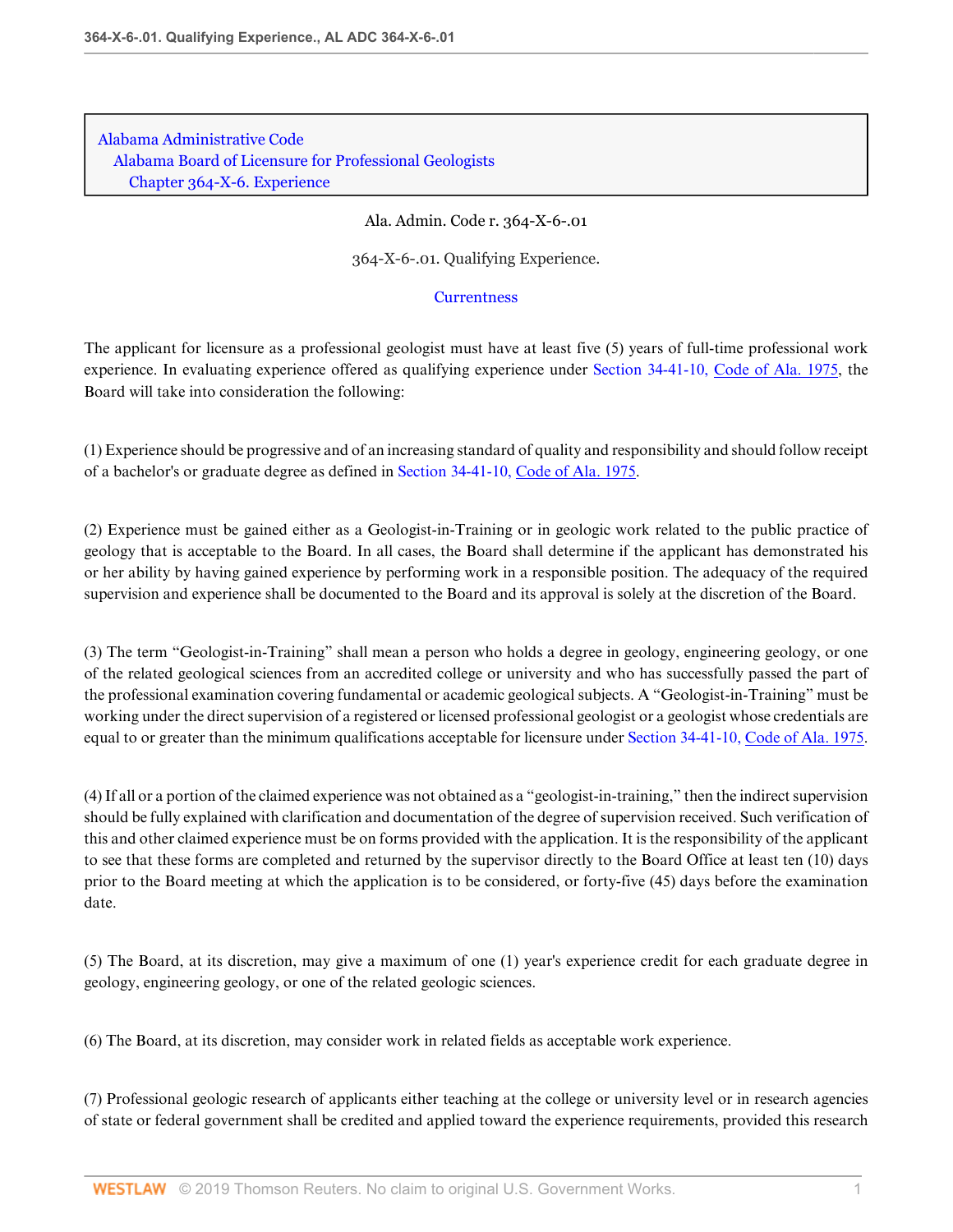is acceptably documented to the Board and of a sufficiently responsible nature to be equivalent to the experience requirements set forth in [Section 34-41-10, Code of Ala. 1975.](http://www.westlaw.com/Link/Document/FullText?findType=L&pubNum=1000002&cite=ALSTS34-41-10&originatingDoc=I4E659A4991E94F6885644BF4C3AEC730&refType=LQ&originationContext=document&vr=3.0&rs=cblt1.0&transitionType=DocumentItem&contextData=(sc.Default))

(8) Experience must not be anticipated, that is, the application must not be postdated. The experience must have actually been received at the time the application is submitted.

**Author:** Thornton Neathery

# **Credits STATUTORY AUTHORITY:** [Code of Ala. 1975, § 34-41-10.](http://www.westlaw.com/Link/Document/FullText?findType=L&pubNum=1000002&cite=ALSTS34-41-10&originatingDoc=I4E659A4991E94F6885644BF4C3AEC730&refType=LQ&originationContext=document&vr=3.0&rs=cblt1.0&transitionType=DocumentItem&contextData=(sc.Default))

**HISTORY: New Rule:** Filed May 10, 1996; effective June 14, 1996. **Amended:** Filed March 5, 2002; effective April 9, 2002.

<span id="page-34-0"></span>Current through the September 28, 2018 Alabama Administrative Monthly.

### COPYRIGHT (C) 2018 BY STATE OF ALABAMA. ALL RIGHTS RESERVED

### Ala. Admin. Code r. 364-X-6-.01, AL ADC 364-X-6-.01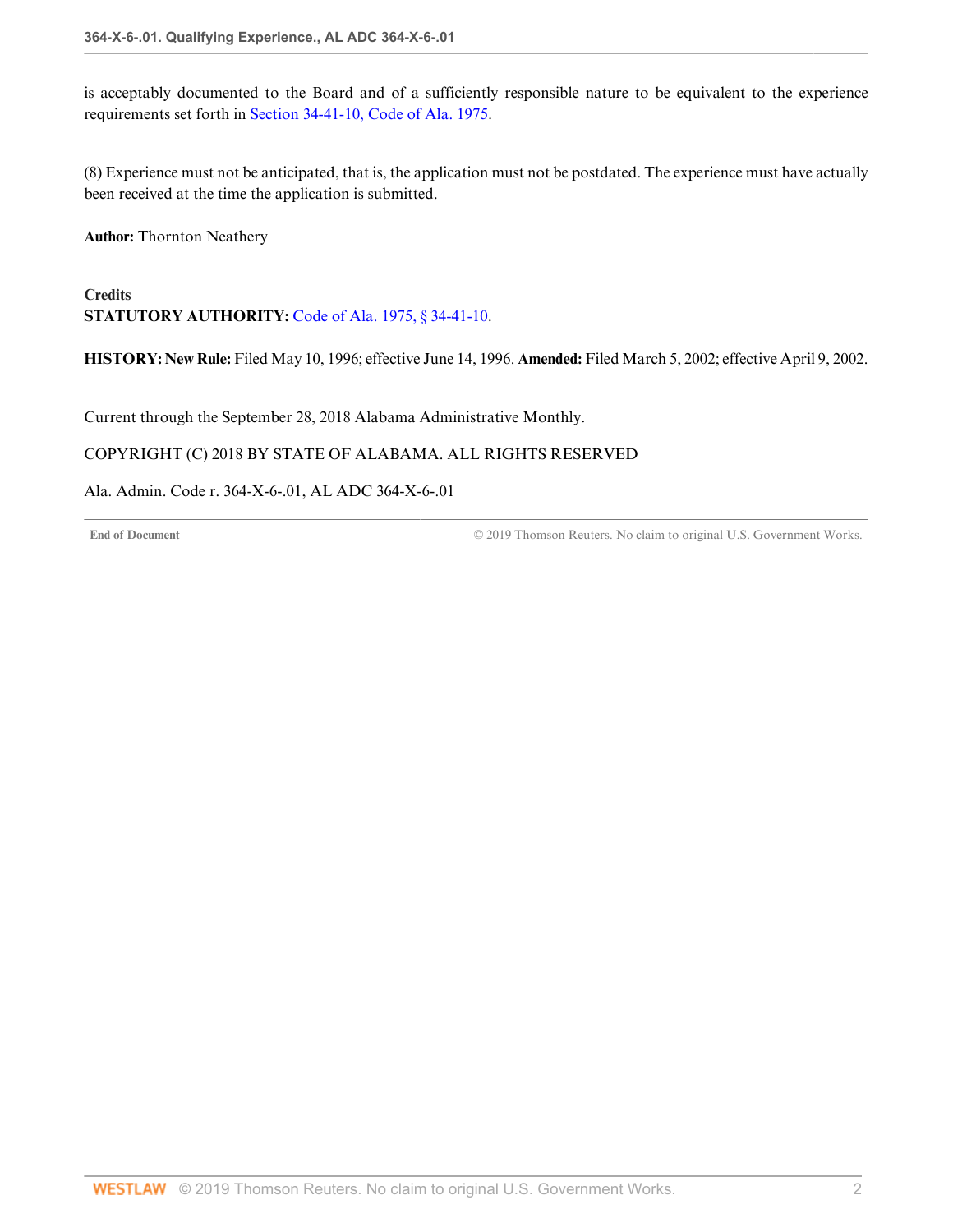[Alabama Administrative Code](http://www.westlaw.com/Browse/Home/Regulations/AlabamaRegulations?transitionType=DocumentItem&contextData=(sc.Default)&rs=clbt1.0&vr=3.0) [Alabama Board of Licensure for Professional Geologists](http://www.westlaw.com/Browse/Home/Regulations/AlabamaRegulations?guid=IB36CA5F191AA11E8899E005056B56C30&transitionType=DocumentItem&contextData=(sc.Default)&rs=clbt1.0&vr=3.0) [Chapter 364-X-6. Experience](http://www.westlaw.com/Browse/Home/Regulations/AlabamaRegulations?guid=IB36CCD1791AA11E8899E005056B56C30&transitionType=DocumentItem&contextData=(sc.Default)&rs=clbt1.0&vr=3.0)

### Ala. Admin. Code r. 364-X-6-.02

364-X-6-.02. Non-Qualifying Experience.

#### **[Currentness](#page-35-0)**

(1) Short periods of geological employment of less than three (3) months will not be considered creditable.

(2) Experience must not have been obtained in violation of [Section 34-41-1, Code of Ala. 1975](http://www.westlaw.com/Link/Document/FullText?findType=L&pubNum=1000002&cite=ALSTS34-41-1&originatingDoc=IA70647DC711A4BDB8E3B824CFBA71A15&refType=LQ&originationContext=document&vr=3.0&rs=cblt1.0&transitionType=DocumentItem&contextData=(sc.Default)) (the Licensure Law) of Alabama or any other state.

(3) Board will not accept the mere execution as a contractor of work designed by a licensed professional geologist as qualifying geological experience.

**Author:** Thornton Neathery

# **Credits STATUTORY AUTHORITY:** [Code of Ala. 1975, § 34-41-10.](http://www.westlaw.com/Link/Document/FullText?findType=L&pubNum=1000002&cite=ALSTS34-41-10&originatingDoc=IA70647DC711A4BDB8E3B824CFBA71A15&refType=LQ&originationContext=document&vr=3.0&rs=cblt1.0&transitionType=DocumentItem&contextData=(sc.Default))

**HISTORY: New Rule:** Filed May 10, 1996; effective June 14, 1996. **Amended:** Filed March 5, 2002; effective April 9, 2002. **Amended:** Filed March 5, 2002; effective April 9, 2002.

<span id="page-35-0"></span>Current through the September 28, 2018 Alabama Administrative Monthly.

### COPYRIGHT (C) 2018 BY STATE OF ALABAMA. ALL RIGHTS RESERVED

Ala. Admin. Code r. 364-X-6-.02, AL ADC 364-X-6-.02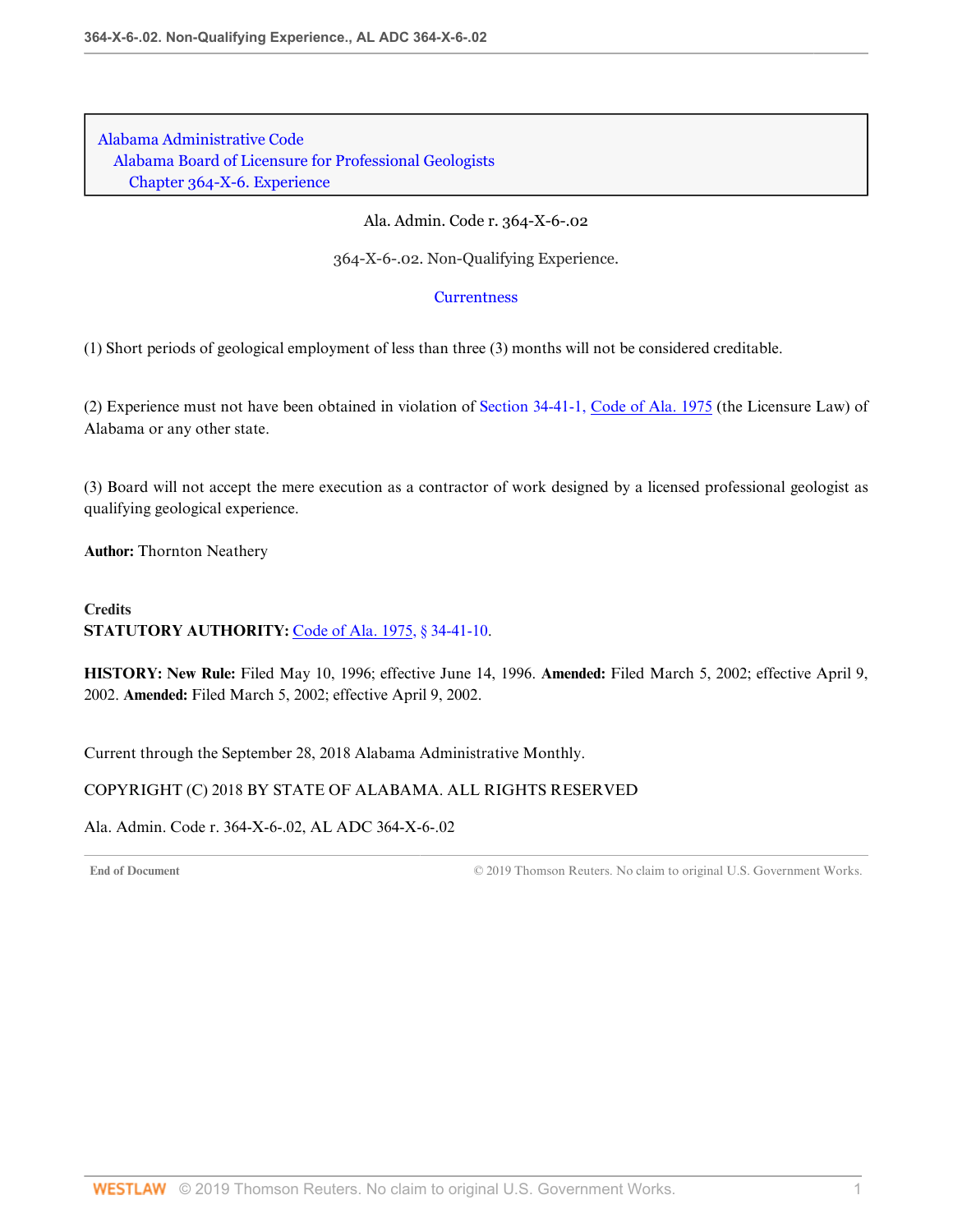Ala. Admin. Code r. 364-X-7-.01

364-X-7-.01. Statement Of Policy.

### **[Currentness](#page-36-0)**

References should clearly establish the character, reputation, responsibility, integrity and competence of the applicant and verify all claimed experience.

(1) The geologists under whose direct supervision the applicant has worked should be given as references.

(2) Any Board Member may on his/her own initiative, or the Board as a whole may request a Board Member, a staff employee, or others to make an independent investigation of the applicant's qualifications and report his/her findings.

(3) Additional references may be required by the Board.

(4) It is the responsibility of the applicant to assure the timely submissions of all experience verification forms and educational transcripts. Board action will not be taken until all necessary information has been received. This information must be on file in the Board office ten (10) days prior to the date of the next scheduled Board meeting and ninety (90) days prior to the date of the next scheduled examination for professional licensure.

**Author:** Thornton Neathery

## **Credits STATUTORY AUTHORITY:** [Code of Ala. 1975, §§ 34-41-5](http://www.westlaw.com/Link/Document/FullText?findType=L&pubNum=1000002&cite=ALSTS34-41-5&originatingDoc=I6A94F276149543E785F04E7B710B73C9&refType=LQ&originationContext=document&vr=3.0&rs=cblt1.0&transitionType=DocumentItem&contextData=(sc.Default)), [34-41-10](http://www.westlaw.com/Link/Document/FullText?findType=L&pubNum=1000002&cite=ALSTS34-41-10&originatingDoc=I6A94F276149543E785F04E7B710B73C9&refType=LQ&originationContext=document&vr=3.0&rs=cblt1.0&transitionType=DocumentItem&contextData=(sc.Default)).

**HISTORY: New Rule:** Filed May 10, 1996; effective June 14, 1996. **Amended:** Filed March 5, 2002; effective April 9, 2002.

<span id="page-36-0"></span>Current through the September 28, 2018 Alabama Administrative Monthly.

### COPYRIGHT (C) 2018 BY STATE OF ALABAMA. ALL RIGHTS RESERVED

Ala. Admin. Code r. 364-X-7-.01, AL ADC 364-X-7-.01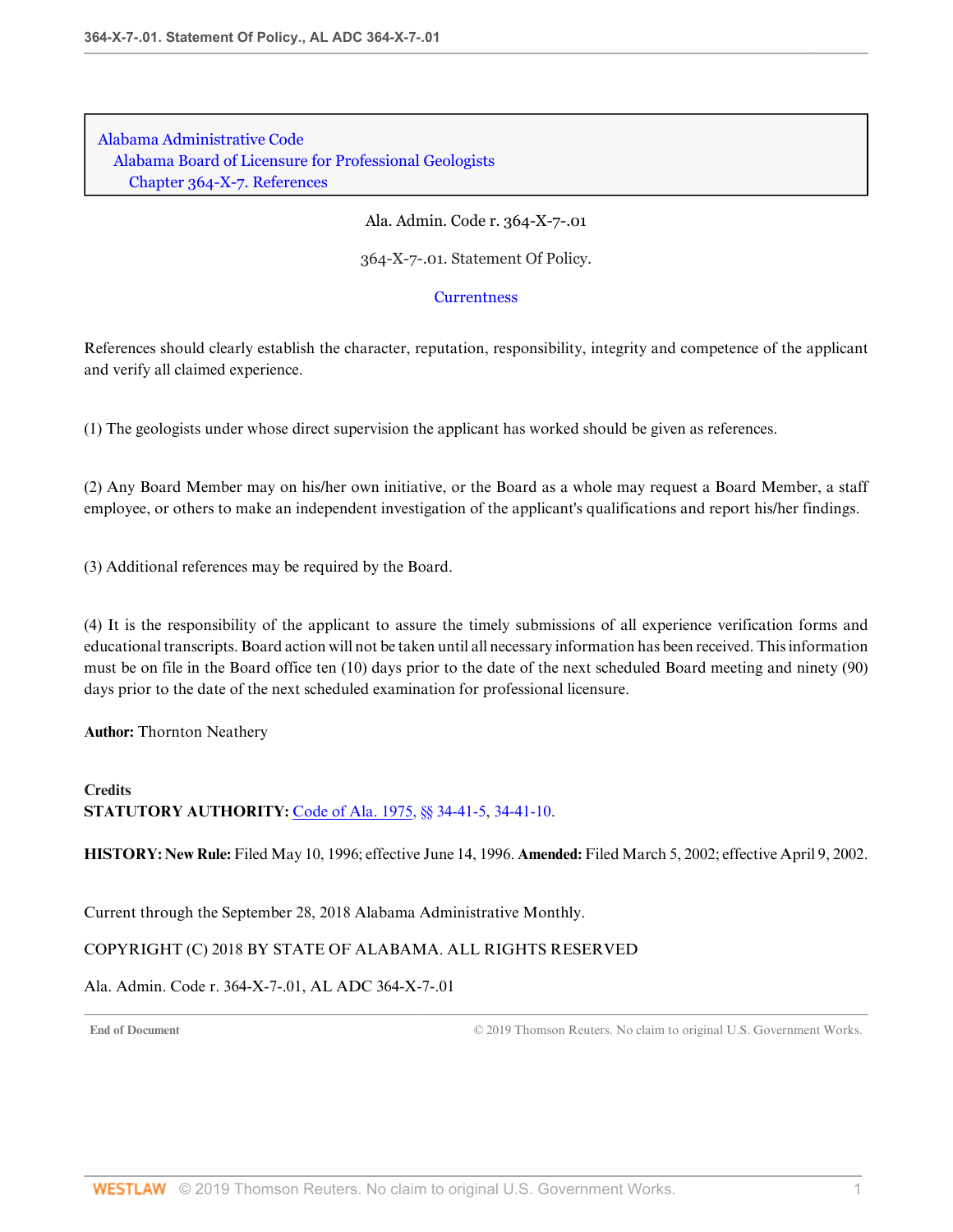Ala. Admin. Code r. 364-X-7-.02

364-X-7-.02. References.

#### **[Currentness](#page-38-0)**

(1) The applicant shall furnish on his/her application for licensing the names an addresses of at least five (5) references.

(2) At least three (3) of the five (5) references shall be professional geologists having personal knowledge of the geologic experience of the applicant.

(3) Two (2) of the five-(5) references may attest to the moral character, reputation integrity and community standing of the applicant.

(4) All references should know the applicant personally and should be able to issue judgments concerning the applicant's experience, ability, character and/or reputation.

(5) Accurate statements of fact from responsible references covering the applicant's experience are necessary.

(6) References dated more than one (1) year prior to Board review are not acceptable.

(7) A current member of the Board may serve as a reference for an applicant, but must abstain from voting on that applicant.

(8) The Board may occasionally find it necessary to correspond directly with a reference to seek clarification or amplification of the reference's original statements, which may have been unfavorable, questionable, or simply inadequate to substantiate experience claimed by the applicant. If the reference fails or declines to furnish the necessary information within a reasonable time, all information submitted by that reference may be disregarded in consideration of the application involved and the applicant will be so notified, and additional references requested.

**Author:** Thornton Neathery

### **Credits STATUTORY AUTHORITY:** [Code of Ala. 1975, §§ 34-41-9](http://www.westlaw.com/Link/Document/FullText?findType=L&pubNum=1000002&cite=ALSTS34-41-9&originatingDoc=I595CDC2915A1411586F9871404600550&refType=LQ&originationContext=document&vr=3.0&rs=cblt1.0&transitionType=DocumentItem&contextData=(sc.Default)), [34-41-10](http://www.westlaw.com/Link/Document/FullText?findType=L&pubNum=1000002&cite=ALSTS34-41-10&originatingDoc=I595CDC2915A1411586F9871404600550&refType=LQ&originationContext=document&vr=3.0&rs=cblt1.0&transitionType=DocumentItem&contextData=(sc.Default)).

**HISTORY: New Rule:** Filed May 10, 1996; effective June 14, 1996. **Amended:** Filed March 5, 2002; effective April 9, 2002.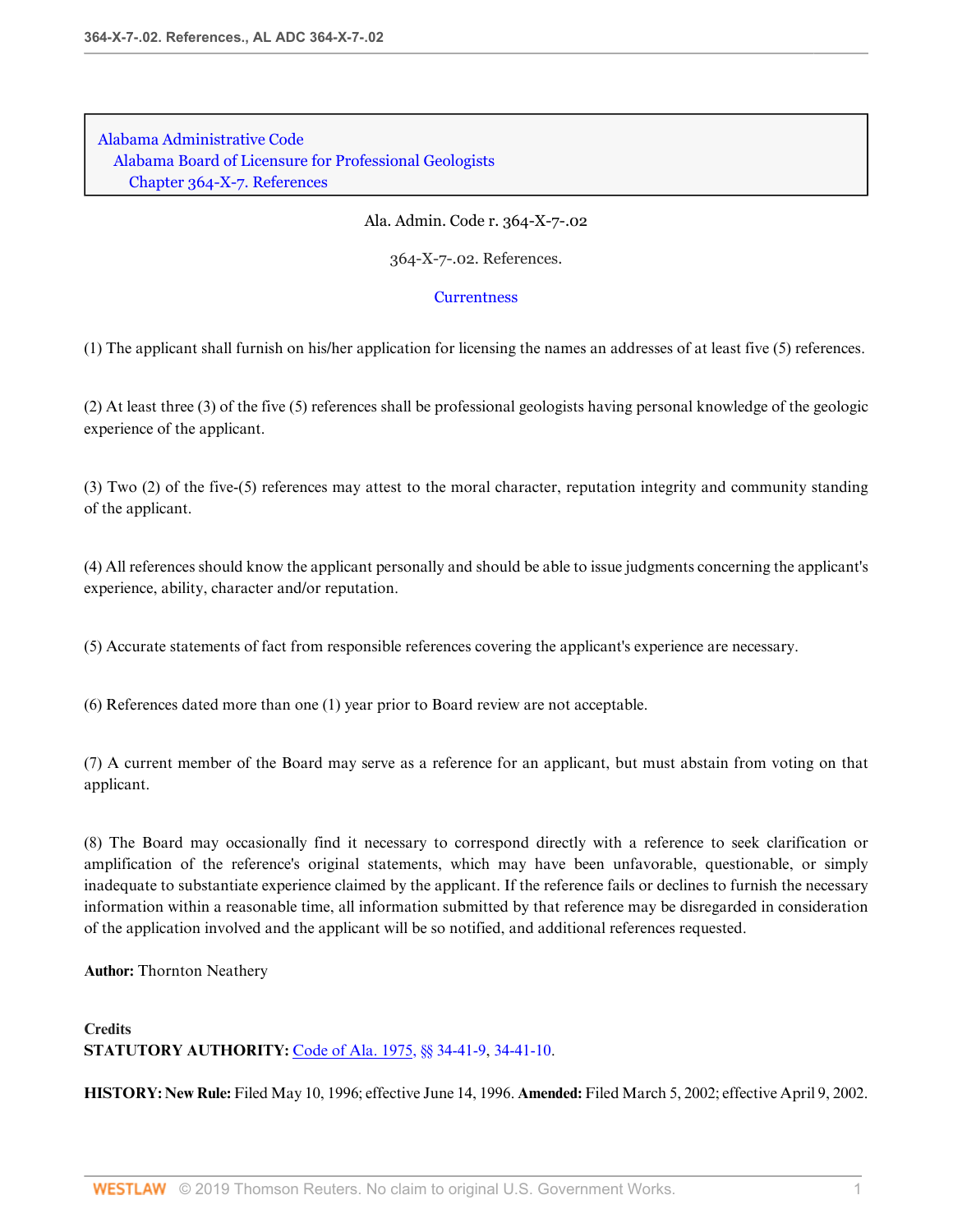<span id="page-38-0"></span>Current through the September 28, 2018 Alabama Administrative Monthly.

### COPYRIGHT (C) 2018 BY STATE OF ALABAMA. ALL RIGHTS RESERVED

### Ala. Admin. Code r. 364-X-7-.02, AL ADC 364-X-7-.02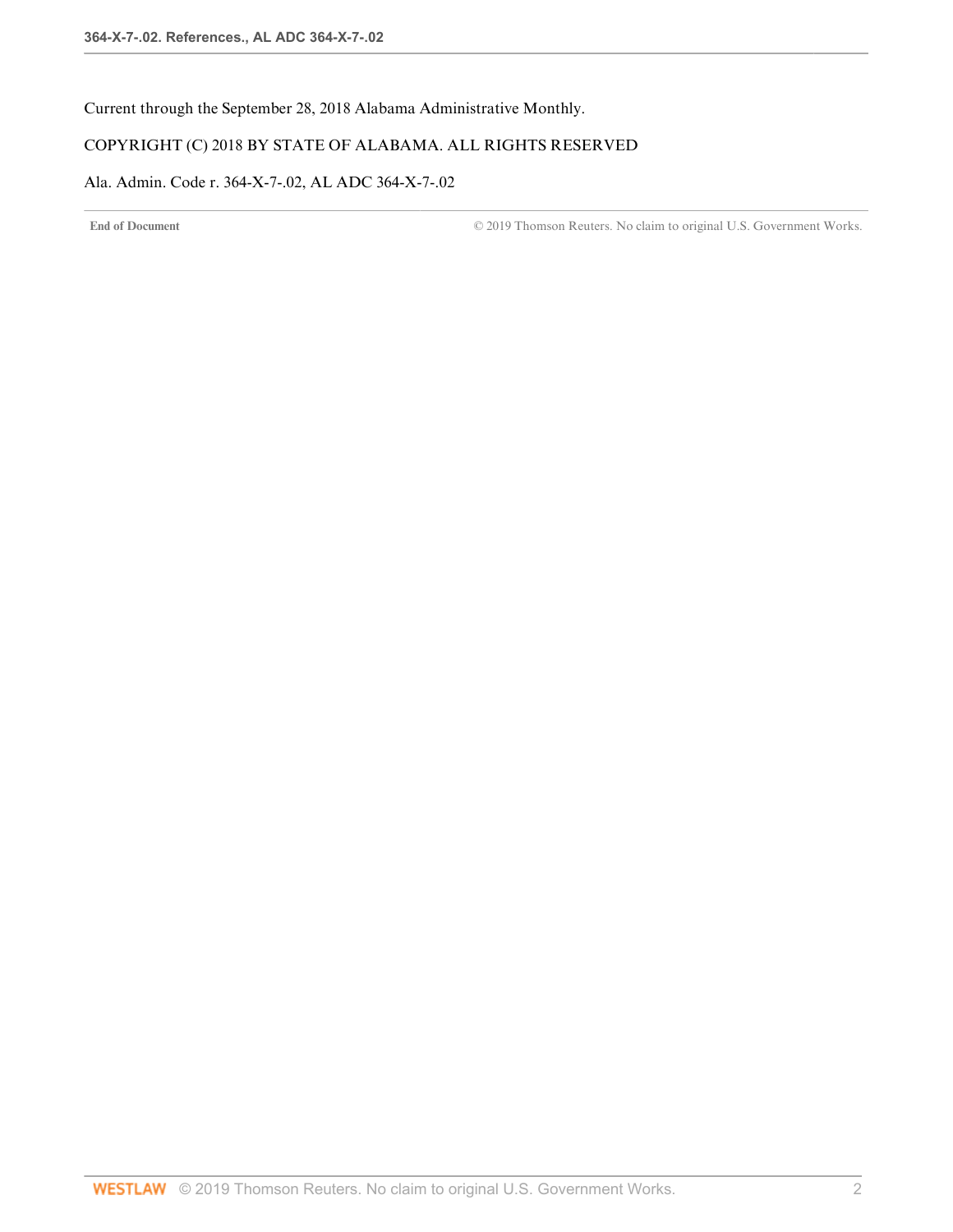Ala. Admin. Code r. 364-X-7-.03

364-X-7-.03. Confidentiality Of Reference Replies.

**[Currentness](#page-39-0)** 

Those replies received from references regarding the qualifications of an applicant shall be included as records which do not constitute "public records" as provided for in [Rule 364-X-1-.14,](http://www.westlaw.com/Link/Document/FullText?findType=L&pubNum=1012843&cite=ALADC364-X-1-.14&originatingDoc=I0E1628DDA2434D1D8964693F17BADCFC&refType=VP&originationContext=document&vr=3.0&rs=cblt1.0&transitionType=DocumentItem&contextData=(sc.Default)) and such replies will be held confidential.

**Author:** Thornton Neathery

**Credits STATUTORY AUTHORITY:** [Code of Ala. 1975, § 34-41-15.](http://www.westlaw.com/Link/Document/FullText?findType=L&pubNum=1000002&cite=ALSTS34-41-15&originatingDoc=I0E1628DDA2434D1D8964693F17BADCFC&refType=LQ&originationContext=document&vr=3.0&rs=cblt1.0&transitionType=DocumentItem&contextData=(sc.Default))

**HISTORY: New Rule:** Filed May 10, 1996; effective June 14, 1996. **Amended:** Filed March 5, 2002; effective April 9, 2002.

<span id="page-39-0"></span>Current through the September 28, 2018 Alabama Administrative Monthly.

### COPYRIGHT (C) 2018 BY STATE OF ALABAMA. ALL RIGHTS RESERVED

Ala. Admin. Code r. 364-X-7-.03, AL ADC 364-X-7-.03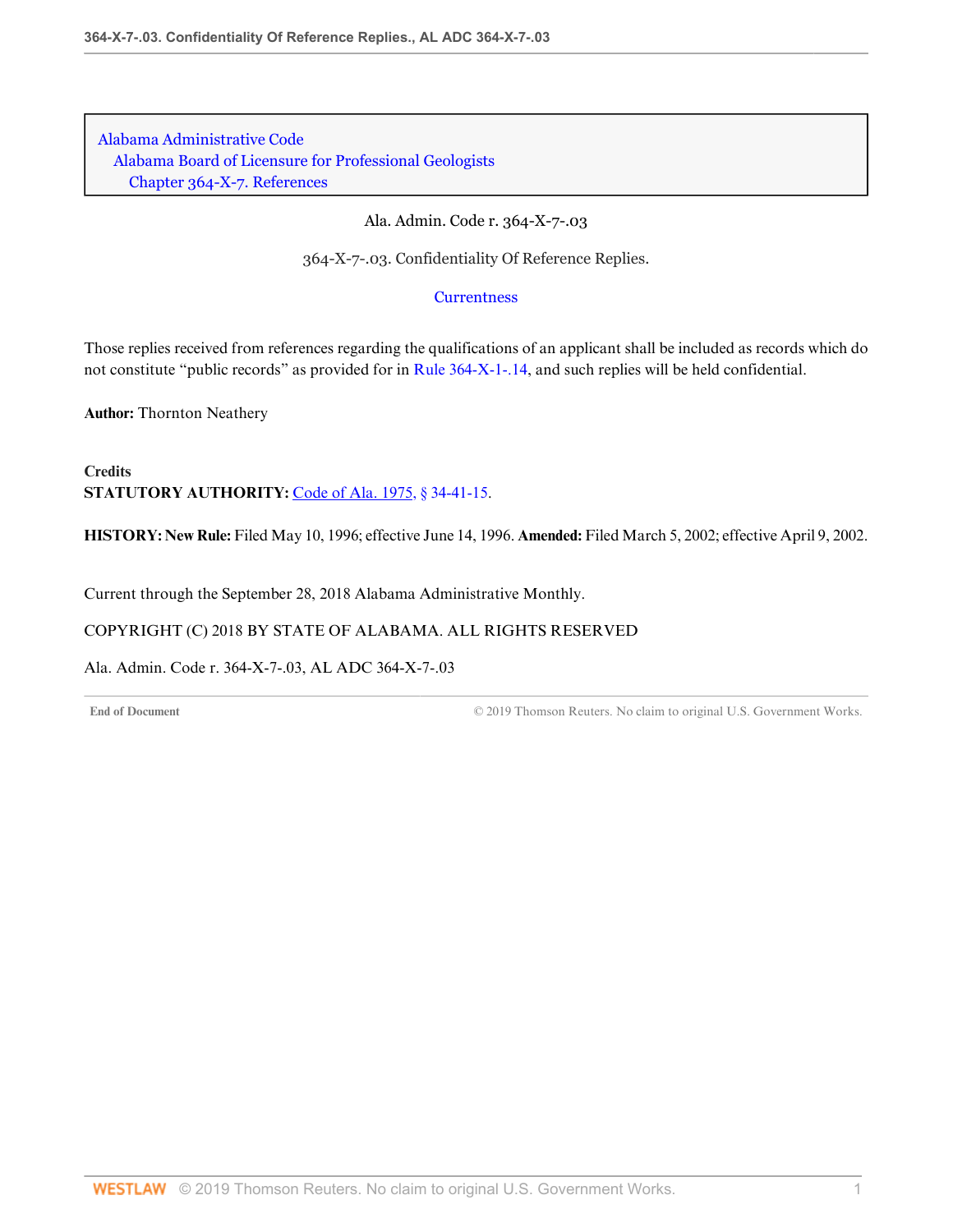Ala. Admin. Code r. 364-X-8-.01

364-X-8-.01. Statement Of Policy.

**[Currentness](#page-40-0)** 

A candidate for licensing must pass a written examination, approved by the Board, which is designed to demonstrate that the applicant has the necessary knowledge and requisite skills to exercise the responsibilities of the public practice of geology.

(1) The Board shall waive the written examination requirement if, within one (1) year after the initial Board's first request for applications, the applicant meets all other requirements and makes a written request to the Board for such waiver at the time of application for licensing.

**Author:** Thornton L. Neathery

**Credits STATUTORY AUTHORITY:** [Code of Ala. 1975, §§ 34-41-10](http://www.westlaw.com/Link/Document/FullText?findType=L&pubNum=1000002&cite=ALSTS34-41-10&originatingDoc=IB2DE63A9F0C04BD4B40A0457F31D4D29&refType=LQ&originationContext=document&vr=3.0&rs=cblt1.0&transitionType=DocumentItem&contextData=(sc.Default)), [34-41-11](http://www.westlaw.com/Link/Document/FullText?findType=L&pubNum=1000002&cite=ALSTS34-41-11&originatingDoc=IB2DE63A9F0C04BD4B40A0457F31D4D29&refType=LQ&originationContext=document&vr=3.0&rs=cblt1.0&transitionType=DocumentItem&contextData=(sc.Default)).

**HISTORY: New Rule:** Filed May 10, 1996; effective June 14, 1996.

<span id="page-40-0"></span>Current through the September 28, 2018 Alabama Administrative Monthly.

### COPYRIGHT (C) 2018 BY STATE OF ALABAMA. ALL RIGHTS RESERVED

Ala. Admin. Code r. 364-X-8-.01, AL ADC 364-X-8-.01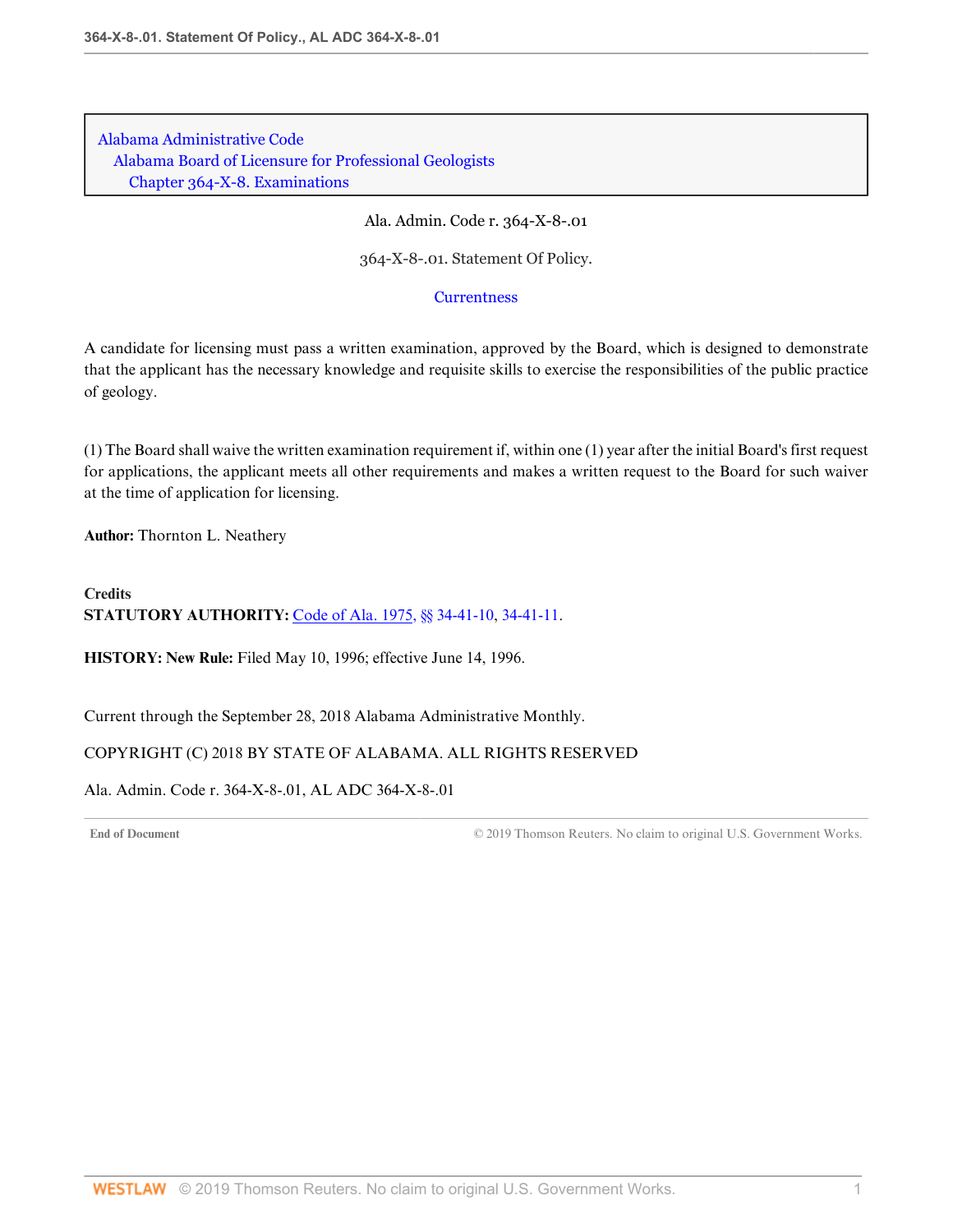Ala. Admin. Code r. 364-X-8-.02

364-X-8-.02. Examination Dates And Locations.

#### **[Currentness](#page-41-0)**

(1) Written examinations are offered annually at times and dates set by the Board.

(2) Locations at which the examinations are given are designated by the Board and this information is available at least three (3) months in advance of the examinations.

**Author:** Thornton L. Neathery

**Credits STATUTORY AUTHORITY:** [Code of Ala. 1975, §§ 34-41-5](http://www.westlaw.com/Link/Document/FullText?findType=L&pubNum=1000002&cite=ALSTS34-41-5&originatingDoc=I19D3A1B70B1E4F168C01B1A7995B45E6&refType=LQ&originationContext=document&vr=3.0&rs=cblt1.0&transitionType=DocumentItem&contextData=(sc.Default)), [34-41-10](http://www.westlaw.com/Link/Document/FullText?findType=L&pubNum=1000002&cite=ALSTS34-41-10&originatingDoc=I19D3A1B70B1E4F168C01B1A7995B45E6&refType=LQ&originationContext=document&vr=3.0&rs=cblt1.0&transitionType=DocumentItem&contextData=(sc.Default)).

**HISTORY: New Rule:** Filed May 10, 1996; effective June 14, 1996.

<span id="page-41-0"></span>Current through the September 28, 2018 Alabama Administrative Monthly.

COPYRIGHT (C) 2018 BY STATE OF ALABAMA. ALL RIGHTS RESERVED

Ala. Admin. Code r. 364-X-8-.02, AL ADC 364-X-8-.02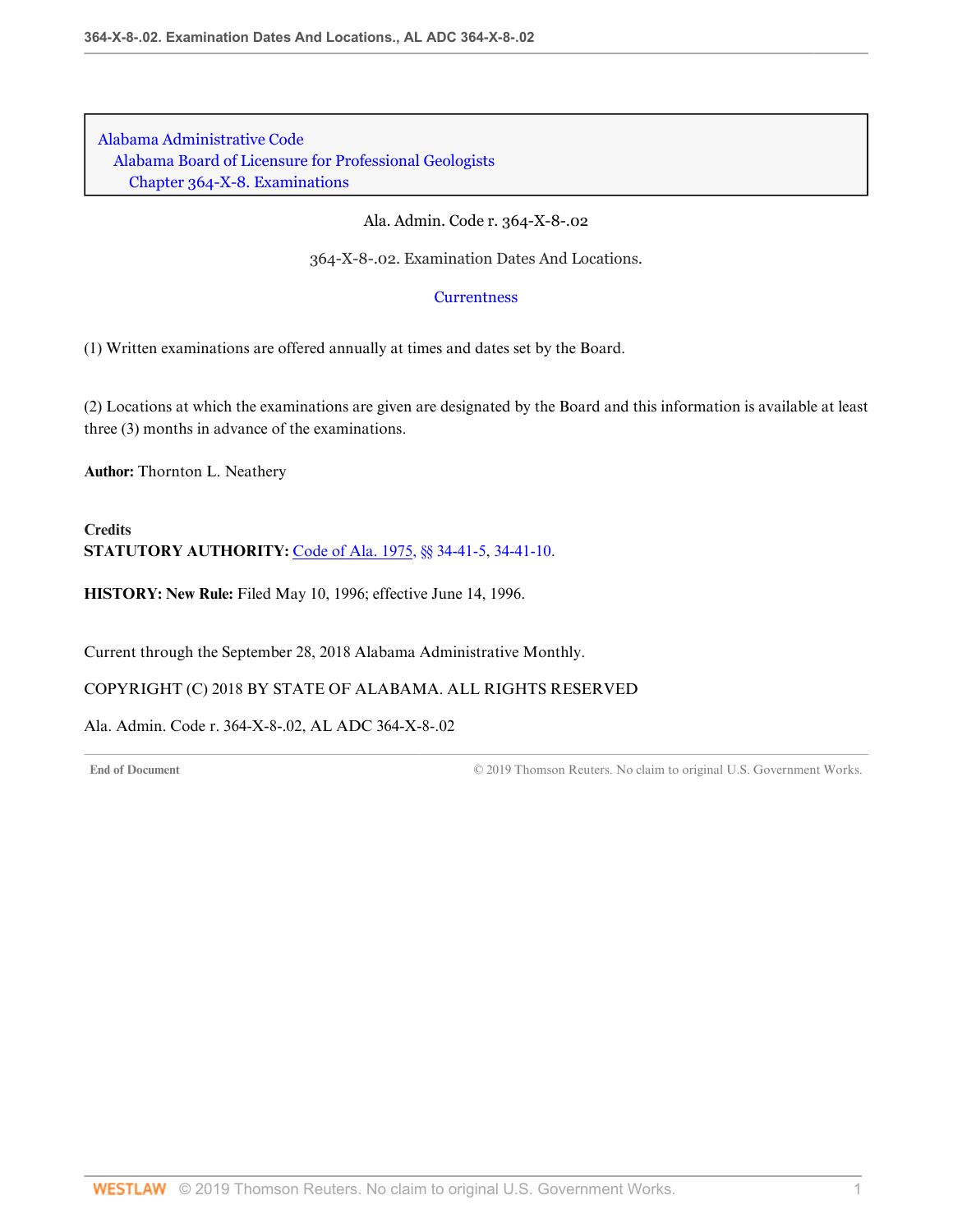Ala. Admin. Code r. 364-X-8-.03

364-X-8-.03. Examinations In The English Language.

**[Currentness](#page-42-0)** 

All examinations will be in the English language.

**Author:** Thornton L. Neathery

**Credits STATUTORY AUTHORITY:** [Code of Ala. 1975, §§ 34-41-10](http://www.westlaw.com/Link/Document/FullText?findType=L&pubNum=1000002&cite=ALSTS34-41-10&originatingDoc=I3645CCF9E4F545EA8A557064DA368C31&refType=LQ&originationContext=document&vr=3.0&rs=cblt1.0&transitionType=DocumentItem&contextData=(sc.Default)), [34-41-11](http://www.westlaw.com/Link/Document/FullText?findType=L&pubNum=1000002&cite=ALSTS34-41-11&originatingDoc=I3645CCF9E4F545EA8A557064DA368C31&refType=LQ&originationContext=document&vr=3.0&rs=cblt1.0&transitionType=DocumentItem&contextData=(sc.Default)).

**HISTORY: New Rule:** Filed May 10, 1996; effective June 14, 1996.

<span id="page-42-0"></span>Current through the September 28, 2018 Alabama Administrative Monthly.

COPYRIGHT (C) 2018 BY STATE OF ALABAMA. ALL RIGHTS RESERVED

Ala. Admin. Code r. 364-X-8-.03, AL ADC 364-X-8-.03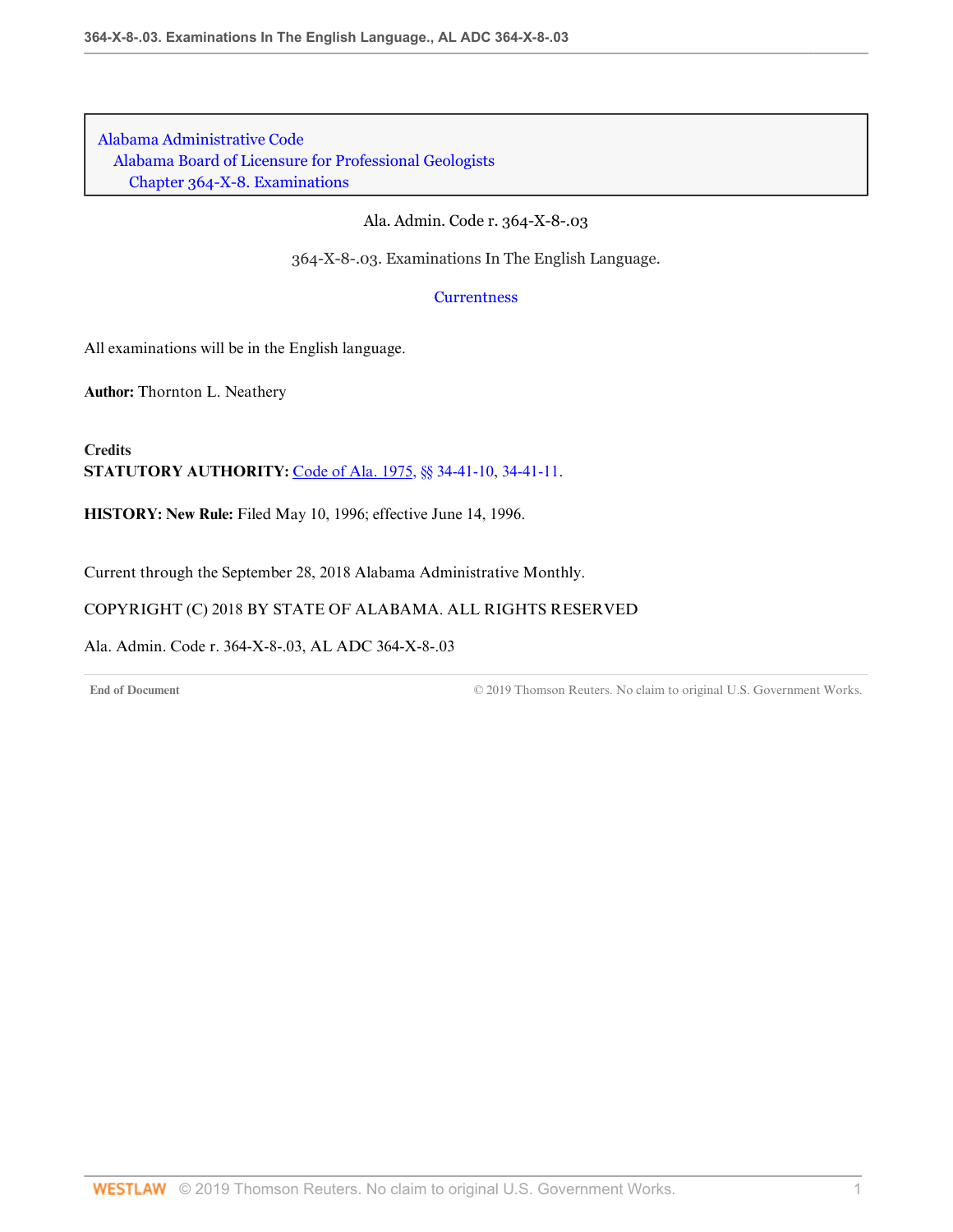Ala. Admin. Code r. 364-X-8-.04

364-X-8-.04. Examination Fee.

**[Currentness](#page-43-0)** 

The fee for examination shall not exceed \$200.00 per examination.

**Author:** Thornton L. Neathery

**Credits STATUTORY AUTHORITY:** [Code of Ala. 1975, § 34-41-11.](http://www.westlaw.com/Link/Document/FullText?findType=L&pubNum=1000002&cite=ALSTS34-41-11&originatingDoc=IA3C6736D477E4D3DBA9D93C87F84B15E&refType=LQ&originationContext=document&vr=3.0&rs=cblt1.0&transitionType=DocumentItem&contextData=(sc.Default))

**HISTORY: New Rule:** Filed May 10, 1996; effective June 14, 1996. **Amended:** Filed March 5, 2002; effective April 9, 2002.

<span id="page-43-0"></span>Current through the September 28, 2018 Alabama Administrative Monthly.

COPYRIGHT (C) 2018 BY STATE OF ALABAMA. ALL RIGHTS RESERVED

Ala. Admin. Code r. 364-X-8-.04, AL ADC 364-X-8-.04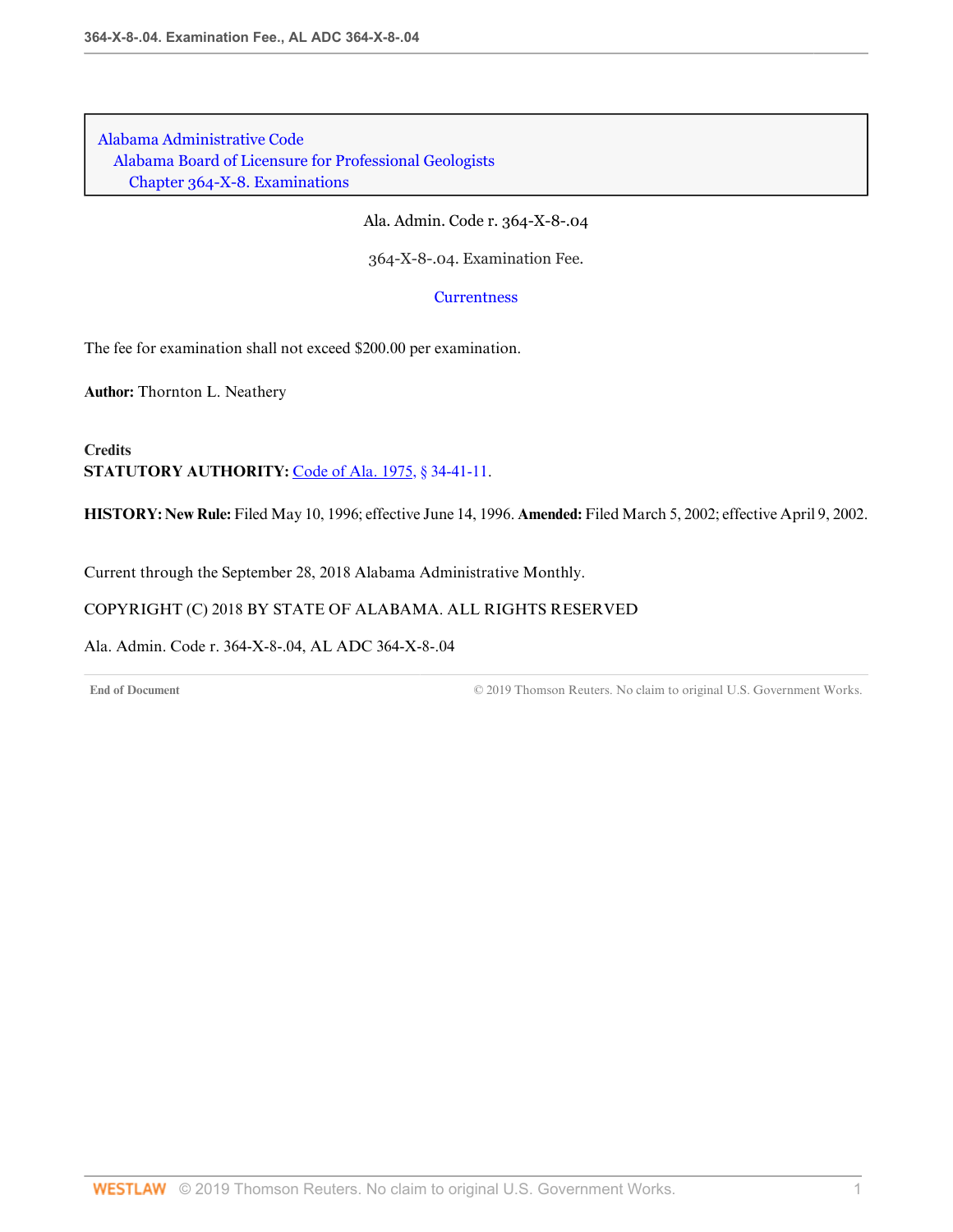Ala. Admin. Code r. 364-X-8-.05

364-X-8-.05. Examination Offerings.

#### **[Currentness](#page-44-0)**

(1) An applicant will be notified at least thirty (30) days in advance of the examination time and location for which the exam fee has been paid.

(a) Should the applicant fail to take the examination offered or fail to pass the examination, the applicant must file a request for reexamination and pay the examination fee as set by the Board. Should the applicant fail to take the examination or fail to pass the examination applied for, the fee paid is not refundable.

(b) In the event an applicant fails to pass the required examination after three (3) attempts (including absences), the applicant will be notified that the application has been denied.

(c) If an application is denied, an applicant, in order to be considered for further examinations, must file a new application, pay the application fee as required by law and submit a statement of additional education that is satisfactory to the Board. It will be incumbent upon the applicant to indicate on the new application the extent of additional qualifying experience and/or education since application closing which will permit the applicant to qualify for further examinations.

(d) In the event the requalified applicant again fails to pass the required examination after three (3) additional attempts, the application will be denied and the procedure as outlined in (c) above would then be repeated before further consideration would be afforded the applicant.

(e) An application will be considered valid and retained on file for a period of five (5) years only. After three (3) failures or five (5) years, whichever occurs first, an application will be closed and the applicant will be required to follow the procedure outlined in (c) above for reapplication.

**Author:** Thornton L. Neathery

**Credits STATUTORY AUTHORITY:** [Code of Ala. 1975, §§ 34-41-10](http://www.westlaw.com/Link/Document/FullText?findType=L&pubNum=1000002&cite=ALSTS34-41-10&originatingDoc=IEAB54BD5C283476B830E5963C908C276&refType=LQ&originationContext=document&vr=3.0&rs=cblt1.0&transitionType=DocumentItem&contextData=(sc.Default)), [34-41-11](http://www.westlaw.com/Link/Document/FullText?findType=L&pubNum=1000002&cite=ALSTS34-41-11&originatingDoc=IEAB54BD5C283476B830E5963C908C276&refType=LQ&originationContext=document&vr=3.0&rs=cblt1.0&transitionType=DocumentItem&contextData=(sc.Default)).

**HISTORY: New Rule:** Filed May 10, 1996; effective June 14, 1996.

<span id="page-44-0"></span>Current through the September 28, 2018 Alabama Administrative Monthly.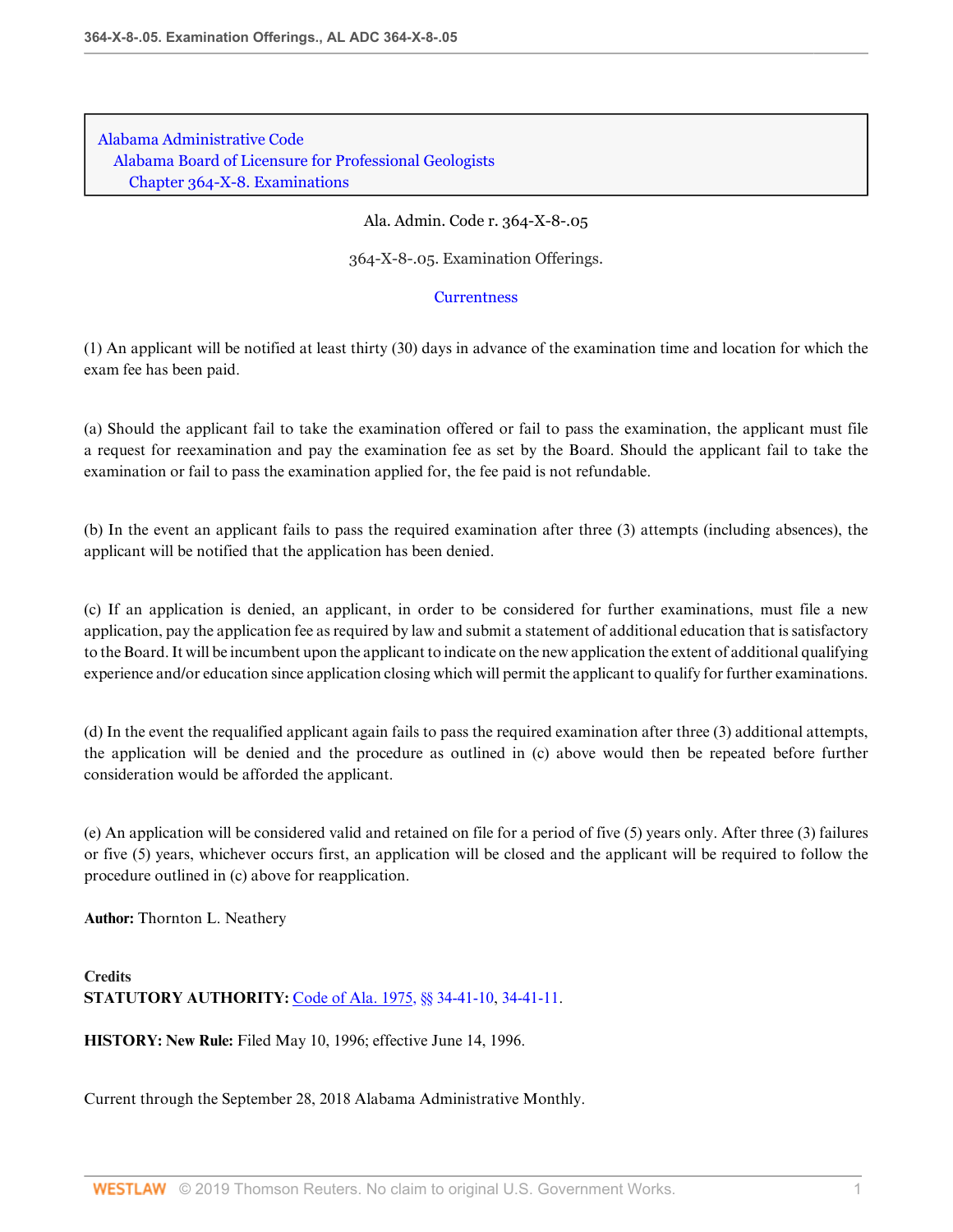## COPYRIGHT (C) 2018 BY STATE OF ALABAMA. ALL RIGHTS RESERVED

### Ala. Admin. Code r. 364-X-8-.05, AL ADC 364-X-8-.05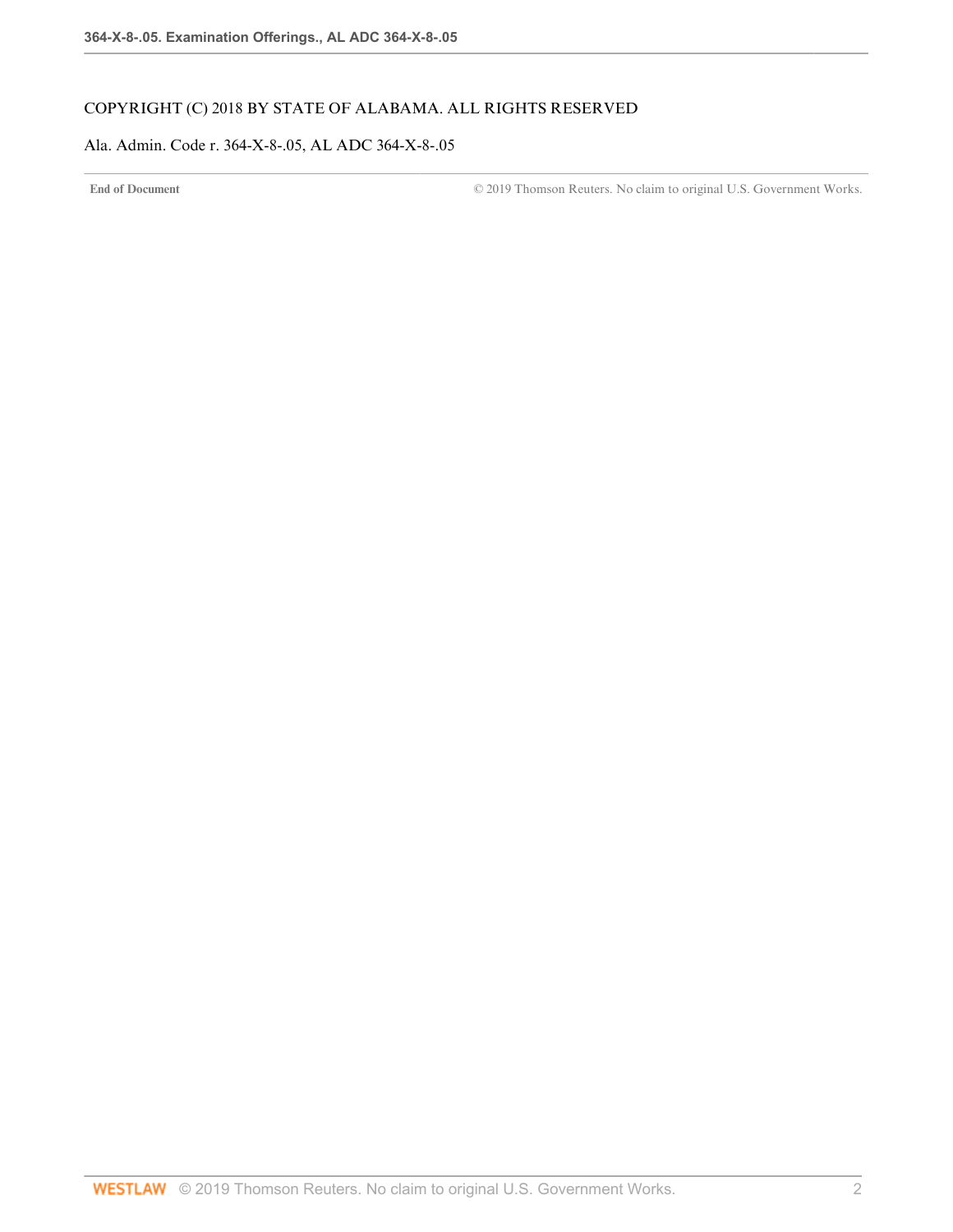Ala. Admin. Code r. 364-X-8-.06

364-X-8-.06. Examination Results.

**[Currentness](#page-46-0)** 

Examination results will be reviewed by the Board and no information will be given to any applicant who has taken the examination until after the scores have been approved by the Board. The passing score on each examination will be determined by the Board. Passing scores will not be reported; however, the candidate will be advised of his/her score if below the passing score.

**Author:** Thornton L. Neathery

**Credits STATUTORY AUTHORITY:** [Code of Ala. 1975, § 34-41-15.](http://www.westlaw.com/Link/Document/FullText?findType=L&pubNum=1000002&cite=ALSTS34-41-15&originatingDoc=I6CAA6031A5F049A7928B0E1EBE185720&refType=LQ&originationContext=document&vr=3.0&rs=cblt1.0&transitionType=DocumentItem&contextData=(sc.Default))

**HISTORY: New Rule:** Filed May 10, 1996; effective June 14, 1996.

<span id="page-46-0"></span>Current through the September 28, 2018 Alabama Administrative Monthly.

COPYRIGHT (C) 2018 BY STATE OF ALABAMA. ALL RIGHTS RESERVED

Ala. Admin. Code r. 364-X-8-.06, AL ADC 364-X-8-.06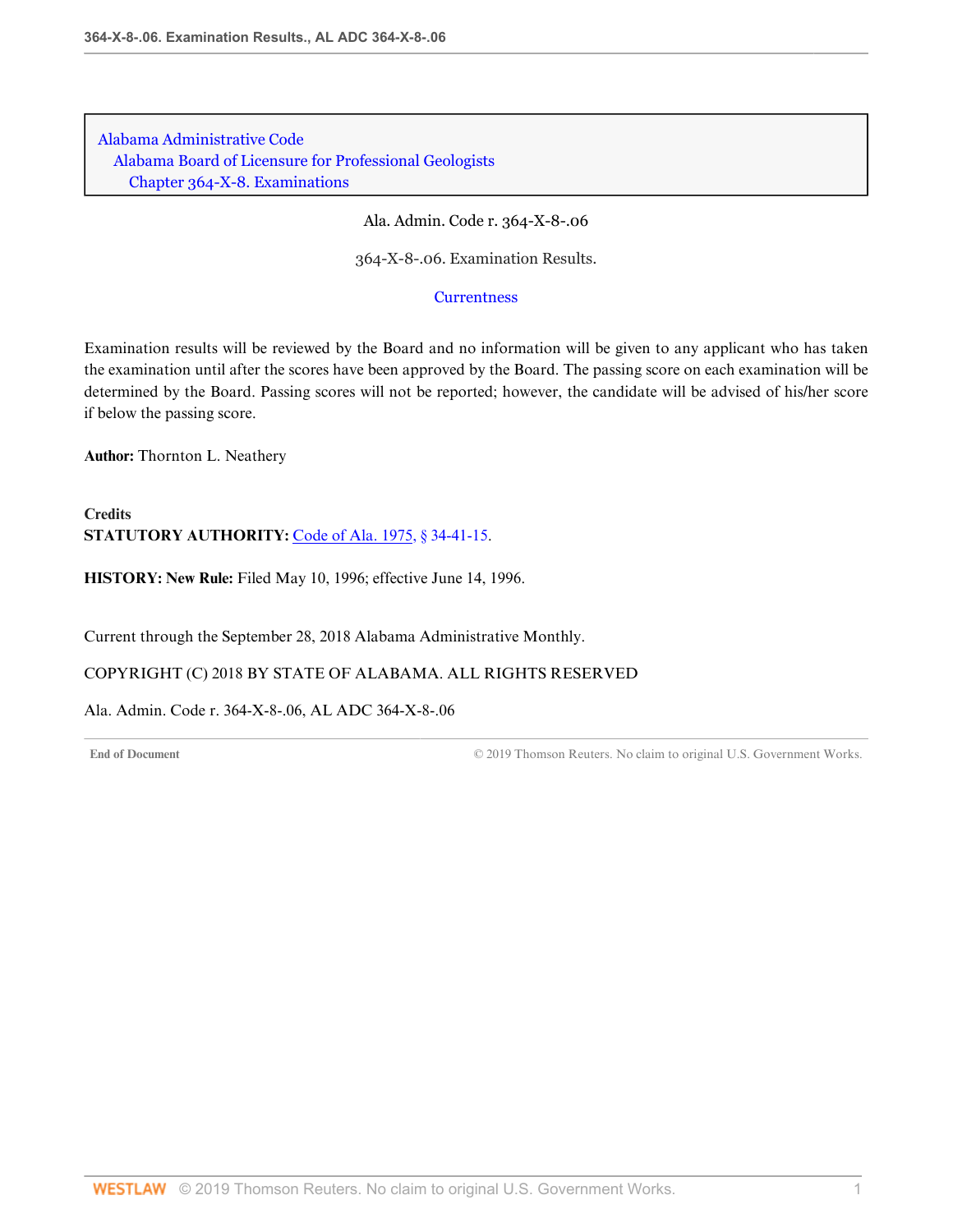Ala. Admin. Code r. 364-X-8-.07

364-X-8-.07. Reference Points.

#### **[Currentness](#page-47-0)**

The Alabama Board of Licensure for Professional Geologists, in agreement with the National Association of State Boards of Geologists (ASBOG) and member states registration or licensure boards, accepts test scores for the ASBOG Fundamental and Practice examination as a part of the licensure and registration requirements and as part of the comity licensure requirements. However, because veterans preferences and other forms of score adjustment are not recognized by the Board for licensure in Alabama, test scores that have been enhanced to a passing score by awarding of veterans preference or other forms of score adjustment in another member state will not be accepted for purposes of comity if the original score was below the recommended passing grade as established by testing service. An applicant from those member states granting veterans' preference points or other score adjustments to an applicant's test score will be asked to provide the original test score and the amount of preference point adjustment. A passing grade for each of the ASBOG tests is 70, as determined by the ASBOG testing service. No other passing grades enhanced by veterans or other preference points will be accepted.

**Author:** Thornton L. Neathery

**Credits STATUTORY AUTHORITY:** [Code of Ala. 1975, § 34-41-15.](http://www.westlaw.com/Link/Document/FullText?findType=L&pubNum=1000002&cite=ALSTS34-41-15&originatingDoc=I5D0665DB4E8B482CB017552D56424252&refType=LQ&originationContext=document&vr=3.0&rs=cblt1.0&transitionType=DocumentItem&contextData=(sc.Default))

**HISTORY: New Rule:** March 5, 2002; effective April 9, 2002.

<span id="page-47-0"></span>Current through the September 28, 2018 Alabama Administrative Monthly.

### COPYRIGHT (C) 2018 BY STATE OF ALABAMA. ALL RIGHTS RESERVED

Ala. Admin. Code r. 364-X-8-.07, AL ADC 364-X-8-.07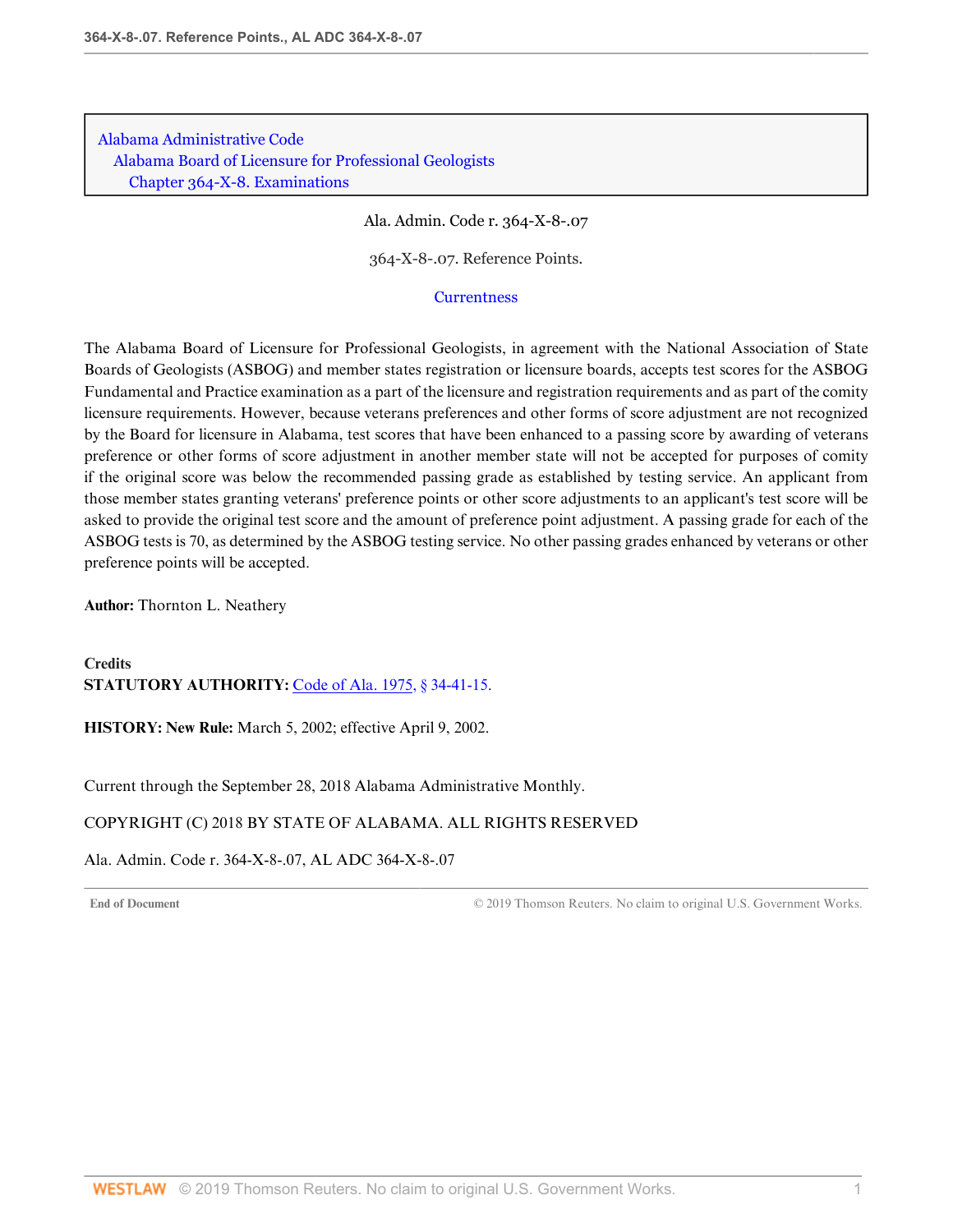Ala. Admin. Code r. 364-X-8-.08

364-X-8-.08. Challenges And Appeals To Professional Licensure Examination Tests.

### **[Currentness](#page-49-0)**

(1) The Alabama Board of Licensure for Professional Geologists, in agreement with the National Association of State Boards of Geologists (ASBOG), abides by the conditions and procedures as outlined in the examination contract between the Board and ASBOG. The Board, in using the ASBOG examinations, Fundamentals of Geology and Practice of Geology, has agreed to follow the suggested guidelines as provided in Sections 7 and 8 of the ASBOG Examination Contract. Those provisions are as follows:

Section 7. Appeals of Examination Results.

(a) Any appeals by candidates of the Examination shall be made directly to the Member Board.

(b) ASBOG will maintain a copy of the Examination for the purpose of legal review. In the event of a statutory appeal from a decision of the MEMBER BOARD, ASBOG, upon written request of the MEMBER BOARD, shall:

(1) manually re-score or re-grade answer sheets of any of the Examinations for a period of up to 90 days after the release of the Examination grades by the MEMBER BOARD; and

(2) promptly deliver, along with the above-referenced manually graded answer sheet(s), (via secured, traceable means) a copy of the Examination and related reference materials. The examination(s) and reference materials shall be returned by MEMBER BOARD (via secured, traceable means) to ASBOG promptly upon conclusion of appeal.

(c) ASBOG shall further respond to requests from the MEMBER BOARD for assistance with respect to challenges to the Examination by providing the MEMBER BOARD with written documentation that describes a statistical performance of examinations.

Section 8. Retention of Records. ASBOG shall retain scores, copies of the Examinations, scoring keys and the examination candidate's original answer sheet for a period of three (3) years after the Examinations are given by the MEMBER BOARD. In the event the MEMBER BOARD wants the above-stated documents retained for a period in excess of three (3) years from the date of Examinations are given, the MEMBER BOARD shall provide written notice of this request to ASBOG at least ninety (90) days prior to the end of the retention period.

(2) The Board will not accept challenges or request for appeal from individual examinees as to the results of the examination, if the examinee has a grade of less than 65. Challenges with a score of 65 to 69, when appealing the test score results, may review the examination and select no more than a total of six questions for comprehensive review. If,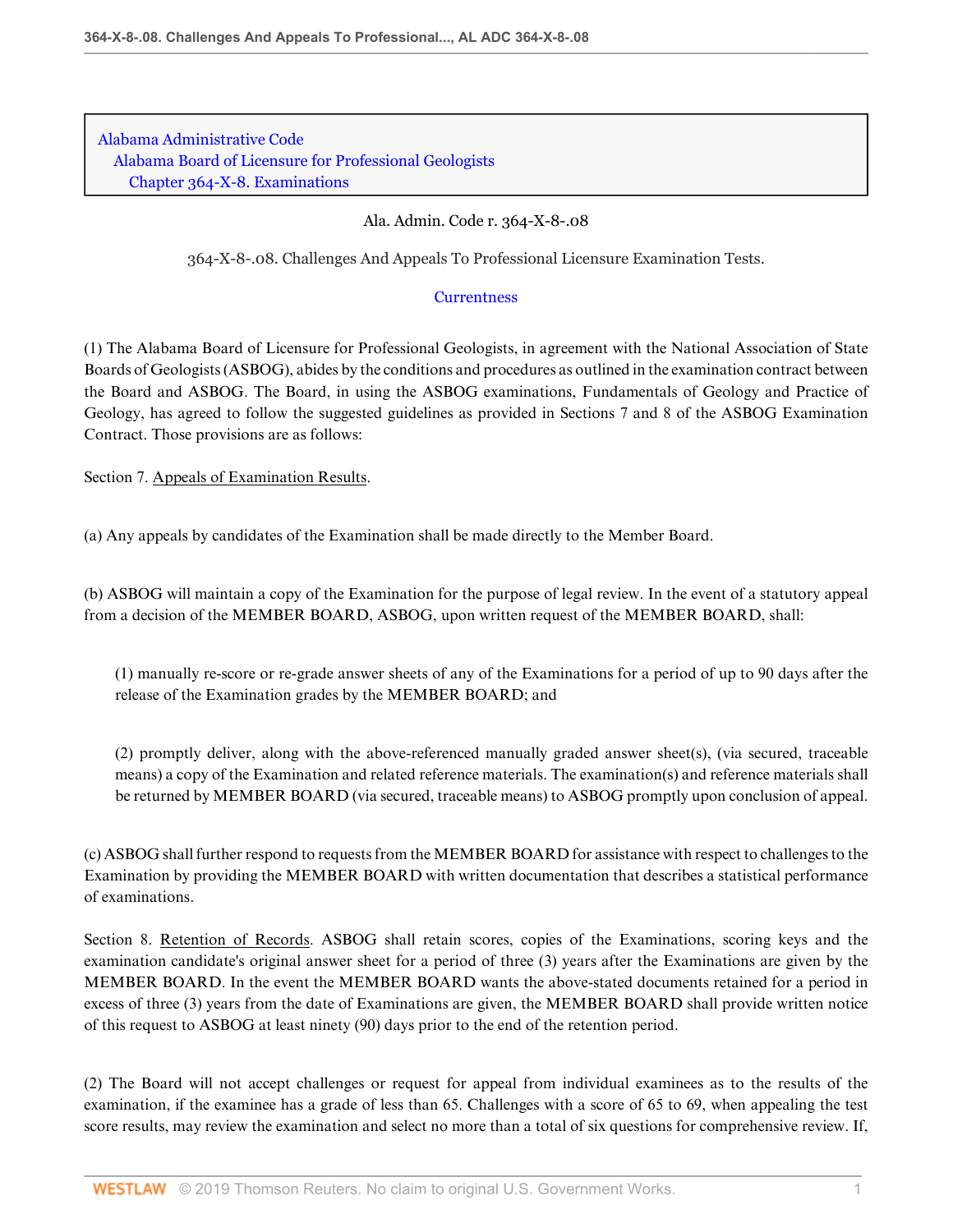after review, the challenger still has not achieved a passing score of 70, no further challenge or appeal will be allowed for that particular examination. If the challenger is successful, the test may be re-scored. If the re-score examination is 70, the Board shall pass the examinee.

(3) Questions and challenges directed toward the methodology of preparation and grading of the examinations are to be directed to ASBOG and not to the Board. Scoring statistics of individual examinations are available to the Board upon request.

(4) All costs incurred in a challenge or appeal are to be borne by the challenger. An administrative fee of \$100.00 per challenge or appeal must be submitted to the Board in order to initiate a challenge for review. All costs above the administrative fee are to be paid directly to ASBOG as prescribed by ASBOG. Under no circumstances will any part of the Administrative fee be waived or returned to the challenger.

**Author:** Thornton L. Neathery

**Credits STATUTORY AUTHORITY:** [Code of Ala. 1975, § 34-41-15.](http://www.westlaw.com/Link/Document/FullText?findType=L&pubNum=1000002&cite=ALSTS34-41-15&originatingDoc=I83CBCAE819124DF4BD8E0928AFA1379A&refType=LQ&originationContext=document&vr=3.0&rs=cblt1.0&transitionType=DocumentItem&contextData=(sc.Default))

**HISTORY: New Rule:** Filed March 5, 2002; effective April 9, 2002.

<span id="page-49-0"></span>Current through the September 28, 2018 Alabama Administrative Monthly.

## COPYRIGHT (C) 2018 BY STATE OF ALABAMA. ALL RIGHTS RESERVED

Ala. Admin. Code r. 364-X-8-.08, AL ADC 364-X-8-.08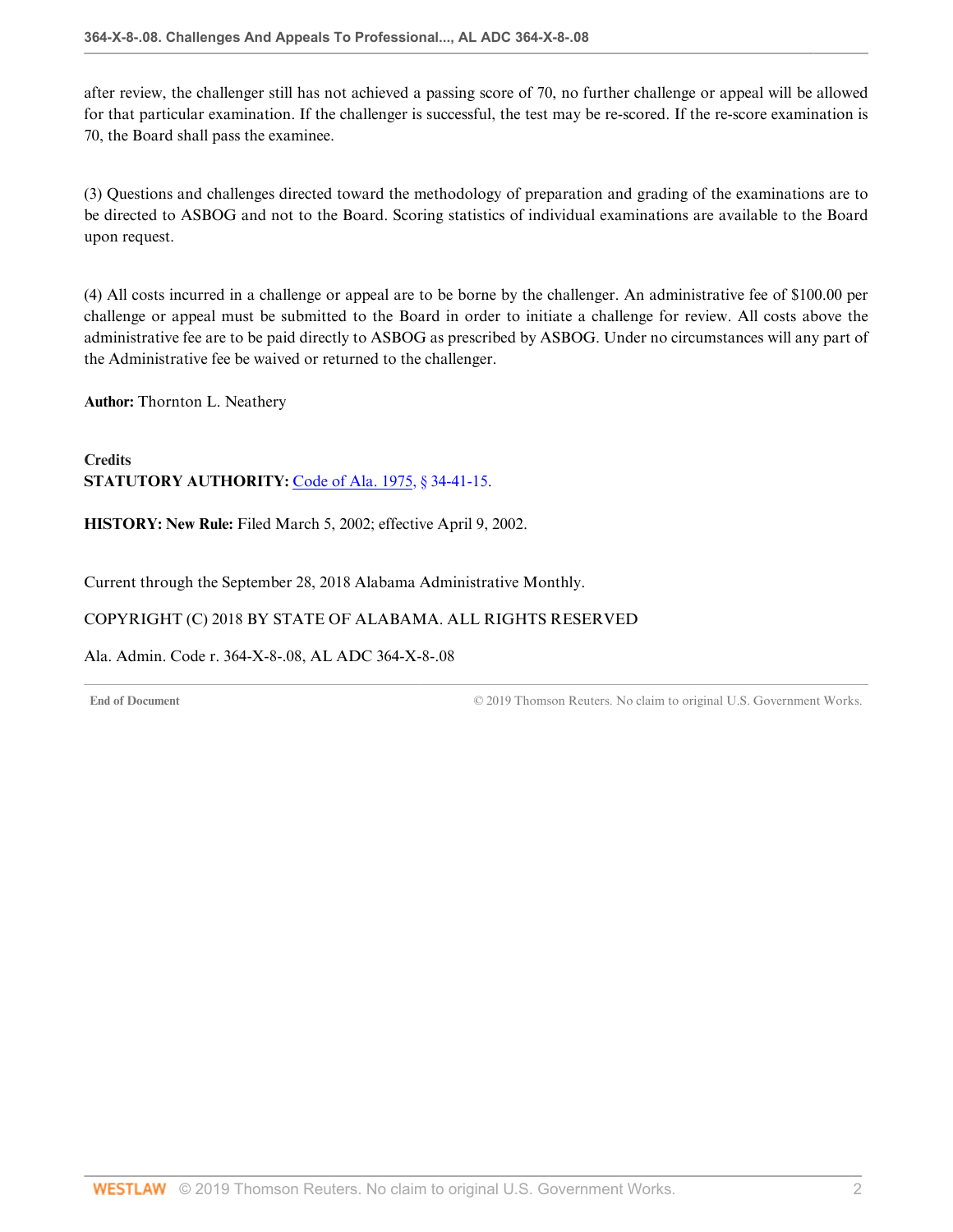[Alabama Administrative Code](http://www.westlaw.com/Browse/Home/Regulations/AlabamaRegulations?transitionType=DocumentItem&contextData=(sc.Default)&rs=clbt1.0&vr=3.0) [Alabama Board of Licensure for Professional Geologists](http://www.westlaw.com/Browse/Home/Regulations/AlabamaRegulations?guid=IB36CA5F191AA11E8899E005056B56C30&transitionType=DocumentItem&contextData=(sc.Default)&rs=clbt1.0&vr=3.0) [Chapter 364-X-9. Classifications and Specialties of Geology](http://www.westlaw.com/Browse/Home/Regulations/AlabamaRegulations?guid=IB36CCD2791AA11E8899E005056B56C30&transitionType=DocumentItem&contextData=(sc.Default)&rs=clbt1.0&vr=3.0)

Ala. Admin. Code r. 364-X-9-.01

364-X-9-.01. Classification Of Licensee.

#### **[Currentness](#page-50-0)**

Applicants shall be registered or licensed under one or more of the following titles:

(1) Professional Geologist

(2) Geologist-in-Training

**Author:** Thornton Neathery

### **Credits STATUTORY AUTHORITY:** [Code of Ala. 1975, § 34-41-9.](http://www.westlaw.com/Link/Document/FullText?findType=L&pubNum=1000002&cite=ALSTS34-41-9&originatingDoc=I92453452253D422FB4B7BFF4FFE340AC&refType=LQ&originationContext=document&vr=3.0&rs=cblt1.0&transitionType=DocumentItem&contextData=(sc.Default))

**HISTORY: New Rule:** Filed May 10, 1996; effective June 14, 1996. **Amended:** Filed March 5, 2002; effective April 9, 2002.

<span id="page-50-0"></span>Current through the September 28, 2018 Alabama Administrative Monthly.

### COPYRIGHT (C) 2018 BY STATE OF ALABAMA. ALL RIGHTS RESERVED

Ala. Admin. Code r. 364-X-9-.01, AL ADC 364-X-9-.01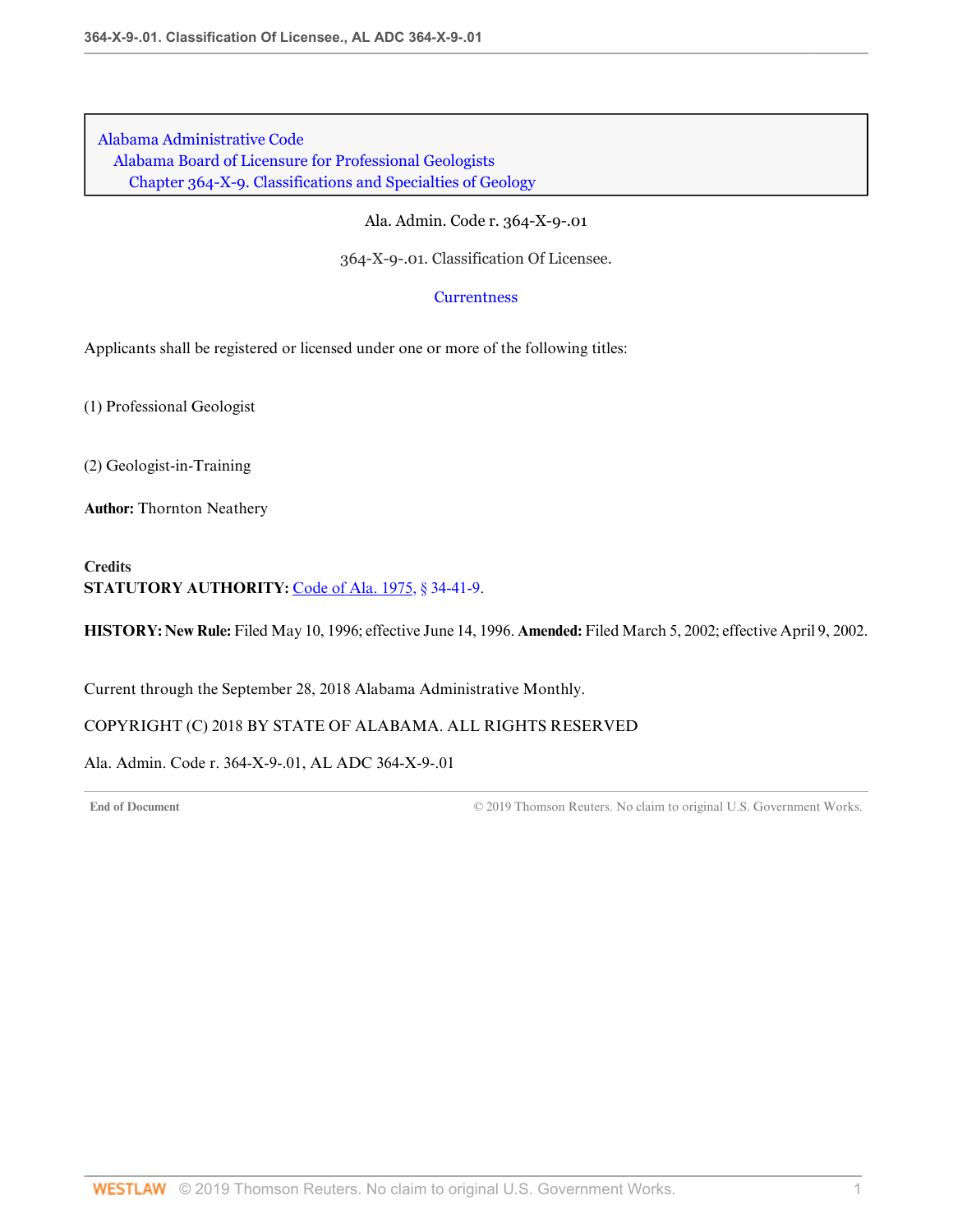[Alabama Administrative Code](http://www.westlaw.com/Browse/Home/Regulations/AlabamaRegulations?transitionType=DocumentItem&contextData=(sc.Default)&rs=clbt1.0&vr=3.0) [Alabama Board of Licensure for Professional Geologists](http://www.westlaw.com/Browse/Home/Regulations/AlabamaRegulations?guid=IB36CA5F191AA11E8899E005056B56C30&transitionType=DocumentItem&contextData=(sc.Default)&rs=clbt1.0&vr=3.0) [Chapter 364-X-9. Classifications and Specialties of Geology](http://www.westlaw.com/Browse/Home/Regulations/AlabamaRegulations?guid=IB36CCD2791AA11E8899E005056B56C30&transitionType=DocumentItem&contextData=(sc.Default)&rs=clbt1.0&vr=3.0)

Ala. Admin. Code r. 364-X-9-.02

364-X-9-.02. Specialties Of Geology.

#### **[Currentness](#page-51-0)**

[Section 34-41-13, Code of Ala. 1975,](http://www.westlaw.com/Link/Document/FullText?findType=L&pubNum=1000002&cite=ALSTS34-41-13&originatingDoc=I3EAF5E38BB4644CCB66E16622DEEB0D3&refType=LQ&originationContext=document&vr=3.0&rs=cblt1.0&transitionType=DocumentItem&contextData=(sc.Default)) makes no specific designations as to the specialties of Geology for which Certificate of Licensure as Professional Geologist shall be issued; however, the Rules of Professional Conduct, Rule 364-X-14-.03, provides that a professional geologist shall act only in fields in which he/she is qualified by education, training or experience. For consideration under [Section 34-41-10, Code of Ala. 1975,](http://www.westlaw.com/Link/Document/FullText?findType=L&pubNum=1000002&cite=ALSTS34-41-10&originatingDoc=I3EAF5E38BB4644CCB66E16622DEEB0D3&refType=LQ&originationContext=document&vr=3.0&rs=cblt1.0&transitionType=DocumentItem&contextData=(sc.Default)) the Board will recognize degrees received in Geology from accredited institutions and will issue Certificates of Licensure as a Professional Geologist to applicants who demonstrate their qualifications under the provisions of the Law and in conformity with the Rules and Regulations of the Board.

**Author:** Thornton Neathery

## **Credits STATUTORY AUTHORITY:** [Code of Ala. 1975, §§ 34-41-10](http://www.westlaw.com/Link/Document/FullText?findType=L&pubNum=1000002&cite=ALSTS34-41-10&originatingDoc=I3EAF5E38BB4644CCB66E16622DEEB0D3&refType=LQ&originationContext=document&vr=3.0&rs=cblt1.0&transitionType=DocumentItem&contextData=(sc.Default)), [34-41-13](http://www.westlaw.com/Link/Document/FullText?findType=L&pubNum=1000002&cite=ALSTS34-41-13&originatingDoc=I3EAF5E38BB4644CCB66E16622DEEB0D3&refType=LQ&originationContext=document&vr=3.0&rs=cblt1.0&transitionType=DocumentItem&contextData=(sc.Default)).

**HISTORY: New Rule:** Filed May 10, 1996; effective June 14, 1996. **Amended:** Filed March 5, 2002; effective April 9, 2002.

<span id="page-51-0"></span>Current through the September 28, 2018 Alabama Administrative Monthly.

### COPYRIGHT (C) 2018 BY STATE OF ALABAMA. ALL RIGHTS RESERVED

Ala. Admin. Code r. 364-X-9-.02, AL ADC 364-X-9-.02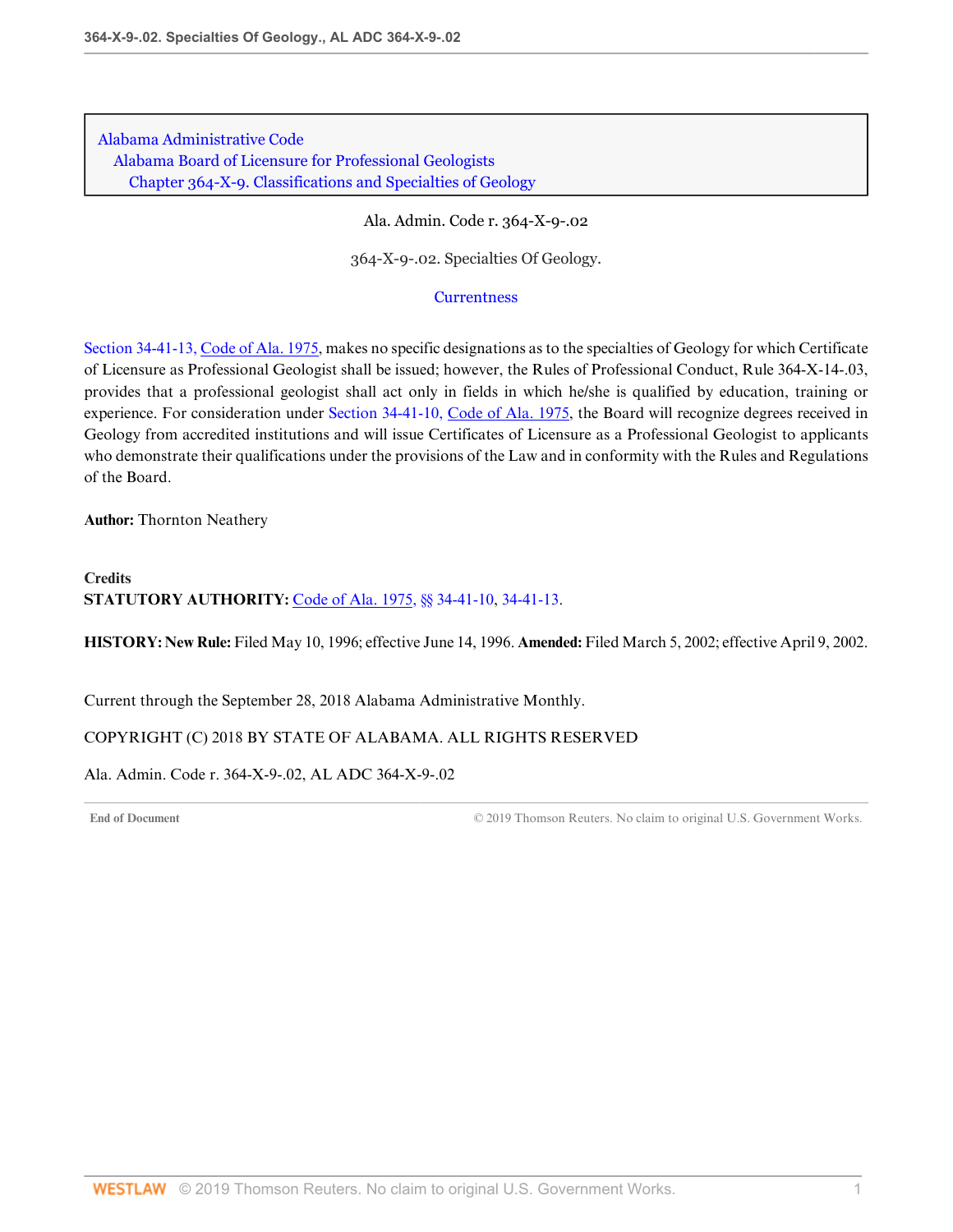Ala. Admin. Code r. 364-X-10-.01

364-X-10-.01. Tasks And Services For Which Licensing Is Required.

### **[Currentness](#page-53-0)**

(1) For purposes of these rules and for purposes of [Code of Ala. 1975, § 34-41-1, et. seq.,](http://www.westlaw.com/Link/Document/FullText?findType=L&pubNum=1000002&cite=ALSTS34-41-1&originatingDoc=IDB30032B83544B3A9297114841D7CFC0&refType=LQ&originationContext=document&vr=3.0&rs=cblt1.0&transitionType=DocumentItem&contextData=(sc.Default)) the following tasks and services shall be considered geological services or geological work and therefore requiring licensure under [Code of Ala. 1975, §](http://www.westlaw.com/Link/Document/FullText?findType=L&pubNum=1000002&cite=ALSTS34-41-1&originatingDoc=IDB30032B83544B3A9297114841D7CFC0&refType=LQ&originationContext=document&vr=3.0&rs=cblt1.0&transitionType=DocumentItem&contextData=(sc.Default)) [34-41-1, et. seq.](http://www.westlaw.com/Link/Document/FullText?findType=L&pubNum=1000002&cite=ALSTS34-41-1&originatingDoc=IDB30032B83544B3A9297114841D7CFC0&refType=LQ&originationContext=document&vr=3.0&rs=cblt1.0&transitionType=DocumentItem&contextData=(sc.Default)), by the person performing the tasks or services.

- (a) Geologic and hydrogeological logging of wells;
- (b) Geologic and hydrogeologic cross sections and associated interpretations;
- (c) Geologic and hydrogeologic surveys and reports;
- (d) Interpretations of geologic formations and aquifers from regional and site data;
- (e) Interpretation of confined or unconfined aquifers from well logs;
- (f) Evaluation of perched ground water conditions using well logs;
- (g) Surficial geologic mapping;
- (h) Subsurface geologic mapping;
- (i) Interpretation of hydrogeologic flow characteristics;
- (j) Sedimentation and sediment geochemistry;
- (k) Interpretation of geologic and hydrogeologic characteristics from geophysical logs; and
- (l) Mineralogic and petrologic petrographic evaluations.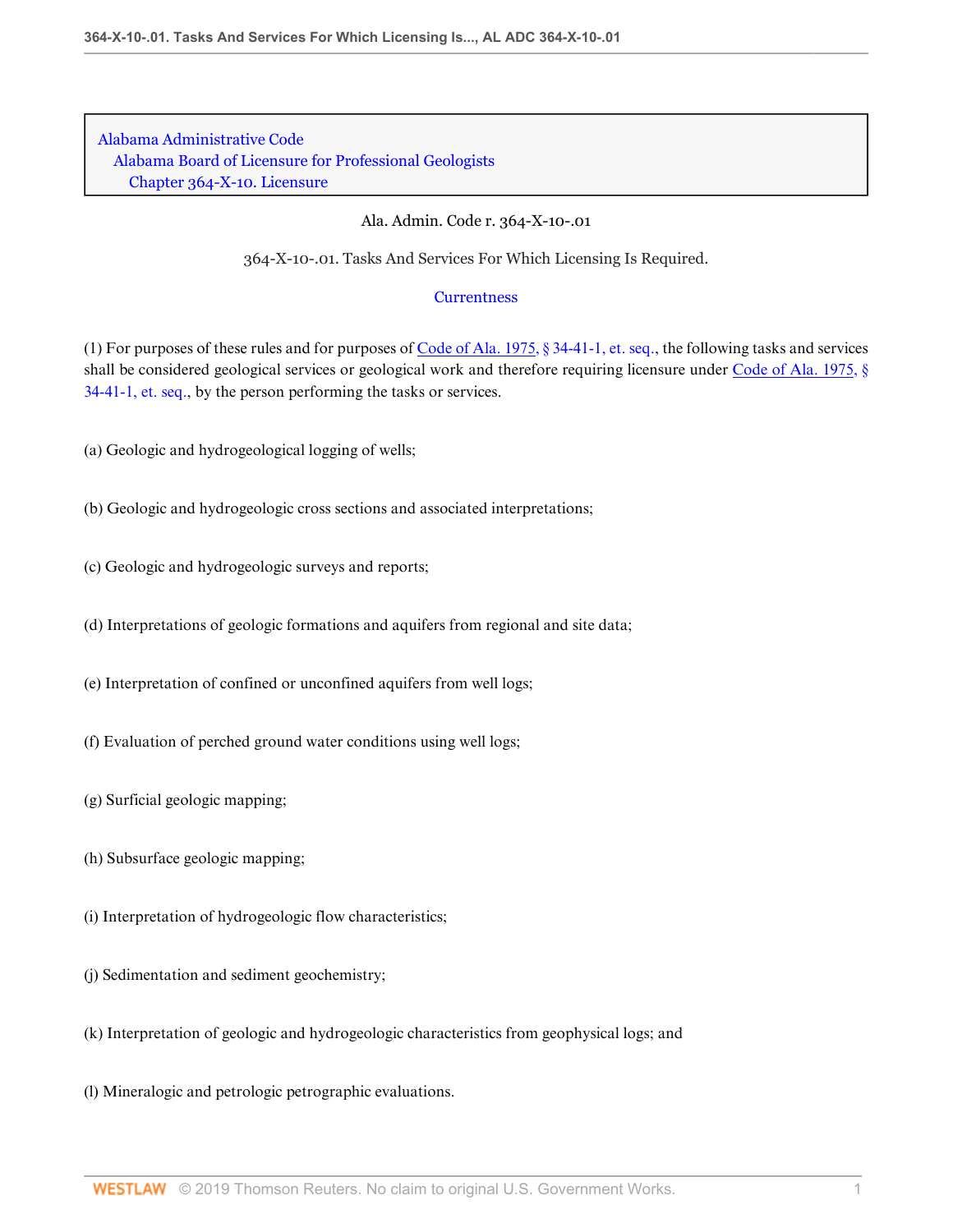(2) These tasks and services, however, are not exhaustive of the tasks and services, which may constitute geological services or geological work. Geological services and geological work is further defined above under [Rule 364-X-2-.01](http://www.westlaw.com/Link/Document/FullText?findType=L&pubNum=1012843&cite=ALADC364-X-2-.01&originatingDoc=IDB30032B83544B3A9297114841D7CFC0&refType=VP&originationContext=document&vr=3.0&rs=cblt1.0&transitionType=DocumentItem&contextData=(sc.Default)) and under [Code of Ala. 1975, § 34-41-3\(8\).](http://www.westlaw.com/Link/Document/FullText?findType=L&pubNum=1000002&cite=ALSTS34-41-3&originatingDoc=IDB30032B83544B3A9297114841D7CFC0&refType=SP&originationContext=document&vr=3.0&rs=cblt1.0&transitionType=DocumentItem&contextData=(sc.Default)#co_pp_23450000ab4d2)

**Author:** Thornton L. Neathery

**Credits** STATUTORY AUTHORITY: [Code of Ala. 1975, § 34-41-12.](http://www.westlaw.com/Link/Document/FullText?findType=L&pubNum=1000002&cite=ALSTS34-41-12&originatingDoc=IDB30032B83544B3A9297114841D7CFC0&refType=LQ&originationContext=document&vr=3.0&rs=cblt1.0&transitionType=DocumentItem&contextData=(sc.Default))

**HISTORY: New Rule:** Filed May 10, 1996; effective June 14, 1996. **Amended:** Filed March 5, 2002; effective April 9, 2002.

<span id="page-53-0"></span>Current through the September 28, 2018 Alabama Administrative Monthly.

### COPYRIGHT (C) 2018 BY STATE OF ALABAMA. ALL RIGHTS RESERVED

Ala. Admin. Code r. 364-X-10-.01, AL ADC 364-X-10-.01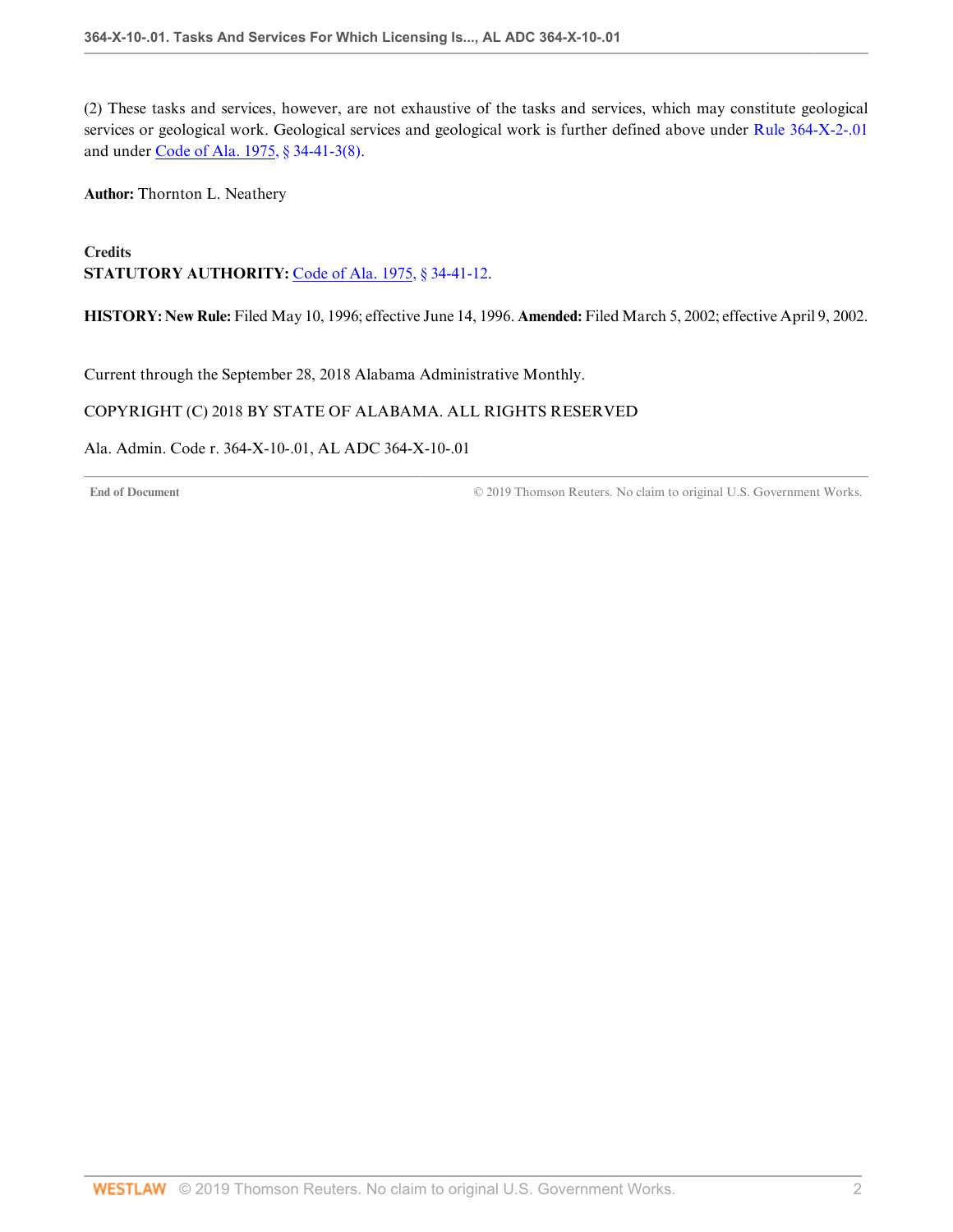Ala. Admin. Code r. 364-X-10-.02

364-X-10-.02. License Number.

**[Currentness](#page-54-0)** 

At the time an applicant is granted a license by the Board, he/she will be assigned a serial number. These numbers will be issued consecutively in the order in which the applications are approved by the Board. The applicant will be advised of this serial number in the notice sent to him/her by the Executive Secretary.

**Author:** Thornton L. Neathery

**Credits STATUTORY AUTHORITY:** [Code of Ala. 1975, § 34-41-12.](http://www.westlaw.com/Link/Document/FullText?findType=L&pubNum=1000002&cite=ALSTS34-41-12&originatingDoc=IF0C0DB105A1F41A8AF320790BE7DA1F0&refType=LQ&originationContext=document&vr=3.0&rs=cblt1.0&transitionType=DocumentItem&contextData=(sc.Default))

**HISTORY: New Rule:** Filed May 10, 1996; effective June 14, 1996. **Amended:** Filed March 5, 2002; effective April 9, 2002.

<span id="page-54-0"></span>Current through the September 28, 2018 Alabama Administrative Monthly.

COPYRIGHT (C) 2018 BY STATE OF ALABAMA. ALL RIGHTS RESERVED

Ala. Admin. Code r. 364-X-10-.02, AL ADC 364-X-10-.02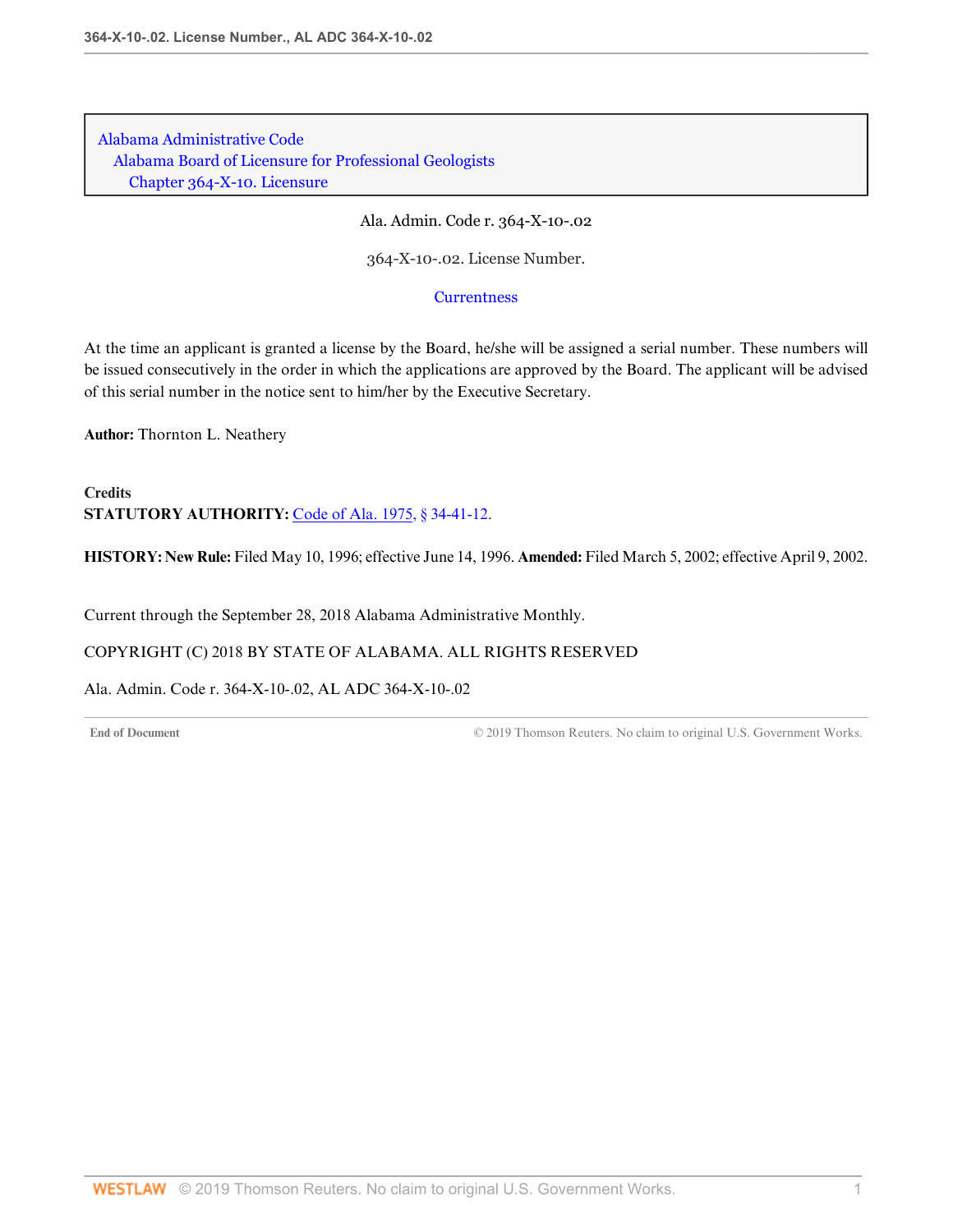Ala. Admin. Code r. 364-X-10-.03

364-X-10-.03. Certificates Of Licensure.

**[Currentness](#page-55-0)** 

Upon approval of a completed application, the Board will issue a Certificate of Licensure, signed by the Chairman and the Secretary/Treasurer, bearing the seal of the Board, and also bearing on its face the serial number of the licensee.

**Author:** Thornton L. Neathery

**Credits STATUTORY AUTHORITY:** [Code of Ala. 1975, § 34-41-12.](http://www.westlaw.com/Link/Document/FullText?findType=L&pubNum=1000002&cite=ALSTS34-41-12&originatingDoc=I28055D452BBF4BDDBE879A899DEF23EC&refType=LQ&originationContext=document&vr=3.0&rs=cblt1.0&transitionType=DocumentItem&contextData=(sc.Default))

**HISTORY: New Rule:** Filed May 10, 1996; effective June 14, 1996. **Amended:** Filed March 5, 2002; effective April 9, 2002.

<span id="page-55-0"></span>Current through the September 28, 2018 Alabama Administrative Monthly.

### COPYRIGHT (C) 2018 BY STATE OF ALABAMA. ALL RIGHTS RESERVED

Ala. Admin. Code r. 364-X-10-.03, AL ADC 364-X-10-.03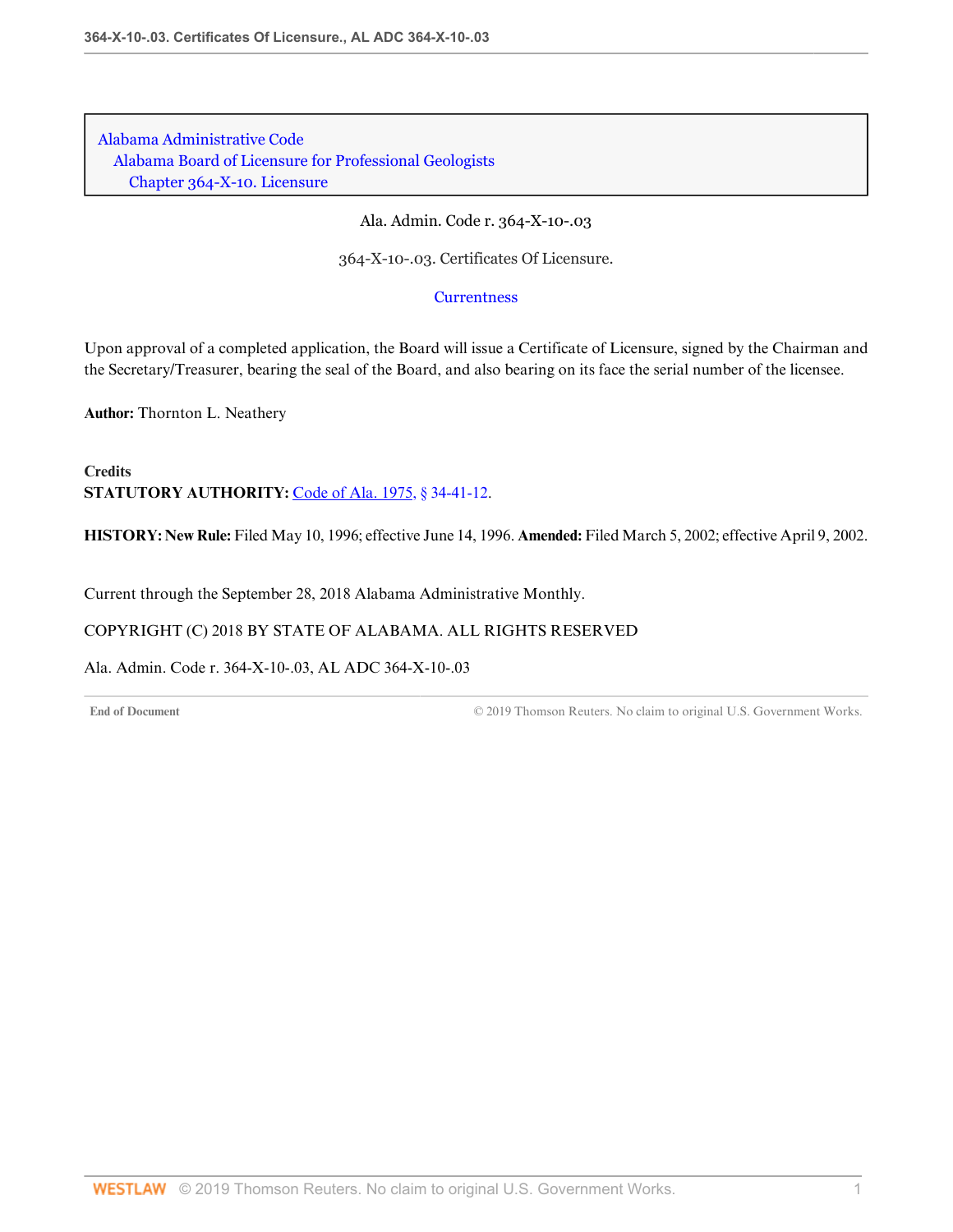Ala. Admin. Code r. 364-X-10-.04

364-X-10-.04. Reissuance Of Certificates.

#### **[Currentness](#page-56-0)**

A licensee requesting a new Certificate of Licensure to replace a certificate under the provisions of [Section 34-41-12,](http://www.westlaw.com/Link/Document/FullText?findType=L&pubNum=1000002&cite=ALSTS34-41-12&originatingDoc=I9930499E46BB438BBB58D34CDE1478FF&refType=LQ&originationContext=document&vr=3.0&rs=cblt1.0&transitionType=DocumentItem&contextData=(sc.Default)) [Code of Ala. 1975,](http://www.westlaw.com/Link/Document/FullText?findType=L&pubNum=1000002&cite=ALSTS34-41-12&originatingDoc=I9930499E46BB438BBB58D34CDE1478FF&refType=LQ&originationContext=document&vr=3.0&rs=cblt1.0&transitionType=DocumentItem&contextData=(sc.Default)) shall surrender to the Board, if possible, the original certificate held by him/her and shall file with his /her request a sworn affidavit setting out the reasons for his/her request so that the Board records will reflect the reason for its issuance of a new certificate. Upon payment of fee as provided by [Section 34-41-12, Code of Ala. 1975](http://www.westlaw.com/Link/Document/FullText?findType=L&pubNum=1000002&cite=ALSTS34-41-12&originatingDoc=I9930499E46BB438BBB58D34CDE1478FF&refType=LQ&originationContext=document&vr=3.0&rs=cblt1.0&transitionType=DocumentItem&contextData=(sc.Default)) and completed form, a new certificate will be prepared.

**Author:** Thornton L. Neathery

# **Credits STATUTORY AUTHORITY:** [Code of Ala. 1975, § 34-41-12.](http://www.westlaw.com/Link/Document/FullText?findType=L&pubNum=1000002&cite=ALSTS34-41-12&originatingDoc=I9930499E46BB438BBB58D34CDE1478FF&refType=LQ&originationContext=document&vr=3.0&rs=cblt1.0&transitionType=DocumentItem&contextData=(sc.Default))

**HISTORY: New Rule:** Filed May 10, 1996; effective June 14, 1996. **Amended:** Filed March 5, 2002; effective April 9, 2002.

<span id="page-56-0"></span>Current through the September 28, 2018 Alabama Administrative Monthly.

COPYRIGHT (C) 2018 BY STATE OF ALABAMA. ALL RIGHTS RESERVED

Ala. Admin. Code r. 364-X-10-.04, AL ADC 364-X-10-.04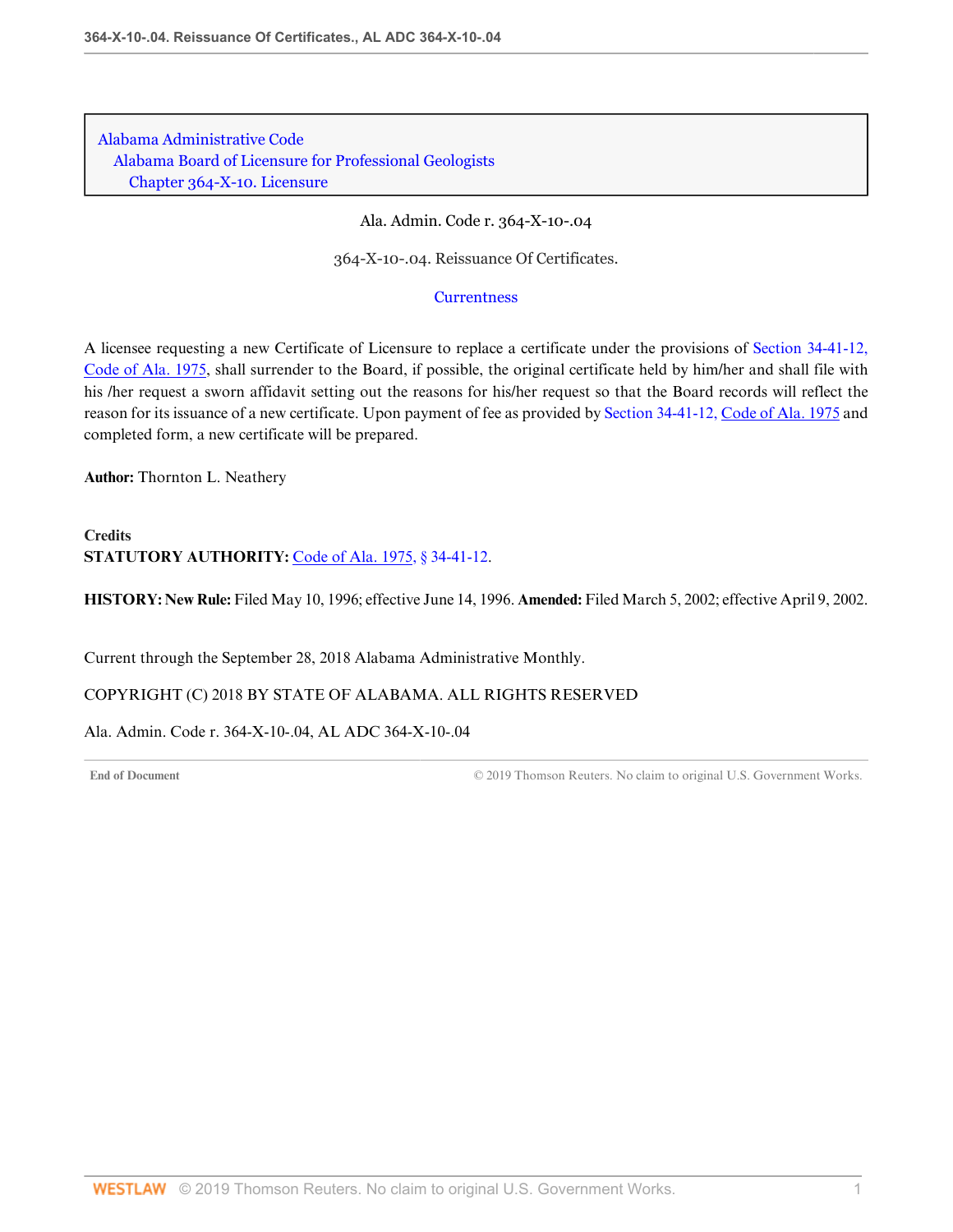Ala. Admin. Code r. 364-X-11-.01

364-X-11-.01. Seal Of The Board.

#### **[Currentness](#page-57-0)**

A seal of the Board shall be imprinted on all certificates issued by the Board. This seal of the Board shall be circular in form and at least two (2) inches in diameter. No corporation or company many use the seal of the Board, or any representation thereof, in any manner to advertise the licensure of its employees by the Board or to imply licensure or sanction by the Board. However, a licensed professional geologist, as defined under [Code of Ala. 1975, § 34-41-3\(7\),](http://www.westlaw.com/Link/Document/FullText?findType=L&pubNum=1000002&cite=ALSTS34-41-3&originatingDoc=IC54D029498294B0AA4B26A9626A9E44C&refType=SP&originationContext=document&vr=3.0&rs=cblt1.0&transitionType=DocumentItem&contextData=(sc.Default)#co_pp_794b00004e3d1) may use the seal of the Board, or a representation thereof, on his or her individual business stationary or business cards but must indicate his or her license number in a prominent manner in conjunction therewith, with the seal of the Board not exceeding 1.5 inches in diameter. Otherwise than is specifically permitted by this rule, the use of the seal of the Board, or any representation thereof, for any purpose is prohibited without the express written permission of the Board.

**Author:** Thornton L. Neathery

## **Credits STATUTORY AUTHORITY:** [Code of Ala. 1975, § 34-41-5.](http://www.westlaw.com/Link/Document/FullText?findType=L&pubNum=1000002&cite=ALSTS34-41-5&originatingDoc=IC54D029498294B0AA4B26A9626A9E44C&refType=LQ&originationContext=document&vr=3.0&rs=cblt1.0&transitionType=DocumentItem&contextData=(sc.Default))

**HISTORY: New Rule:** Filed May 10, 1996; effective June 14, 1996. **Repealed and New Rule:** Filed March 5, 2002; effective April 9, 2002.

<span id="page-57-0"></span>Current through the September 28, 2018 Alabama Administrative Monthly.

### COPYRIGHT (C) 2018 BY STATE OF ALABAMA. ALL RIGHTS RESERVED

Ala. Admin. Code r. 364-X-11-.01, AL ADC 364-X-11-.01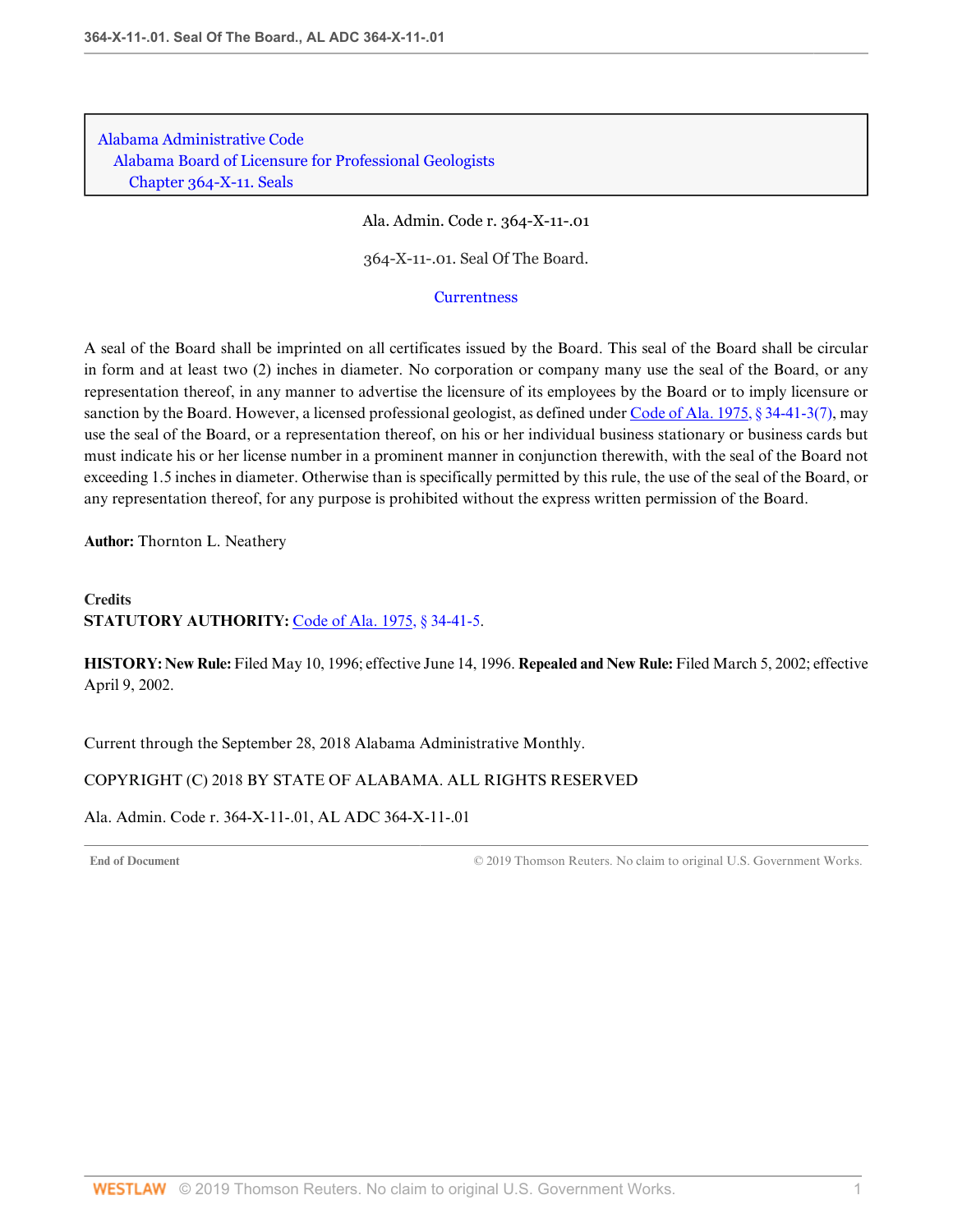Ala. Admin. Code r. 364-X-11-.02

364-X-11-.02. Seal Of The Licensee.

### **[Currentness](#page-58-0)**

(1) Upon approval of his/her application by the Board, the registrant will be advised that he/she may secure an official seal which shall be applied to geological drawings, specifications, reports and other geological documents prepared by him or under his responsible supervising control in accordance with [Code of Ala. 1975, § 34-41-14\(a\)](http://www.westlaw.com/Link/Document/FullText?findType=L&pubNum=1000002&cite=ALSTS34-41-14&originatingDoc=I760E3ABC222B4492B7EC8CA2F16E1877&refType=SP&originationContext=document&vr=3.0&rs=cblt1.0&transitionType=DocumentItem&contextData=(sc.Default)#co_pp_8b3b0000958a4).

(2) The seals to be used by the licensees are to be circular in form and at least 1 5/8 inches in diameter with copy of the design to be furnished each licensee upon registration.

(3) Rubber stamps, identical in size, design, and content with the approved seals may be used by the licensee at his/her option.

**Author:** Thornton Neathery

**Credits STATUTORY AUTHORITY:** [Code of Ala. 1975, § 34-41-14.](http://www.westlaw.com/Link/Document/FullText?findType=L&pubNum=1000002&cite=ALSTS34-41-14&originatingDoc=I760E3ABC222B4492B7EC8CA2F16E1877&refType=LQ&originationContext=document&vr=3.0&rs=cblt1.0&transitionType=DocumentItem&contextData=(sc.Default))

**HISTORY: New Rule:** Filed May 10, 1996; effective June 14, 1996. **Amended:** Filed March 5, 2002; effective April 9, 2002.

<span id="page-58-0"></span>Current through the September 28, 2018 Alabama Administrative Monthly.

### COPYRIGHT (C) 2018 BY STATE OF ALABAMA. ALL RIGHTS RESERVED

Ala. Admin. Code r. 364-X-11-.02, AL ADC 364-X-11-.02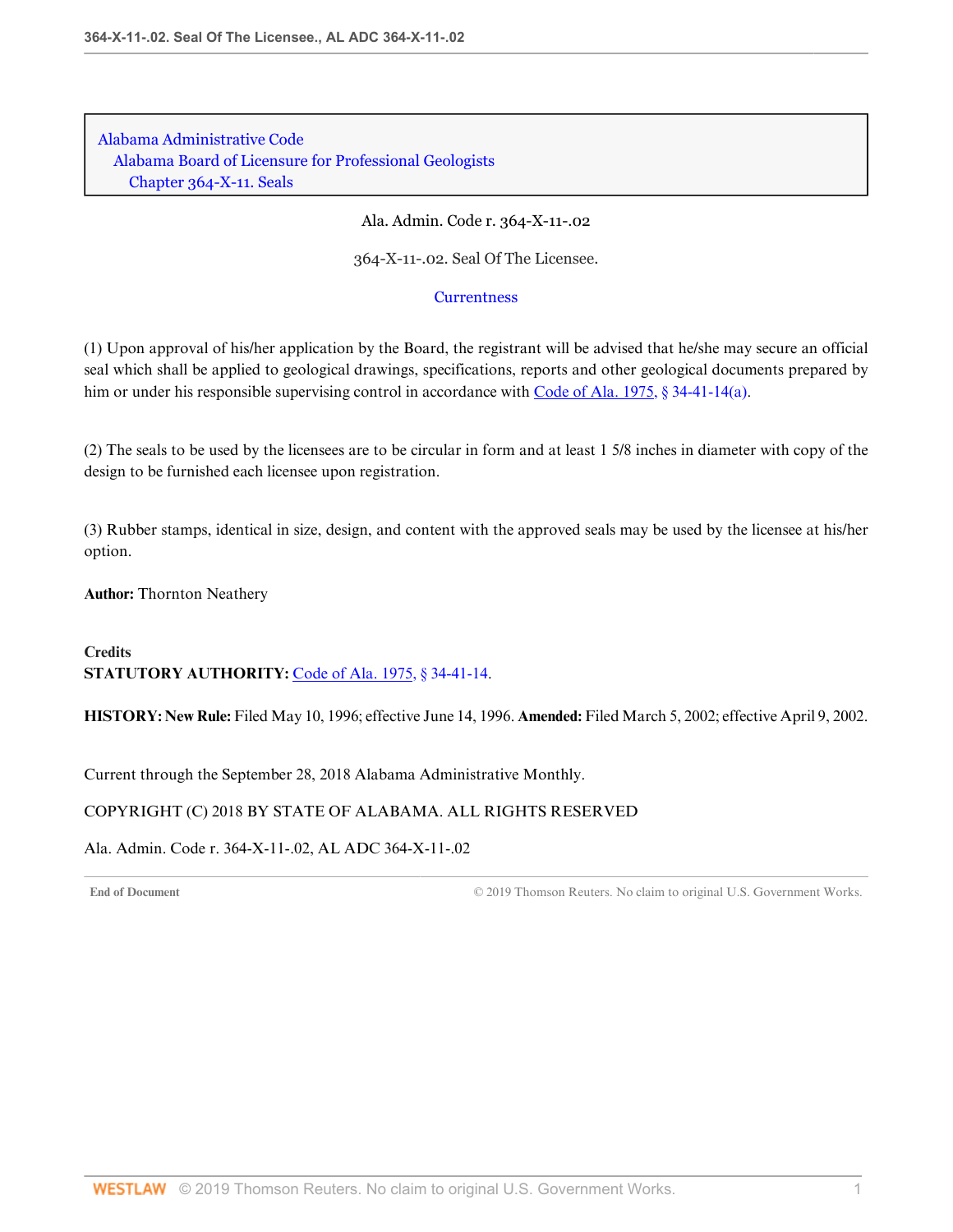Ala. Admin. Code r. 364-X-11-.03

364-X-11-.03. Seal On Documents.

#### **[Currentness](#page-60-0)**

(1) The seal, signature, and serial number of a licensee on a document constitute a certification that the document was prepared by the licensee or under his/her direct supervision or that he/she has reviewed the document in sufficient depth to fully coordinate and assume responsibility for plans prepared by another geologist. A geological report, document, or illustration cannot be submitted in the name of a corporation, company, or partnership without the signature and seal of the licensed geologist accepting the responsibility for the work described. Geological documents include any document, illustration, or paper (including those electronically or photostatically reproduced), resulting from professional services or supervision of professional services, where such services requires the application of geological principles or data. When appropriate, use of electronic or digital reproduction of the seal or stamp is allowed, provided the reproduction is in accordance with 364-X-11-.02 and 364-X-11-.03(3).

(2) Each sheet of plans, drawings, documents, specifications and reports shall be signed, sealed, and dated by the licensee or permit holder preparing them, or directing and controlling their preparation.

(3) Where more than one (1) sheet is bound together in one (1) volume, the licensee or permit holder who prepared said volume, or under whose direction and control said volume was prepared, may sign, seal, and date only the title or index sheet, providing that the signed sheet clearly identifies all of the other sheets comprising the bound volume, and provided that any of the other sheets which were prepared by or under the direction and control of, another licensee or permit holder, be signed, sealed, and dated by said other licensee or permit holder.

(4) Additions, deletions or other revisions affecting public health and safety or State and local codes shall not be made unless signed, sealed, and dated by the licensee or permit older who made the revisions or under whose direction and control said revisions were made.

(5) Working drawings consisting of sketches, reports or other work products which are in a/hole or part intended to communicate work to be performed or for use in specific proposals and/or becomes a part of defining the scope of a contract for work, written or verbal, must be sealed by the licensed professional geologist who prepared these drawings or under whose supervision they were prepared.

**Author:** Thornton L. Neathery

**Credits STATUTORY AUTHORITY:** [Code of Ala. 1975, §34-41-14](http://www.westlaw.com/Link/Document/FullText?findType=L&pubNum=1000002&cite=ALSTS34-41-14&originatingDoc=IA544F439D59A4607BA16A60667AA1F43&refType=LQ&originationContext=document&vr=3.0&rs=cblt1.0&transitionType=DocumentItem&contextData=(sc.Default)).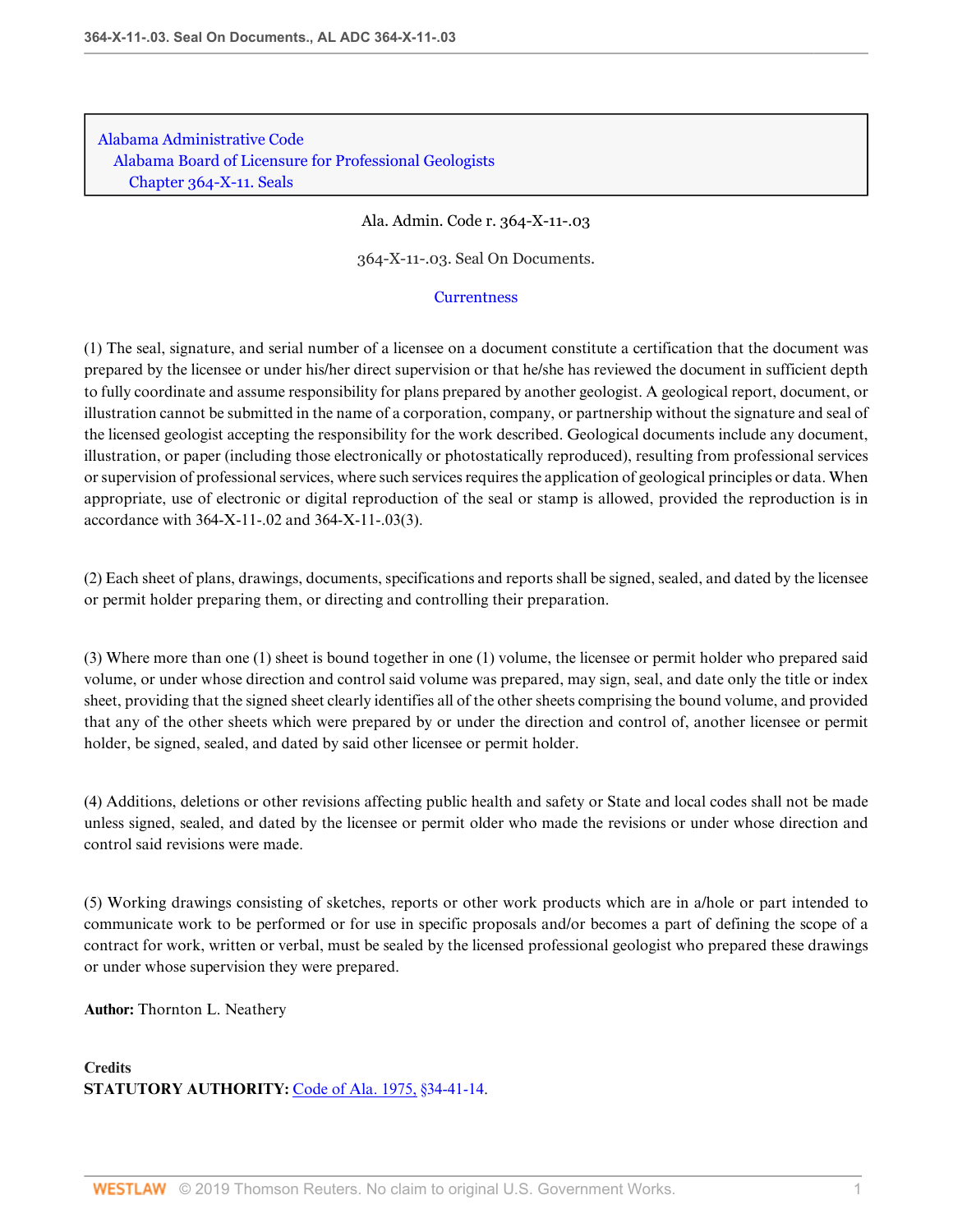**HISTORY: New Rule:** Filed May 10, 1996; effective June 14, 1996. **Amended:** Filed March 5, 2002; effective April 9, 2002. **Amended:** Filed March 5, 2018; effective April 19, 2018.

<span id="page-60-0"></span>Current through the September 28, 2018 Alabama Administrative Monthly.

### COPYRIGHT (C) 2018 BY STATE OF ALABAMA. ALL RIGHTS RESERVED

Ala. Admin. Code r. 364-X-11-.03, AL ADC 364-X-11-.03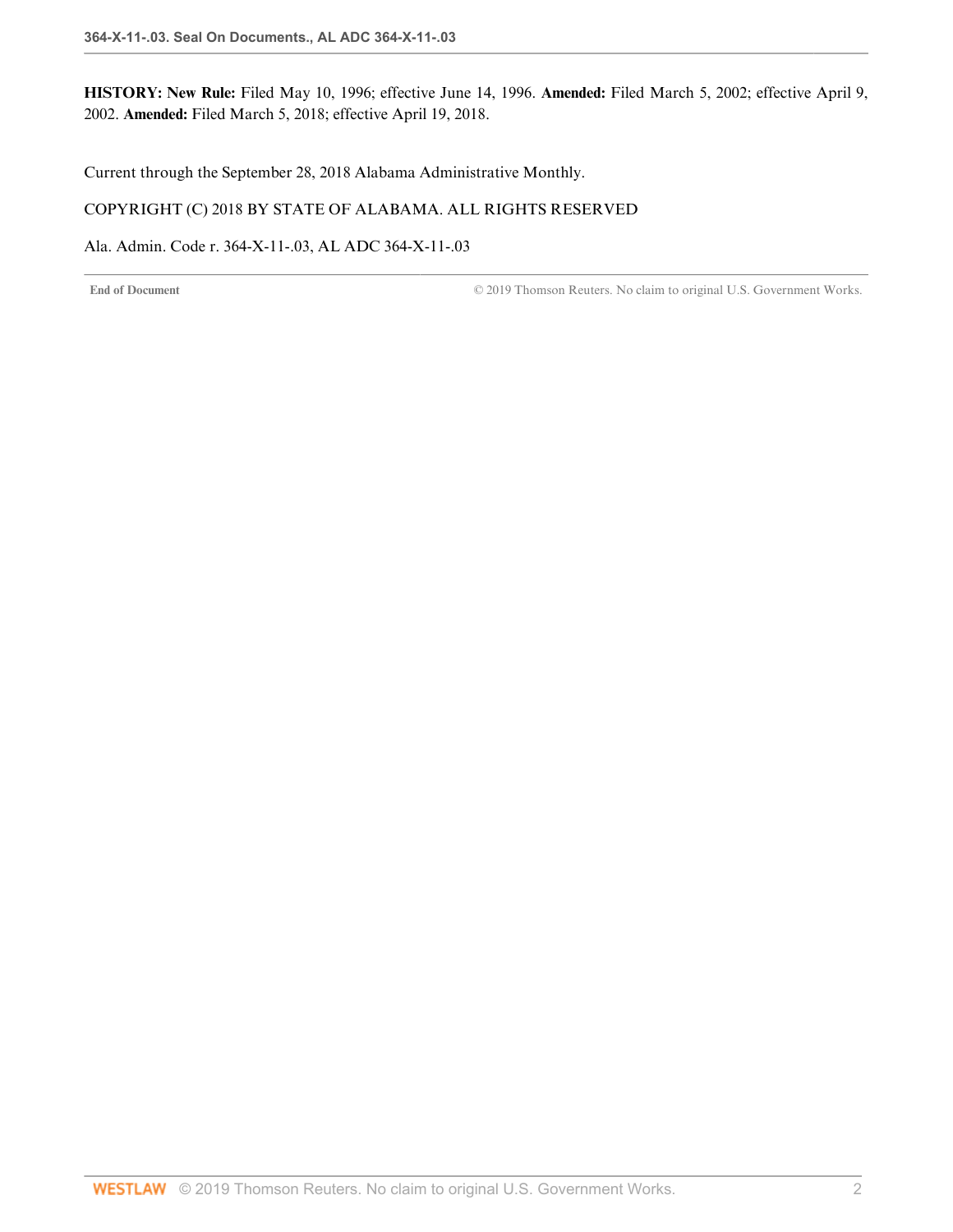Ala. Admin. Code r. 364-X-12-.01

364-X-12-.01. Requirements.

#### **[Currentness](#page-61-0)**

(1) The Board may grant an interim permit for comity, not to exceed ninety (90) days in any calendar year, to practice as a professional geologist to persons who apply for such permit and who are eligible under [Section 34-41-5\(h\)](http://www.westlaw.com/Link/Document/FullText?findType=L&pubNum=1000002&cite=ALSTS34-41-5&originatingDoc=IDBFCB65C78D84DF6A9AD7E80170CAE3C&refType=SP&originationContext=document&vr=3.0&rs=cblt1.0&transitionType=DocumentItem&contextData=(sc.Default)#co_pp_f383000077b35) and [34-41-8\(b\)](http://www.westlaw.com/Link/Document/FullText?findType=L&pubNum=1000002&cite=ALSTS34-41-8&originatingDoc=IDBFCB65C78D84DF6A9AD7E80170CAE3C&refType=SP&originationContext=document&vr=3.0&rs=cblt1.0&transitionType=DocumentItem&contextData=(sc.Default)#co_pp_c0ae00006c482) [\(2\), Code of Ala. 1975.](http://www.westlaw.com/Link/Document/FullText?findType=L&pubNum=1000002&cite=ALSTS34-41-8&originatingDoc=IDBFCB65C78D84DF6A9AD7E80170CAE3C&refType=SP&originationContext=document&vr=3.0&rs=cblt1.0&transitionType=DocumentItem&contextData=(sc.Default)#co_pp_c0ae00006c482) The application procedure for an interim permit is identical to that prescribed for continuing licensure as a professional geologist in this State. A person desiring an interim permit will file the prescribed application for license and request in writing within ten (10) days of entering the State for commencing the work for which the permit is sought that he/she be issued an interim permit. This request will state the reason for requesting such permit, the specific work to which it applies, and maximum time, both in-State and out-of-state, for completing the work.

(2) If the Executive Secretary of the Board finds the application and request to be in order, the request for an interim permit will be referred to a Member of the Board by mail, and upon his/her approval the interim permit and number will be issued through the Office of the Board.

**Author:** Thornton L. Neathery

**Credits STATUTORY AUTHORITY:** [Code of Ala. 1975, § 34-41-8.](http://www.westlaw.com/Link/Document/FullText?findType=L&pubNum=1000002&cite=ALSTS34-41-8&originatingDoc=IDBFCB65C78D84DF6A9AD7E80170CAE3C&refType=LQ&originationContext=document&vr=3.0&rs=cblt1.0&transitionType=DocumentItem&contextData=(sc.Default))

**HISTORY: New Rule:** Filed May 10, 1996; effective June 14, 1996. **Amended:** Filed March 5, 2002; effective April 9, 2002. **Amended:** Filed May 12, 2011; effective June 16, 2011.

<span id="page-61-0"></span>Current through the September 28, 2018 Alabama Administrative Monthly.

### COPYRIGHT (C) 2018 BY STATE OF ALABAMA. ALL RIGHTS RESERVED

Ala. Admin. Code r. 364-X-12-.01, AL ADC 364-X-12-.01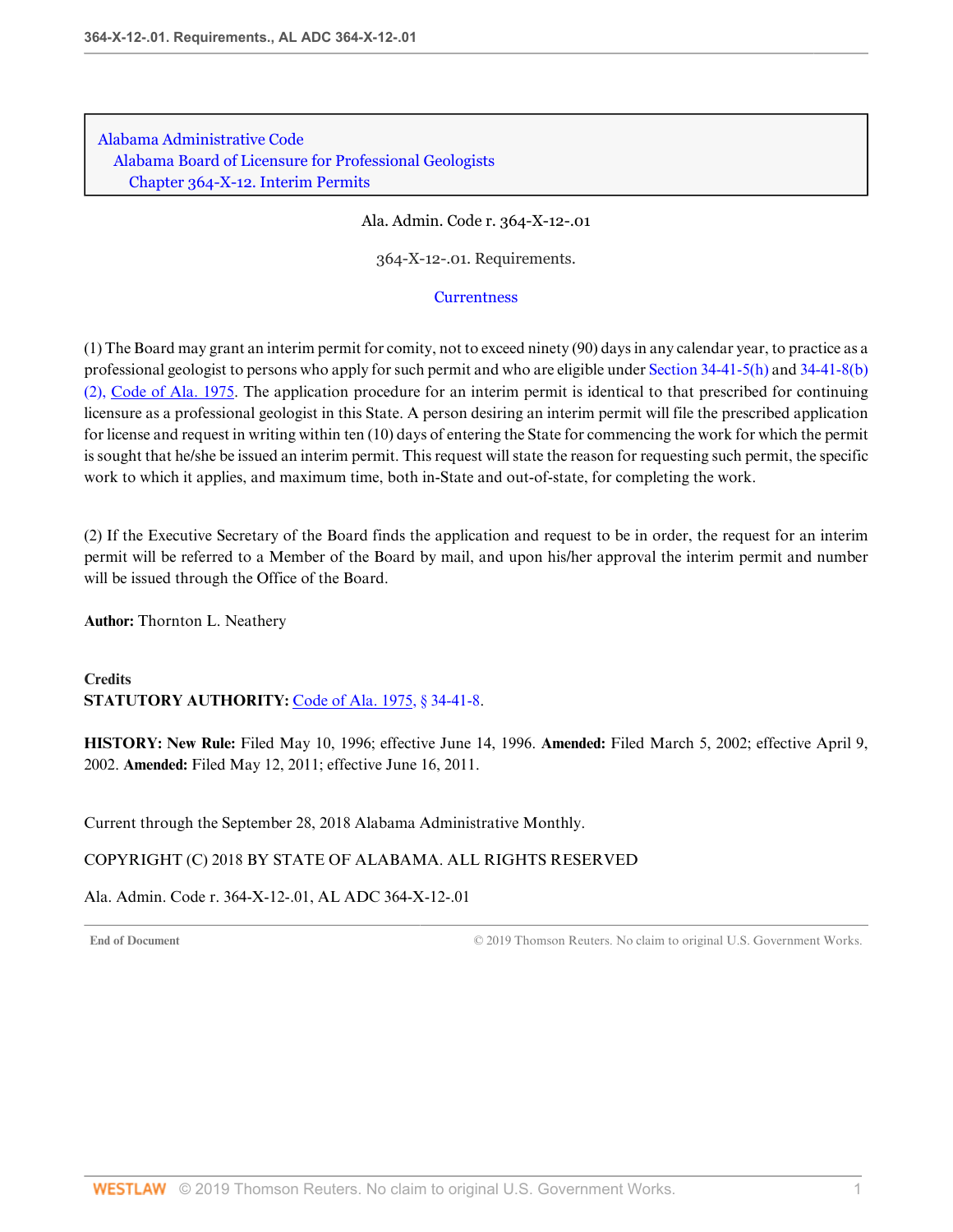Ala. Admin. Code r. 364-X-12-.02

364-X-12-.02. Issuance.

#### **[Currentness](#page-62-0)**

(1) An interim permit will be effective for an aggregate of ninety (90) days in any one-(1) calendar year.

(2) While practicing under an interim permit in the State, the holder thereof will affix to all plans and documents for use and execution in this State, the seal or stamp required in the state in which he/she is licensed or registered, with the added notation: "Practicing in the State of Alabama under Interim Permit No.........."

**Author:** Thornton L. Neathery

### **Credits STATUTORY AUTHORITY:** [Code of Ala. 1975, § 34-41-8.](http://www.westlaw.com/Link/Document/FullText?findType=L&pubNum=1000002&cite=ALSTS34-41-8&originatingDoc=IE3163B185AA24C519C52A9379DF0BD00&refType=LQ&originationContext=document&vr=3.0&rs=cblt1.0&transitionType=DocumentItem&contextData=(sc.Default))

**HISTORY: New Rule:** Filed May 10, 1996; effective June 14, 1996. **Amended:** Filed March 5, 2002; effective April 9, 2002. **Amended:** Filed May 12, 2011; effective June 16, 2011.

<span id="page-62-0"></span>Current through the September 28, 2018 Alabama Administrative Monthly.

### COPYRIGHT (C) 2018 BY STATE OF ALABAMA. ALL RIGHTS RESERVED

Ala. Admin. Code r. 364-X-12-.02, AL ADC 364-X-12-.02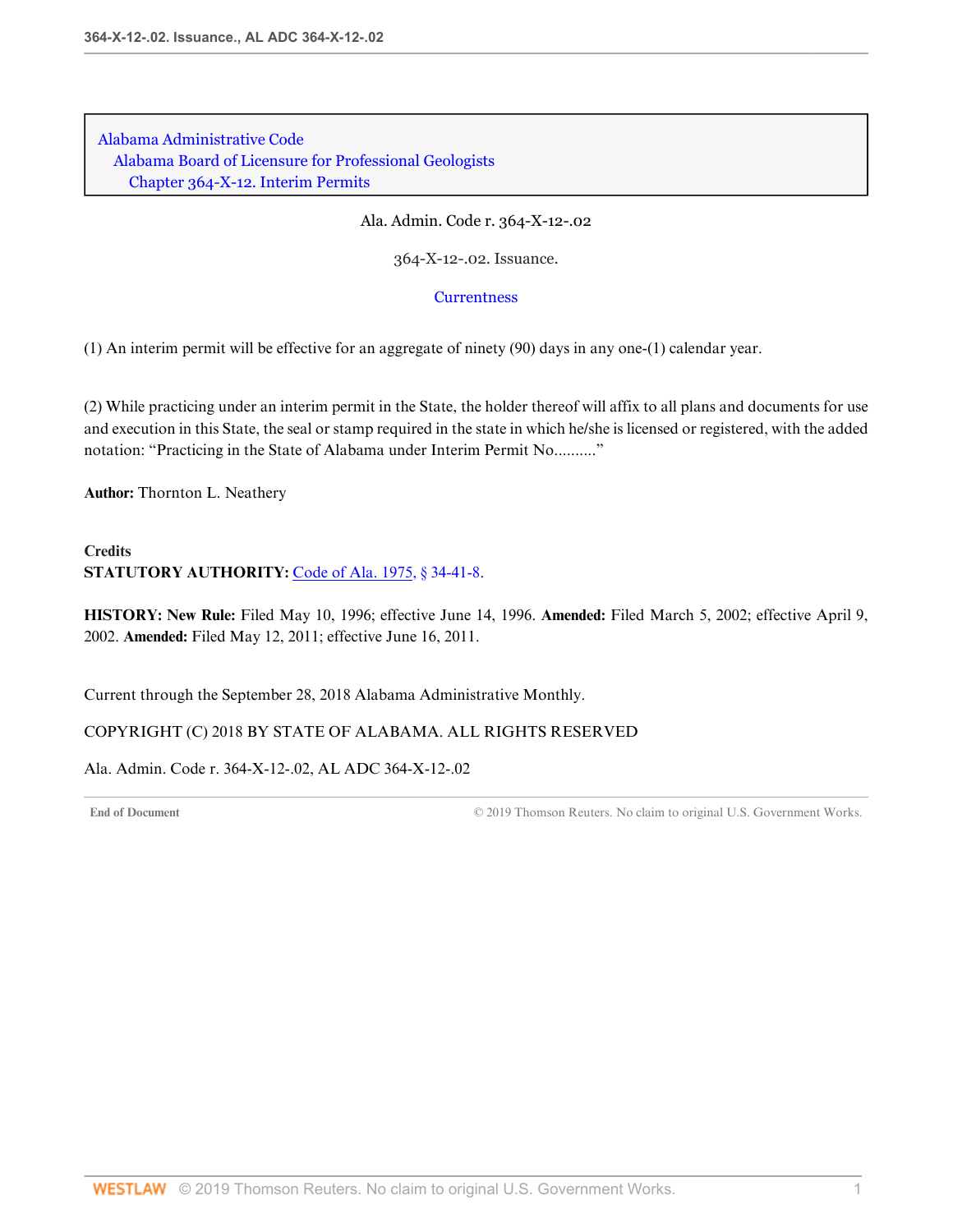Ala. Admin. Code r. 364-X-13-.01

364-X-13-.01. Renewals.

#### **[Currentness](#page-63-0)**

(1) Stipulations with reference to expirations and renewal of Certificates of Licensure are set out in [Section 34-41-12, Code](http://www.westlaw.com/Link/Document/FullText?findType=L&pubNum=1000002&cite=ALSTS34-41-12&originatingDoc=I7C4E86C42A2544ECB05FB3D751B6E8D6&refType=LQ&originationContext=document&vr=3.0&rs=cblt1.0&transitionType=DocumentItem&contextData=(sc.Default)) [of Ala. 1975](http://www.westlaw.com/Link/Document/FullText?findType=L&pubNum=1000002&cite=ALSTS34-41-12&originatingDoc=I7C4E86C42A2544ECB05FB3D751B6E8D6&refType=LQ&originationContext=document&vr=3.0&rs=cblt1.0&transitionType=DocumentItem&contextData=(sc.Default)). Licenses will expire from the effective date of licensure the second year after date of award of licensure and registration. Registrants will be mailed biennially, an application for renewal of registration. This original application must be signed and returned to the Board office with the renewal fee within thirty (30) days of receipt. The registration renewal notice will contain the Rules of Professional Conduct (Code of Ethics), Rule 364-X-14, which the registrant is required to read and by signature reaffirms agreement to abide by the Rules of Professional Conduct.

(2) The Renewal Fee is set each renewal period and it may vary from period to period. Therefore, no advance renewal fees will be accepted.

(3) No continuing education activities are required during the initial licensing period and renewal is automatic for the second two (2)-year period of licensure upon application. In order to apply for a second renewal of licensure applicants must have satisfactorily completed continuing education requirements as set forth below

**Author:** Thornton L. Neathery

# **Credits STATUTORY AUTHORITY:** [Code of Ala. 1975, § 34-41-12.](http://www.westlaw.com/Link/Document/FullText?findType=L&pubNum=1000002&cite=ALSTS34-41-12&originatingDoc=I7C4E86C42A2544ECB05FB3D751B6E8D6&refType=LQ&originationContext=document&vr=3.0&rs=cblt1.0&transitionType=DocumentItem&contextData=(sc.Default))

**HISTORY: New Rule:** Filed May 10, 1996; effective June 14, 1996. **Amended:** Filed November 22, 2004; effective December 27, 2004.

<span id="page-63-0"></span>Current through the September 28, 2018 Alabama Administrative Monthly.

### COPYRIGHT (C) 2018 BY STATE OF ALABAMA. ALL RIGHTS RESERVED

Ala. Admin. Code r. 364-X-13-.01, AL ADC 364-X-13-.01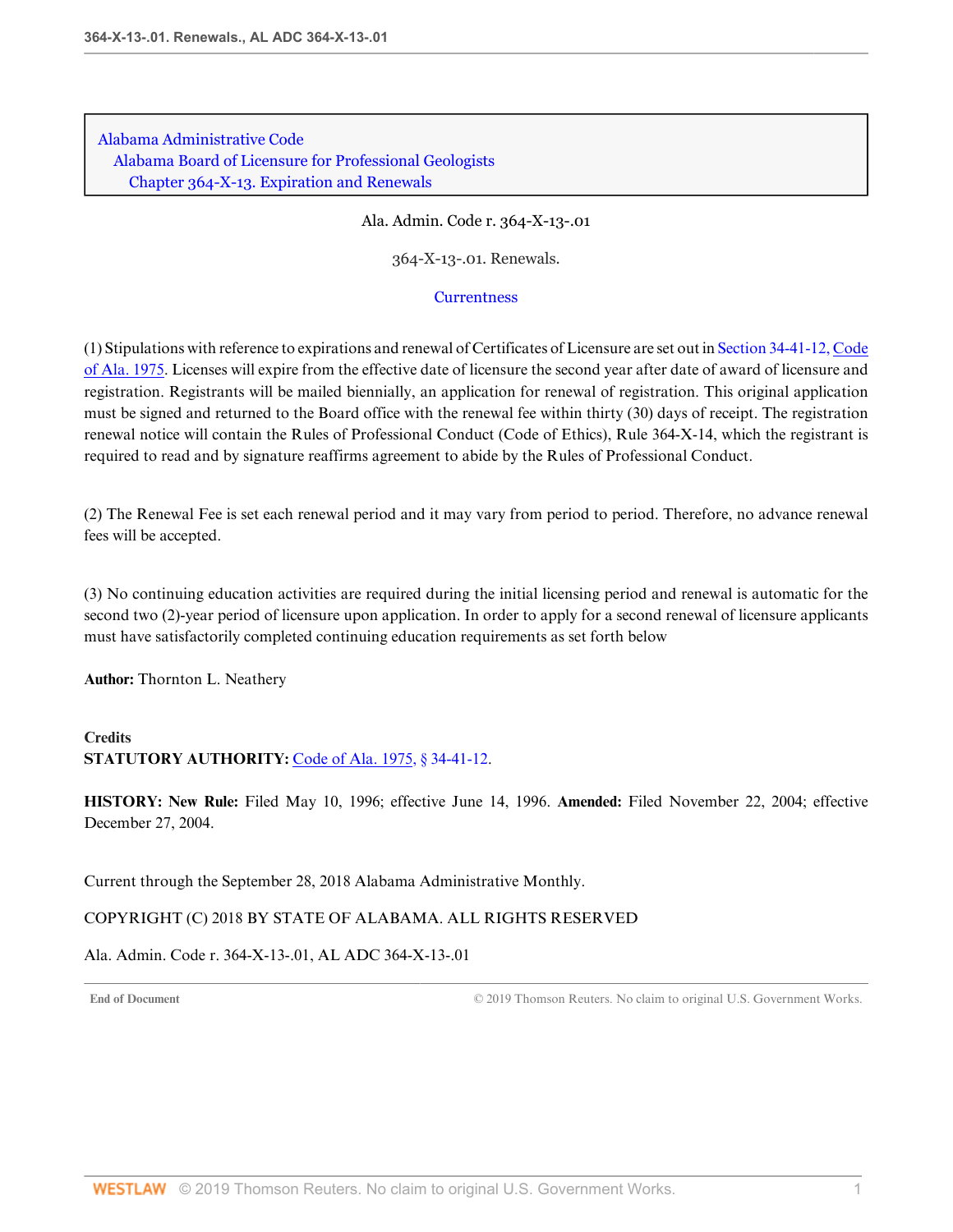Ala. Admin. Code r. 364-X-13-.02

364-X-13-.02. Continuing Education.

### **[Currentness](#page-67-0)**

(1) Purpose--In order to safeguard life, health, and property, and to promote the public welfare, the practice of geology in Alabama requires continuing education in accordance with [Section 34-41-12\(c\), Code of Ala. 1975,](http://www.westlaw.com/Link/Document/FullText?findType=L&pubNum=1000002&cite=ALSTS34-41-12&originatingDoc=ID42310289A90440D87661BC2C64BCDF2&refType=SP&originationContext=document&vr=3.0&rs=cblt1.0&transitionType=DocumentItem&contextData=(sc.Default)#co_pp_4b24000003ba5) and this Rule.

(2) Scope -- Each in-state and out-of-state licensee shall be required to meet the continuing educational requirements of these regulations for professional development as a condition for license renewal. Continuing education obtained by a licensee should maintain, improve or expand skills and knowledge obtained prior to initial licensure or develop new and relevant skills and knowledge.

(3) Definitions -- Terms used in this section are defined as follows:

(a) Professional Development Hour (PDH)--A contact (clock) hour consisting of not less than fifty (50) minutes of instruction or presentation and which further meets the requirements of these rules.

(b) Sponsor -- An individual, organization, association, institution or other entity which provides an educational activity used to fulfill the continuing educational requirements of this rule.

(c) Board -- The Alabama Board of Licensure for Professional Geologists, the legal state entity having jurisdiction to license individuals to practice the profession of geology and to discipline those practitioners who violate the applicable laws or rules promulgated by the Board.

(d) Licensee -- A person licensed as a professional geologist in the State of Alabama.

(4) Requirements -- To demonstrate that a licensed professional geologist maintains an acceptable level of competency, a licensee must obtain the number of Professional Development Hours (PDH) as shown below. This requirement must be satisfied biennially during the two (2) year period from July 1 through June 30 except for any carryover permitted.

(a) The licensed professional geologist must earn a minimum of thirty (30) PDH per biennial period, except for the carryover permitted. The number of professional development hours which may be carried forward into the next biennial period shall not exceed fifteen (15).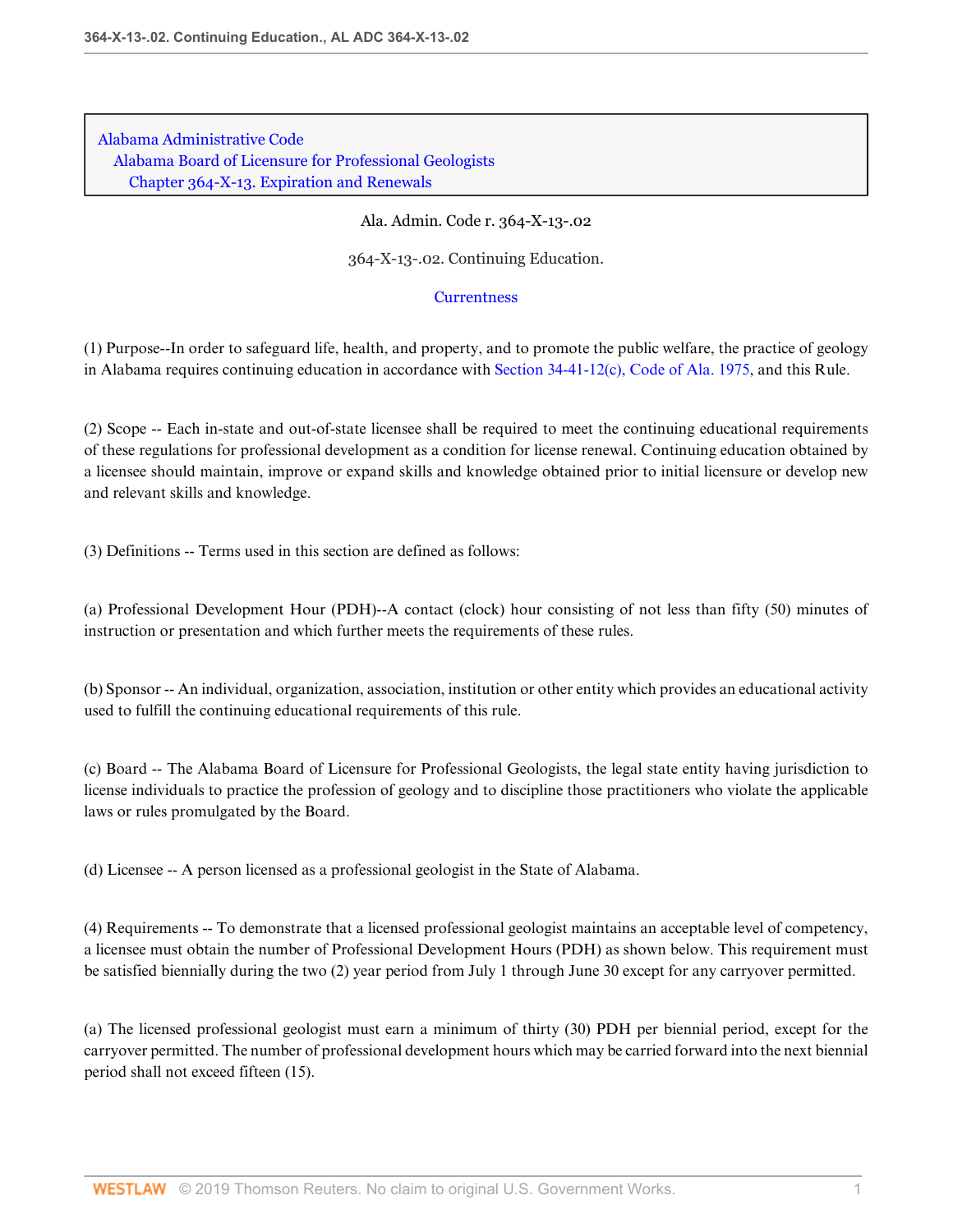(5) Activities -- Continuing educational activities which satisfy the professional development requirements shall include, but not be limited to:

(a) successfully completing or auditing college or university sponsored courses,

(b) successfully completing courses which are awarded continuing educational units (CEU),

(c) attending seminars, tutorial, short courses, correspondence courses, televised courses or videotaped courses,

(d) attending in-house programs sponsored by corporations or other organizations,

(e) teaching or instructing as described in (a) through (d) above,

(f) authoring published papers, articles, or books,

(g) making presentations at technical meetings,

(h) attending program presentations or field trips at related technical or professional meetings.

All of such activities as described in (a) through (h) above must be relevant to the practice of geology and may include both technical or managerial content. Participation in any claimed PDH activity must be accompanied by the prescribed documentation as established by the Board.

(6) Criteria -- Continuing educational activities must meet the following criteria:

(a) there is a clear purpose and objective for each activity which will maintain, improve or expand skills and knowledge obtained prior to initial licensure or to develop new and relevant skills and knowledge.

(b) the content of each presentation is well organized and presented in a sequential manner.

(c) there is evidence of preplanning which should include the opportunity for input by the target group to be served.

(d) the presentation will be made by persons who are well qualified by education or experience.

(e) there is a provision for individual participant registration which will include information required for record keeping and reporting.

(7) Units -- The conversion to PDH units from other units is as follows: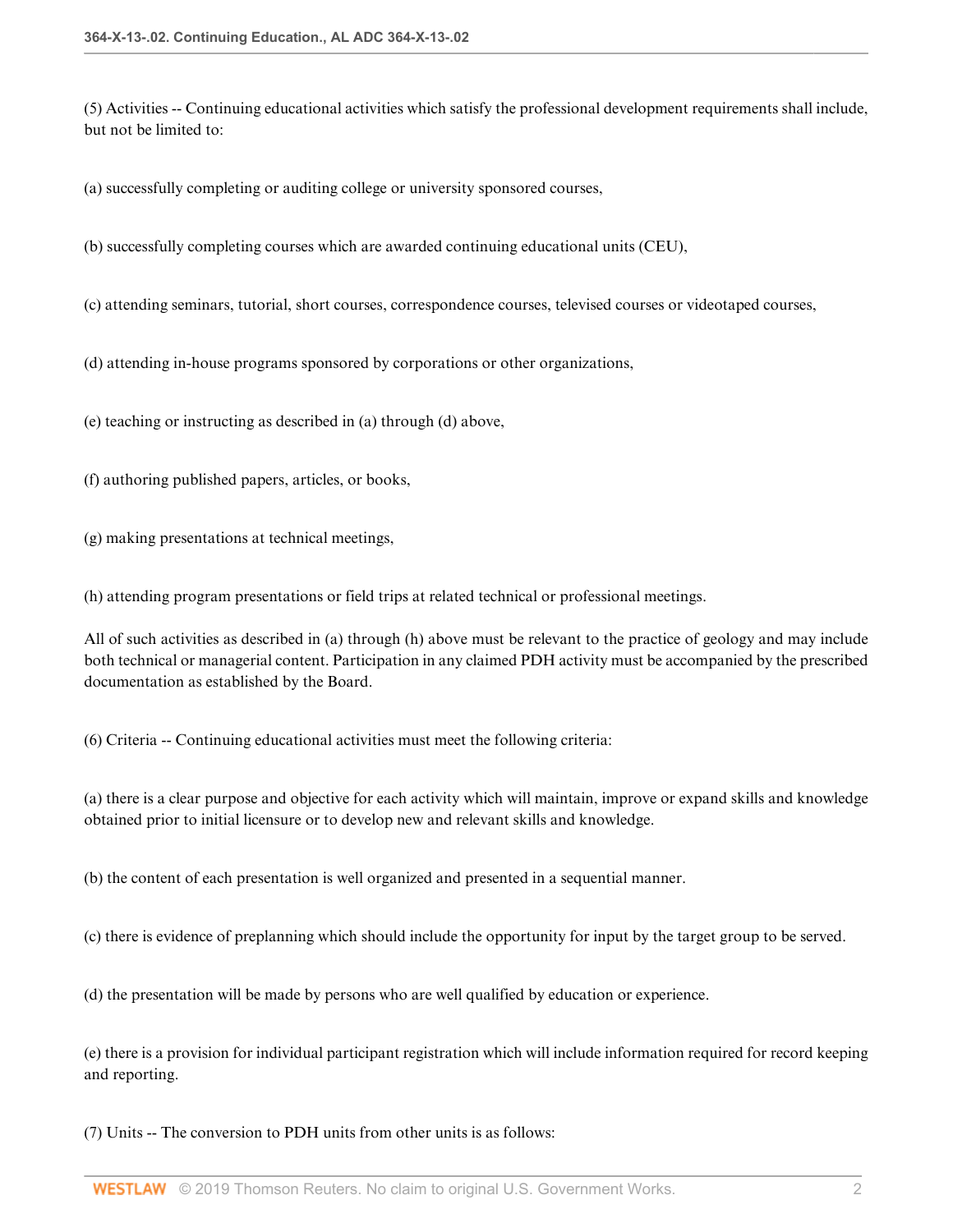| One | (1) University semester hour of credit         | fifteen $(15)$ PDH |
|-----|------------------------------------------------|--------------------|
| One | (1) University quarter hour of credit          | ten $(10)$ PDH     |
| One | (1) Continuing Educational Unit (CEU)          | ten $(10)$ PDH     |
| One | (1) Hour of acceptable professional activities | one $(1)$ PDH      |

(8) Credits -- Professional Development Hours (PDH) of credit for qualifying courses successfully completed which offer semester hour, quarter hour, or CEU credit is as specified above. All other activities permit the earning of one (1) PDH of credit for each contact hour as defined in Rule 364-X-13-.02(3)(a), with the following exceptions:

(a) auditing of university or college courses permit PDH credit of 1/3 that shown in (7) above.

(b) teaching or instructing qualifying courses or seminars or making presentations at technical meetings can earn PDH credit at twice that of participants.

(c) authorship of papers, articles, books, or other published works cannot be claimed until actually published. Credit earned will equal preparation time spent not to exceed twenty-five (25) PDH per publication.

(d) the Board does not encourage meeting continuing educational requirements through correspondence courses. Correspondence course PDH's may be acceptable; however, the registrant should submit supporting documentation to the Board to demonstrate high quality education from the course, preferably before attempting the course.

(9) Exemptions -- A licensee may be exempt from the professional development educational requirements for one of the following reasons:

(a) new licensees by way of examination or reciprocity shall be exempt for their first renewal period.

(b) non-career military licensees serving on active duty in the armed forces of the United States may be exempted at the discretion of the Board upon application of the licensee from obtaining the professional development hours required during the biennial period.

(c) a licensee employed as a professional geologist and assigned to duty outside the United States may be exempted from obtaining the professional development hours required during that biennial period upon application of the licensee.

(d) licensees experiencing physical disability, illness, or other extenuating circumstances as reviewed and approved by the Board may be exempt. Supporting documentation must be furnished to the Board.

(e) licensees who list their occupation as Retired/inactive on the Board approved renewal form and who certify that they are not currently practicing geology shall be exempt from the professional development hours required. In the event such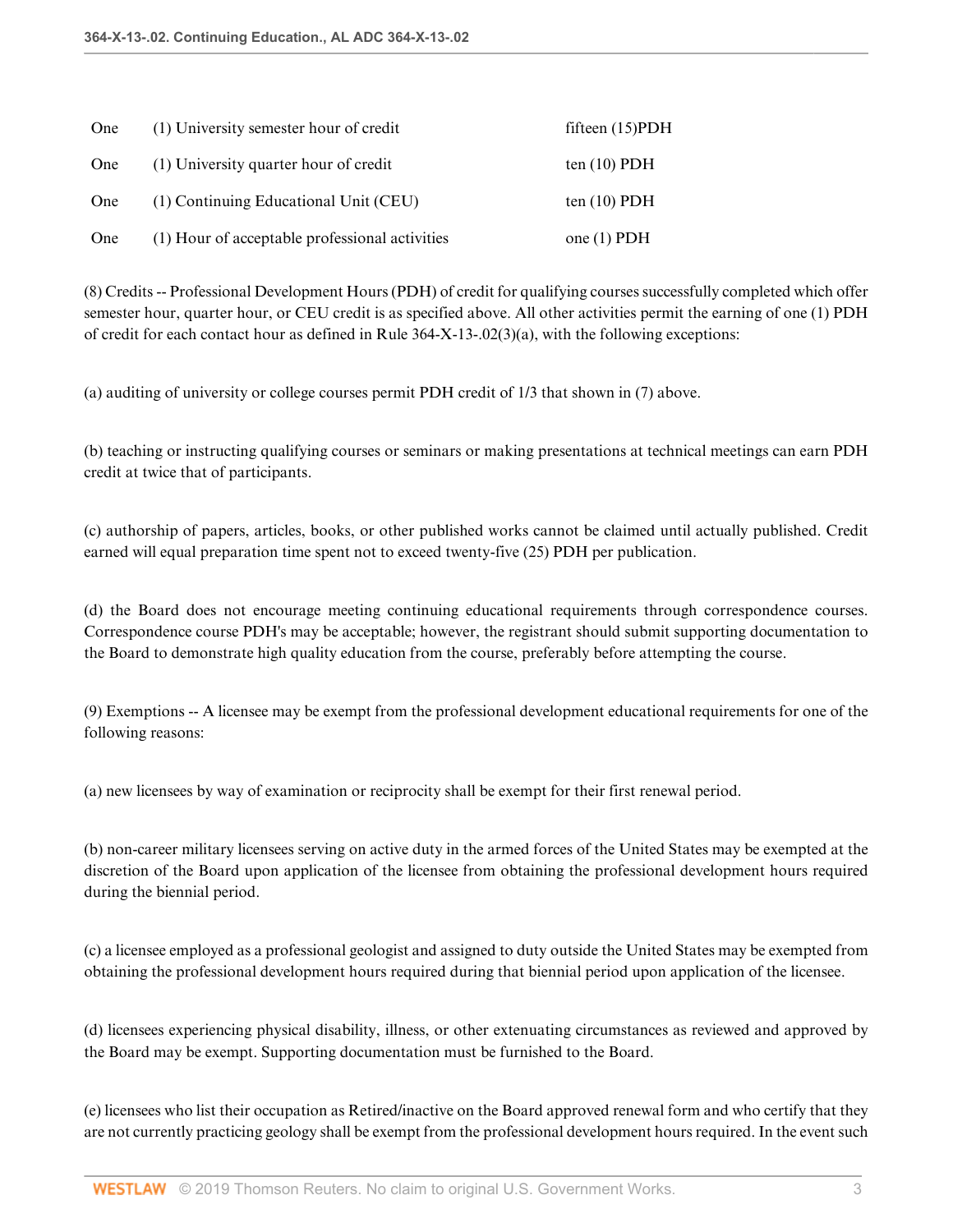a person elects to return to active practice of professional geology, professional development hours must be earned for the exempted period not to exceed the requirement for two (2) years before the person returns to active practice.

(f) licensees who are the age of sixty-five (65) at the time of renewal.

(10) Reciprocity -- Continuing educational requirements may be met without completing the entire renewal form if a licensee resides in another state which is listed by the Alabama Board as having continuing educational requirements equivalent and acceptable to the Alabama Board and the licensee certifies in the appropriate section that all continuing educational and licensure requirements for that state have been met.

(11) Forms -- All renewal applications will require the completion of a continuing education form specified by the Board outlining PDH credit claimed. The licensee must supply sufficient detail on the form to permit audit verification, must certify and sign the continuing education form, and submit it with the renewal application and fee.

(12) Records -- The responsibility of maintaining records which can be used to support credits claimed is the responsibility of the licensee. Records required include but are not limited to: (1) a log showing the type of activity claimed, sponsoring organization-1, location, duration, instructor's or speaker's name, and PDH credits earned; (2) attendance verification records in the form of completion certificates, signed attendance receipts, paid receipts, a copy of a listing of attendees signed by a person in responsible charge, or other documents supporting evidence of attendance. These records must be maintained for a period of three (3) years and copies must be furnished to the Board for audit verification purposes if requested.

(13) Disallowance -- If the Board disallows claimed PDH credit, the licensee shall have 180 days after notification to substantiate the original claim or to earn other credit to meet the minimum requirement.

(14) Failure to Comply -- If a licensee fails to furnish the required continuing education form, properly completed and/ or signed, the right to practice as a Licensed Professional Geologist in the State of Alabama will expire on September 30th of the renewal year as specified in [Rule 364-X-13-.03](http://www.westlaw.com/Link/Document/FullText?findType=L&pubNum=1012843&cite=ALADC364-X-13-.03&originatingDoc=ID42310289A90440D87661BC2C64BCDF2&refType=VP&originationContext=document&vr=3.0&rs=cblt1.0&transitionType=DocumentItem&contextData=(sc.Default)).

**Author:** Thornton L. Neathery

## **Credits STATUTORY AUTHORITY:** [Code of Ala. 1975, §34-41-12](http://www.westlaw.com/Link/Document/FullText?findType=L&pubNum=1000002&cite=ALSTS34-41-12&originatingDoc=ID42310289A90440D87661BC2C64BCDF2&refType=LQ&originationContext=document&vr=3.0&rs=cblt1.0&transitionType=DocumentItem&contextData=(sc.Default)).

**HISTORY: New Rule:** Filed May 10, 1996; effective June 14, 1996. **Amended:** Filed May 31, 2016; effective July 15, 2016.

<span id="page-67-0"></span>Current through the September 28, 2018 Alabama Administrative Monthly.

### COPYRIGHT (C) 2018 BY STATE OF ALABAMA. ALL RIGHTS RESERVED

### Ala. Admin. Code r. 364-X-13-.02, AL ADC 364-X-13-.02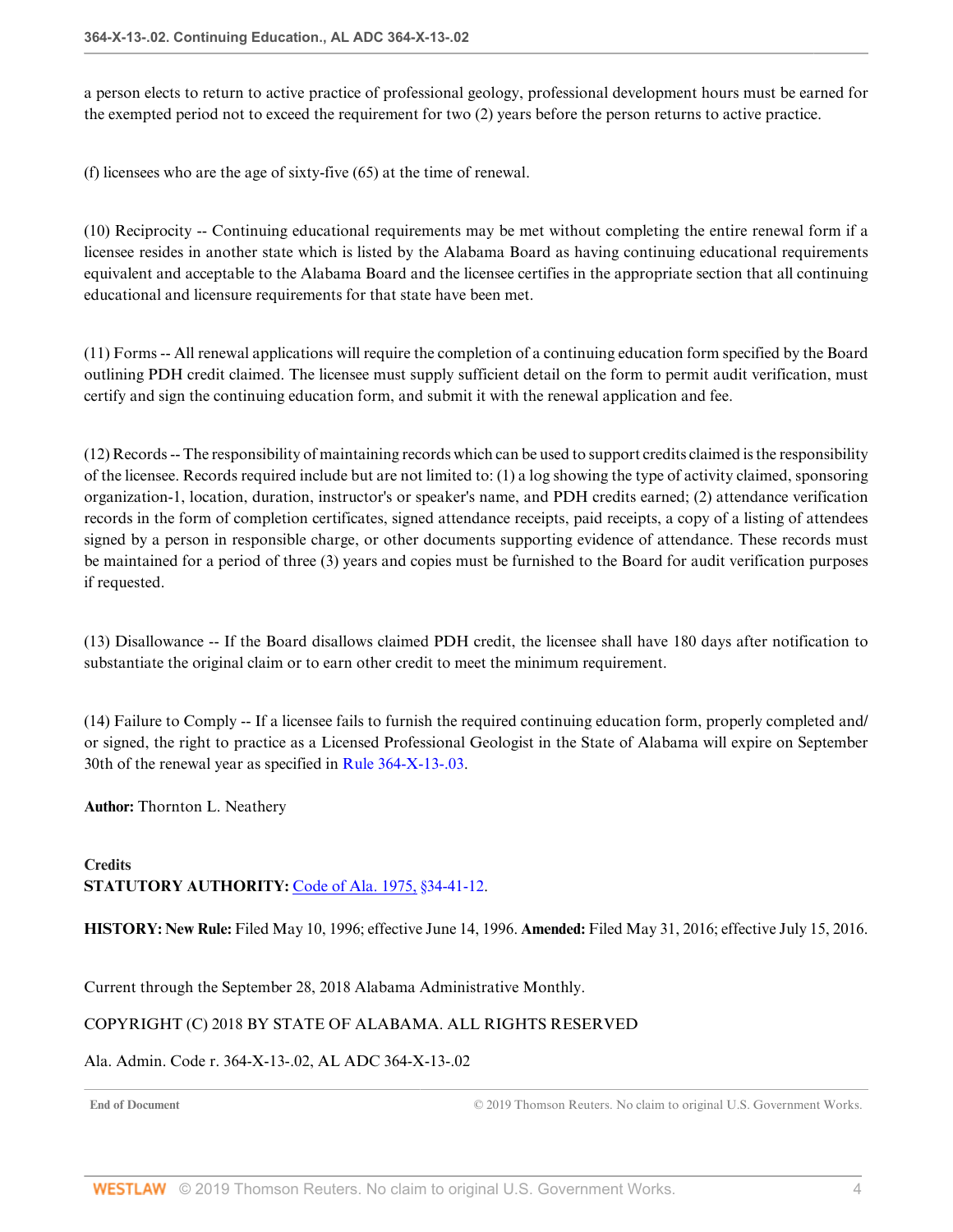Ala. Admin. Code r. 364-X-13-.03

364-X-13-.03. Expirations.

#### **[Currentness](#page-68-0)**

The right to practice as a Licensed Professional Geologist expires two years from the date of issuance. The right to renew without penalty is sixty days past the expiration date. The license will be renewed or restored assuming the licensee meets all other statutory requirements in existence at the time of renewal or restoration. The penalty or restoration fee(s) will be set by a resolution of the Board.

**Author:** Thornton L. Neathery

**Credits STATUTORY AUTHORITY:** [Code of Ala. 1975, §§34-41-5,](http://www.westlaw.com/Link/Document/FullText?findType=L&pubNum=1000002&cite=ALSTS34-41-5&originatingDoc=I70A46AFBC8254EDFA2F1DC8F979A7363&refType=LQ&originationContext=document&vr=3.0&rs=cblt1.0&transitionType=DocumentItem&contextData=(sc.Default)) [34-41-12.](http://www.westlaw.com/Link/Document/FullText?findType=L&pubNum=1000002&cite=ALSTS34-41-12&originatingDoc=I70A46AFBC8254EDFA2F1DC8F979A7363&refType=LQ&originationContext=document&vr=3.0&rs=cblt1.0&transitionType=DocumentItem&contextData=(sc.Default))

**HISTORY: New Rule:** Filed May 10, 1996; effective June 14, 1996. Amended: Filed September 20, 2012; effective October 25, 2012.

<span id="page-68-0"></span>Current through the September 28, 2018 Alabama Administrative Monthly.

COPYRIGHT (C) 2018 BY STATE OF ALABAMA. ALL RIGHTS RESERVED

Ala. Admin. Code r. 364-X-13-.03, AL ADC 364-X-13-.03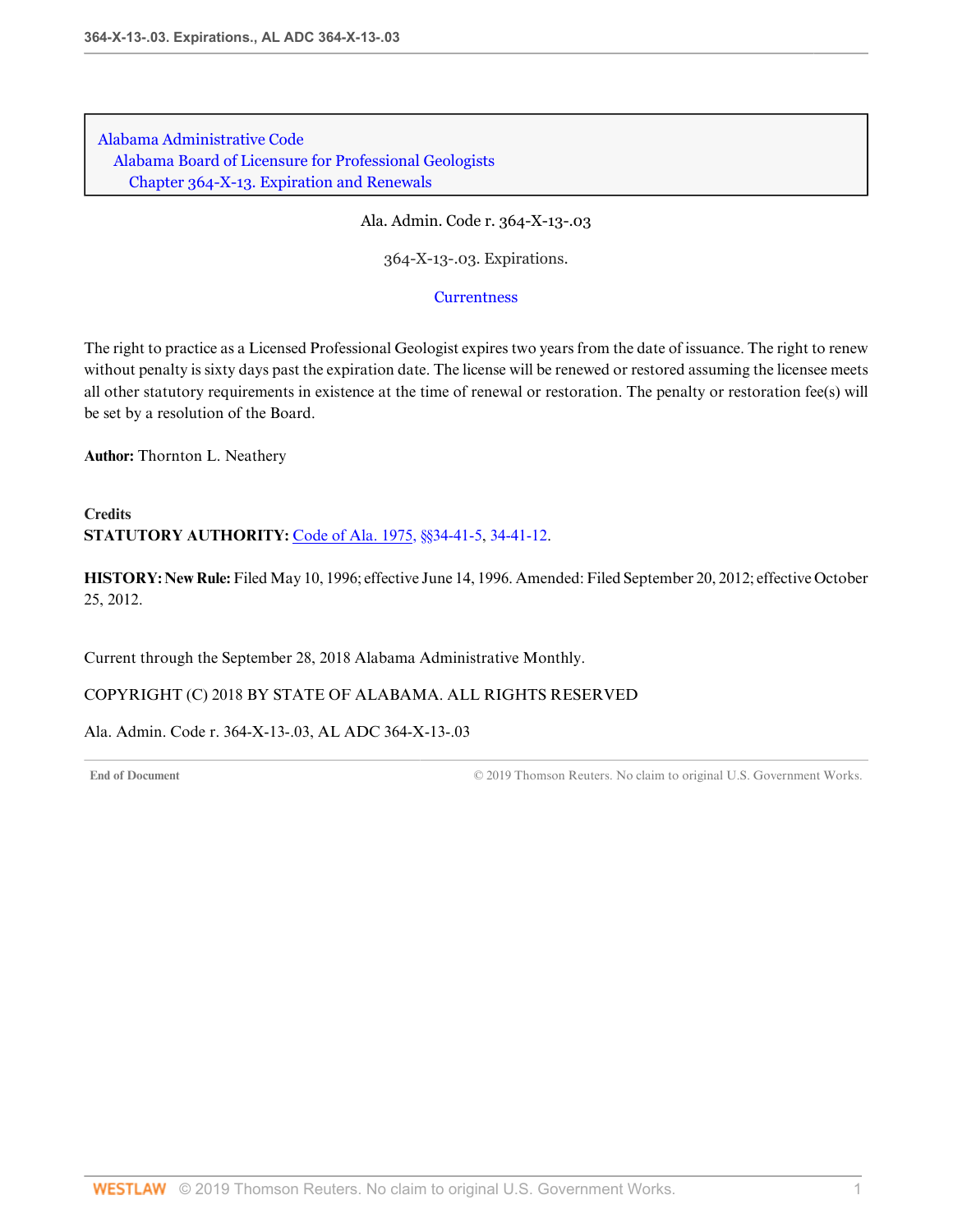Ala. Admin. Code r. 364-X-13-.04

364-X-13-.04. Examination For Record Purposes.

### **[Currentness](#page-69-0)**

(1) Any geologist licensed by this Board may take for record purposes the examination upon payment of a fee as established by the Board.

(2) Failure to pass the examination will in no way affect current licensure.

**Author:** Thornton L. Neathery

**Credits STATUTORY AUTHORITY:** [Code of Ala. 1975, § 34-41-11.](http://www.westlaw.com/Link/Document/FullText?findType=L&pubNum=1000002&cite=ALSTS34-41-11&originatingDoc=I95D72A983C6D41318FFB5B8BA20F0F8E&refType=LQ&originationContext=document&vr=3.0&rs=cblt1.0&transitionType=DocumentItem&contextData=(sc.Default))

**HISTORY: New Rule:** Filed May 10, 1996; effective June 14, 1996.

<span id="page-69-0"></span>Current through the September 28, 2018 Alabama Administrative Monthly.

### COPYRIGHT (C) 2018 BY STATE OF ALABAMA. ALL RIGHTS RESERVED

Ala. Admin. Code r. 364-X-13-.04, AL ADC 364-X-13-.04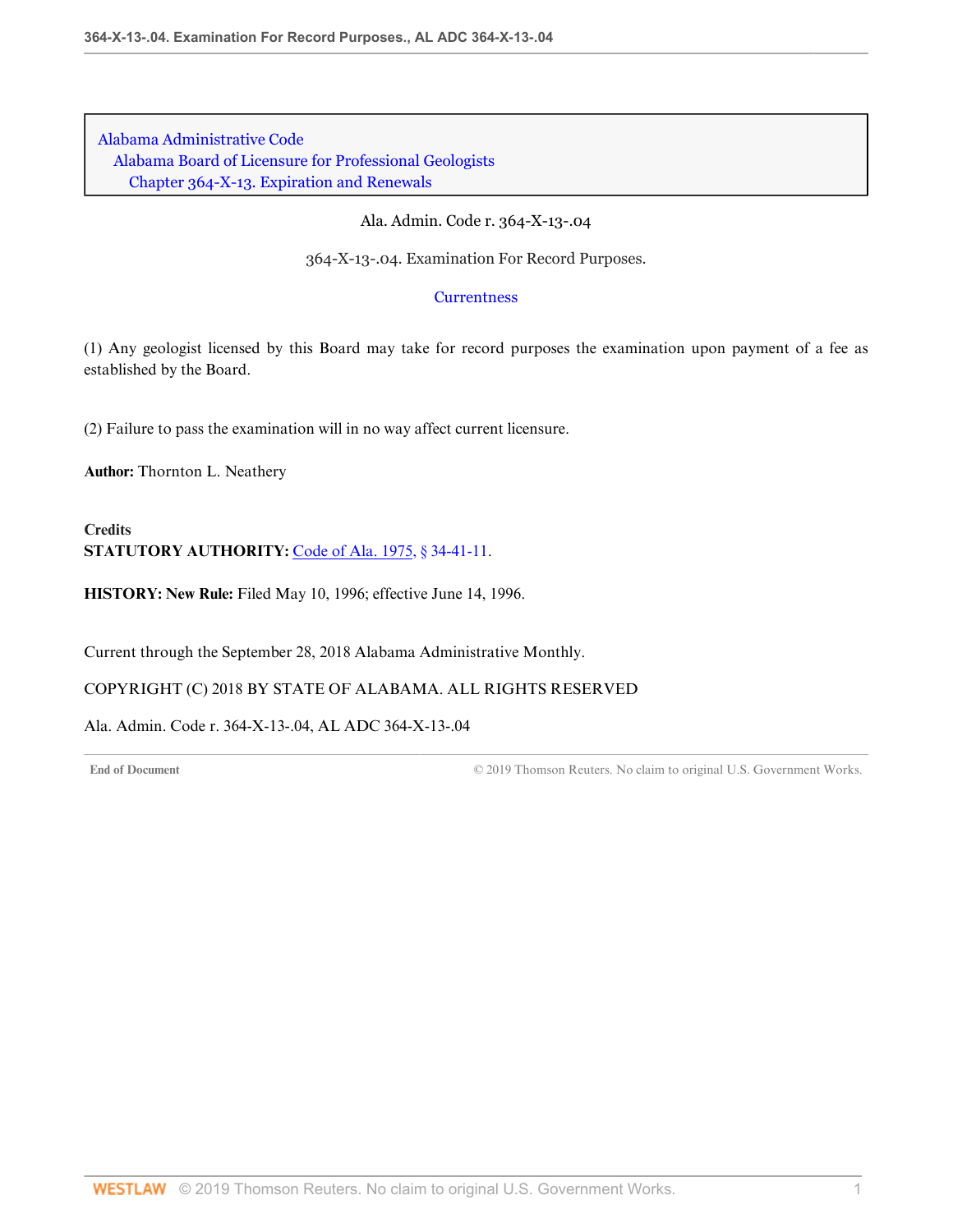[Alabama Administrative Code](http://www.westlaw.com/Browse/Home/Regulations/AlabamaRegulations?transitionType=DocumentItem&contextData=(sc.Default)&rs=clbt1.0&vr=3.0) [Alabama Board of Licensure for Professional Geologists](http://www.westlaw.com/Browse/Home/Regulations/AlabamaRegulations?guid=IB36CA5F191AA11E8899E005056B56C30&transitionType=DocumentItem&contextData=(sc.Default)&rs=clbt1.0&vr=3.0) [Chapter 364-X-14. Professional Conduct \(Code of Ethics\)](http://www.westlaw.com/Browse/Home/Regulations/AlabamaRegulations?guid=IB36CF41191AA11E8899E005056B56C30&transitionType=DocumentItem&contextData=(sc.Default)&rs=clbt1.0&vr=3.0)

Ala. Admin. Code r. 364-X-14-.01

364-X-14-.01. Preamble.

#### **[Currentness](#page-70-0)**

(1) In order to meet the intent of the Title 34, Chapter 41, Code of Ala. 1975, to safeguard the life, health, property, and welfare of the public and to establish and maintain a high standard of integrity, skill and practice in the profession of geology, the following Rules of Professional Conduct shall be binding upon:

(a) every person holding a license as a Professional Geologist in the State of Alabama,

(b) all partnerships or corporations or other legal entities who offer or perform geologic services in the State of Alabama, and

(c) every certified Geologist-in-Training.

(2) Professional Geologists licensed under Chapter 41, Title 34, Code of Ala. 1975, are charged with having knowledge of the existence of the Rules of Professional Conduct (Code of Ethics), [Rules 364-X-14-.02](http://www.westlaw.com/Link/Document/FullText?findType=L&pubNum=1012843&cite=ALADC364-X-14-.02&originatingDoc=I2A8D93E1702F4347B27E4DC8C19E7838&refType=VP&originationContext=document&vr=3.0&rs=cblt1.0&transitionType=DocumentItem&contextData=(sc.Default)) through [364-X-14-.08,](http://www.westlaw.com/Link/Document/FullText?findType=L&pubNum=1012843&cite=ALADC364-X-14-.08&originatingDoc=I2A8D93E1702F4347B27E4DC8C19E7838&refType=VP&originationContext=document&vr=3.0&rs=cblt1.0&transitionType=DocumentItem&contextData=(sc.Default)) shall be deemed to be familiar with the several provisions and to understand them. Such knowledge shall encompass the understanding that the practice of geology is a privilege, as opposed to a right, and the licensee shall be forthright and candid in his/her statement or written response to the Board or its representatives on matters pertaining to professional conduct.

**Author:** Thornton Neathery

### **Credits STATUTORY AUTHORITY:** [Code of Ala. 1975, § 34-41-5.](http://www.westlaw.com/Link/Document/FullText?findType=L&pubNum=1000002&cite=ALSTS34-41-5&originatingDoc=I2A8D93E1702F4347B27E4DC8C19E7838&refType=LQ&originationContext=document&vr=3.0&rs=cblt1.0&transitionType=DocumentItem&contextData=(sc.Default))

**HISTORY: New Rule:** Filed May 10, 1996; effective June 14, 1996. **Amended:** Filed March 5, 2002; effective April 9, 2002.

<span id="page-70-0"></span>Current through the September 28, 2018 Alabama Administrative Monthly.

### COPYRIGHT (C) 2018 BY STATE OF ALABAMA. ALL RIGHTS RESERVED

### Ala. Admin. Code r. 364-X-14-.01, AL ADC 364-X-14-.01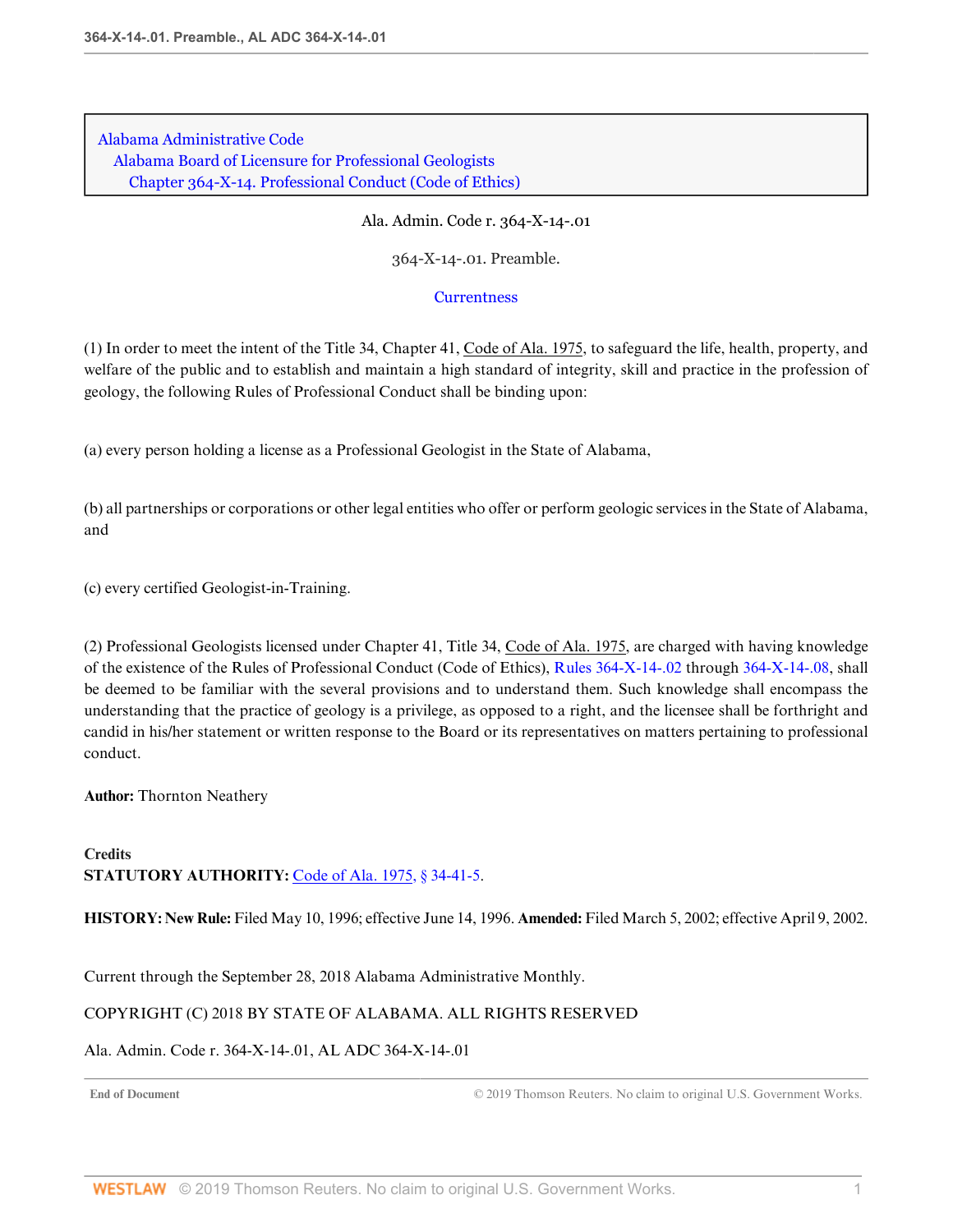[Alabama Administrative Code](http://www.westlaw.com/Browse/Home/Regulations/AlabamaRegulations?transitionType=DocumentItem&contextData=(sc.Default)&rs=clbt1.0&vr=3.0) [Alabama Board of Licensure for Professional Geologists](http://www.westlaw.com/Browse/Home/Regulations/AlabamaRegulations?guid=IB36CA5F191AA11E8899E005056B56C30&transitionType=DocumentItem&contextData=(sc.Default)&rs=clbt1.0&vr=3.0) [Chapter 364-X-14. Professional Conduct \(Code of Ethics\)](http://www.westlaw.com/Browse/Home/Regulations/AlabamaRegulations?guid=IB36CF41191AA11E8899E005056B56C30&transitionType=DocumentItem&contextData=(sc.Default)&rs=clbt1.0&vr=3.0)

#### Ala. Admin. Code r. 364-X-14-.02

364-X-14-.02. Conflict Of Interest.

#### **[Currentness](#page-72-0)**

The professional geologist shall avoid conflict of interest and shall exercise independent judgments, decisions and practices on behalf of his/her clients and employers as follows:

(1) The professional geologist shall conscientiously avoid conflict of interest with his/her employer or client, but, when unavoidable, the geologist shall forthwith disclose the circumstances to his/her employer or client of any business association, interest, or circumstances which might tend to influence his/her professional judgments, decisions or practices of the quality of his/her services.

(2) The professional geologist shall not accept compensation financial or otherwise, from more than one, party for services on the same project, or for services pertaining to the same project, unless the circumstances are fully disclosed to, and agreed to, by all those parties involved.

(3) The professional geologist shall not solicit or accept financial or other valuable consideration from any party for specifying their material, equipment, supplies, products, or services.

(4) The professional geologist shall not solicit or accept substantial gratuities, directly or indirectly, from contractors, their agents, or other parties dealing with his/her client or employer in connection with work for which he/she is responsible.

(5) When in public service as a member, advisor, or employee of a governmental body or department, the professional geologist shall not participate in considerations or actions with respect to services provided by him/her or his/her organization in private geological practice.

(6) The professional geologist shall not solicit or accept a geologic contract from a governmental body on which a principal or officer of his/her organization serves as a member.

(7) The professional geologist shall not attempt to supplant another professional geologist in a particular employment after becoming aware that the other professional geologist has been selected for employment.

(8) The professional geologist shall conduct his/her practice in order to protect the public health, safety and welfare. The professional geologist shall at all times recognize his/her primary obligation to protect the safety, health, and welfare of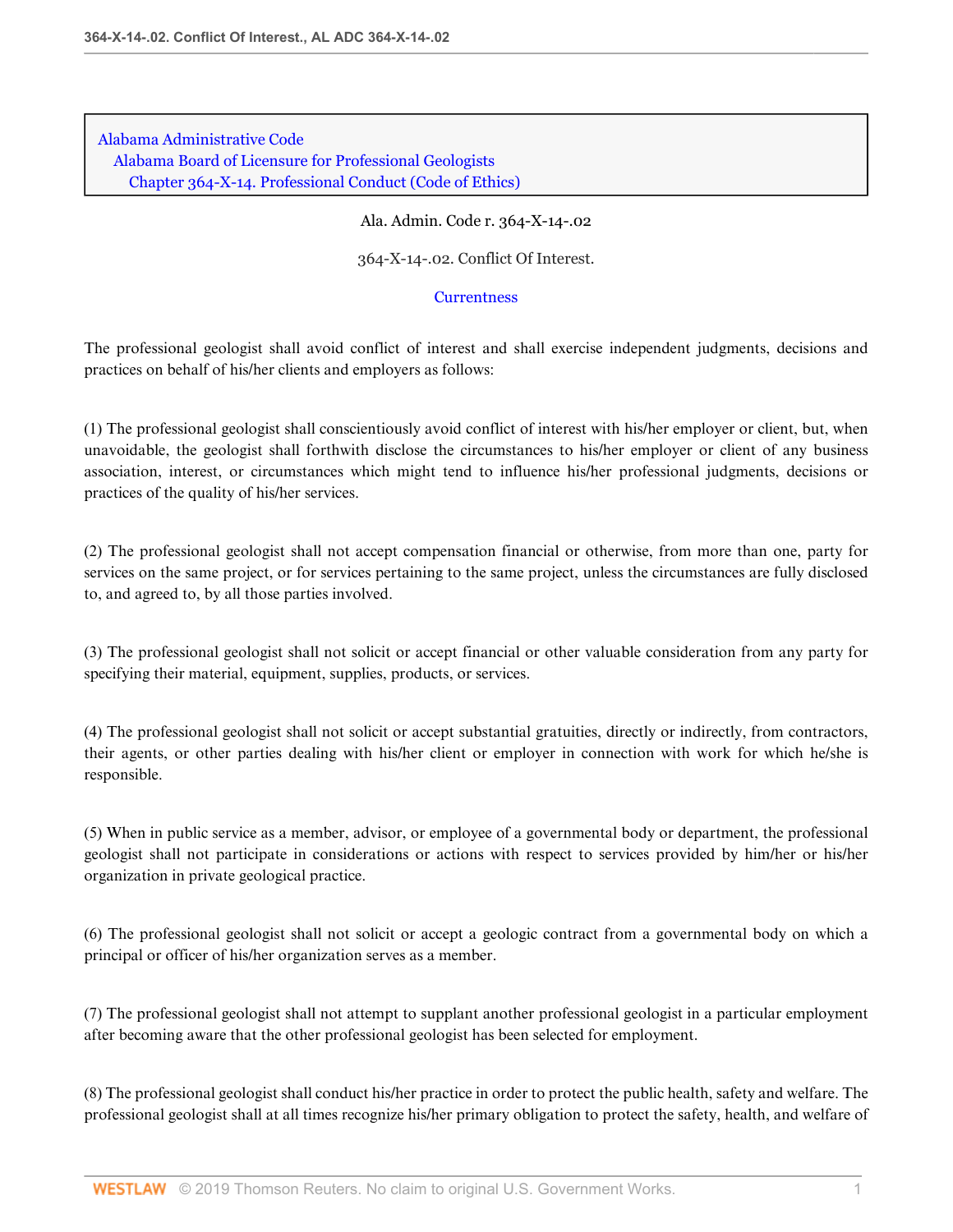the public in the performance of his/her professional duties. If his/her geologic judgment is overruled under circumstances where the safety, health, and/or welfare of the public are endangered, he/she shall inform his/her employer of the possible consequences and notify other proper authority of the situation, as may be appropriate.

**Author:** Thornton Neathery

# **Credits STATUTORY AUTHORITY:** [Code of Ala. 1975, § 34-41-5.](http://www.westlaw.com/Link/Document/FullText?findType=L&pubNum=1000002&cite=ALSTS34-41-5&originatingDoc=IA07DDF94B2D845C19E5DC705E1FE7FA2&refType=LQ&originationContext=document&vr=3.0&rs=cblt1.0&transitionType=DocumentItem&contextData=(sc.Default))

**HISTORY: New Rule:** Filed May 10, 1996; effective June 14, 1996. **Amended:** Filed March 5, 2002; effective April 9, 2002.

Current through the September 28, 2018 Alabama Administrative Monthly.

## COPYRIGHT (C) 2018 BY STATE OF ALABAMA. ALL RIGHTS RESERVED

Ala. Admin. Code r. 364-X-14-.02, AL ADC 364-X-14-.02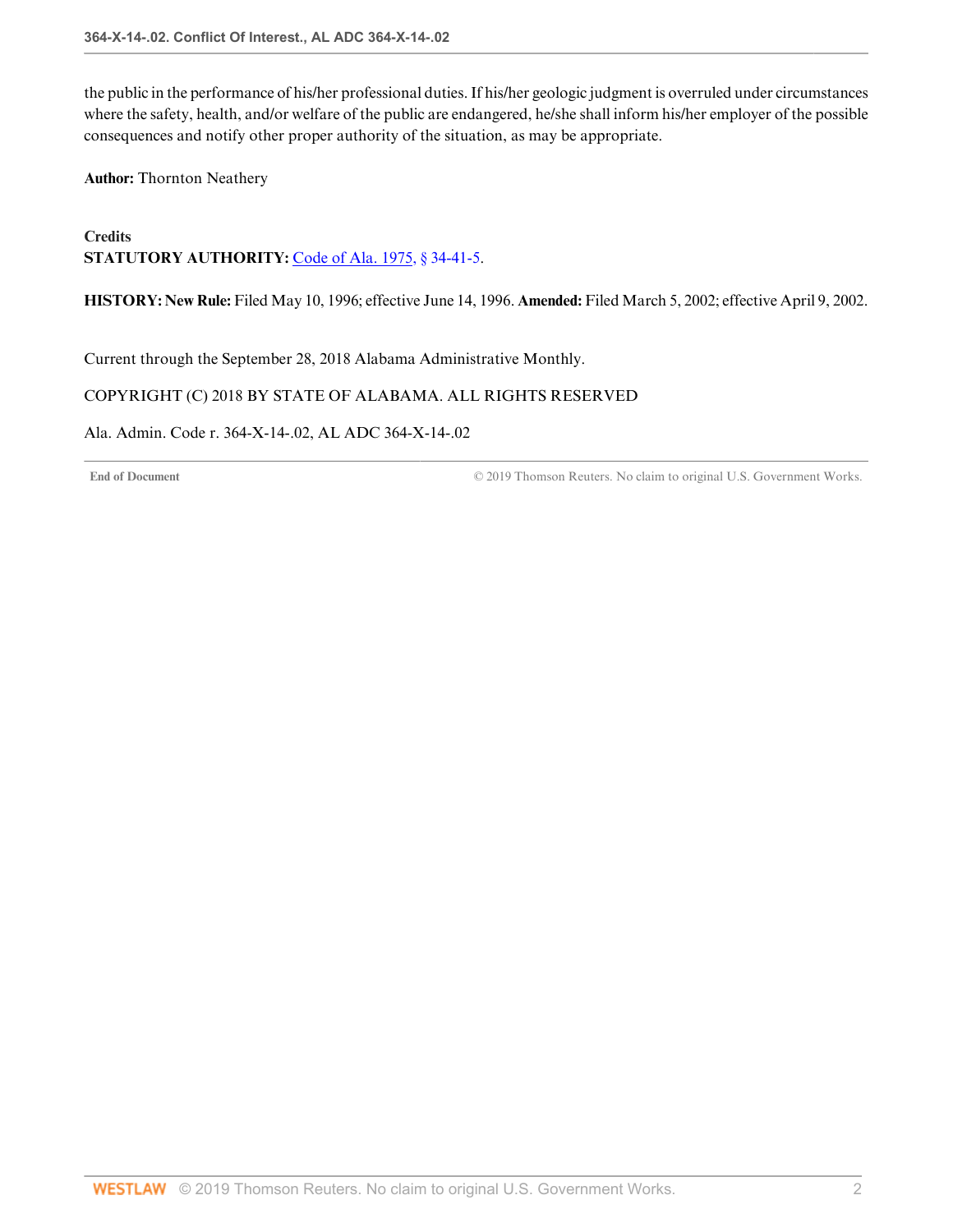[Alabama Administrative Code](http://www.westlaw.com/Browse/Home/Regulations/AlabamaRegulations?transitionType=DocumentItem&contextData=(sc.Default)&rs=clbt1.0&vr=3.0) [Alabama Board of Licensure for Professional Geologists](http://www.westlaw.com/Browse/Home/Regulations/AlabamaRegulations?guid=IB36CA5F191AA11E8899E005056B56C30&transitionType=DocumentItem&contextData=(sc.Default)&rs=clbt1.0&vr=3.0) [Chapter 364-X-14. Professional Conduct \(Code of Ethics\)](http://www.westlaw.com/Browse/Home/Regulations/AlabamaRegulations?guid=IB36CF41191AA11E8899E005056B56C30&transitionType=DocumentItem&contextData=(sc.Default)&rs=clbt1.0&vr=3.0)

## Ala. Admin. Code r. 364-X-14-.03

364-X-14-.03. Qualified By Education And Experience.

## **[Currentness](#page-74-0)**

The professional geologist shall act competently and use proper care in performing geologic services for clients or employers and shall perform his/her services only in areas of his/her competence as qualified by education and experience as follows:

(1) The professional geologist shall undertake or perform geologic assignments only when qualified by education or experience in the specific technical field of geology involved.

(2) The professional geologist may accept an assignment requiring education or experience outside of his/her own field of competence, but only to the extent that his/her services are restricted to those phases of the project in which he/she is qualified. All other phases of such project work shall be performed by qualified associates, consultants, or employees.

(3) The professional geologist shall not affix his/her signature and/or seal on any document dealing with subject matter to which he/she lacks competence by virtue of education or experience, nor to any such plan or document not prepared under his/her direct supervisory control except that the professional geologist may affix his/her seal and signature to drawings and documents depicting the work of two or more professionals provided he/she designates by note under his/ her seal, the specific subject matters for which he/she is responsible.

(4) The professional geologist shall be completely objective and truthful in all professional reports, statements or testimony. He/she shall include all relevant and pertinent information in such reports, statements or testimony.

(5) The professional geologist, when serving as a expert or technical witness before any court, commission, or other tribunal, shall express an opinion only when it is founded upon adequate knowledge of the facts in issue, upon background of technical competence in the subject matter, and upon honest conviction of the accuracy and propriety of his/her testimony.

(6) The professional geologist will issue no statements, criticism, or arguments on geologic matters connected with public policy which are inspired or paid for by an interested party, or parties, unless he/she has prefaced his/her comment(s) by explicitly identifying himself/herself, by disclosing the identities of the party or parties on whose behalf he/she is speaking, and by revealing the existence of any pecuniary interest he/she may have in the instant matters.

(7) The professional geologist shall not engage in any professional matter for which a specific license is required without first being licensed in that profession.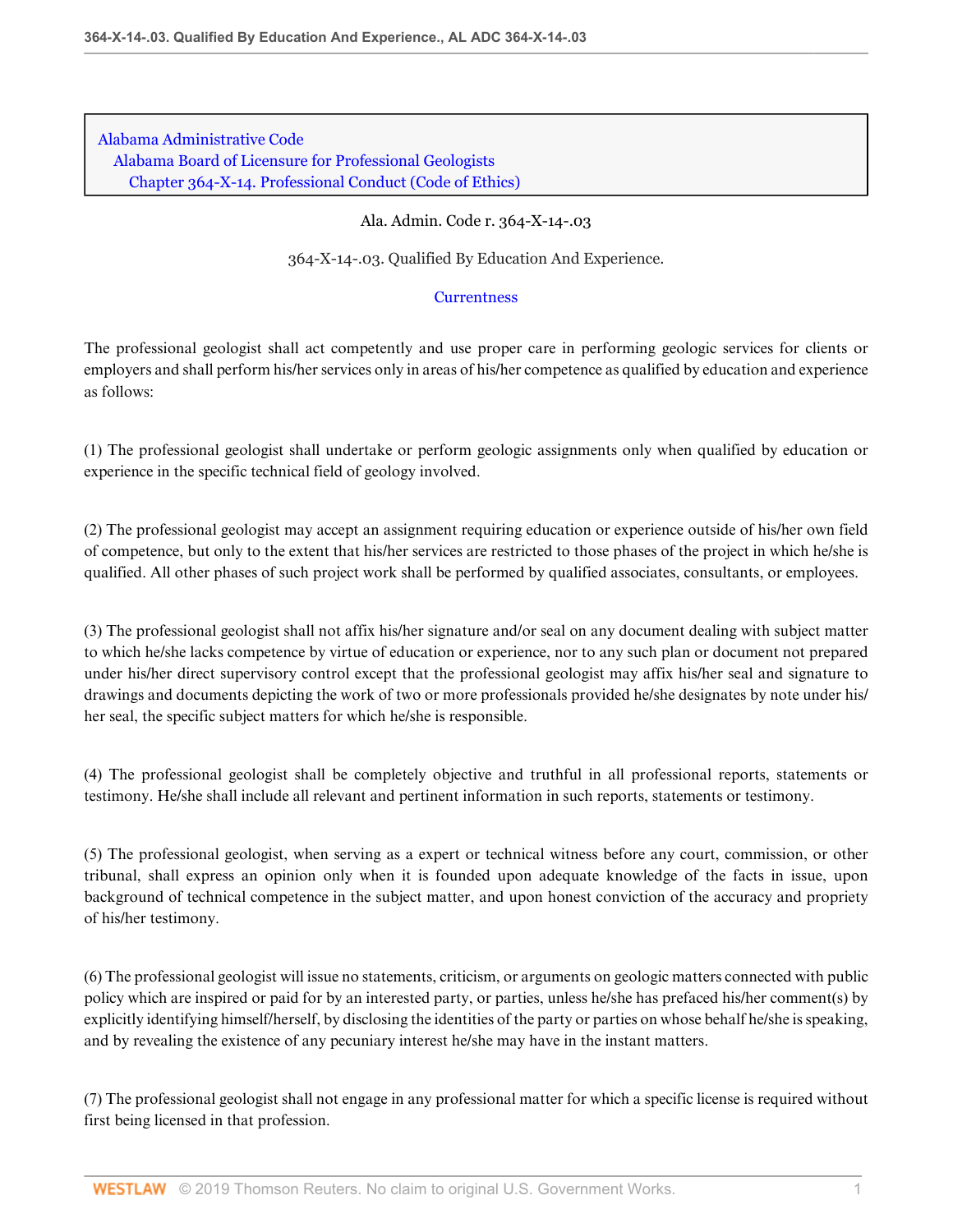**Author:** Thornton Neathery

# **Credits**

**STATUTORY AUTHORITY:** [Code of Ala. 1975, § 34-41-5.](http://www.westlaw.com/Link/Document/FullText?findType=L&pubNum=1000002&cite=ALSTS34-41-5&originatingDoc=ID0BE1563C882401EBBAA54381B71DF26&refType=LQ&originationContext=document&vr=3.0&rs=cblt1.0&transitionType=DocumentItem&contextData=(sc.Default))

**HISTORY: New Rule:** Filed May 10, 1996; effective June 14, 1996. **Amended:** Filed March 5, 2002; effective April 9, 2002.

<span id="page-74-0"></span>Current through the September 28, 2018 Alabama Administrative Monthly.

#### COPYRIGHT (C) 2018 BY STATE OF ALABAMA. ALL RIGHTS RESERVED

Ala. Admin. Code r. 364-X-14-.03, AL ADC 364-X-14-.03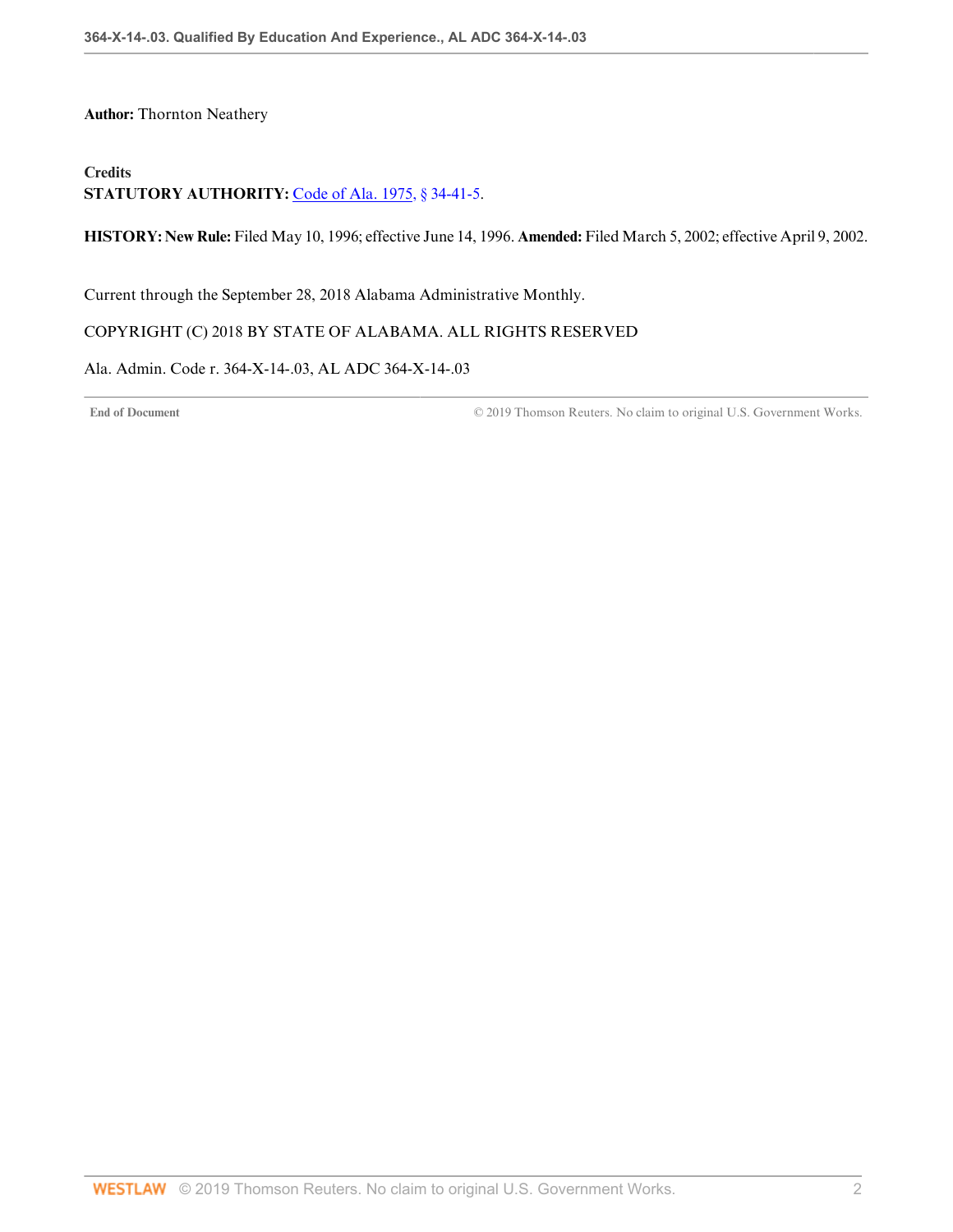[Alabama Administrative Code](http://www.westlaw.com/Browse/Home/Regulations/AlabamaRegulations?transitionType=DocumentItem&contextData=(sc.Default)&rs=clbt1.0&vr=3.0) [Alabama Board of Licensure for Professional Geologists](http://www.westlaw.com/Browse/Home/Regulations/AlabamaRegulations?guid=IB36CA5F191AA11E8899E005056B56C30&transitionType=DocumentItem&contextData=(sc.Default)&rs=clbt1.0&vr=3.0) [Chapter 364-X-14. Professional Conduct \(Code of Ethics\)](http://www.westlaw.com/Browse/Home/Regulations/AlabamaRegulations?guid=IB36CF41191AA11E8899E005056B56C30&transitionType=DocumentItem&contextData=(sc.Default)&rs=clbt1.0&vr=3.0)

#### Ala. Admin. Code r. 364-X-14-.04

364-X-14-.04. Confidences Of Clients And Employers.

#### **[Currentness](#page-76-0)**

The professional geologist shall safeguard and preserve the confidences and private information of clients and employers as follows:

(1) Except as permitted by Rule 364-X-14-.04, the professional geologist shall not knowingly:

(a) reveal a confidence or private information regarding or in possession of his/her client or employer, current or former.

(b) use a confidence or private information regarding or in the possession of his client or employer, current or former, to the disadvantage of such client or employer.

(c) use a confidence or private information regarding or in the possession of his client or employer for the advantage of a third person, unless the client or employer, current or former, consents after full disclosure.

(d) nothing in this Article shall relieve a professional geologists from complying with [Rule 364-X-14-.03\(e\).](http://www.westlaw.com/Link/Document/FullText?findType=L&pubNum=1012843&cite=ALADC364-X-14-.03&originatingDoc=I1EFC232227E8490EB01191DA6BD512FB&refType=VP&originationContext=document&vr=3.0&rs=cblt1.0&transitionType=DocumentItem&contextData=(sc.Default))

(2) The professional geologists may reveal confidences or private information under the following circumstances:

(a) when he/she has obtained the consent of the client or clients, employer or employers, current or former, affected but only after full disclosure to them.

(b) when required by law or court order.

(c) when necessary to establish legal proof of his/her relationship with a client or employer, current or former, in a court action to recover salaries, fees, or other compensation due him/her as a result of his/her employment or association with such a client or employer, current or former.

(d) when necessary to defend himself/herself or his/her employee or associates in a legal action alleging wrongful conduct.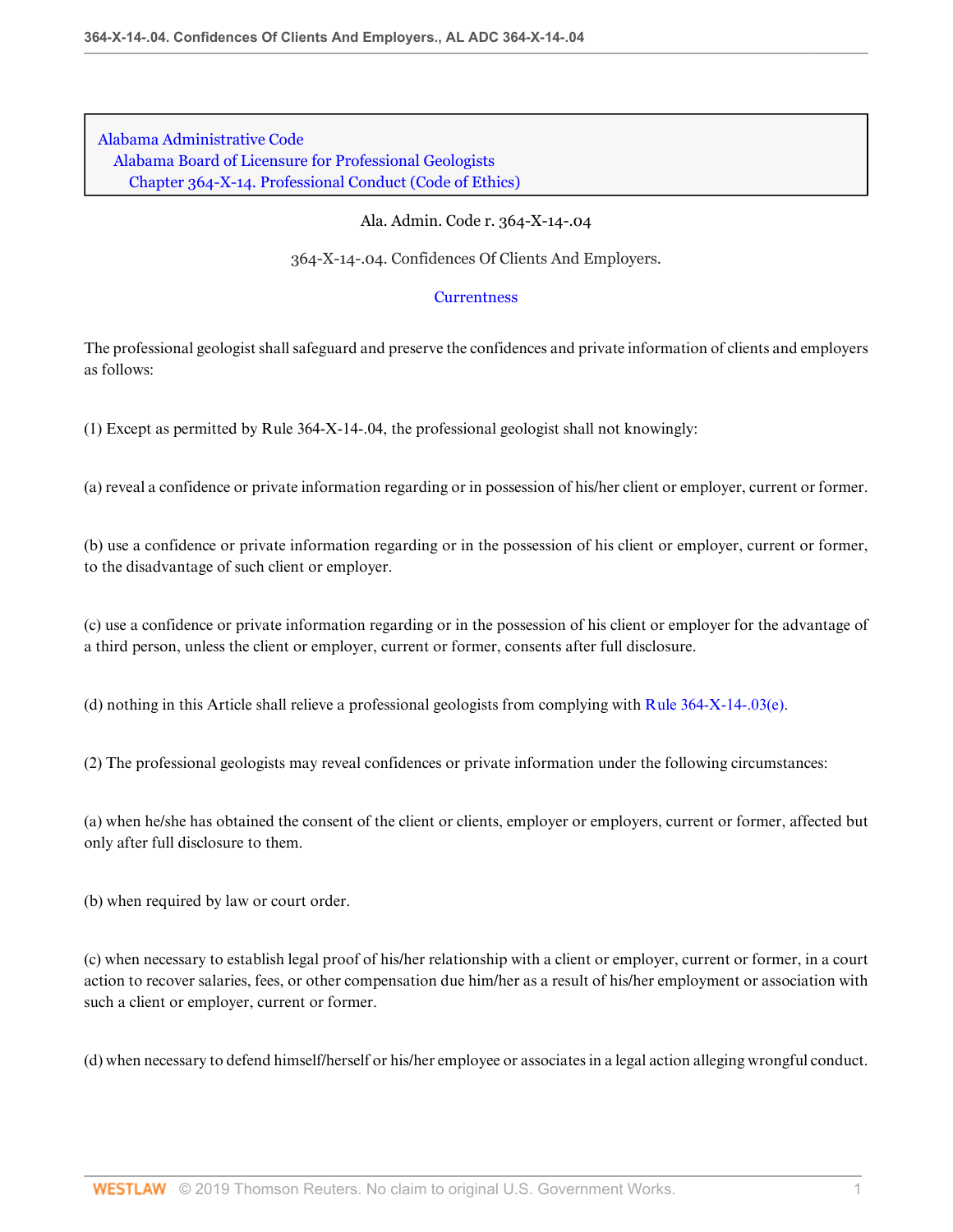(3) The professional geologists shall exercise reasonable care to prevent unauthorized disclosure or use by his/her employees and associated or private information or confidences regarding or in the possession of a client or employer, current or former.

**Author:** Thornton Neathery

# **Credits STATUTORY AUTHORITY:** [Code of Ala. 1975, § 34-41-5.](http://www.westlaw.com/Link/Document/FullText?findType=L&pubNum=1000002&cite=ALSTS34-41-5&originatingDoc=I1EFC232227E8490EB01191DA6BD512FB&refType=LQ&originationContext=document&vr=3.0&rs=cblt1.0&transitionType=DocumentItem&contextData=(sc.Default))

**HISTORY: New Rule:** Filed May 10, 1996; effective June 14, 1996. **Amended:** Filed March 5, 2002; effective April 9, 2002.

<span id="page-76-0"></span>Current through the September 28, 2018 Alabama Administrative Monthly.

## COPYRIGHT (C) 2018 BY STATE OF ALABAMA. ALL RIGHTS RESERVED

Ala. Admin. Code r. 364-X-14-.04, AL ADC 364-X-14-.04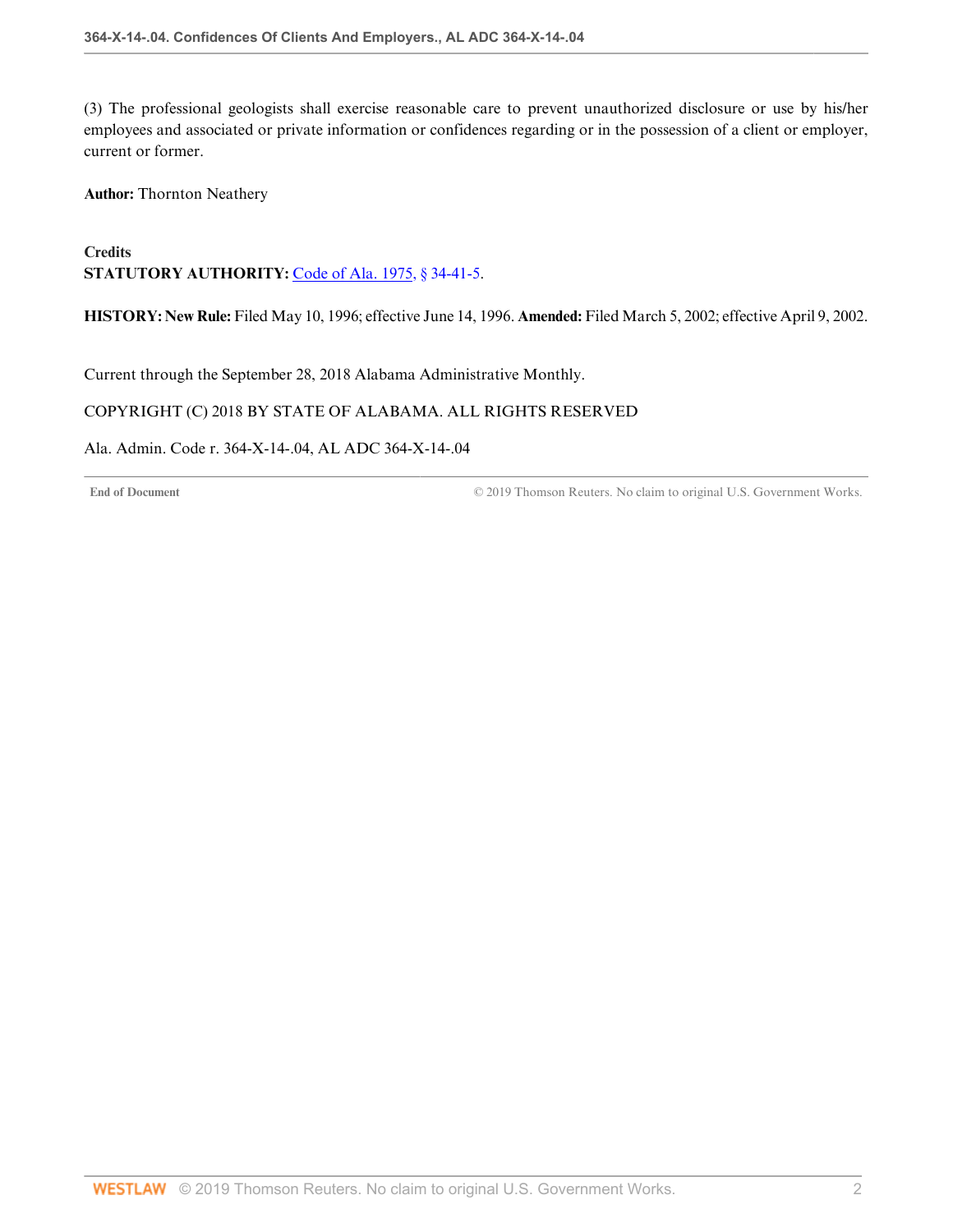[Alabama Administrative Code](http://www.westlaw.com/Browse/Home/Regulations/AlabamaRegulations?transitionType=DocumentItem&contextData=(sc.Default)&rs=clbt1.0&vr=3.0) [Alabama Board of Licensure for Professional Geologists](http://www.westlaw.com/Browse/Home/Regulations/AlabamaRegulations?guid=IB36CA5F191AA11E8899E005056B56C30&transitionType=DocumentItem&contextData=(sc.Default)&rs=clbt1.0&vr=3.0) [Chapter 364-X-14. Professional Conduct \(Code of Ethics\)](http://www.westlaw.com/Browse/Home/Regulations/AlabamaRegulations?guid=IB36CF41191AA11E8899E005056B56C30&transitionType=DocumentItem&contextData=(sc.Default)&rs=clbt1.0&vr=3.0)

Ala. Admin. Code r. 364-X-14-.05

364-X-14-.05. Practice.

#### **[Currentness](#page-78-0)**

The professional geologists shall solicit or accept work only on the basis of his/her qualifications, and shall endeavor to build his/her practice and professional reputation on the merit of his/her services as follows:

(1) The professional geologist shall not offer to pay, either directly or indirectly, any compensation, political contribution, or gift, or other consideration in order to secure work, exclusive of securing salaried positions through employment agencies.

(2) The professional geologists shall compete for professional employment on the basis of qualifications and competence for proper accomplishment of the work. He/she shall not solicit or submit proposals for professional services containing false, fraudulent, misleading, deceptive, or unfair statements or claims regarding the cost, quality, or extent of his/her services to be rendered.

(3) The professional geologist shall not falsify or permit misrepresentation of his/her or his/her associate's academic or professional qualifications. He/she shall not misrepresent or exaggerate his/her degree or responsibility in or for the subject matter or prior assignments. Brochures or other presentations incident to the solicitation of employment shall not misrepresent pertinent facts concerning employer, employee, associates, joint ventures, or his/her or their past accomplishments with the intent and purpose of enhancing his/her qualifications and his/her work. Prohibitions listed above include but are not limited to:

(a) the use of statements containing a material misrepresentation of fact or omitting a material fact necessary to keep the statement from being misleading;

(b) statements intended or likely to create an unjustified expectation;

(c) statements containing prediction of future success; or

(d) statements containing an opinion as to the quality of services.

(4) Consistent with Rule 364-X-14-.05(c) above, the Licensed Professional Geologist may advertise for recruitment of personnel and may prepare articles for lay or technical press; such articles shall not imply credit to the author for work performed by others.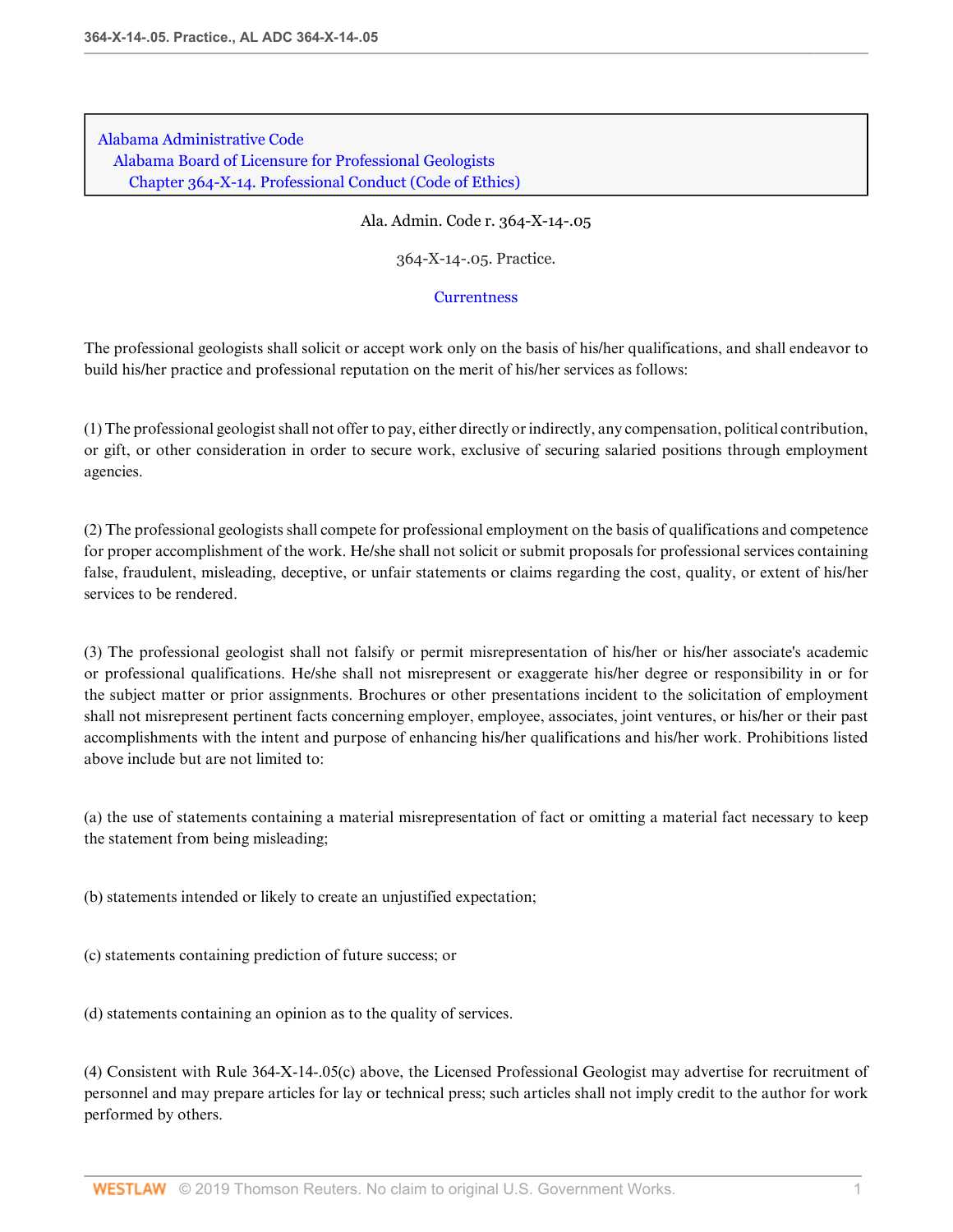(5) The professional geologist shall not attempt to injure, maliciously or falsely, directly or indirectly, the professional reputation, prospects, practice or employment of another professional geologist, nor shall he/she indiscriminately criticize another's geologic work public. If he/she believes that another geologist is guilty of misconduct, misrepresentation, or illegal practice, he/she shall present such information to the proper authority for action.

**Author:** Thornton Neathery

# **Credits STATUTORY AUTHORITY:** [Code of Ala. 1975, § 34-41-5.](http://www.westlaw.com/Link/Document/FullText?findType=L&pubNum=1000002&cite=ALSTS34-41-5&originatingDoc=ID5A9820BB892459C97AAA6F2F169EB26&refType=LQ&originationContext=document&vr=3.0&rs=cblt1.0&transitionType=DocumentItem&contextData=(sc.Default))

**HISTORY: New Rule:** Filed May 10, 1996; effective June 14, 1996. **Amended:** Filed March 5, 2002; effective April 9, 2002.

<span id="page-78-0"></span>Current through the September 28, 2018 Alabama Administrative Monthly.

## COPYRIGHT (C) 2018 BY STATE OF ALABAMA. ALL RIGHTS RESERVED

## Ala. Admin. Code r. 364-X-14-.05, AL ADC 364-X-14-.05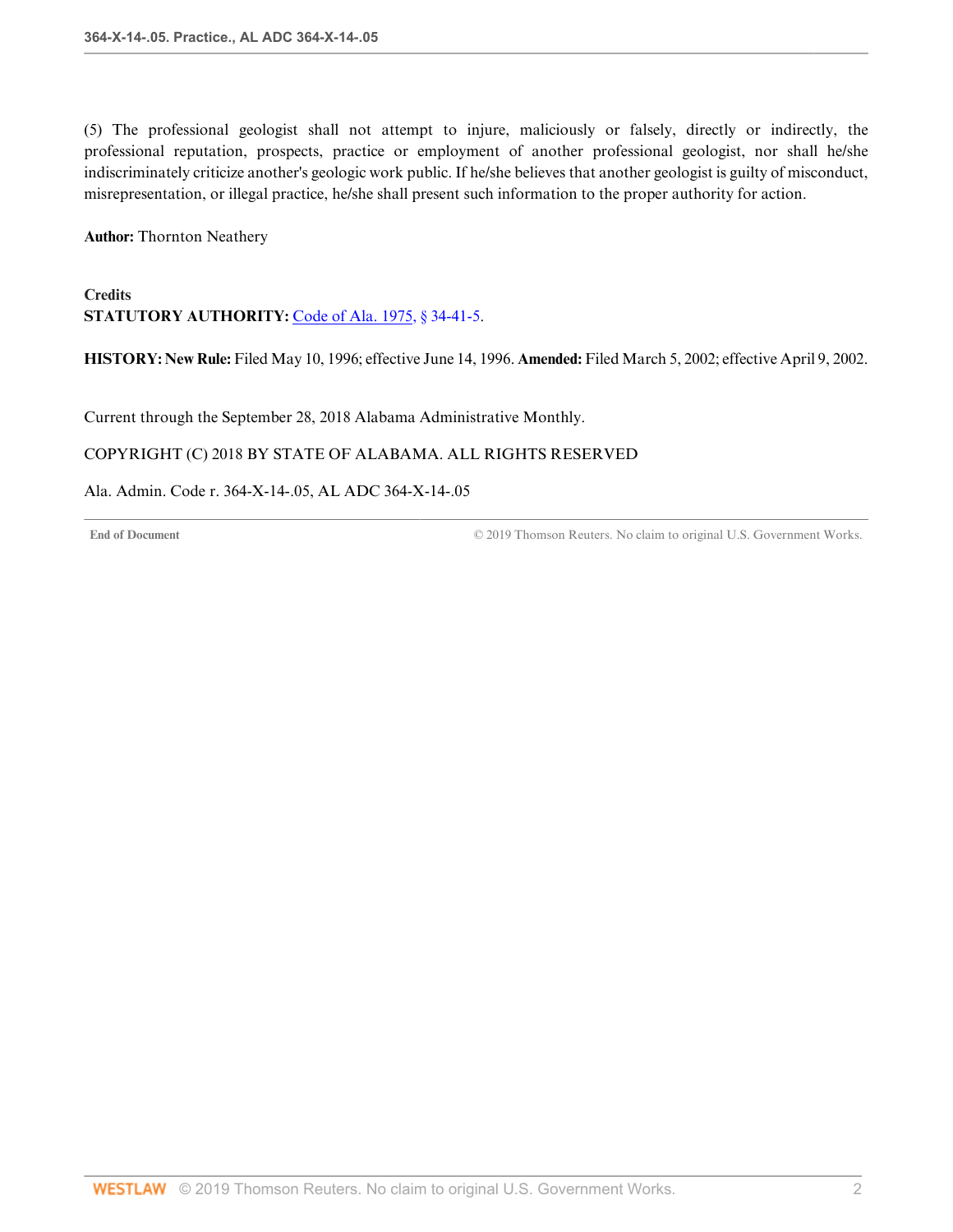[Alabama Administrative Code](http://www.westlaw.com/Browse/Home/Regulations/AlabamaRegulations?transitionType=DocumentItem&contextData=(sc.Default)&rs=clbt1.0&vr=3.0) [Alabama Board of Licensure for Professional Geologists](http://www.westlaw.com/Browse/Home/Regulations/AlabamaRegulations?guid=IB36CA5F191AA11E8899E005056B56C30&transitionType=DocumentItem&contextData=(sc.Default)&rs=clbt1.0&vr=3.0) [Chapter 364-X-14. Professional Conduct \(Code of Ethics\)](http://www.westlaw.com/Browse/Home/Regulations/AlabamaRegulations?guid=IB36CF41191AA11E8899E005056B56C30&transitionType=DocumentItem&contextData=(sc.Default)&rs=clbt1.0&vr=3.0)

#### Ala. Admin. Code r. 364-X-14-.06

364-X-14-.06. Ethics.

#### **[Currentness](#page-81-0)**

A professional geologist shall contribute to the maintenance, integrity, independence and competency of the geologic profession as follows:

(1) The professional geologist shall not:

(a) violate any provision of the Alabama Law regulating the practice of geology or the Administrative Code of the Alabama Board of Licensure for Professional Geologists;

(b) participate, directly or indirectly, in any plan, scheme or arrangement attempting or having as its purpose the evasion of any provision of the Alabama Law regulating the practice of geology in Alabama;

(c) fail to exercise reasonable care or diligence to prevent his/her partners, associates, and employees from engaging in conduct which if done by him/her, would violate any provision of the Alabama Law regulating the practice of geology;

(d) engage in any illegal conduct involving moral turpitude; or

(e) engage in any conduct that discredits or tends to discredit the profession of geology;

(f) permit or allow himself/herself, his professional identification, seal, firm, or business name, or his/her services to be used or made use of, directly or indirectly, or in any manner whatsoever, so as to make possible or create the opportunity for unauthorized practice of geology by any person, firm or corporation in Alabama;

(g) perform any acts, allow omissions or make any assertions or representations which are fraudulent, deceitful, or misleading, or which in any manner whatsoever tend to create a misleading impression;

(h) knowingly associate with or permit the use of his/her name or firm name in a business venture by any person or firm which he/she knows, or has reason to believe, is engaging in business or professional practices of a fraudulent, deceitful, or dishonest nature;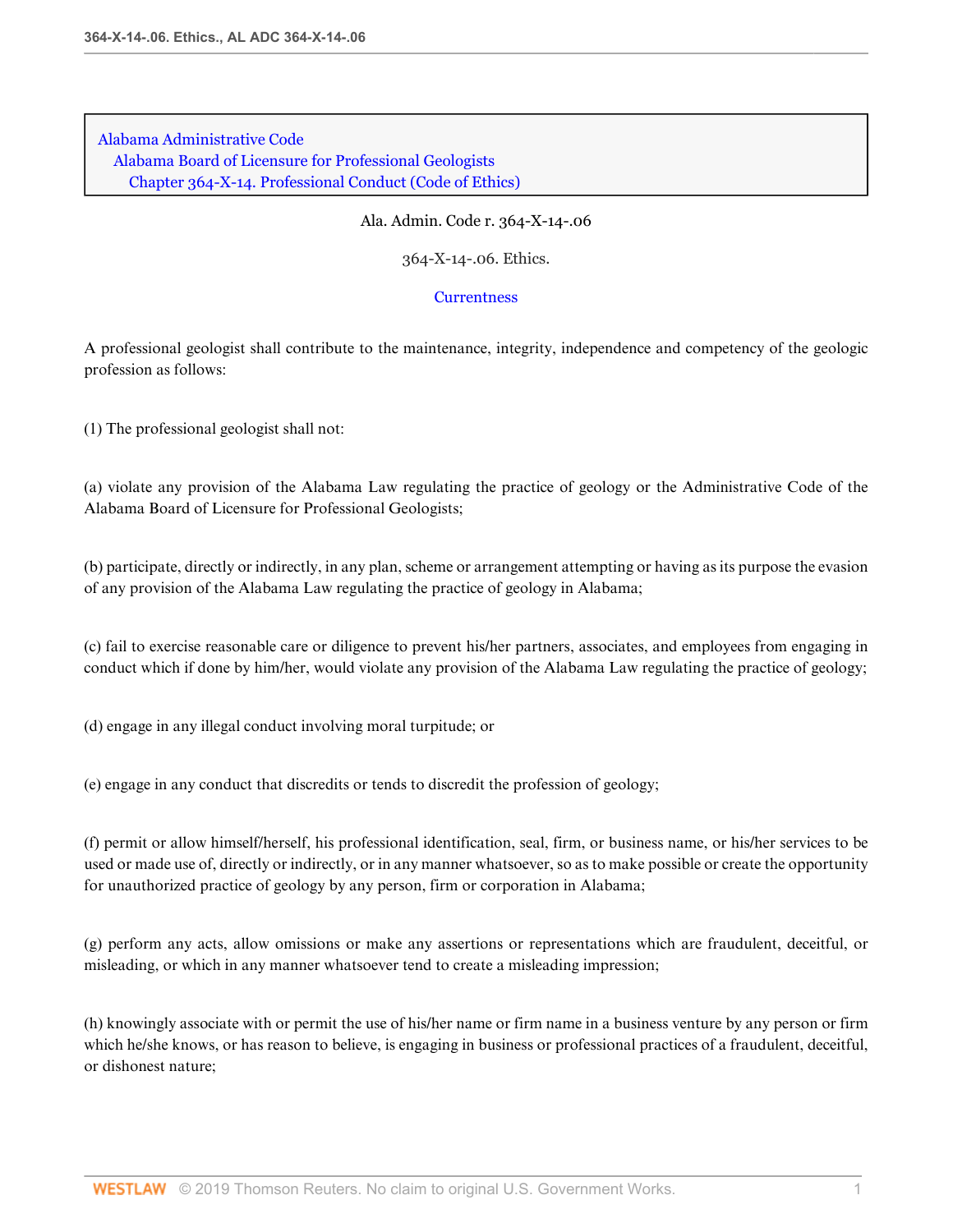(i) knowingly associate with or permit the use of his name, professional identification, seal, firm or business name in connection with any venture or enterprise which he/she knows, or has reason to believe, is engaging in trade, business or professional practice of a fraudulent, deceitful or dishonest nature;

(j) injure or attempt to injure of damage the professional reputation of another by any means whatsoever; provided and except, however, that this shall not relieve a professional geologist of the obligation to expose unethical or illegal conduct to the proper authorities or preclude a frank but private appraisal of geologists or other persons or firms considered for employment;

(k) aid and abet, directly or indirectly, any unlicensed person in connection with the unauthorized practice of geology; or any firm or corporation in the practice of geology unless carried on in accordance with the provisions of [Section 34-41-1](http://www.westlaw.com/Link/Document/FullText?findType=L&pubNum=1000002&cite=ALSTS34-41-1&originatingDoc=I2158DB0FCD484F4AA9ABFC423C1C0415&refType=LQ&originationContext=document&vr=3.0&rs=cblt1.0&transitionType=DocumentItem&contextData=(sc.Default)) [of the Code of Ala. 1975](http://www.westlaw.com/Link/Document/FullText?findType=L&pubNum=1000002&cite=ALSTS34-41-1&originatingDoc=I2158DB0FCD484F4AA9ABFC423C1C0415&refType=LQ&originationContext=document&vr=3.0&rs=cblt1.0&transitionType=DocumentItem&contextData=(sc.Default)), regulating the practice of geology;

(l) place his/her seal and/or signature and license number on a document constituting a certification that the document was prepared by the licensee, unless that document was prepared by a licensed geologist or under his/her direct supervision or unless the licensee has reviewed the document in sufficient depth to fully coordinate and assume responsibility for the work or report prepared or done by another licensed geologist; and

(m) review the certified work of another geologist, except with the knowledge or consent of such geologist, unless the connection of the geologist with such work has been terminated.

(2) The professional geologist shall be personally and professionally responsible and accountable for the care, custody, control and use of his/her professional geologist seal, his/her professional signature and identification. The professional geologist whose seal has been lost, misplaced or stolen shall, upon discovery of its loss, report same immediately to the Board. The Board may invalidate the stolen registration number of said seal, if it deems this necessary, and issue another registration number to said geologist. The cost of replacement shall be borne by the professional geologist.

(3) When in public service as a member or employee of any governmental body, agency or department, or institution, the professional geologist shall not participate, directly or indirectly, use or make use of property, facility or service of such governmental body, agency or department, or institution for the benefit of any private business or activity in which such professional geologist also may be engaged, unless prior, proper authorization is obtained in writing. Such written authorization must be made available to the Board upon request.

(4) The professional geologist shall not, directly or indirectly, use or make use of any property/facility or service of his/ her client or employer for the benefit of said geologist, unless prior and proper approval is obtained in writing.

(5) The professional geologist shall not practice or offer to practice geology in any governmental jurisdiction in which to do so would be in violation of the laws regulating the practice of professional geology in that jurisdiction.

**Author:** Thornton Neathery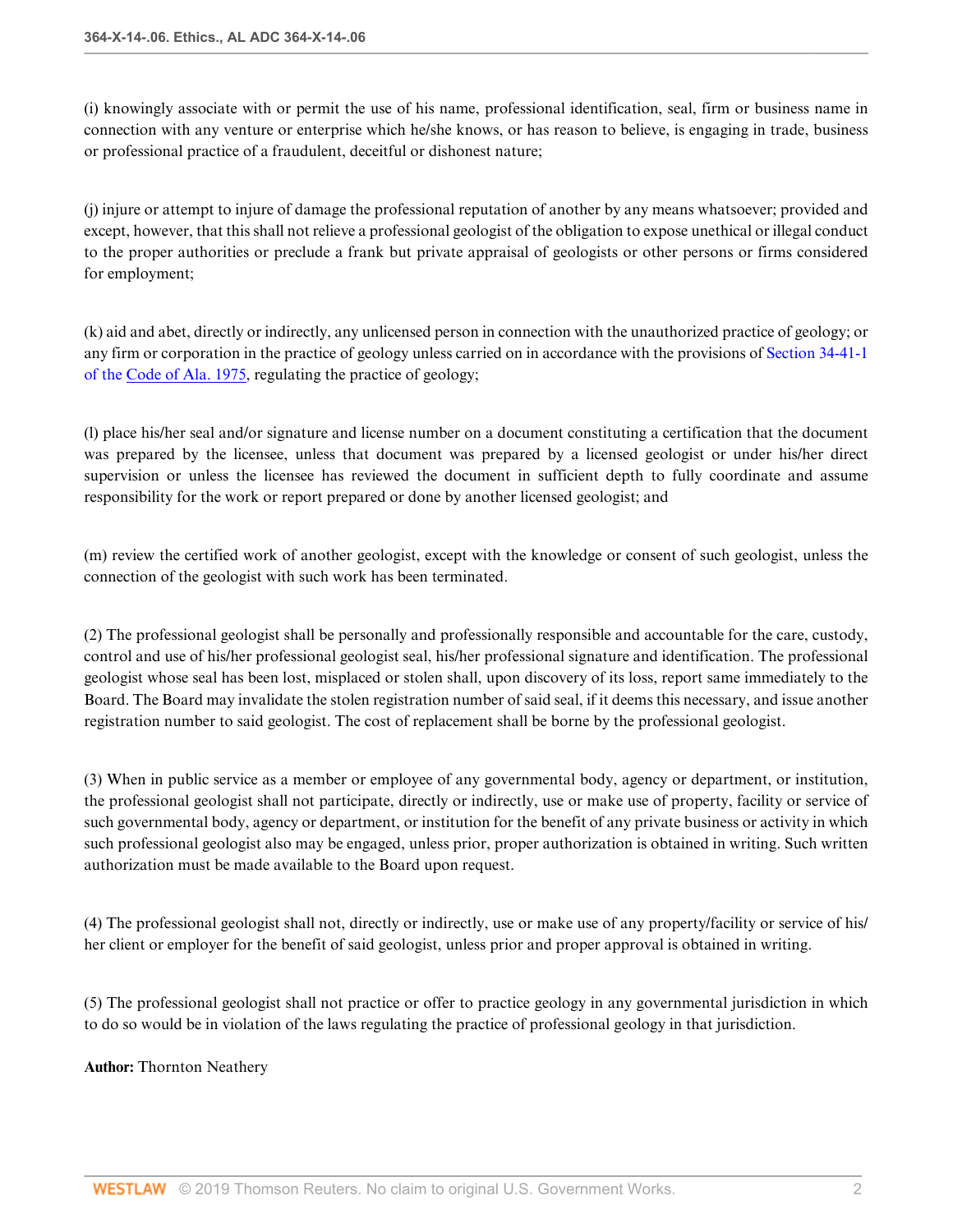# **Credits** STATUTORY AUTHORITY: [Code of Ala. 1975, § 34-41-5.](http://www.westlaw.com/Link/Document/FullText?findType=L&pubNum=1000002&cite=ALSTS34-41-5&originatingDoc=I2158DB0FCD484F4AA9ABFC423C1C0415&refType=LQ&originationContext=document&vr=3.0&rs=cblt1.0&transitionType=DocumentItem&contextData=(sc.Default))

**HISTORY: New Rule:** Filed May 10, 1996; effective June 14, 1996. **Amended:** Filed March 5, 2002; effective April 9, 2002.

<span id="page-81-0"></span>Current through the September 28, 2018 Alabama Administrative Monthly.

COPYRIGHT (C) 2018 BY STATE OF ALABAMA. ALL RIGHTS RESERVED

Ala. Admin. Code r. 364-X-14-.06, AL ADC 364-X-14-.06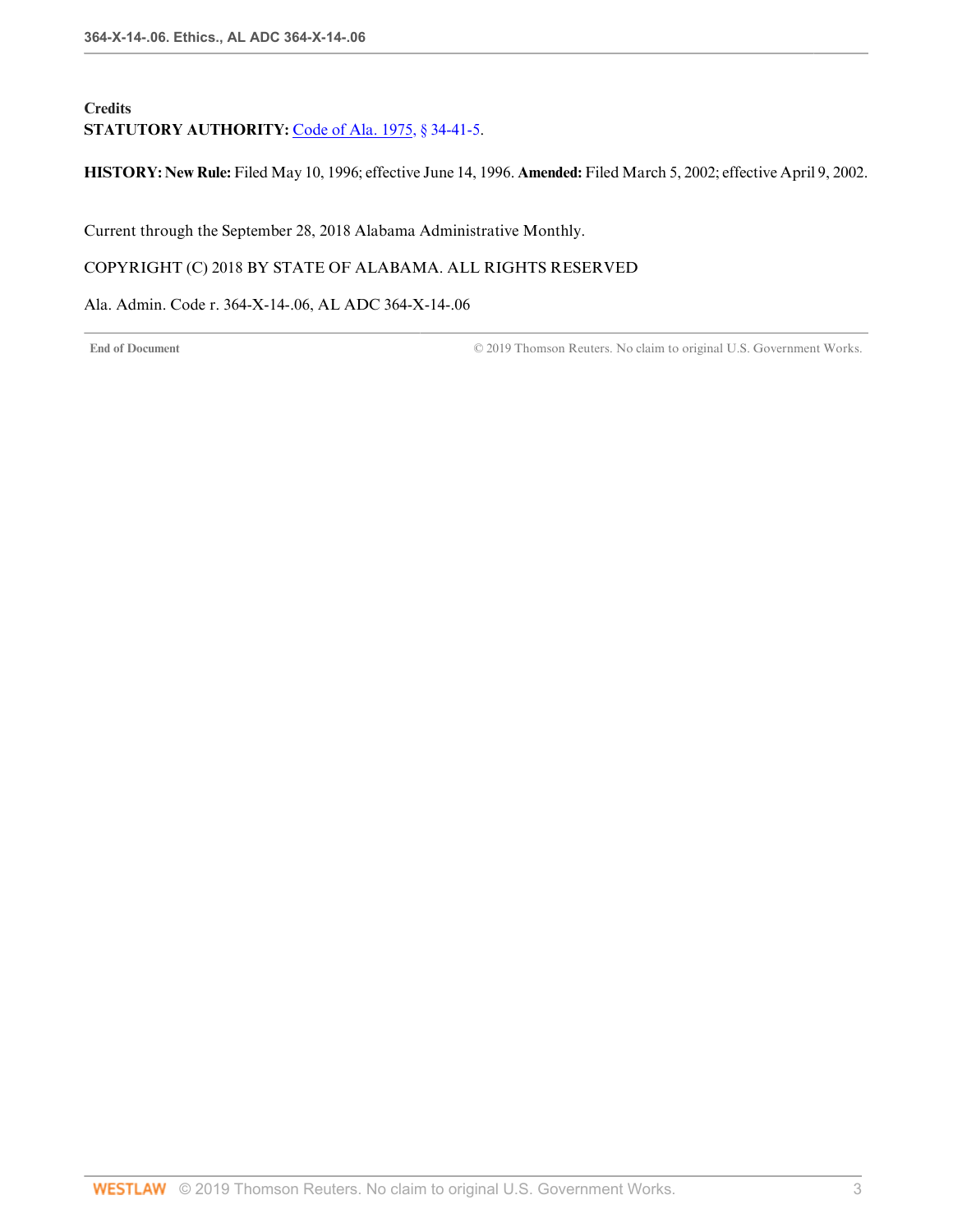[Alabama Administrative Code](http://www.westlaw.com/Browse/Home/Regulations/AlabamaRegulations?transitionType=DocumentItem&contextData=(sc.Default)&rs=clbt1.0&vr=3.0) [Alabama Board of Licensure for Professional Geologists](http://www.westlaw.com/Browse/Home/Regulations/AlabamaRegulations?guid=IB36CA5F191AA11E8899E005056B56C30&transitionType=DocumentItem&contextData=(sc.Default)&rs=clbt1.0&vr=3.0) [Chapter 364-X-14. Professional Conduct \(Code of Ethics\)](http://www.westlaw.com/Browse/Home/Regulations/AlabamaRegulations?guid=IB36CF41191AA11E8899E005056B56C30&transitionType=DocumentItem&contextData=(sc.Default)&rs=clbt1.0&vr=3.0)

Ala. Admin. Code r. 364-X-14-.07

364-X-14-.07. Responsibility Of Conduct.

#### **[Currentness](#page-82-0)**

A company, corporation, partnership, firm, or professional association shall be held responsible for the conduct and acts of its agents, employees, officers, partners, or owners, licensed or non-licensed.

**Author:** Thornton Neathery

**Credits STATUTORY AUTHORITY:** [Code of Ala. 1975, § 34-41-5.](http://www.westlaw.com/Link/Document/FullText?findType=L&pubNum=1000002&cite=ALSTS34-41-5&originatingDoc=IB22716B5D8E64BA392C5BC3625930D38&refType=LQ&originationContext=document&vr=3.0&rs=cblt1.0&transitionType=DocumentItem&contextData=(sc.Default))

**HISTORY: New Rule:** Filed May 10, 1996; effective June 14, 1996. **Amended:** Filed March 5, 2002; effective April 9, 2002.

<span id="page-82-0"></span>Current through the September 28, 2018 Alabama Administrative Monthly.

#### COPYRIGHT (C) 2018 BY STATE OF ALABAMA. ALL RIGHTS RESERVED

Ala. Admin. Code r. 364-X-14-.07, AL ADC 364-X-14-.07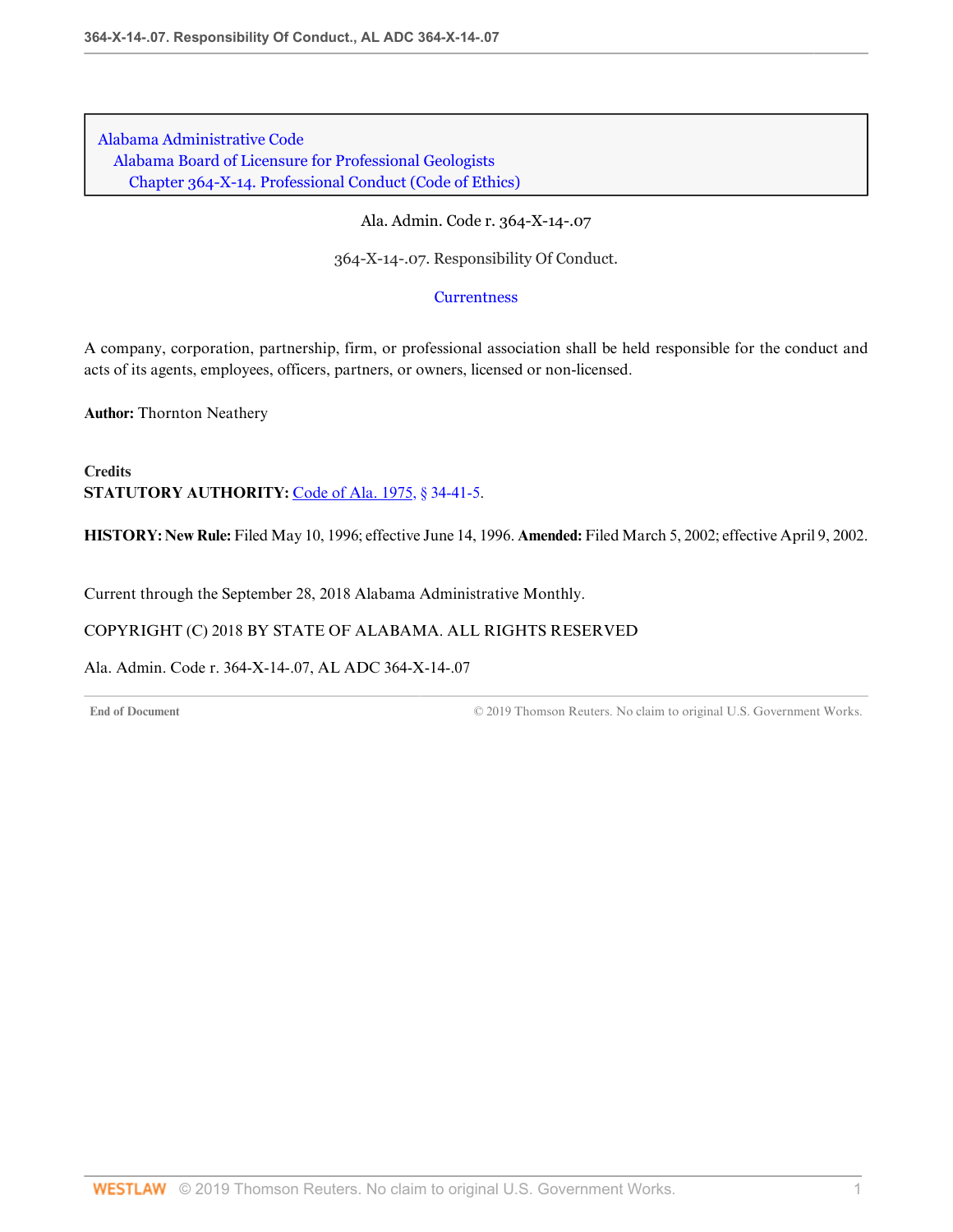[Alabama Administrative Code](http://www.westlaw.com/Browse/Home/Regulations/AlabamaRegulations?transitionType=DocumentItem&contextData=(sc.Default)&rs=clbt1.0&vr=3.0) [Alabama Board of Licensure for Professional Geologists](http://www.westlaw.com/Browse/Home/Regulations/AlabamaRegulations?guid=IB36CA5F191AA11E8899E005056B56C30&transitionType=DocumentItem&contextData=(sc.Default)&rs=clbt1.0&vr=3.0) [Chapter 364-X-14. Professional Conduct \(Code of Ethics\)](http://www.westlaw.com/Browse/Home/Regulations/AlabamaRegulations?guid=IB36CF41191AA11E8899E005056B56C30&transitionType=DocumentItem&contextData=(sc.Default)&rs=clbt1.0&vr=3.0)

Ala. Admin. Code r. 364-X-14-.08

364-X-14-.08. Convictions.

**[Currentness](#page-83-0)** 

The revocation, suspension, or denial of a license to practice geology in another jurisdiction, for reasons or causes which the Board finds would constitute a violation of the Alabama Law regulating the practice of Geology or any rule, regulation or code promulgated by the Board shall be sufficient cause for the denial, suspension or revocation of a license to practice geology in the State of Alabama.

**Author:** Thornton Neathery

**Credits STATUTORY AUTHORITY:** [Code of Ala. 1975, § 34-41-5.](http://www.westlaw.com/Link/Document/FullText?findType=L&pubNum=1000002&cite=ALSTS34-41-5&originatingDoc=I313D1CF6150C43C5AA5C7352EDCDFC1E&refType=LQ&originationContext=document&vr=3.0&rs=cblt1.0&transitionType=DocumentItem&contextData=(sc.Default))

**HISTORY: New Rule:** Filed May 10, 1996; effective June 14, 1996. **Amended:** Filed March 5, 2002; effective April 9, 2002.

<span id="page-83-0"></span>Current through the September 28, 2018 Alabama Administrative Monthly.

COPYRIGHT (C) 2018 BY STATE OF ALABAMA. ALL RIGHTS RESERVED

Ala. Admin. Code r. 364-X-14-.08, AL ADC 364-X-14-.08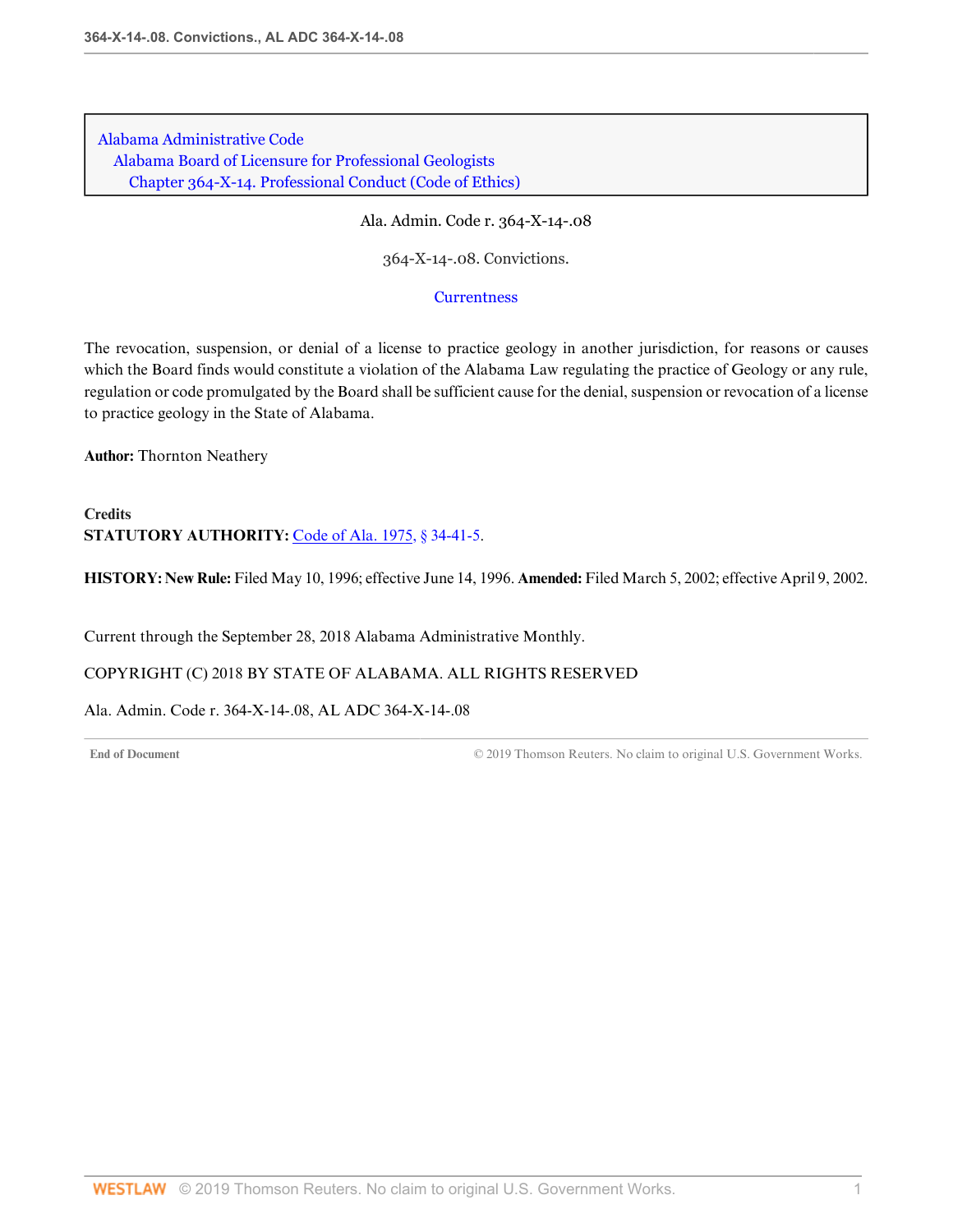[Alabama Administrative Code](http://www.westlaw.com/Browse/Home/Regulations/AlabamaRegulations?transitionType=DocumentItem&contextData=(sc.Default)&rs=clbt1.0&vr=3.0) [Alabama Board of Licensure for Professional Geologists](http://www.westlaw.com/Browse/Home/Regulations/AlabamaRegulations?guid=IB36CA5F191AA11E8899E005056B56C30&transitionType=DocumentItem&contextData=(sc.Default)&rs=clbt1.0&vr=3.0) [Chapter 364-X-15. Compliance and Enforcement](http://www.westlaw.com/Browse/Home/Regulations/AlabamaRegulations?guid=IB36CF41A91AA11E8899E005056B56C30&transitionType=DocumentItem&contextData=(sc.Default)&rs=clbt1.0&vr=3.0)

Ala. Admin. Code r. 364-X-15-.01

364-X-15-.01. Compliance.

#### **[Currentness](#page-84-0)**

[Section 34-41-8, Code of Ala. 1975,](http://www.westlaw.com/Link/Document/FullText?findType=L&pubNum=1000002&cite=ALSTS34-41-8&originatingDoc=I4FBFB733A3EA405EBDCEC2929BABB9B0&refType=LQ&originationContext=document&vr=3.0&rs=cblt1.0&transitionType=DocumentItem&contextData=(sc.Default)) provides that a company, partnership, corporation, firm or professional association, in which the primary activity consists of geological services affecting the public welfare and which require licensing pursuant to the Act, may engage or offer to engage in the practice of professional geology; provided that one or more of the partners or officers of such a company, partnership, corporation, firm or professional association are licensed as provided by Title 34, Chapter 41 of the Code of Ala. 1975.

**Author:** Thornton L. Neathery

# **Credits STATUTORY AUTHORITY:** [Code of Ala. 1975, § 34-41-8.](http://www.westlaw.com/Link/Document/FullText?findType=L&pubNum=1000002&cite=ALSTS34-41-8&originatingDoc=I4FBFB733A3EA405EBDCEC2929BABB9B0&refType=LQ&originationContext=document&vr=3.0&rs=cblt1.0&transitionType=DocumentItem&contextData=(sc.Default))

**HISTORY: New Rule:** Filed May 10, 1996; effective June 14, 1996. **Amended:** Filed March 5, 2002; effective April 9, 2002.

<span id="page-84-0"></span>Current through the September 28, 2018 Alabama Administrative Monthly.

COPYRIGHT (C) 2018 BY STATE OF ALABAMA. ALL RIGHTS RESERVED

Ala. Admin. Code r. 364-X-15-.01, AL ADC 364-X-15-.01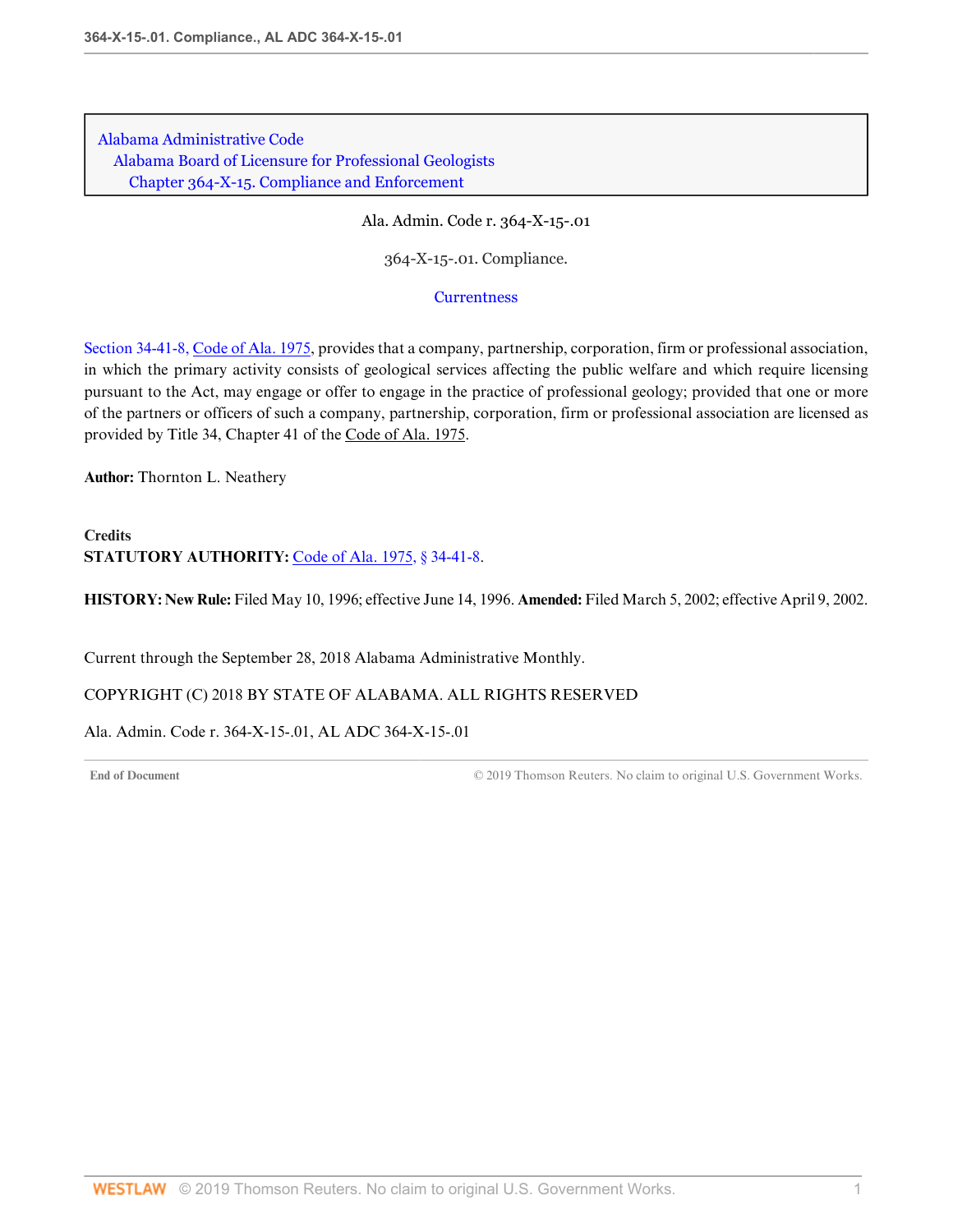[Alabama Administrative Code](http://www.westlaw.com/Browse/Home/Regulations/AlabamaRegulations?transitionType=DocumentItem&contextData=(sc.Default)&rs=clbt1.0&vr=3.0) [Alabama Board of Licensure for Professional Geologists](http://www.westlaw.com/Browse/Home/Regulations/AlabamaRegulations?guid=IB36CA5F191AA11E8899E005056B56C30&transitionType=DocumentItem&contextData=(sc.Default)&rs=clbt1.0&vr=3.0) [Chapter 364-X-15. Compliance and Enforcement](http://www.westlaw.com/Browse/Home/Regulations/AlabamaRegulations?guid=IB36CF41A91AA11E8899E005056B56C30&transitionType=DocumentItem&contextData=(sc.Default)&rs=clbt1.0&vr=3.0)

Ala. Admin. Code r. 364-X-15-.02

364-X-15-.02. Enforcement.

**[Currentness](#page-85-0)** 

The Board may initiate action in cases where a person's or business entity's actions are in violation of the Act or the Board's rules. Upon receipt of evidence that any person is so acting, the Board may assemble the facts, obtain legal guidance and follow the case to completion based on the legal guidance given.

**Author:** Thornton L. Neathery

**Credits STATUTORY AUTHORITY:** [Code of Ala. 1975, § 34-41-18.](http://www.westlaw.com/Link/Document/FullText?findType=L&pubNum=1000002&cite=ALSTS34-41-18&originatingDoc=ID3C97532E3FC424886BBFDD244668CA3&refType=LQ&originationContext=document&vr=3.0&rs=cblt1.0&transitionType=DocumentItem&contextData=(sc.Default))

**HISTORY: New Rule:** Filed May 10, 1996; effective June 14, 1996. **Amended:** Filed March 5, 2002; effective April 9, 2002.

<span id="page-85-0"></span>Current through the September 28, 2018 Alabama Administrative Monthly.

COPYRIGHT (C) 2018 BY STATE OF ALABAMA. ALL RIGHTS RESERVED

Ala. Admin. Code r. 364-X-15-.02, AL ADC 364-X-15-.02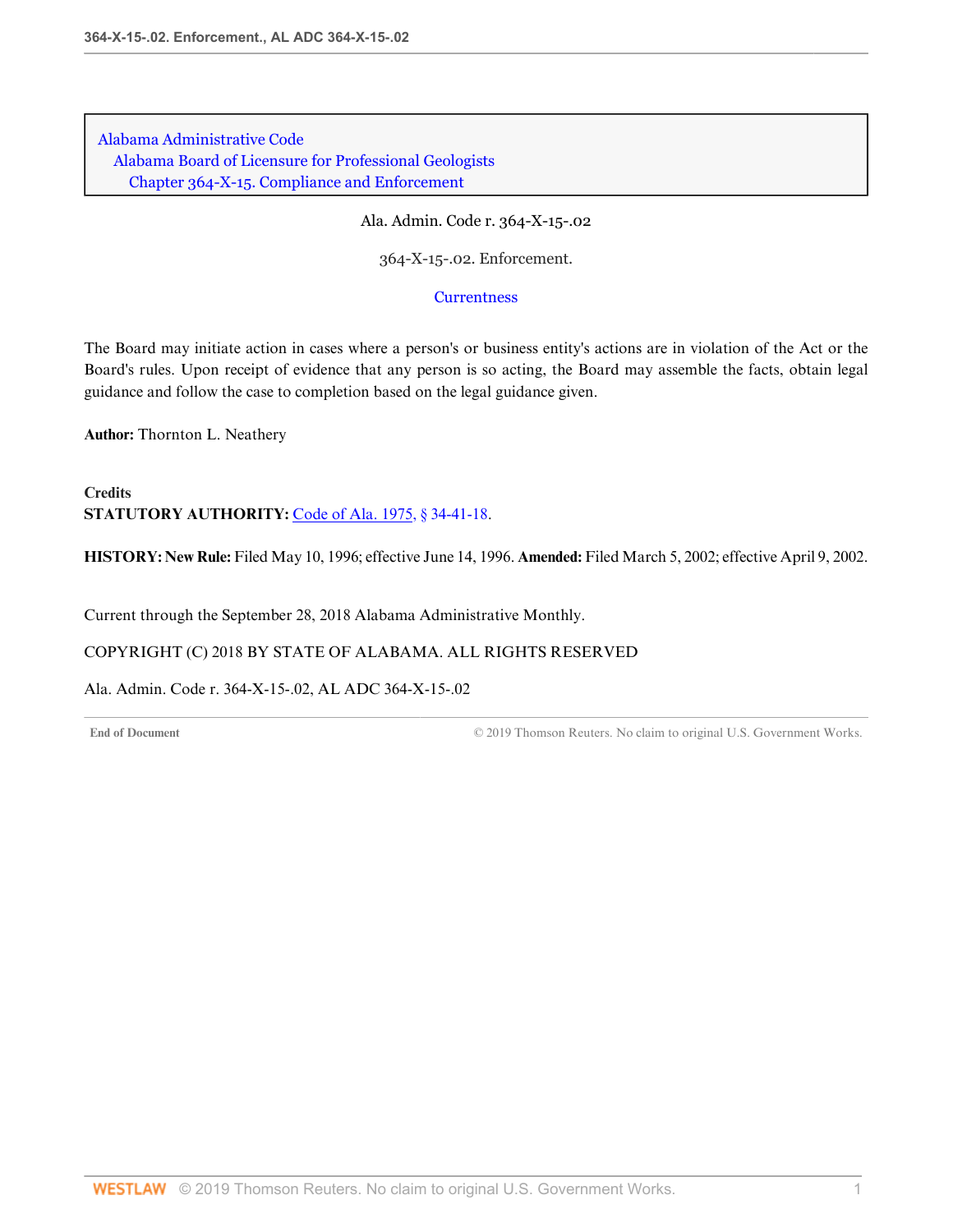Ala. Admin. Code r. 364-X-16-.01

364-X-16-.01. Filing Of Complaints And Charges.

## **[Currentness](#page-87-0)**

(1) Any person, business, or other entity, including a member of the Board, may file with the Secretary of the Board a complaint or charge of any misconduct or other circumstance listed under [Section 34-41-19, Code of Ala. 1975](http://www.westlaw.com/Link/Document/FullText?findType=L&pubNum=1000002&cite=ALSTS34-41-19&originatingDoc=IA251EFD8C62C45D2A39A889A764056F9&refType=LQ&originationContext=document&vr=3.0&rs=cblt1.0&transitionType=DocumentItem&contextData=(sc.Default)). Such a complaint or charge must be in writing and sworn to. Complaints shall be referred to a standing investigative committee of the Board consisting of a board member, the Board's investigator, the executive secretary, and the Board's attorney. The investigative committee shall submit a report to the Board as to the validity or merit of the complaint or charge. After consideration of any complaint or charge by the investigative committee, the Board may give notice of an administrative hearing under the Alabama Administrative Procedure Act, or may take other action as provided by regulation or statute. All complaints or charges received by the Board are to be held in confidential status until the investigative committee reviews the allegations and recommends further action.

(2) Examples of conduct for which the Board may take disciplinary action under [Code of Ala. 1975, Section 34-41-19](http://www.westlaw.com/Link/Document/FullText?findType=L&pubNum=1000002&cite=ALSTS34-41-19&originatingDoc=IA251EFD8C62C45D2A39A889A764056F9&refType=LQ&originationContext=document&vr=3.0&rs=cblt1.0&transitionType=DocumentItem&contextData=(sc.Default)), shall include, but not limited to, the following:

- (a) basic scientific principles are ignored;
- (b) critical factors are not investigated;
- (c) data are not analyzed or are selectively analyzed;
- (d) data collection is incomplete or inappropriate;
- (e) unsupported assumptions are made or unsupported conclusions reached;
- (f) misleading presentations of data;
- (g) conclusions or recommendations that lack the support from the presented data.
- **Author:** Thornton Neathery

## **Credits STATUTORY AUTHORITY:** [Code of Ala. 1975, § 34-41-17.](http://www.westlaw.com/Link/Document/FullText?findType=L&pubNum=1000002&cite=ALSTS34-41-17&originatingDoc=IA251EFD8C62C45D2A39A889A764056F9&refType=LQ&originationContext=document&vr=3.0&rs=cblt1.0&transitionType=DocumentItem&contextData=(sc.Default))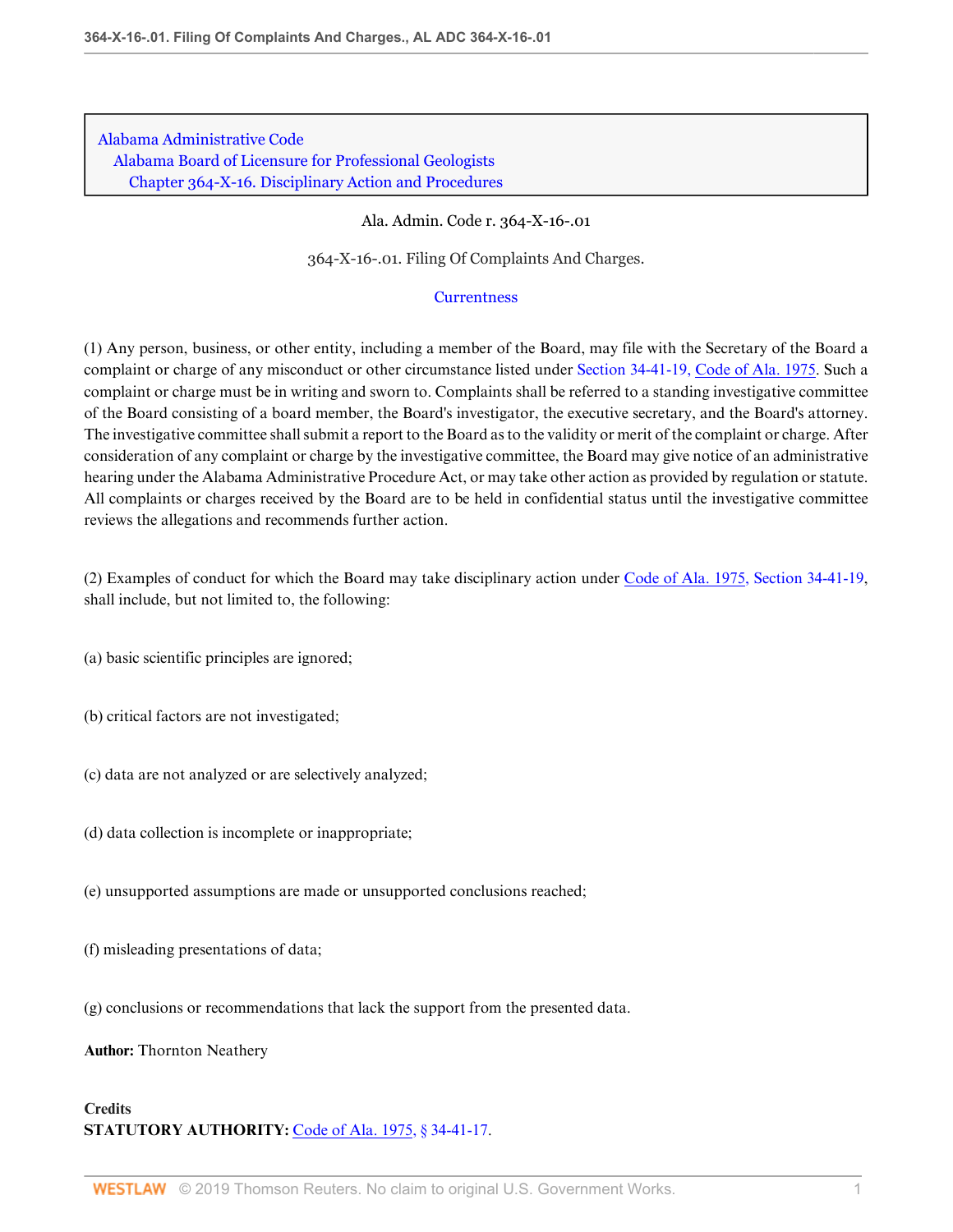**HISTORY: New Rule:** Filed May 10, 1996; effective June 14, 1996. **Repealed and New Rule:** Filed March 5, 2002; effective April 9,2002.

<span id="page-87-0"></span>Current through the September 28, 2018 Alabama Administrative Monthly.

## COPYRIGHT (C) 2018 BY STATE OF ALABAMA. ALL RIGHTS RESERVED

Ala. Admin. Code r. 364-X-16-.01, AL ADC 364-X-16-.01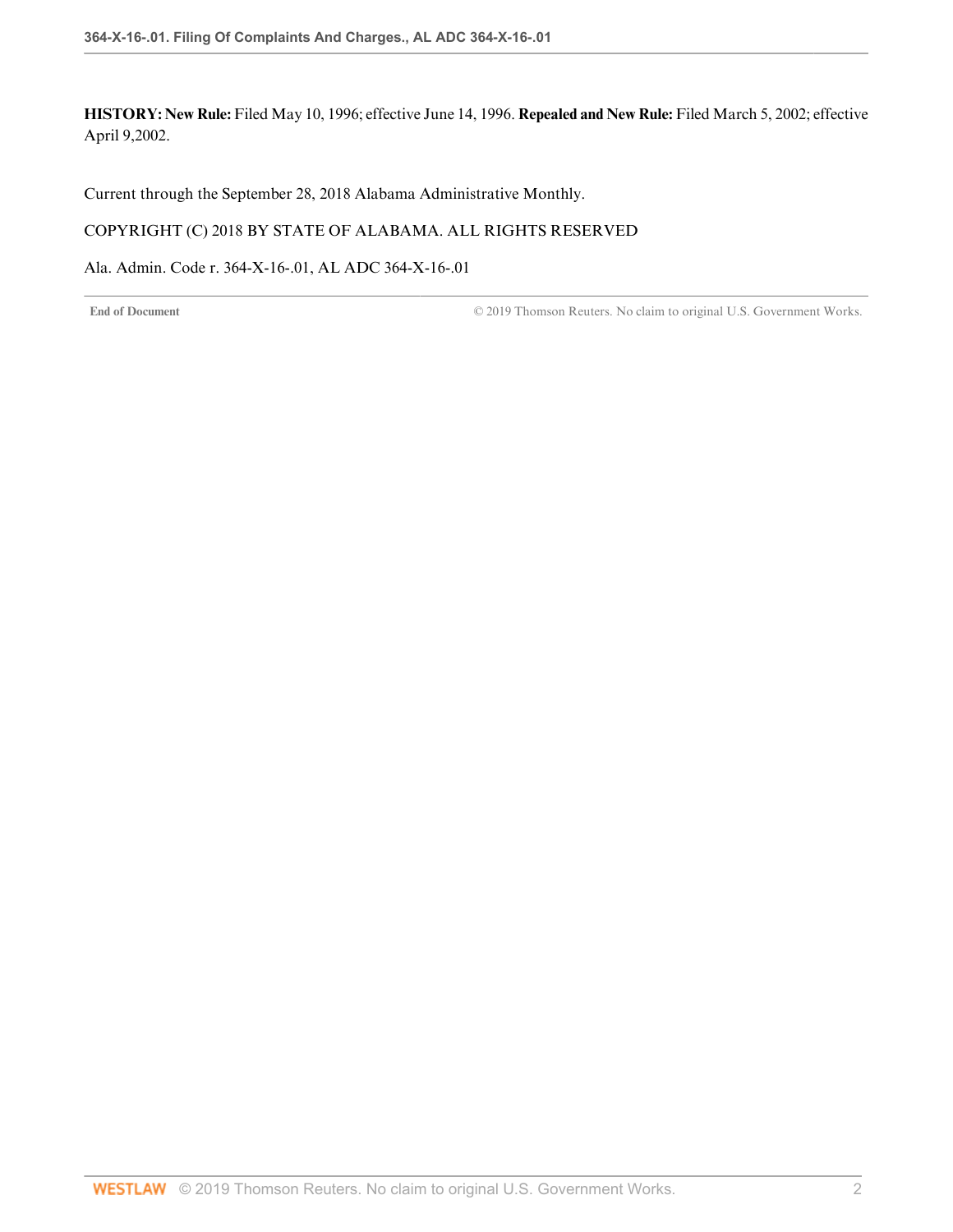Ala. Admin. Code r. 364-X-16-.02

364-X-16-.02. Reprimand.

#### **[Currentness](#page-88-0)**

If probable cause for the complaint or charge is found, but it is determined that license revocation or suspension would not be warranted even if the complaint or charge was proven, the accused party shall be informed of the nature of the complaint or charge, and that the complaint or charge, if admitted, may result in a private reprimand, and will be asked to respond to the complaint or charge. If the accused party admits to the complaint or charge, then a private reprimand will be issued if appropriate. If the accused party denies the complaint or charge, then the accused party will be given an opportunity to appear before the Board for an informal hearing at which the evidence supporting the complaint or charge will be considered. If after the informal hearing the Board finds that the complaint or charge is established, the Board may issue a private reprimand. A record of any private reprimand issued by the Board under this rule shall be maintained in the Board's office but shall not be made public.

**Author:** Thornton Neathery

## **Credits STATUTORY AUTHORITY:** [Code of Ala. 1975, § 34-41-17.](http://www.westlaw.com/Link/Document/FullText?findType=L&pubNum=1000002&cite=ALSTS34-41-17&originatingDoc=I2F32D891D33C44EAB23F04C9FAF17E8D&refType=LQ&originationContext=document&vr=3.0&rs=cblt1.0&transitionType=DocumentItem&contextData=(sc.Default))

**HISTORY: New Rule:** Filed May 10, 1996; effective June 14, 1996. **Repealed and New Rule:** Filed March 5, 2002; effective April 9,2002.

<span id="page-88-0"></span>Current through the September 28, 2018 Alabama Administrative Monthly.

## COPYRIGHT (C) 2018 BY STATE OF ALABAMA. ALL RIGHTS RESERVED

Ala. Admin. Code r. 364-X-16-.02, AL ADC 364-X-16-.02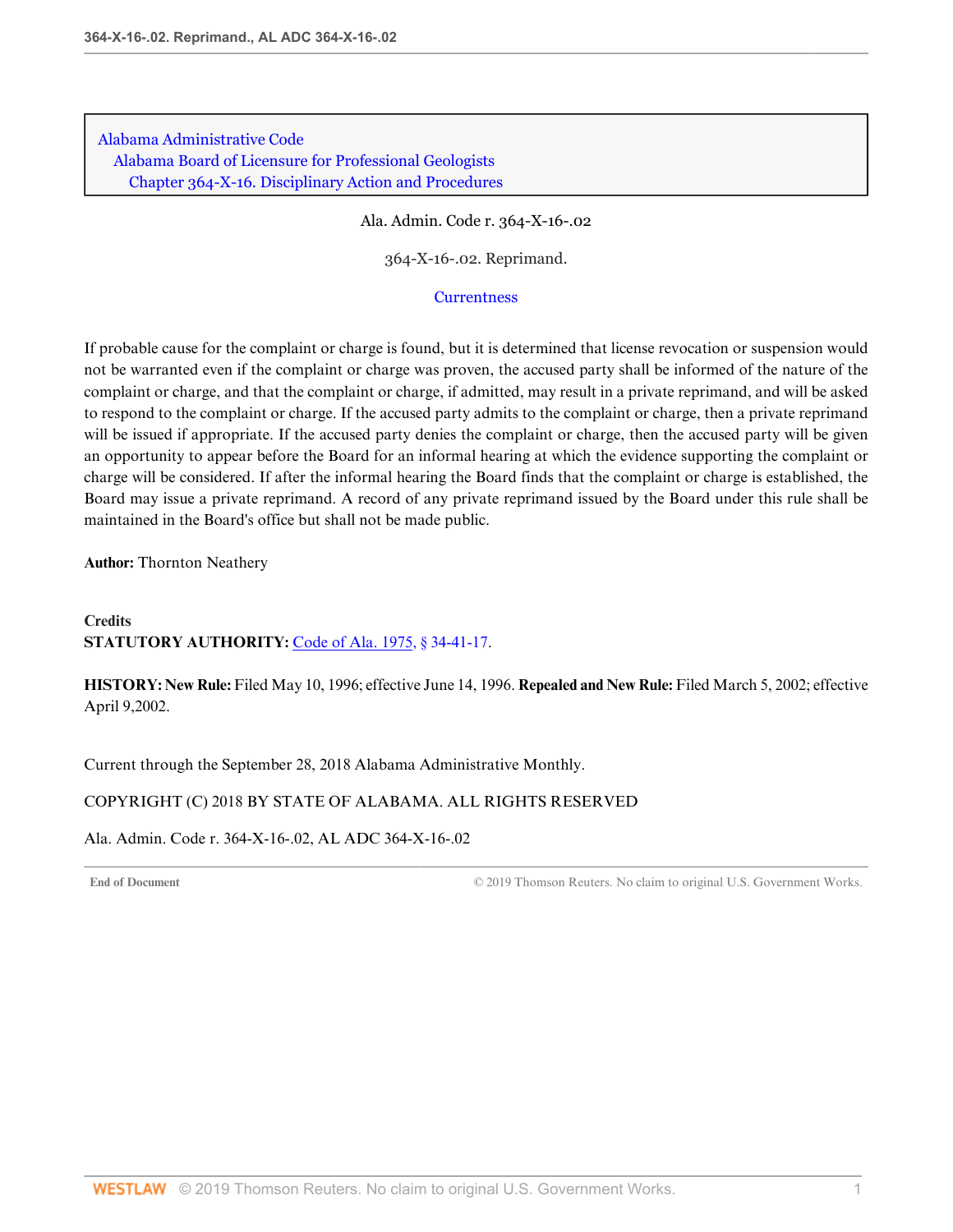Ala. Admin. Code r. 364-X-16-.03

364-X-16-.03. Dismissal Of Charges.

**[Currentness](#page-89-0)** 

If no probable cause is found, the Board shall dismiss the charges as unfounded or trivial and prepare a statement, in writing, of the reasons for the decision. The statement shall be mailed to the accused party and the complaining party by registered or certified mail.

**Author:** Thornton Neathery

**Credits STATUTORY AUTHORITY:** [Code of Ala. 1975, § 34-41-17.](http://www.westlaw.com/Link/Document/FullText?findType=L&pubNum=1000002&cite=ALSTS34-41-17&originatingDoc=I83CA2BBE5FF84F9FA5B4D767DB1EF142&refType=LQ&originationContext=document&vr=3.0&rs=cblt1.0&transitionType=DocumentItem&contextData=(sc.Default))

**HISTORY: New Rule:** Filed May 10, 1996; effective June 14, 1996.

<span id="page-89-0"></span>Current through the September 28, 2018 Alabama Administrative Monthly.

COPYRIGHT (C) 2018 BY STATE OF ALABAMA. ALL RIGHTS RESERVED

Ala. Admin. Code r. 364-X-16-.03, AL ADC 364-X-16-.03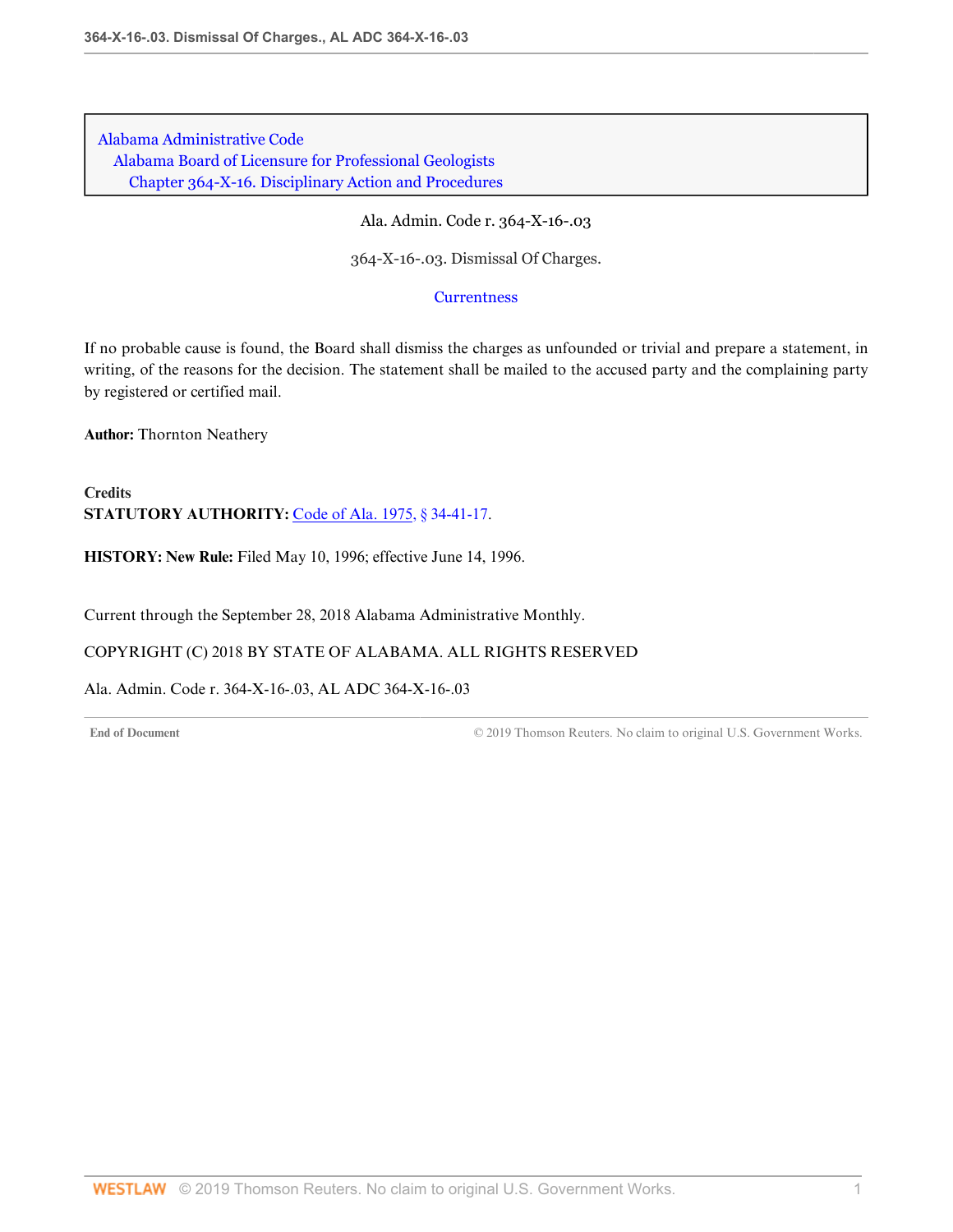Ala. Admin. Code r. 364-X-16-.04

364-X-16-.04. Letter Of Caution.

#### **[Currentness](#page-90-0)**

If no probable cause is found, but it is determined by the board that the conduct of the accused party is not in accord with accepted professional practice or may be subject to disciplinary action if continued or repeated, the Board may issue a Letter of Caution to the accused party stating that the conduct, while not the basis for a disciplinary hearing, is not professionally acceptable or may if repeated be the basis for a letter of reprimand or a disciplinary hearing from which suspension or revocation of license could result. A record of such Letter of Caution shall be maintained in the office of the Board but shall not be made public.

**Author:** Thornton Neathery

# **Credits STATUTORY AUTHORITY:** [Code of Ala. 1975, § 34-41-17.](http://www.westlaw.com/Link/Document/FullText?findType=L&pubNum=1000002&cite=ALSTS34-41-17&originatingDoc=IF0C1A010CD204153A4ECE95AC0102103&refType=LQ&originationContext=document&vr=3.0&rs=cblt1.0&transitionType=DocumentItem&contextData=(sc.Default))

**HISTORY: New Rule:** Filed May 10, 1996; effective June 14, 1996. **Amended:** Filed March 5, 2002; effective April 9,2002.

<span id="page-90-0"></span>Current through the September 28, 2018 Alabama Administrative Monthly.

## COPYRIGHT (C) 2018 BY STATE OF ALABAMA. ALL RIGHTS RESERVED

#### Ala. Admin. Code r. 364-X-16-.04, AL ADC 364-X-16-.04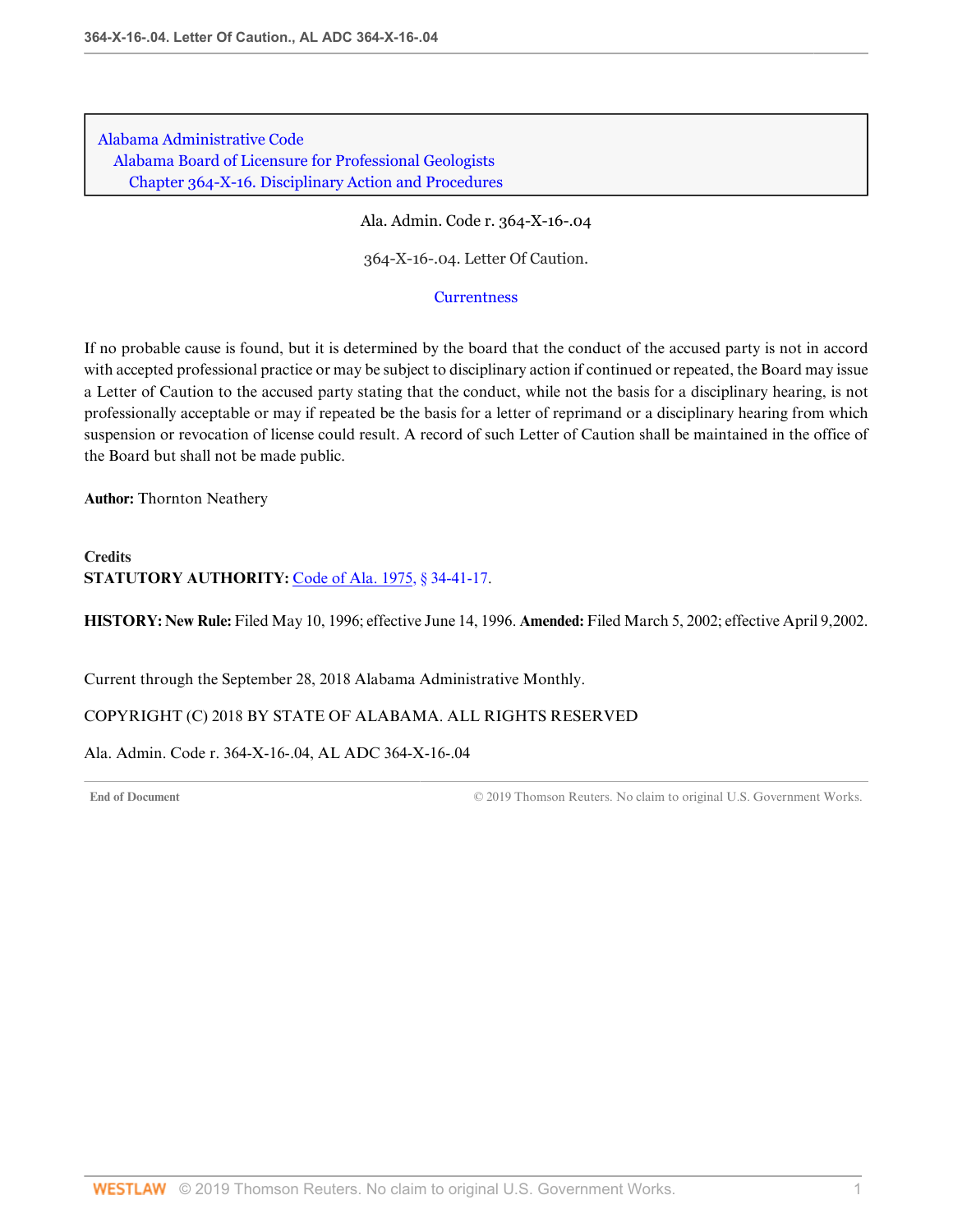Ala. Admin. Code r. 364-X-16-.05

364-X-16-.05. Right Of Hearing.

#### **[Currentness](#page-91-0)**

If the Board finds probable cause exists and that the nature of the alleged violation could result in license suspension or revocation, the accused party shall be notified of the right to a hearing before any disciplinary action is taken. The notification shall be by certified mail, and shall include a factual statement of the alleged violation, a statement as to the possible action that could result from a determination by the Board, a statement as to the legal authority and jurisdiction under which the hearing would be held. The accused party may assert his/her right to a hearing by mailing a request for a hearing to the Board by certified mail within 30 days of receipt of the notice, and the notification shall inform him or her of the timeframe and method for making this request. If an accused party fails to request a hearing in the manner provided here, the Board shall proceed to consider the alleged violation and appropriate disciplinary action, if any, based upon the information in its possession. If the alleged violation is by a person or entity which does not hold a license, the Board may refer the case to the appropriate prosecutor for criminal prosecution or seek an injunction in a court of appropriate jurisdiction under [Code of Ala. 1975, Section 34-41-23,](http://www.westlaw.com/Link/Document/FullText?findType=L&pubNum=1000002&cite=ALSTS34-41-23&originatingDoc=IA3CE8FC7799441AD99E068246712F209&refType=LQ&originationContext=document&vr=3.0&rs=cblt1.0&transitionType=DocumentItem&contextData=(sc.Default)) or other applicable provision of law.

**Author:** Thornton Neathery

**Credits STATUTORY AUTHORITY:** [Code of Ala. 1975, § 34-41-20.](http://www.westlaw.com/Link/Document/FullText?findType=L&pubNum=1000002&cite=ALSTS34-41-20&originatingDoc=IA3CE8FC7799441AD99E068246712F209&refType=LQ&originationContext=document&vr=3.0&rs=cblt1.0&transitionType=DocumentItem&contextData=(sc.Default))

**HISTORY: New Rule:** Filed May 10, 1996; effective June 14, 1996. **Repealed and New Rule:** Filed March 5, 2002; effective April 9,2002.

<span id="page-91-0"></span>Current through the September 28, 2018 Alabama Administrative Monthly.

## COPYRIGHT (C) 2018 BY STATE OF ALABAMA. ALL RIGHTS RESERVED

Ala. Admin. Code r. 364-X-16-.05, AL ADC 364-X-16-.05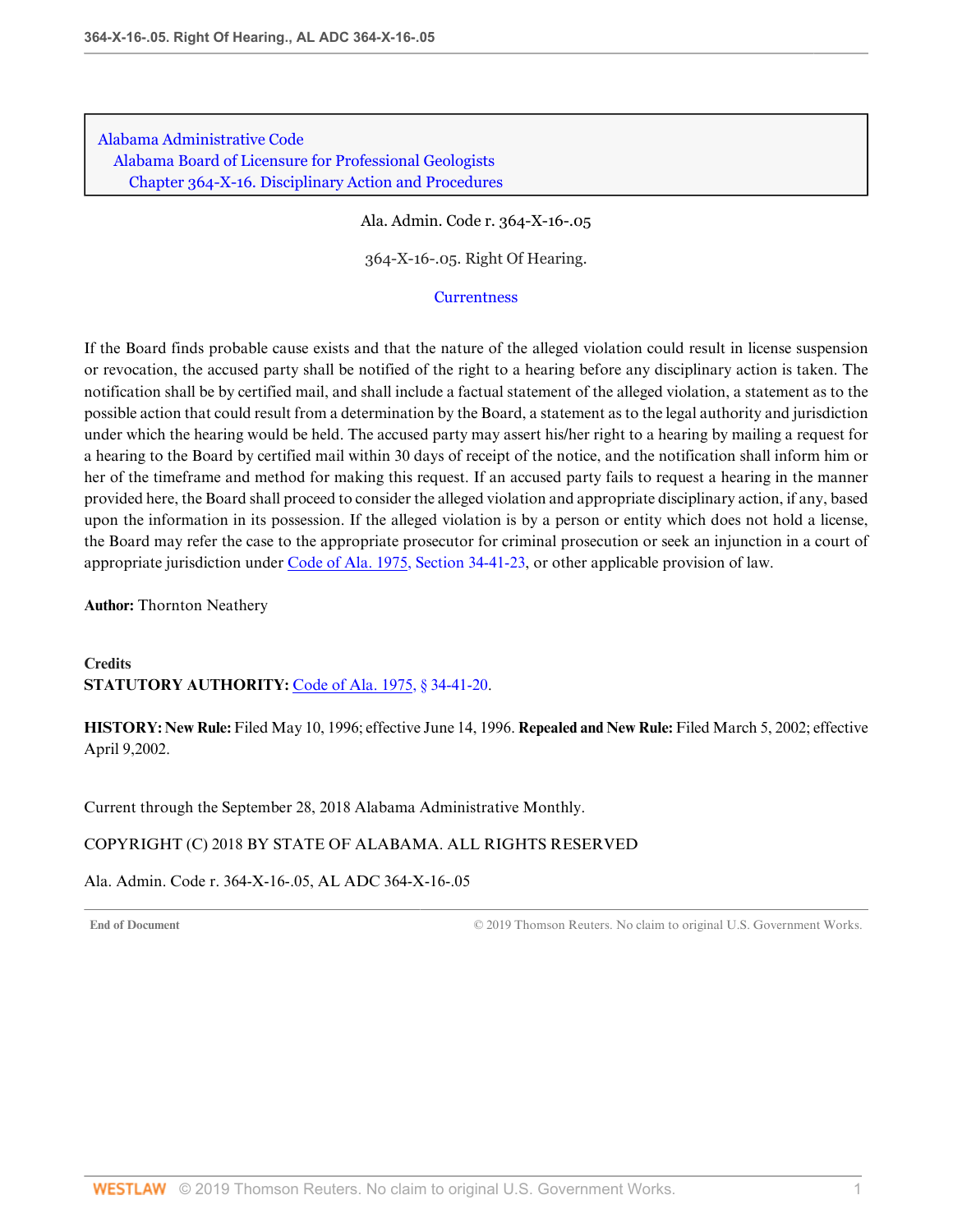#### Ala. Admin. Code r. 364-X-16-.06

364-X-16-.06. Request For Hearing.

## **[Currentness](#page-92-0)**

(1) When an individual believes his or her rights, duties or privileges have been or may be affected by the Board's administrative action, but has not received notice of a right to an administrative hearing, he or she may file, in writing, a formal request for a hearing.

(2) Before an individual may file a request, he/she must first exhaust all reasonable efforts to resolve the issue informally with the Board office. This requirement will be satisfied by decision of the matter by the chairman of the Board or other designee of the Board.

(3) Subsequent to such informal action, if still dissatisfied, the individual may submit a request, in writing, to the Board with the container of the request bearing the notation: "RE: REQUEST FOR ADMINISTRATIVE HEARING." That request should contain the following information:

(a) Name and address of the petitioner,

(b) A concise statement of the action taken by the Board which is challenged;

(c) A concise statement of the way in which the petitioner has been aggrieved; and

(d) A clear and specific statement of request for a hearing.

(4) Such request will be acknowledged, in writing, promptly and, if deemed appropriate, a hearing will be scheduled.

**Author:** Thornton Neathery

## **Credits STATUTORY AUTHORITY:** [Code of Ala. 1975, § 34-41-20.](http://www.westlaw.com/Link/Document/FullText?findType=L&pubNum=1000002&cite=ALSTS34-41-20&originatingDoc=I0F0C77E3E32F411B970AC3F484D19EC0&refType=LQ&originationContext=document&vr=3.0&rs=cblt1.0&transitionType=DocumentItem&contextData=(sc.Default))

**HISTORY: New Rule:** Filed May 10, 1996; effective June 14, 1996.

<span id="page-92-0"></span>Current through the September 28, 2018 Alabama Administrative Monthly.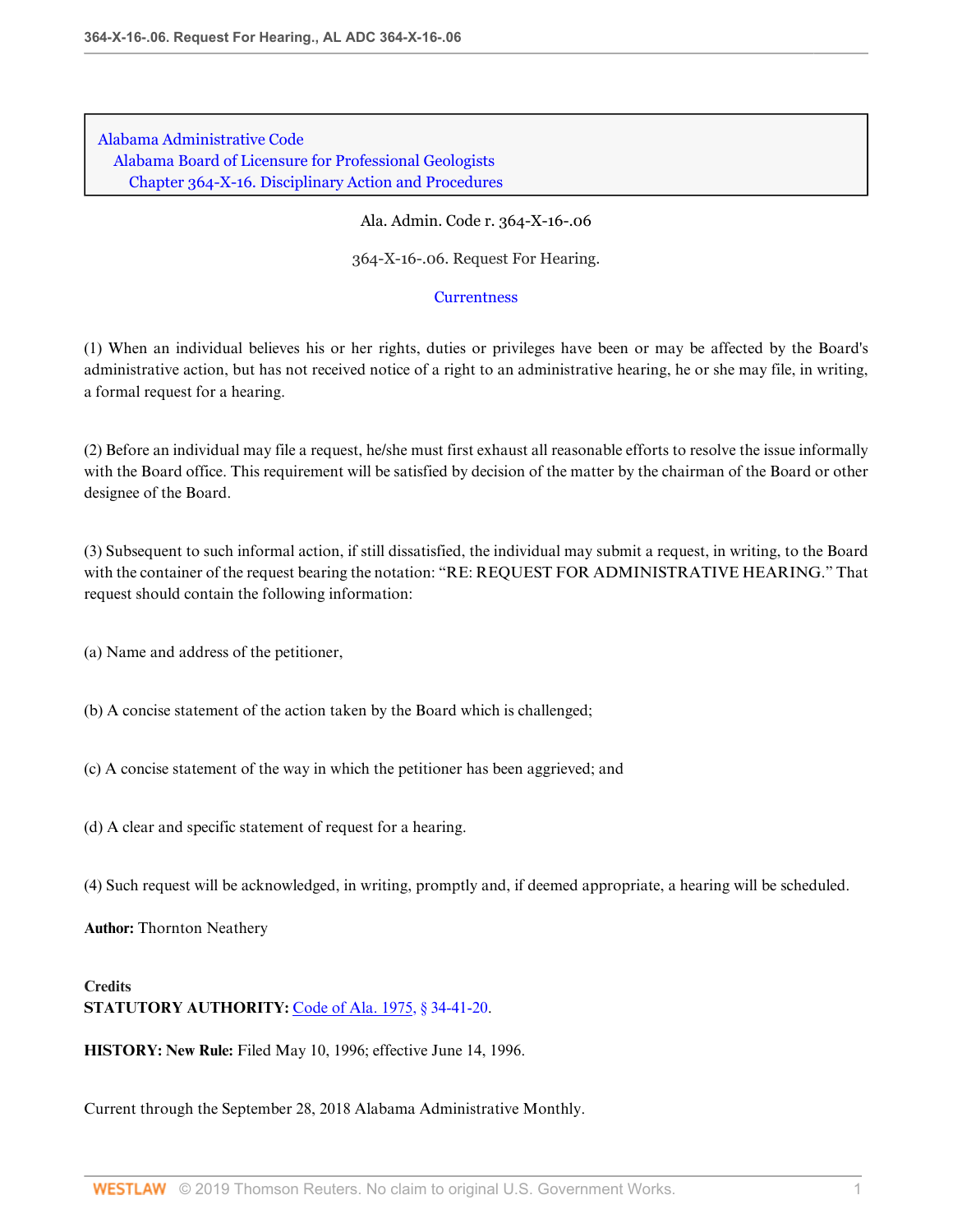# COPYRIGHT (C) 2018 BY STATE OF ALABAMA. ALL RIGHTS RESERVED

## Ala. Admin. Code r. 364-X-16-.06, AL ADC 364-X-16-.06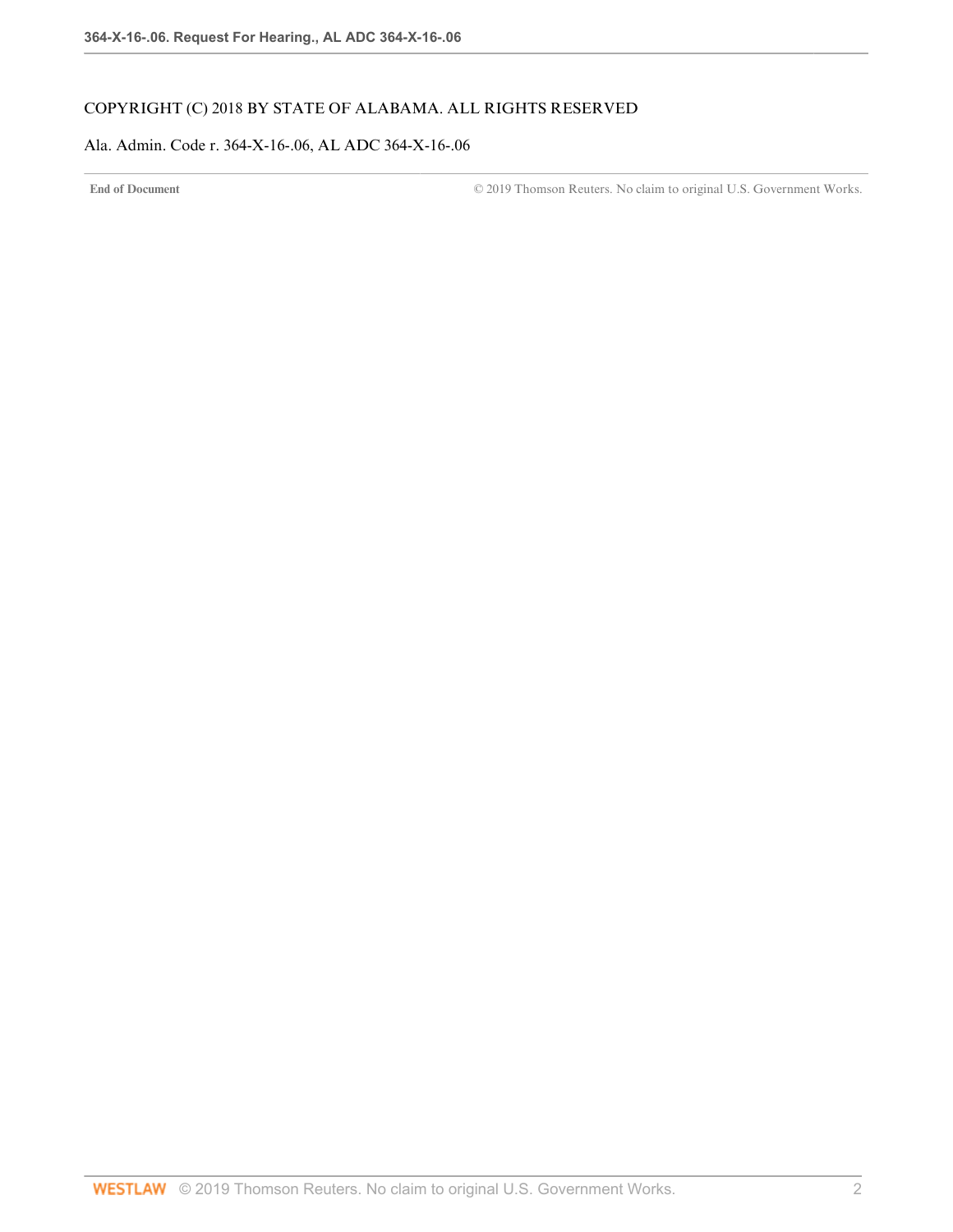## Ala. Admin. Code r. 364-X-16-.07

364-X-16-.07. Granting Or Denying Hearing Request.

## **[Currentness](#page-94-0)**

(1) The Board or its designee will decide whenever to grant a request for a hearing.

(2) A denial of a request for a hearing will be issued immediately upon decision, and in no case later than 30 days after receipt of the request. Such denial shall contain a statement of the reasons leading the Board to deny the request.

(3) Approval of a request for a hearing will be signified by the issuing of a notice as required by the Alabama Procedures Act, and explained in [Rule 364-X-16-.08](http://www.westlaw.com/Link/Document/FullText?findType=L&pubNum=1012843&cite=ALADC364-X-16-.08&originatingDoc=I00B1D431218F482D97CC1ECC51D7A3E3&refType=VP&originationContext=document&vr=3.0&rs=cblt1.0&transitionType=DocumentItem&contextData=(sc.Default)) of this Section.

**Author:** Thornton Neathery

**Credits STATUTORY AUTHORITY:** [Code of Ala. 1975, § 34-41-20.](http://www.westlaw.com/Link/Document/FullText?findType=L&pubNum=1000002&cite=ALSTS34-41-20&originatingDoc=I00B1D431218F482D97CC1ECC51D7A3E3&refType=LQ&originationContext=document&vr=3.0&rs=cblt1.0&transitionType=DocumentItem&contextData=(sc.Default))

**HISTORY: New Rule:** Filed May 10, 1996; effective June 14, 1996.

<span id="page-94-0"></span>Current through the September 28, 2018 Alabama Administrative Monthly.

## COPYRIGHT (C) 2018 BY STATE OF ALABAMA. ALL RIGHTS RESERVED

Ala. Admin. Code r. 364-X-16-.07, AL ADC 364-X-16-.07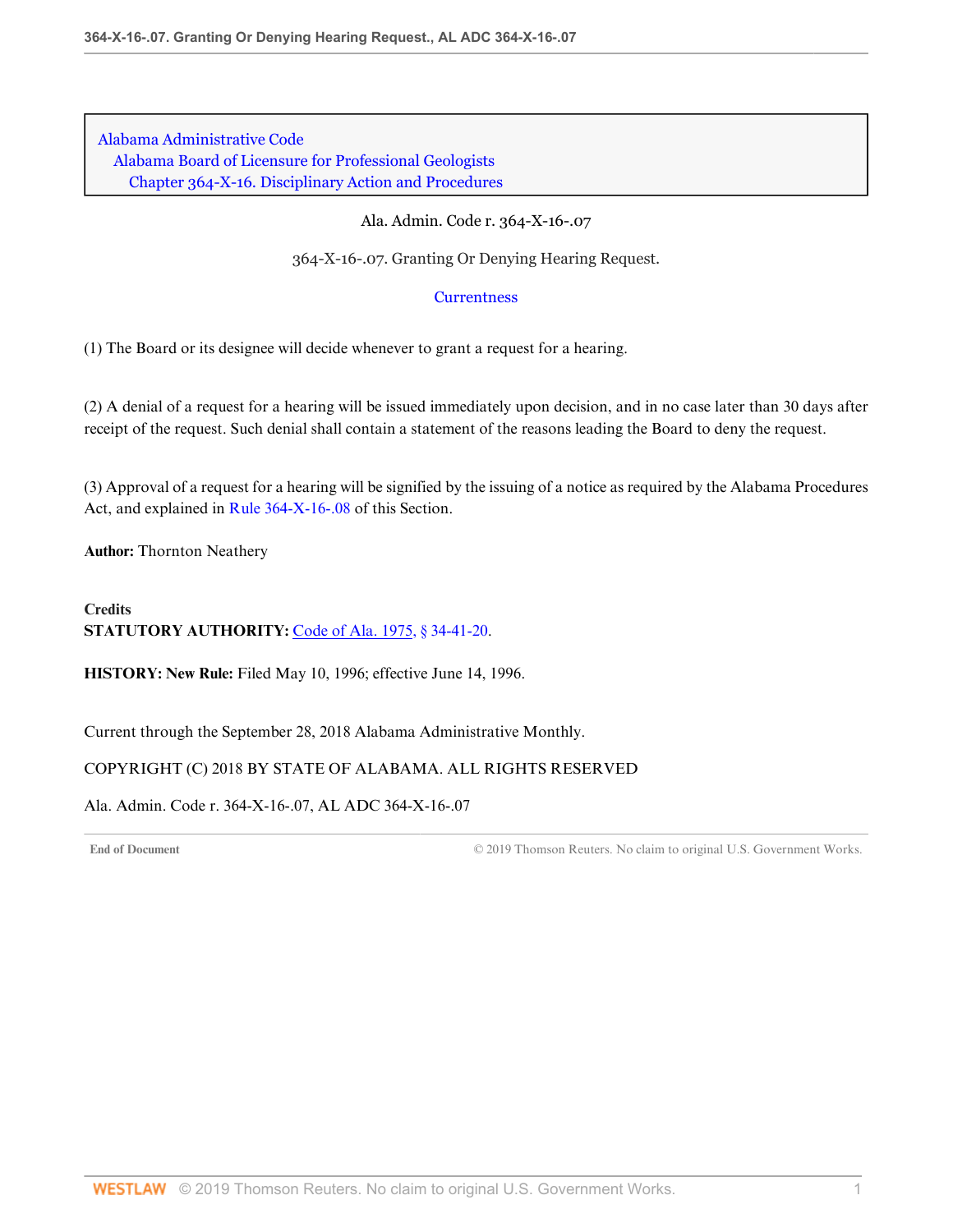#### Ala. Admin. Code r. 364-X-16-.08

364-X-16-.08. Notice Of Hearing.

#### **[Currentness](#page-95-0)**

In addition to the items specified in the Alabama Procedures Act to be included in the notice, notices of administrative hearing, of the Board shall:

(1) Give the name, position, address and telephone number of a person in the Board office to contact for further information or discussion;

(2) Include a statement that failure to inform the Board within 30 days after notice is mailed of intent to appear at any hearing or preheating conference scheduled in the hearing notice will be deemed a waiver of the right to a hearing;

(3) Give notice of date and place for a preheating conference, if any;

(4) Give scheduled the date of the hearing; and

(5) Include any other information deemed relevant to informing the party or parties as to the procedure of the hearing.

**Author:** Thornton Neathery

# **Credits STATUTORY AUTHORITY:** [Code of Ala. 1975, § 34-41-20.](http://www.westlaw.com/Link/Document/FullText?findType=L&pubNum=1000002&cite=ALSTS34-41-20&originatingDoc=I41CBC33A1E4D471A9A6AE998BA37AA03&refType=LQ&originationContext=document&vr=3.0&rs=cblt1.0&transitionType=DocumentItem&contextData=(sc.Default))

**HISTORY: New Rule:** Filed May 10, 1996; effective June 14, 1996. **Amended:** Filed March 5, 2002; effective April 9,2002.

<span id="page-95-0"></span>Current through the September 28, 2018 Alabama Administrative Monthly.

## COPYRIGHT (C) 2018 BY STATE OF ALABAMA. ALL RIGHTS RESERVED

## Ala. Admin. Code r. 364-X-16-.08, AL ADC 364-X-16-.08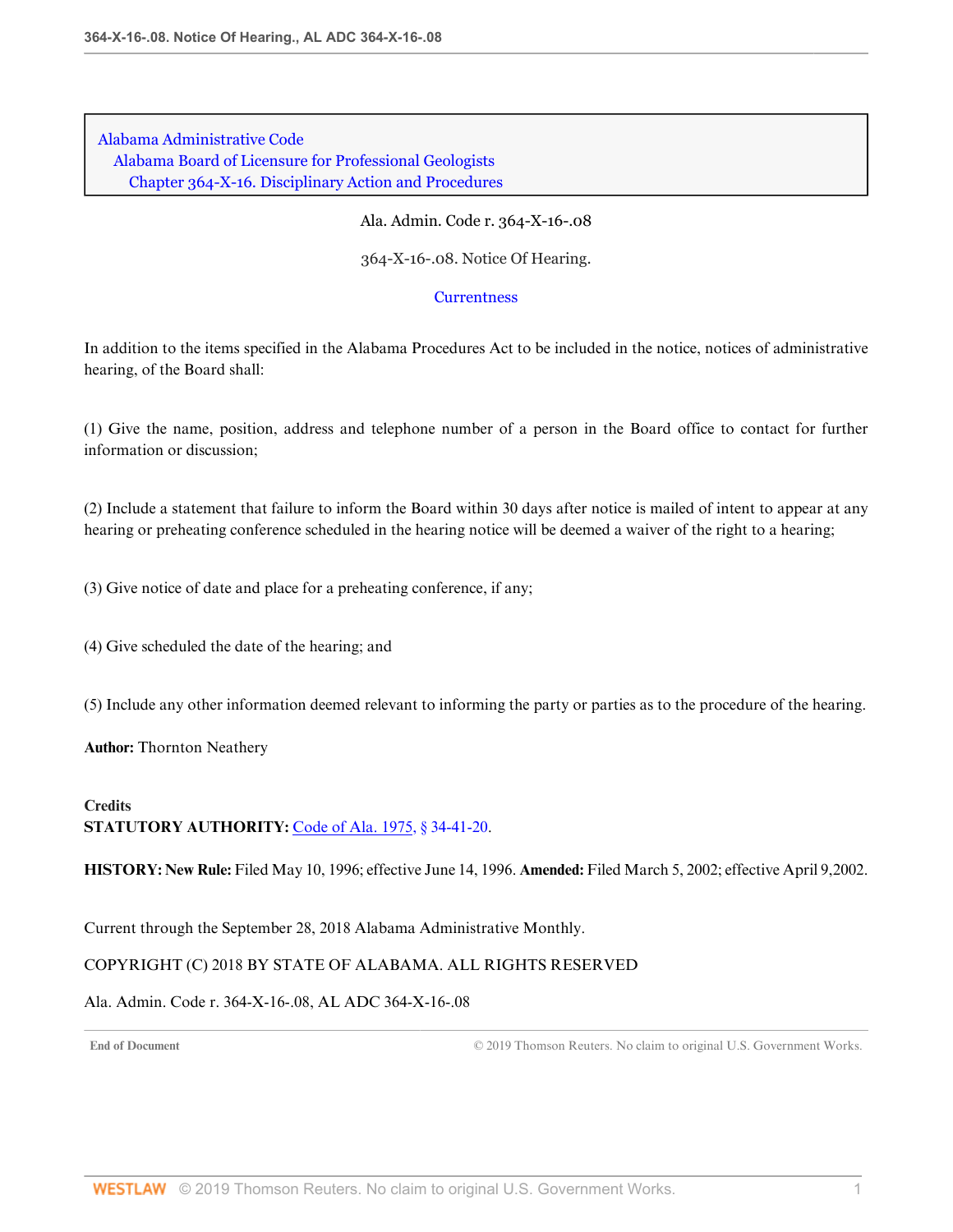Ala. Admin. Code r. 364-X-16-.09

364-X-16-.09. Discipline.

#### **[Currentness](#page-97-0)**

(1) Upon a finding, either after a hearing or, if a hearing is not requested, after informal consideration, that a licensee has committed any of the acts or omissions, or is subject to any of the circumstances set out in [Code of Ala. 1975, Section](http://www.westlaw.com/Link/Document/FullText?findType=L&pubNum=1000002&cite=ALSTS34-41-19&originatingDoc=ID17910830A2140E1B9877A6588C8E09C&refType=LQ&originationContext=document&vr=3.0&rs=cblt1.0&transitionType=DocumentItem&contextData=(sc.Default)) [34-41-19,](http://www.westlaw.com/Link/Document/FullText?findType=L&pubNum=1000002&cite=ALSTS34-41-19&originatingDoc=ID17910830A2140E1B9877A6588C8E09C&refType=LQ&originationContext=document&vr=3.0&rs=cblt1.0&transitionType=DocumentItem&contextData=(sc.Default)) the Board may impose any of the disciplinary penalties provided under that subsection.

(2) Upon a finding based upon informal consideration under subsection (1) the Board may, at its discretion, either permanently or temporarily stay the execution of its order imposing disciplinary penalties on a licensee. The stay may be conditional upon any provision that the Board deems appropriate for the circumstances of the case.

(3) Upon a finding after a hearing under subsection (1) the imposition of a stay of any order imposing disciplinary sanctions shall be governed by the Alabama Administrative Procedures Act.

(4) In determining whether a license should be revoked or suspended, and whether and what conditions the Board's order should be stayed, the Board shall consider relevant factors, including but not limited to the following:

- (a) the severity of the offense;
- (b) the danger to the public or the environment;
- (c) the number of present violations;
- (d) any previous offense;
- (e) the length of time since the violations;
- (f) the number of previous complaints against the licensee;
- (g) the length of time the licensee has practiced the profession;
- (h) the actual damage to the complainant, the public, or the environment;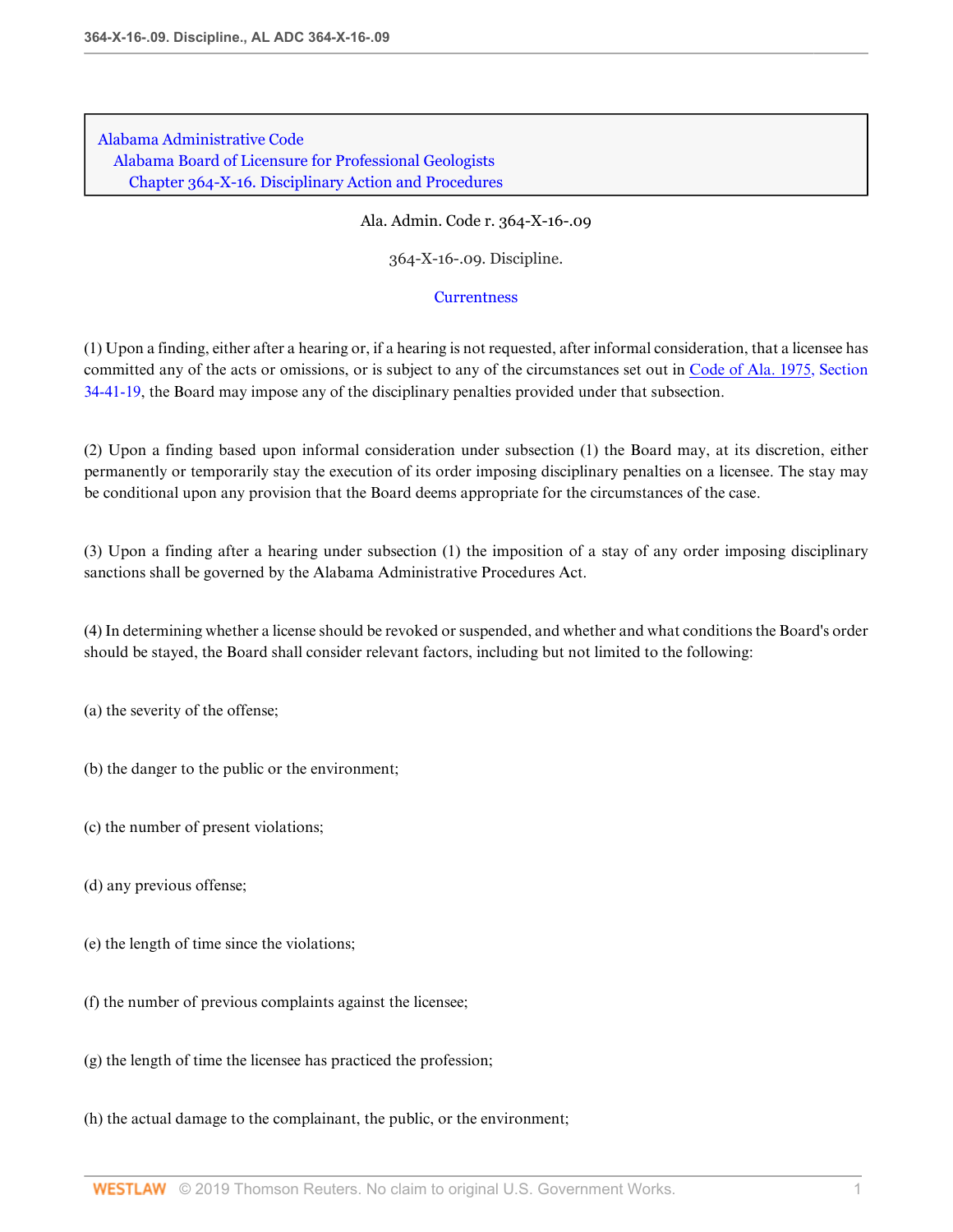(i) the deterrent effect of the penalty imposed;

(j) the effect of the penalty upon the licensee's livelihood;

(k) any efforts of rehabilitation by the licensee;

(l) any other mitigating or aggravating circumstances.

**Author:** Thornton Neathery

## **Credits**

**STATUTORY AUTHORITY:** [Code of Ala. 1975, §§ 34-41-17](http://www.westlaw.com/Link/Document/FullText?findType=L&pubNum=1000002&cite=ALSTS34-41-17&originatingDoc=ID17910830A2140E1B9877A6588C8E09C&refType=LQ&originationContext=document&vr=3.0&rs=cblt1.0&transitionType=DocumentItem&contextData=(sc.Default)), [34-41-18](http://www.westlaw.com/Link/Document/FullText?findType=L&pubNum=1000002&cite=ALSTS34-41-18&originatingDoc=ID17910830A2140E1B9877A6588C8E09C&refType=LQ&originationContext=document&vr=3.0&rs=cblt1.0&transitionType=DocumentItem&contextData=(sc.Default)), [34-41-19,](http://www.westlaw.com/Link/Document/FullText?findType=L&pubNum=1000002&cite=ALSTS34-41-19&originatingDoc=ID17910830A2140E1B9877A6588C8E09C&refType=LQ&originationContext=document&vr=3.0&rs=cblt1.0&transitionType=DocumentItem&contextData=(sc.Default)) [34-41-22,](http://www.westlaw.com/Link/Document/FullText?findType=L&pubNum=1000002&cite=ALSTS34-41-22&originatingDoc=ID17910830A2140E1B9877A6588C8E09C&refType=LQ&originationContext=document&vr=3.0&rs=cblt1.0&transitionType=DocumentItem&contextData=(sc.Default)) [34-41-23](http://www.westlaw.com/Link/Document/FullText?findType=L&pubNum=1000002&cite=ALSTS34-41-23&originatingDoc=ID17910830A2140E1B9877A6588C8E09C&refType=LQ&originationContext=document&vr=3.0&rs=cblt1.0&transitionType=DocumentItem&contextData=(sc.Default)), 34-42-20, 34-42-21.

**HISTORY: New Rule:** Filed May 10, 1996; effective June 14, 1996. **Repealed and New Rule:** Filed March 5, 2002; effective April 9,2002.

<span id="page-97-0"></span>Current through the September 28, 2018 Alabama Administrative Monthly.

## COPYRIGHT (C) 2018 BY STATE OF ALABAMA. ALL RIGHTS RESERVED

#### Ala. Admin. Code r. 364-X-16-.09, AL ADC 364-X-16-.09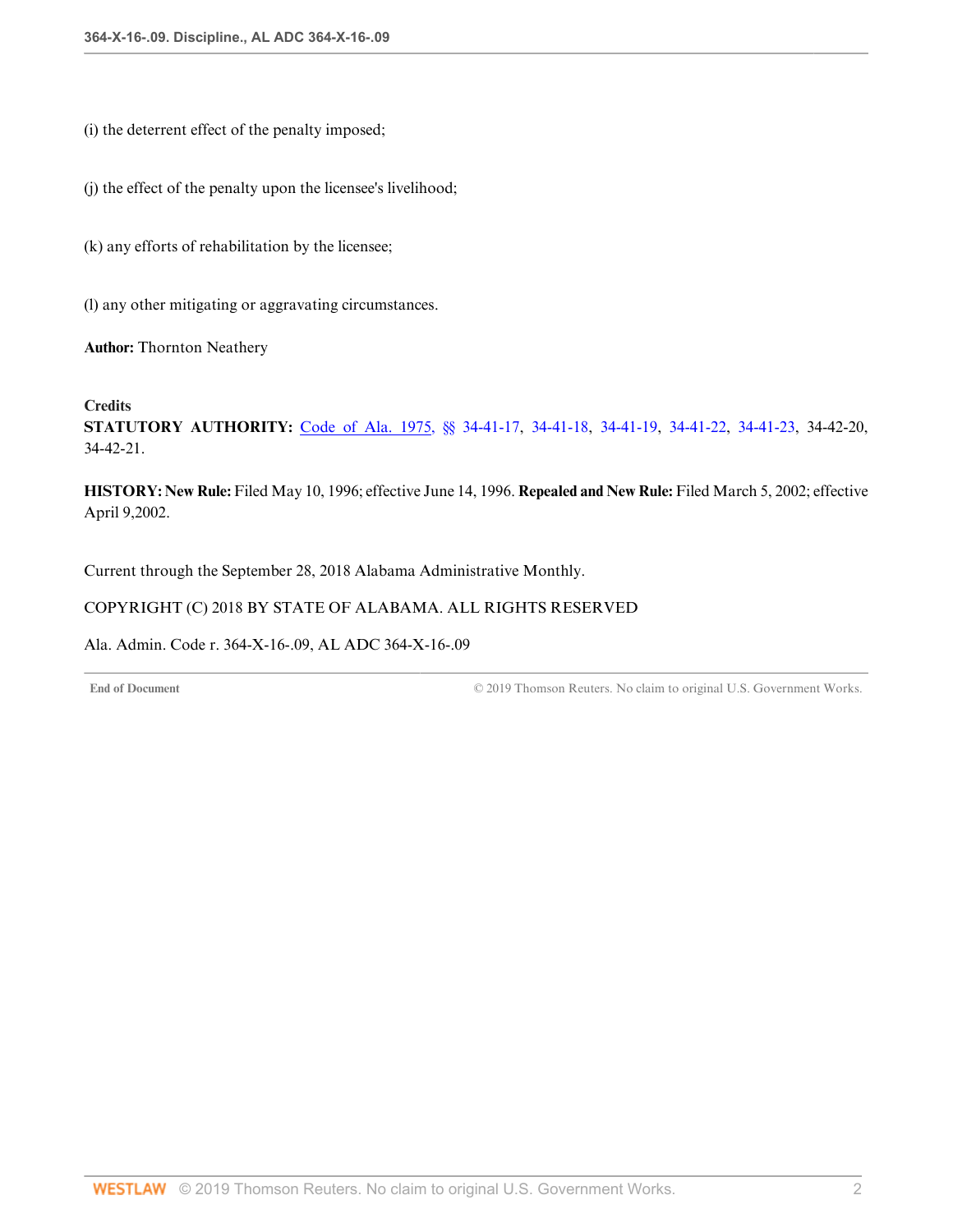Ala. Admin. Code r. 364-X-16-.10

364-X-16-.10. No Ex Parte Communications.

#### **[Currentness](#page-98-0)**

After notice of the opportunity for hearing, no member of the Board assigned to make a decision or to make findings of fact or conclusions of law in a contested case shall communicate, directly or indirectly, regarding any issue of fact or law in the case, with any party or his/her representative or with any member of the Board or employee of the Board involved in the investigation or consideration of that case or with any party or complainant or his representative or agent, except on notice and opportunity for all parties to participate.

**Author:** Thornton Neathery

# **Credits STATUTORY AUTHORITY:** [Code of Ala. 1975, § 34-41-20.](http://www.westlaw.com/Link/Document/FullText?findType=L&pubNum=1000002&cite=ALSTS34-41-20&originatingDoc=I8F621BA76D394C16B8B1E1BA57BA82C0&refType=LQ&originationContext=document&vr=3.0&rs=cblt1.0&transitionType=DocumentItem&contextData=(sc.Default))

**HISTORY: New Rule:** Filed May 10, 1996; effective June 14, 1996. **Repealed and New Rule:** Filed March 5, 2002; effective April 9,2002.

<span id="page-98-0"></span>Current through the September 28, 2018 Alabama Administrative Monthly.

COPYRIGHT (C) 2018 BY STATE OF ALABAMA. ALL RIGHTS RESERVED

Ala. Admin. Code r. 364-X-16-.10, AL ADC 364-X-16-.10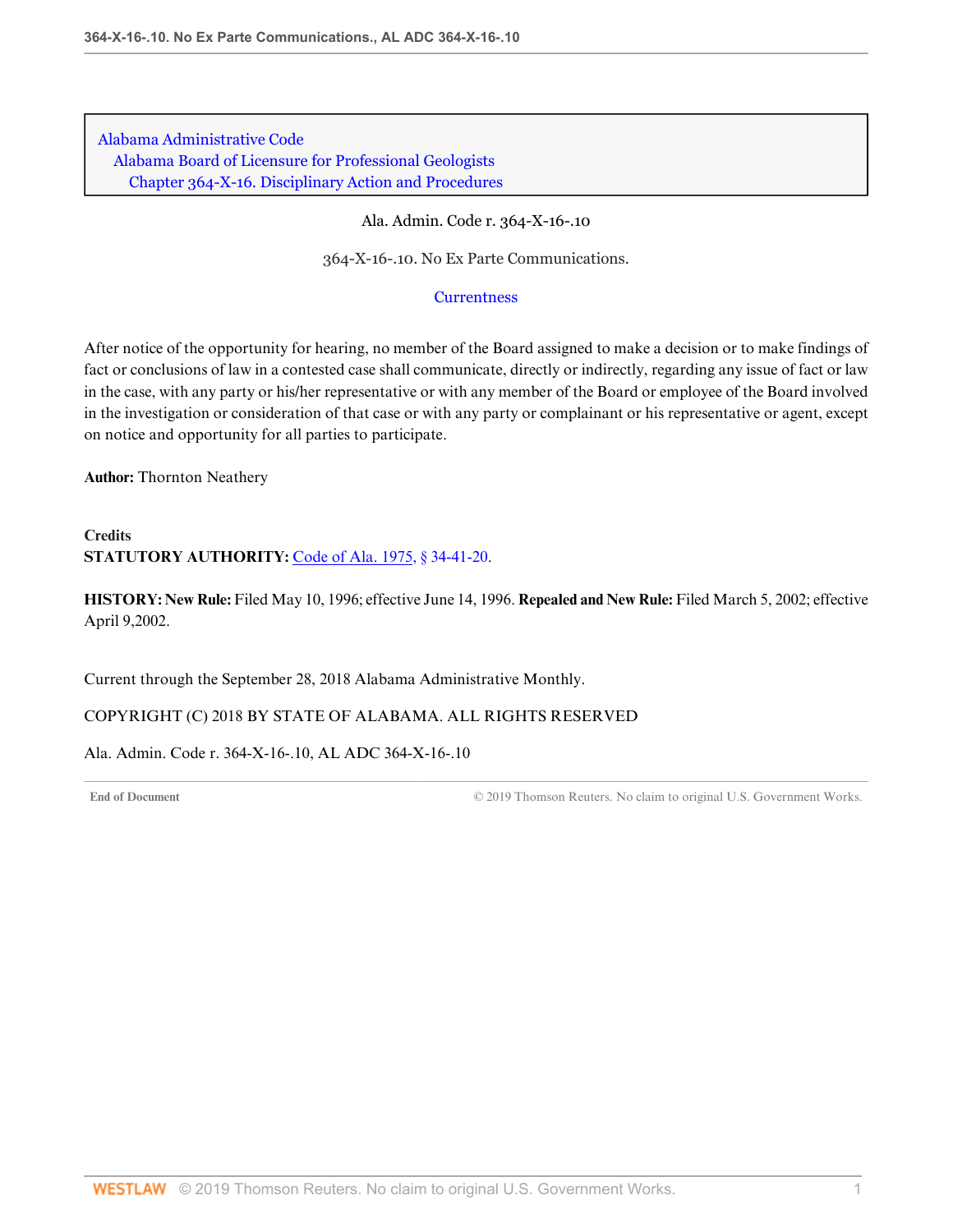#### Ala. Admin. Code r. 364-X-16-.11

364-X-16-.11. Petition For Intervention.

#### **[Currentness](#page-100-0)**

(1) The right to intervene in a contested case is governed by [Code of Ala. 1975, Section 41-22-14.](http://www.westlaw.com/Link/Document/FullText?findType=L&pubNum=1000002&cite=ALSTS41-22-14&originatingDoc=IB6D65D0BF9284E6E88C1E7D84668B761&refType=LQ&originationContext=document&vr=3.0&rs=cblt1.0&transitionType=DocumentItem&contextData=(sc.Default)) Any application for intervention shall be in writing and shall include the following:

(a) the name and address of the petitioner;

(b) the business and occupation of the petitioner, if relevant;

(c) a full identification of the contested case in which the petitioner is seeking intervention;

(d) if intervention based on statutory right is claimed, an identification of the statute and explanation of how the statute grants a right of intervention to the petitioner;

(e) if the intervention is claimed based on an individual interest in the outcome of the case as opposed to a public interest, an explanation of that individual interest and of how the representation of that individual interest is inadequate without intervention;

(f) the claim or defense with respect to which intervention is sought; and

(g) a summary of the arguments or evidence that the petitioner intends to present.

(2) Upon receipt of the petition the Board shall mail copies of the petition to the parties in the case, with the cost chargeable to the petitioner. The parties will be given the opportunity to comment in writing upon the merits of the petition prior to any decision as to whether intervention shall be allowed.

(3) If the Board determines that the petitioner is entitled to intervention, notice of this decision, in writing, shall be issued promptly to all parties and to the petitioner. If the Board determines that the petitioner is not entitled to intervention but that intervention is nonetheless appropriate for proper resolution of the issues, the Board may vote to permit intervention, either as to the case as a whole or as to certain matters, and notification to the parties and the petitioner shall include a statement of any limitations to be imposed upon the intervenor, such as of time, subject matter, or evidence.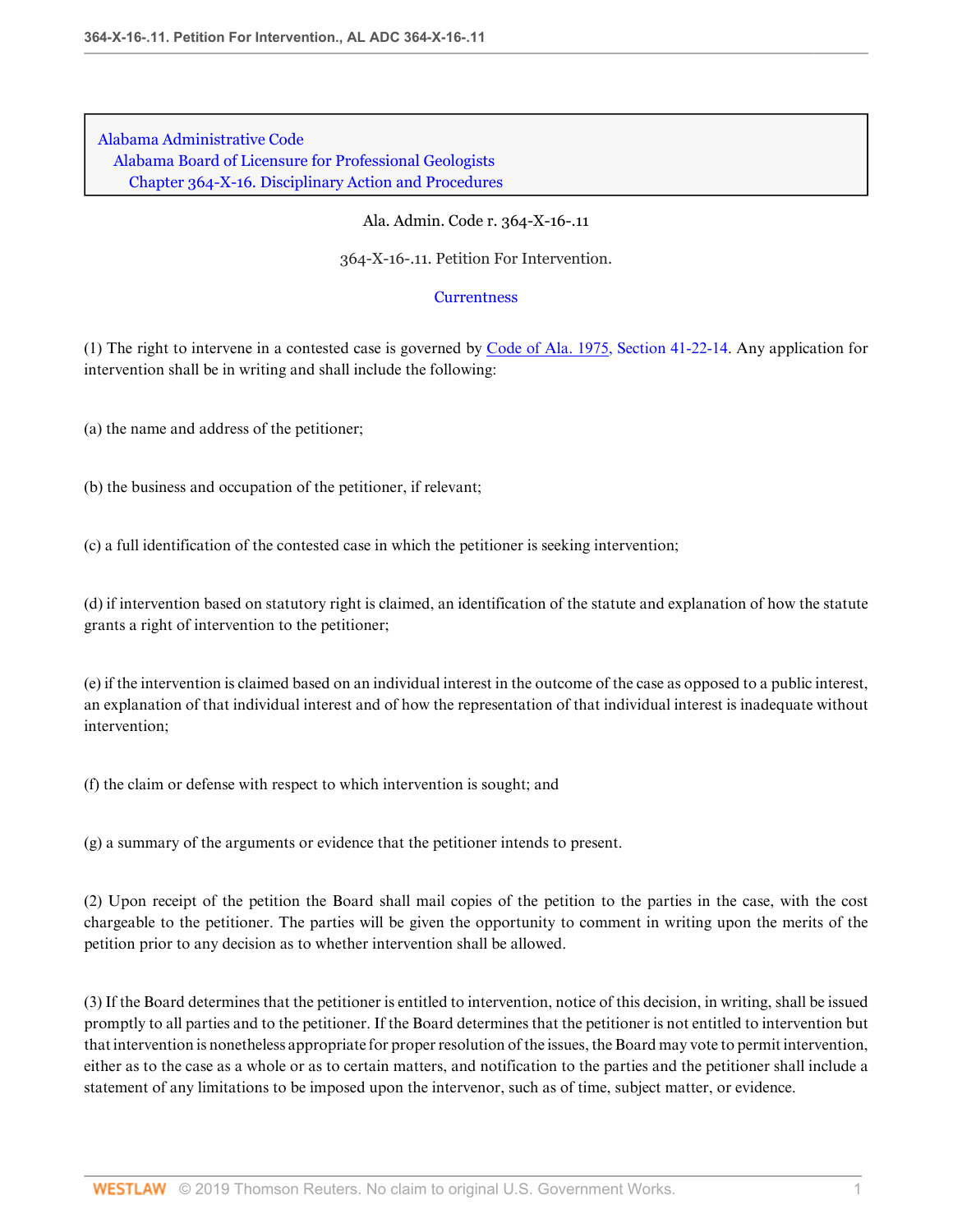(4) If the Board decides to deny intervention, the petitioner shall be promptly notified, in writing of this decision and the reasons for the decision.

**Author:** Thornton Neathery

**Credits** STATUTORY AUTHORITY: [Code of Ala. 1975, § 34-41-20.](http://www.westlaw.com/Link/Document/FullText?findType=L&pubNum=1000002&cite=ALSTS34-41-20&originatingDoc=IB6D65D0BF9284E6E88C1E7D84668B761&refType=LQ&originationContext=document&vr=3.0&rs=cblt1.0&transitionType=DocumentItem&contextData=(sc.Default))

**HISTORY: New Rule:** Filed May 10, 1996; effective June 14, 1996. **Repealed and New Rule:** Filed March 5, 2002; effective April 9,2002.

<span id="page-100-0"></span>Current through the September 28, 2018 Alabama Administrative Monthly.

## COPYRIGHT (C) 2018 BY STATE OF ALABAMA. ALL RIGHTS RESERVED

Ala. Admin. Code r. 364-X-16-.11, AL ADC 364-X-16-.11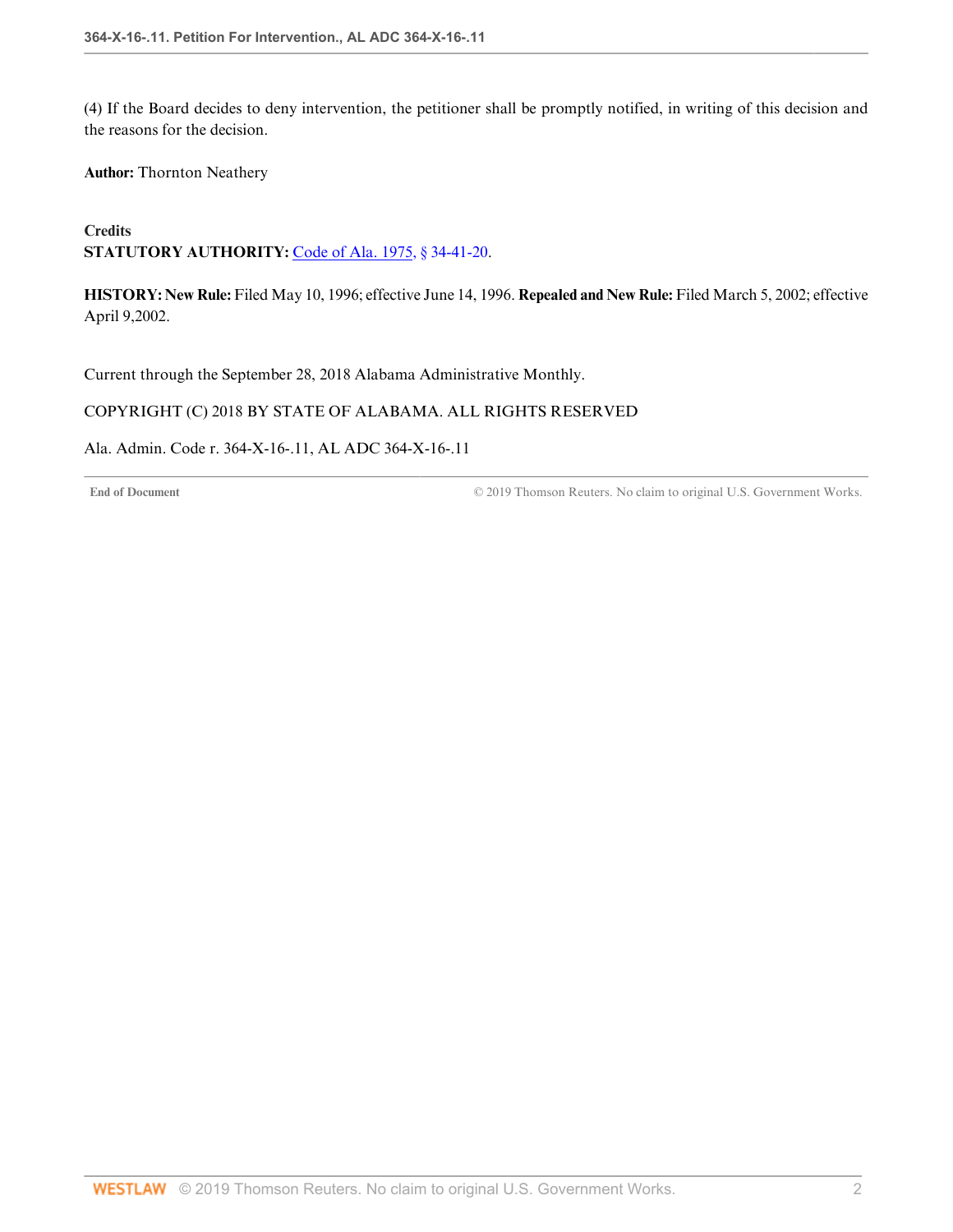#### Ala. Admin. Code r. 364-X-16-.12

364-X-16-.12. Hearing Officers: Designations: Powers.

#### **[Currentness](#page-101-0)**

(1) A hearing officer, designated by the Board, may, at the Board's option, preside at hearings in contested cases, but the Board shall, regardless, be present to hear the testimony, examine the evidence, and, if desired, ask questions of any witnesses.

(2) The hearing officer may, in addition, conduct any prehearing conferences, regulate discovery, issue subpoenas, and exercise any other powers appropriate under the Alabama Administrative Procedures Act.

**Author:** Thornton Neathery

## **Credits STATUTORY AUTHORITY:** [Code of Ala. 1975, § 34-41-11.](http://www.westlaw.com/Link/Document/FullText?findType=L&pubNum=1000002&cite=ALSTS34-41-11&originatingDoc=IF2407B772F2B41248387A931614C41F3&refType=LQ&originationContext=document&vr=3.0&rs=cblt1.0&transitionType=DocumentItem&contextData=(sc.Default))

**HISTORY: New Rule:** Filed May 10, 1996; effective June 14, 1996. **Repealed and New Rule:** Filed March 5, 2002; effective April 9,2002.

<span id="page-101-0"></span>Current through the September 28, 2018 Alabama Administrative Monthly.

#### COPYRIGHT (C) 2018 BY STATE OF ALABAMA. ALL RIGHTS RESERVED

Ala. Admin. Code r. 364-X-16-.12, AL ADC 364-X-16-.12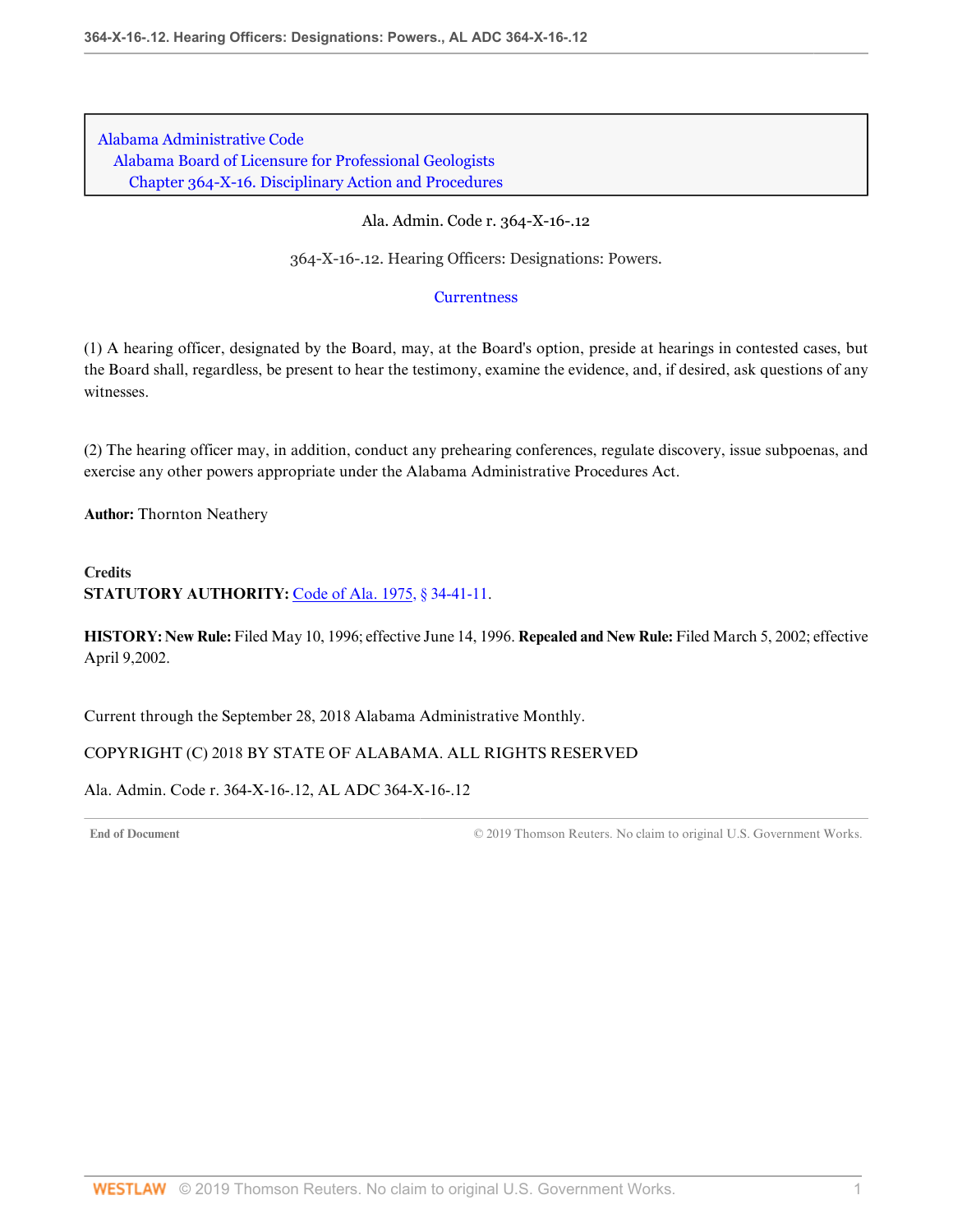Ala. Admin. Code r. 364-X-17-.01

364-X-17-.01. Procedures.

#### **[Currentness](#page-103-0)**

(1) Plea. The Respondent shall plead either "guilty" or "not guilty" to the charges set forth in the complaint.

(2) Opening Statement. Each side will have the opportunity to make an opening statement.

(3) Evidence. The State will present its evidence, followed by the Respondent. The State will follow with a rebuttal. Each witness called may be examined in the following order:

(a) Direct examination.

(b) Cross examination.

(c) Examination by the Board.

(d) Re-direct examination.

(e) Re-cross examination.

(f) Re-examination by the Board.

(4) Closing argument. Each side will have the opportunity to make a short closing argument. These arguments will summarize the evidence presented and urge the application of pertinent law to the evidence presented.

(5) Proposed Decision. See also [Rule 364-X-17-.06.](http://www.westlaw.com/Link/Document/FullText?findType=L&pubNum=1012843&cite=ALADC364-X-17-.06&originatingDoc=IE3800C1A4A444CEA8C32BBD2DD861EF3&refType=VP&originationContext=document&vr=3.0&rs=cblt1.0&transitionType=DocumentItem&contextData=(sc.Default)) The Board may request either or both sides to prepare within seven (7) days for the Board's consideration a proposed decision of the Board, which shall include findings of fact, official notice and conclusions of law. Any underlying facts of record in support of the findings will be disclosed.

(6) Decision. The Board shall issue a decision. Its decision is the prerequisite "final agency decision" for the right to judicial review. See also [Rule 364-X-17-.05](http://www.westlaw.com/Link/Document/FullText?findType=L&pubNum=1012843&cite=ALADC364-X-17-.05&originatingDoc=IE3800C1A4A444CEA8C32BBD2DD861EF3&refType=VP&originationContext=document&vr=3.0&rs=cblt1.0&transitionType=DocumentItem&contextData=(sc.Default)).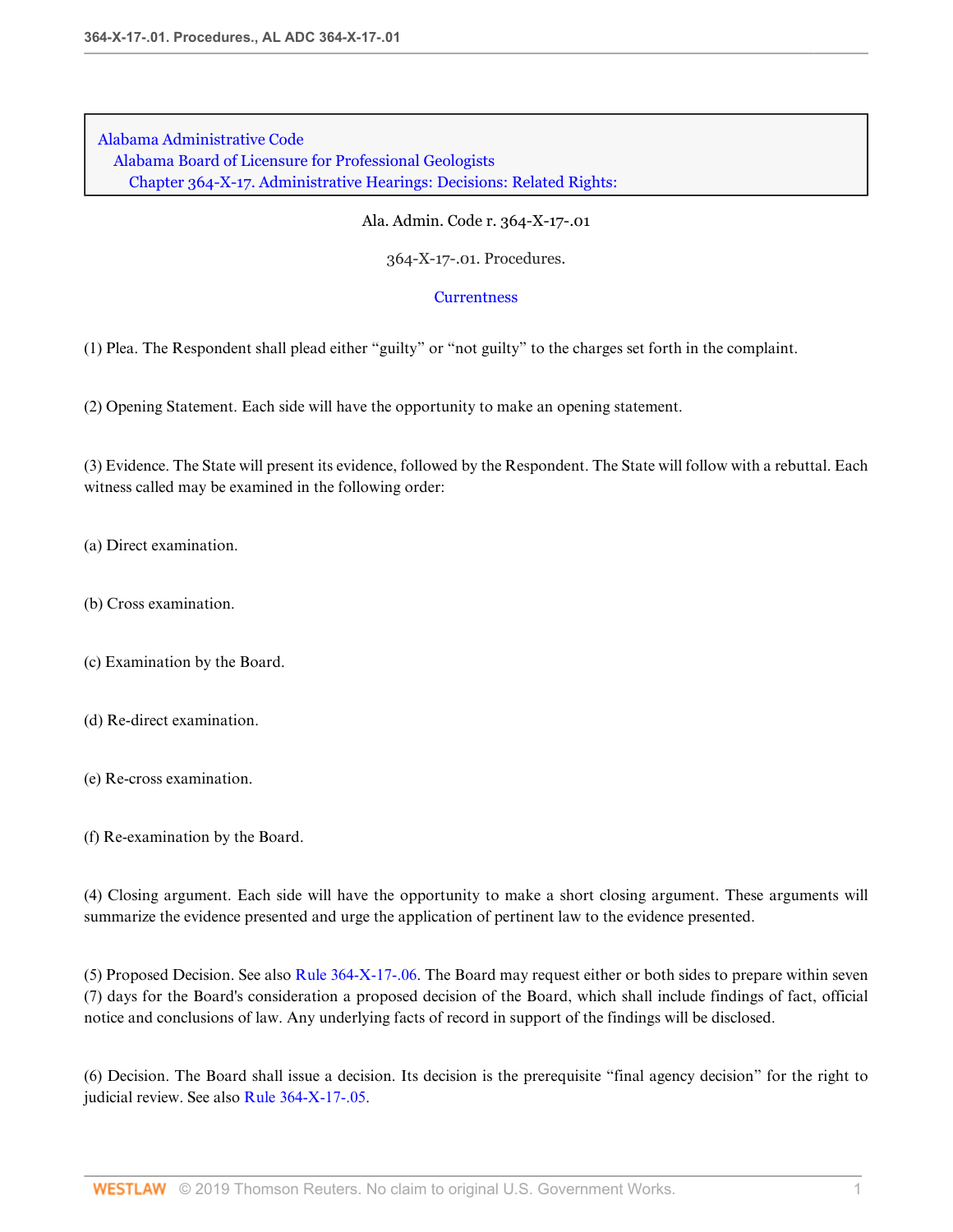**Author:** Thornton L. Neathery

# **Credits**

**STATUTORY AUTHORITY:** [Code of Ala. 1975, § 34-41-20.](http://www.westlaw.com/Link/Document/FullText?findType=L&pubNum=1000002&cite=ALSTS34-41-20&originatingDoc=IE3800C1A4A444CEA8C32BBD2DD861EF3&refType=LQ&originationContext=document&vr=3.0&rs=cblt1.0&transitionType=DocumentItem&contextData=(sc.Default))

**HISTORY: New Rule:** Filed May 10, 1996; effective June 14, 1996.

<span id="page-103-0"></span>Current through the September 28, 2018 Alabama Administrative Monthly.

## COPYRIGHT (C) 2018 BY STATE OF ALABAMA. ALL RIGHTS RESERVED

Ala. Admin. Code r. 364-X-17-.01, AL ADC 364-X-17-.01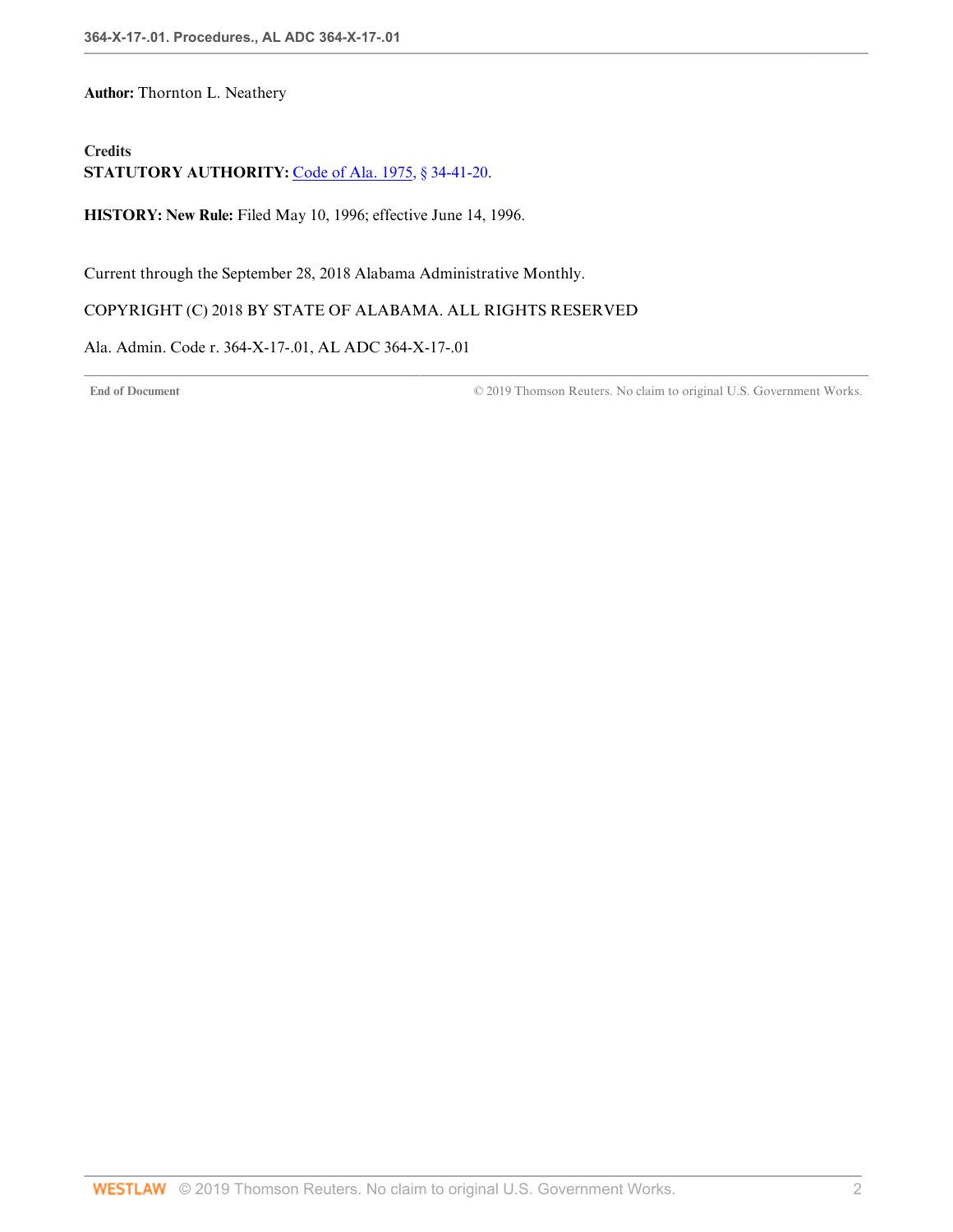Ala. Admin. Code r. 364-X-17-.02

364-X-17-.02. Failure To Appear.

#### **[Currentness](#page-104-0)**

(1) If a party fails to appear in a contested case after proper service of notice, the Board, if no adjournment is granted, may proceed with the hearing and make its decision in the absence of the party.

(2) Continuances, adjournments and like dispositions will be granted in compelling circumstances. Usually only one such postponement will be allowed.

(3) Petition for reopening a case will not be granted except when the petitioner can show, in writing, that the reasons for his or her failure to appear were justifiable and unavoidable and that fairness requires reopening the case. Such petitions, however, will have no effect of the running of the 30 day period for seeking judicial review, which starts the day of final judgment by the Board.

(4) The decision of the Board will be in writing and a copy will be sent via registered or certified mail to the petitioner and made a part of the record of the hearing.

**Author:** Thornton L. Neathery

## **Credits STATUTORY AUTHORITY:** [Code of Ala. 1975, § 34-41-20.](http://www.westlaw.com/Link/Document/FullText?findType=L&pubNum=1000002&cite=ALSTS34-41-20&originatingDoc=I691DC293708F4C9BA57F661472B45B61&refType=LQ&originationContext=document&vr=3.0&rs=cblt1.0&transitionType=DocumentItem&contextData=(sc.Default))

**HISTORY: New Rule:** Filed May 10, 1996; effective June 14, 1996. **Amended:** Filed March 5, 2002; effective April 9, 2002.

<span id="page-104-0"></span>Current through the September 28, 2018 Alabama Administrative Monthly.

#### COPYRIGHT (C) 2018 BY STATE OF ALABAMA. ALL RIGHTS RESERVED

Ala. Admin. Code r. 364-X-17-.02, AL ADC 364-X-17-.02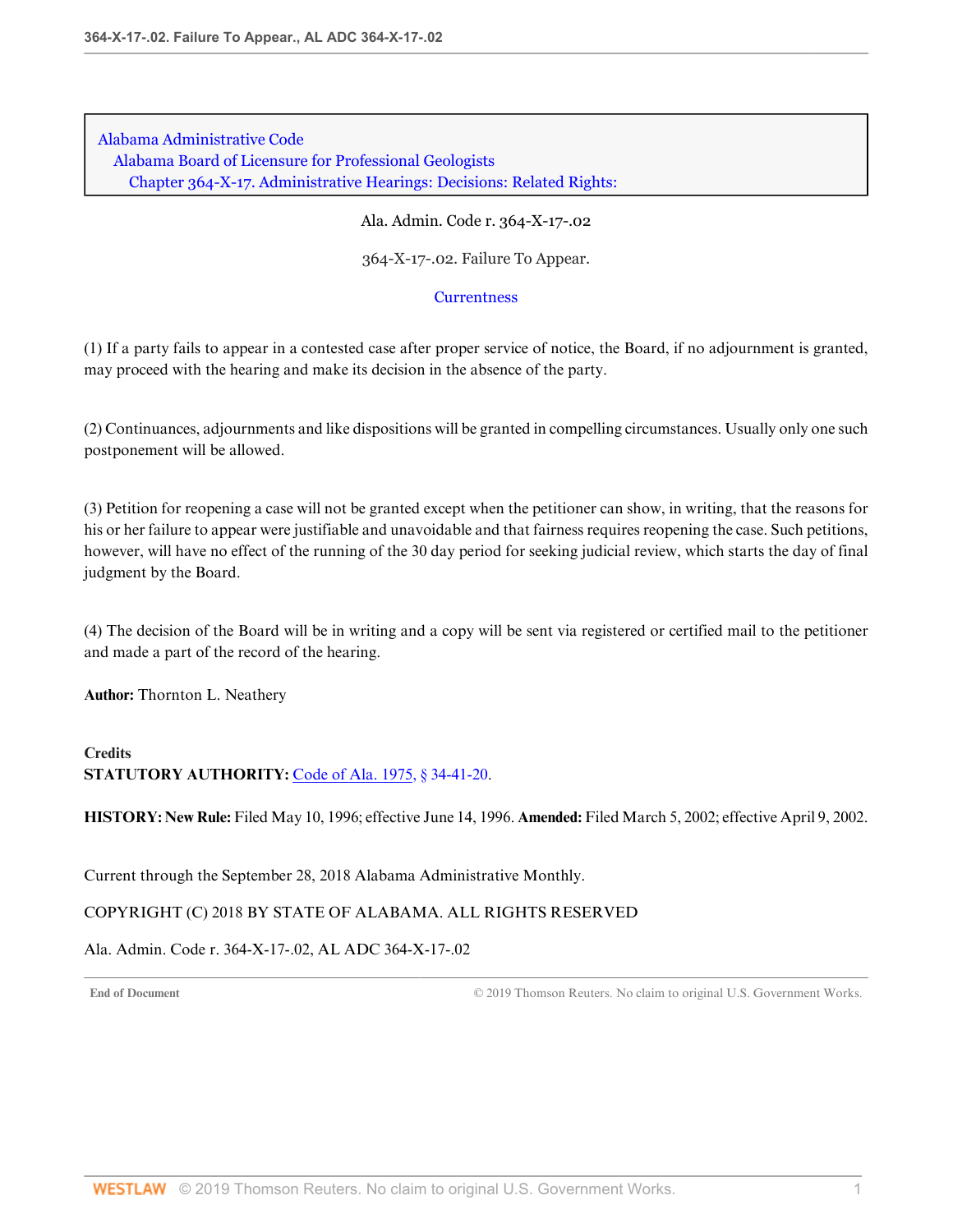#### Ala. Admin. Code r. 364-X-17-.03

364-X-17-.03. Simplification Of Issues.

#### **[Currentness](#page-105-0)**

Except as prohibited by statute, the parties to a contested case, specifically including the Board, may agree in advance to simplify the hearing by: decreasing the number of the issues to be contested at the hearing; accepting the validity of certain proposed evidence; accepting the findings in some other case with relevance to the case at hand; or agreeing to such other matters as may expedite the hearing .

**Author:** Thornton L. Neathery

**Credits STATUTORY AUTHORITY:** [Code of Ala. 1975, §§ 34-41-17](http://www.westlaw.com/Link/Document/FullText?findType=L&pubNum=1000002&cite=ALSTS34-41-17&originatingDoc=I9FFABBEE7B224C4AB4B7099EFE36B3FE&refType=LQ&originationContext=document&vr=3.0&rs=cblt1.0&transitionType=DocumentItem&contextData=(sc.Default)), [34-41-20](http://www.westlaw.com/Link/Document/FullText?findType=L&pubNum=1000002&cite=ALSTS34-41-20&originatingDoc=I9FFABBEE7B224C4AB4B7099EFE36B3FE&refType=LQ&originationContext=document&vr=3.0&rs=cblt1.0&transitionType=DocumentItem&contextData=(sc.Default)).

**HISTORY: New Rule:** Filed May 10, 1996; effective June 14, 1996.

<span id="page-105-0"></span>Current through the September 28, 2018 Alabama Administrative Monthly.

#### COPYRIGHT (C) 2018 BY STATE OF ALABAMA. ALL RIGHTS RESERVED

Ala. Admin. Code r. 364-X-17-.03, AL ADC 364-X-17-.03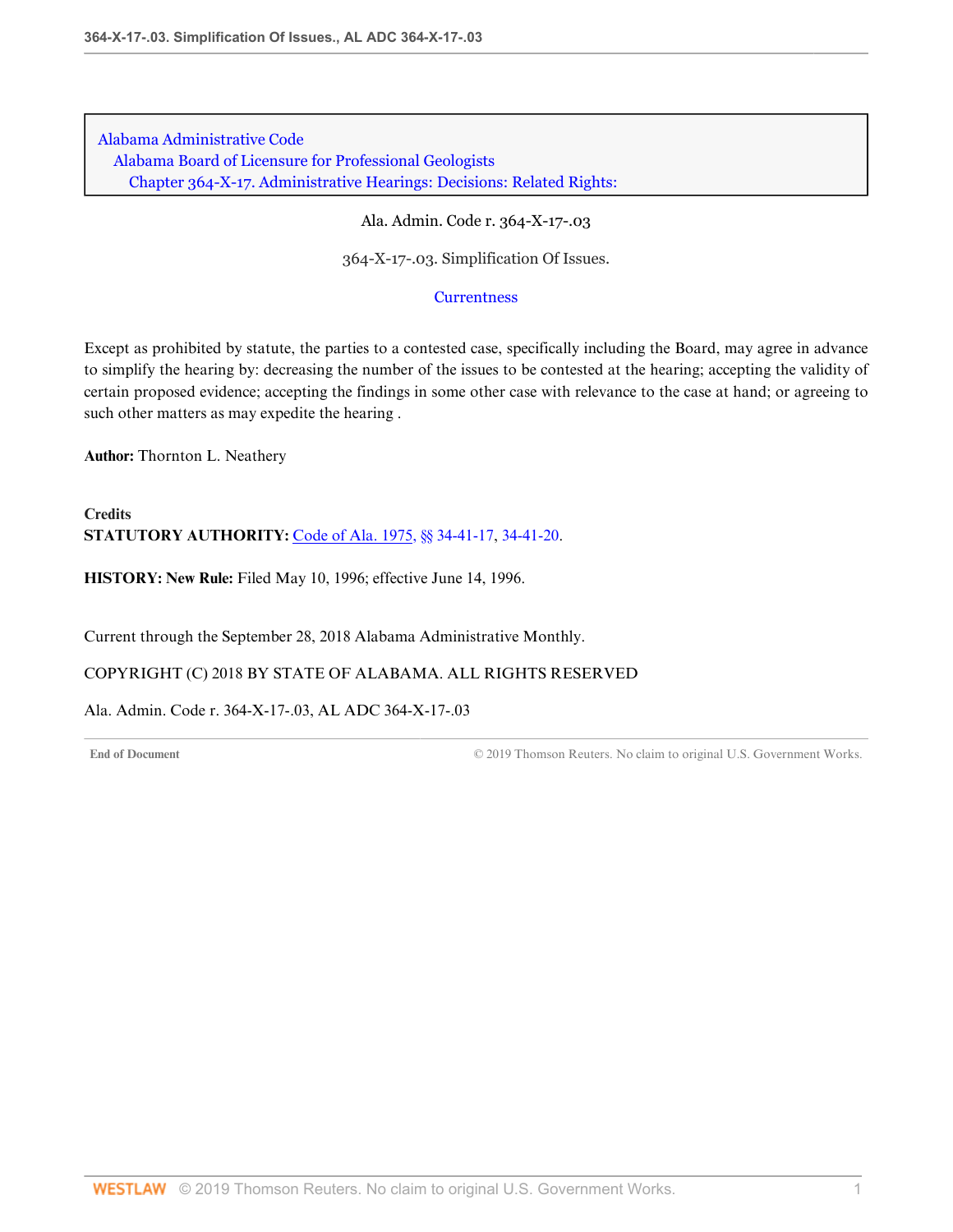Ala. Admin. Code r. 364-X-17-.04

364-X-17-.04. Subpoenas.

#### **[Currentness](#page-108-0)**

(1) Subpoenas requiring the attendance of witnesses, or those to produce documents, evidence, or things, will be issued by the Board or its designee within four business days of the receipt of a request from a party to the case for such subpoena, except as stated in this Rule.

(2) Subpoenas shall be served as the officer issuing the subpoena shall direct, as may be appropriate to the circumstances of the case. Subpoenas may be directed to be served by either of the following methods:

(a) by an employee of the Board; or

(b) by the sheriff of the county in which the person subpoenaed resides, when the party requesting such subpoena prepays the sheriff's service fee.

(3) Subpoenas shall be issued in duplicate, with a "Return of Service" form attached to each copy. The person serving the subpoena shall fill out the "Return of Service" form for each copy and promptly return one copy of the subpoena, with the attached "Return of Service" forms completed, to the Board.

(4) The Board or its designee will have the discretion to refuse to issue a requested subpoena if, clearly, on its face, the request is objectionable or unreasonable.

(5) Except as otherwise stated in a particular subpoena, any person receiving a subpoena from the Board may object thereto by filing a written objection to the subpoena with the Board by mailing same to the Board office. Such objection must be filed within five (5) days of receipt of the subpoena or two days prior to the date on which the subpoena is returnable or testimony to be taken, whichever shall be sooner.

(6) Such objection will include a concise, but complete statement of the reasons why the subpoena should be revoked or modified. These reasons may include lack of relevance of the evidence sought, or any other reason sufficient in law for holding the subpoena invalid, such as that the evidence is privileged, that appearance or production would be so disruptive as to be unreasonable in light of the significance of the evidence sought, or other undue hardships.

(7) Any such objection to a subpoena must be served on the party who requested the subpoena simultaneously with the filing of the objection with the Board.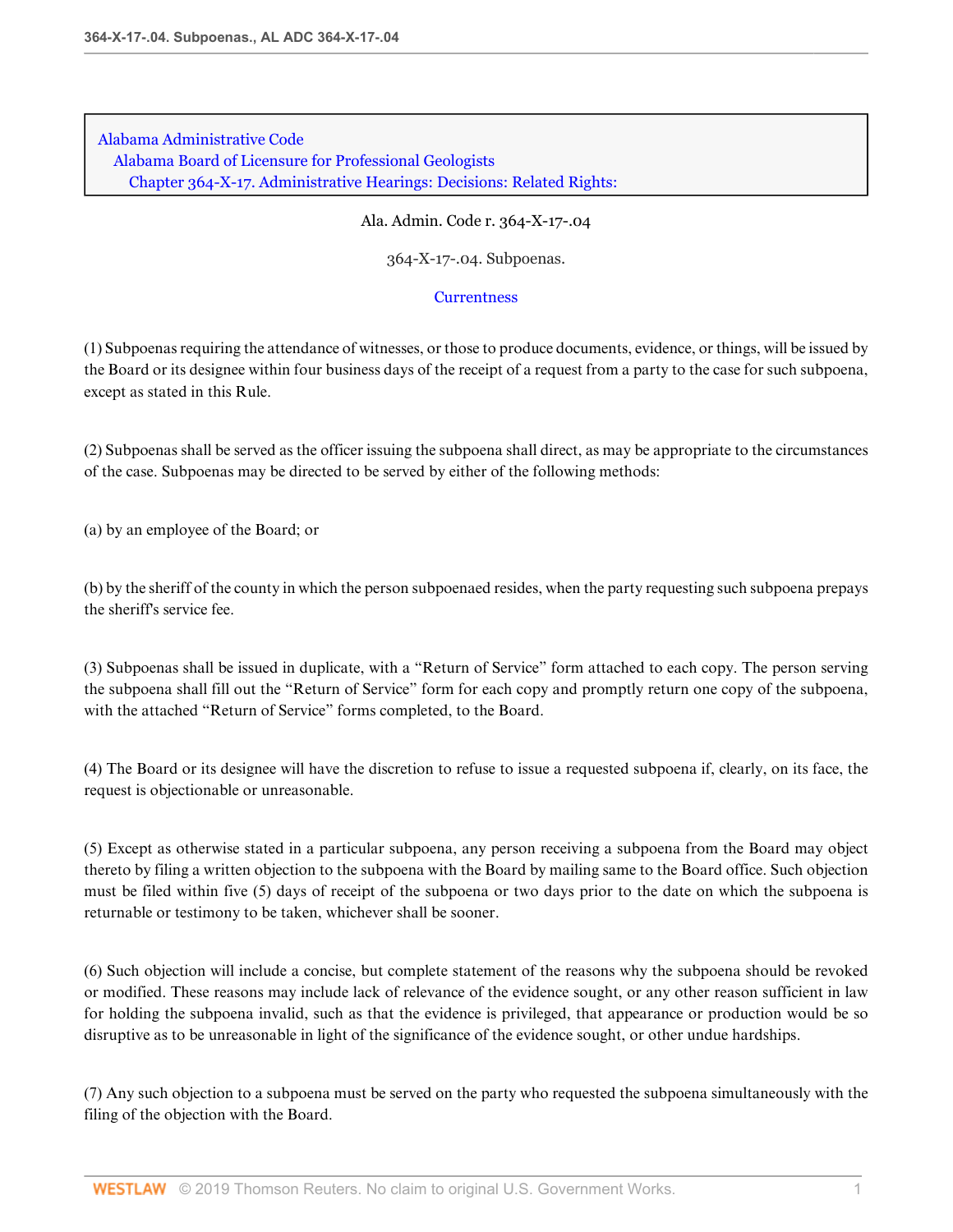(8) The party who requested the subpoena, in such time as may be granted by the Board or its designee, may file a written response to the objection. The written response shall be served by the requesting party on the objecting witness simultaneously with filing the response with the Board.

(9) After receipt of the objection and response thereto, if any, the Board or its designee shall issue a notice to the party who requested the subpoena and the party who is challenging it, and may notify all other parties, of an open hearing, to be scheduled as soon as practicable, at which time evidence and testimony may be presented, limited to the narrow questions raised by the objection and response, if any.

(10) Promptly after the close of such hearing, the Board or its designee will rule on the challenge and issue a written decision. A copy of the decision will be issued to all parties and made a part of the record.

(11) Subpoenas shall contain the following:

(a) the caption of the case;

(b) the name and address of the person subpoenaed;

(c) the date, hour and location of the hearing in which a witness is commanded to appear;

(d) a particularized description of the books, papers, records, maps, charts or objects the witness is directed to bring with him or her to the hearing, if any;

(e) the identity of the party on whose application the subpoena has been issued, and the date of issue;

(f) the manuscript signature of the Board chairman or his designee; and

(g) a "Return of Service" form, fully executed, which shows; the name and capacity of the person serving the subpoena; the date on which the subpoena was delivered to the person directed to make service; the date on which service was made; the person on whom service was made; the location and manner in which service was made; and the manuscript signature of the person making service.

**Author:** Thornton L. Neathery

**Credits STATUTORY AUTHORITY:** [Code of Ala. 1975, § 34-41-20.](http://www.westlaw.com/Link/Document/FullText?findType=L&pubNum=1000002&cite=ALSTS34-41-20&originatingDoc=IC6BD2C3AC45D480A99FD11006DA18698&refType=LQ&originationContext=document&vr=3.0&rs=cblt1.0&transitionType=DocumentItem&contextData=(sc.Default))

**HISTORY: New Rule:** Filed May 10, 1996; effective June 14, 1996.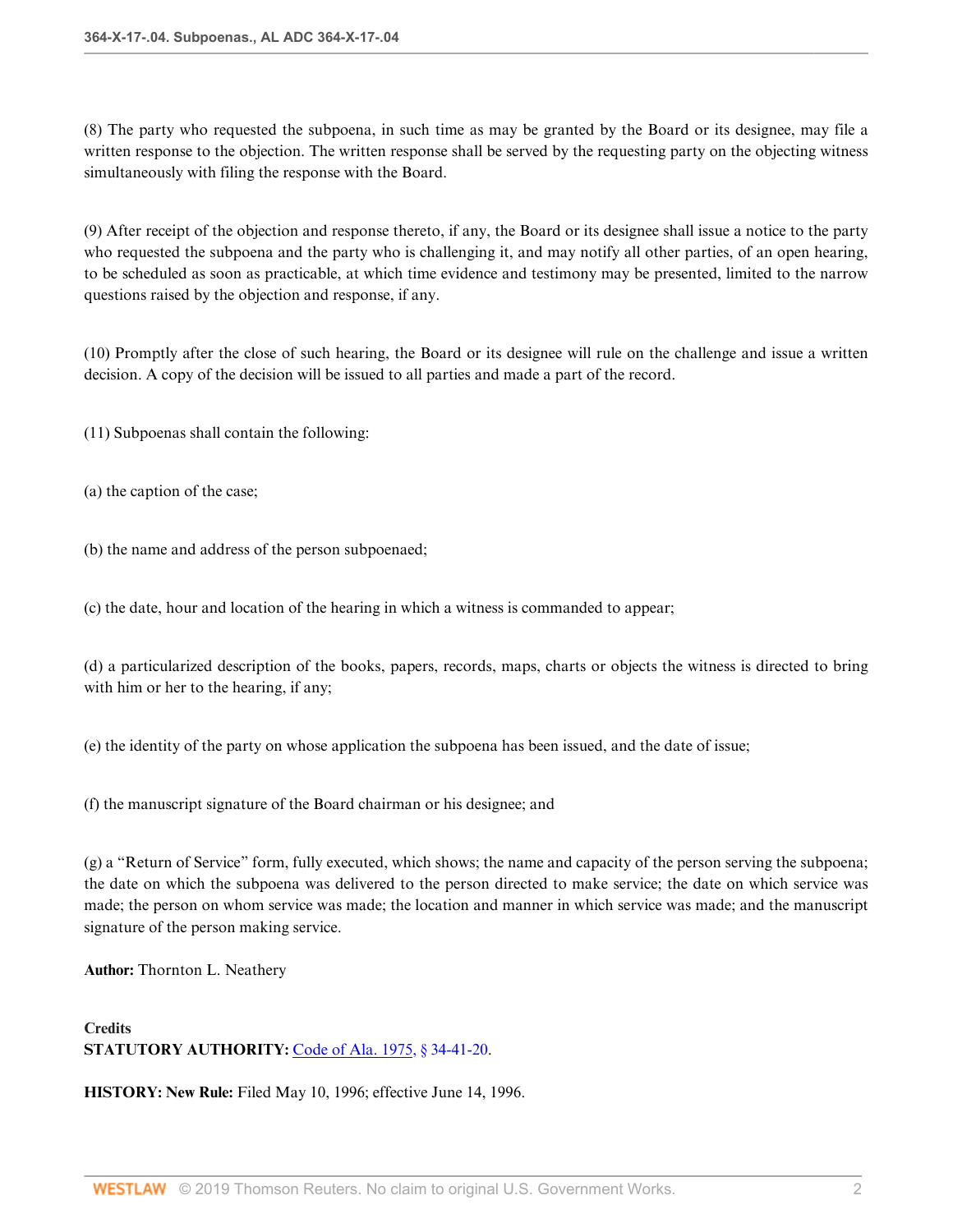Current through the September 28, 2018 Alabama Administrative Monthly.

# COPYRIGHT (C) 2018 BY STATE OF ALABAMA. ALL RIGHTS RESERVED

# Ala. Admin. Code r. 364-X-17-.04, AL ADC 364-X-17-.04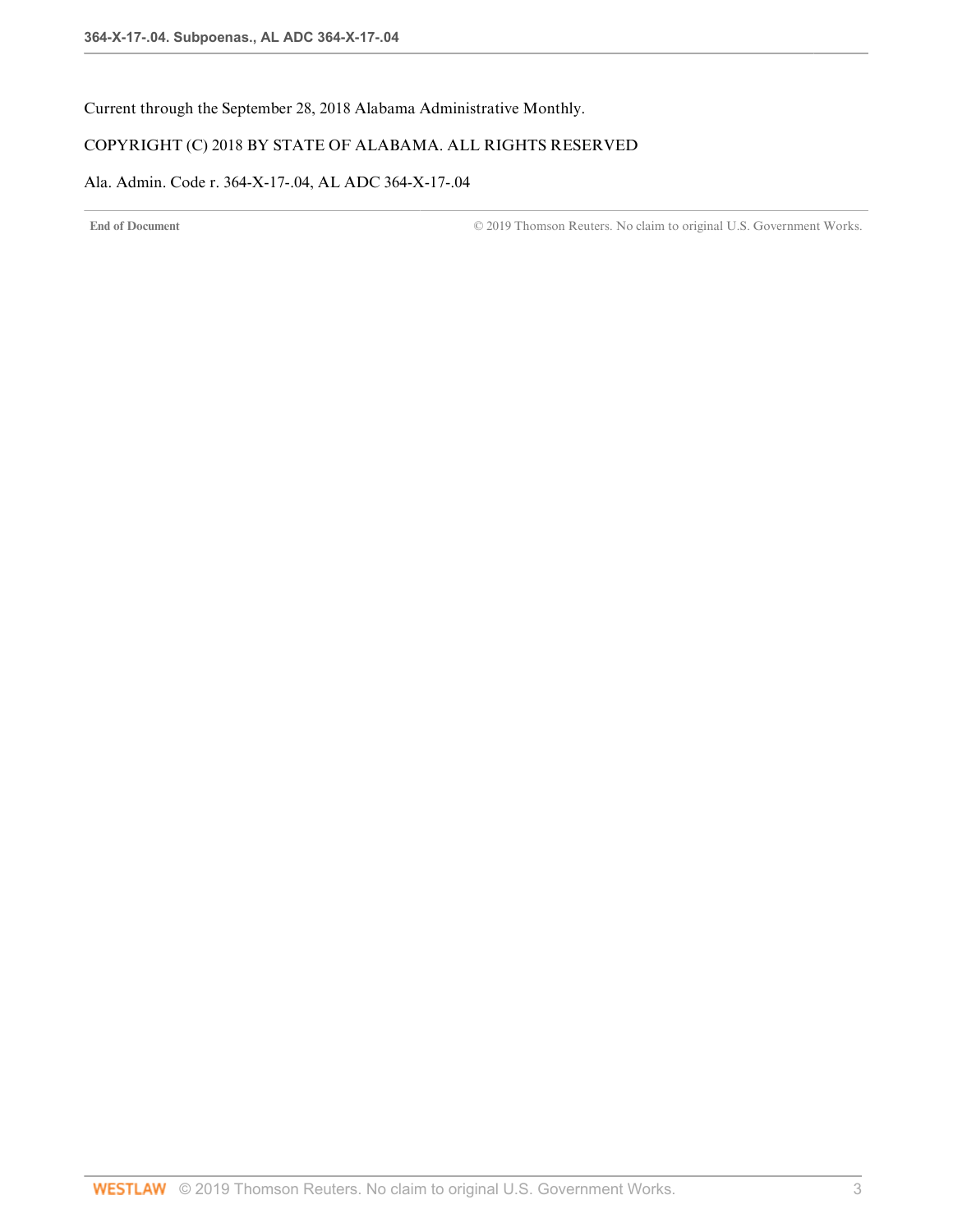[Alabama Administrative Code](http://www.westlaw.com/Browse/Home/Regulations/AlabamaRegulations?transitionType=DocumentItem&contextData=(sc.Default)&rs=clbt1.0&vr=3.0) [Alabama Board of Licensure for Professional Geologists](http://www.westlaw.com/Browse/Home/Regulations/AlabamaRegulations?guid=IB36CA5F191AA11E8899E005056B56C30&transitionType=DocumentItem&contextData=(sc.Default)&rs=clbt1.0&vr=3.0) [Chapter 364-X-17. Administrative Hearings: Decisions: Related Rights:](http://www.westlaw.com/Browse/Home/Regulations/AlabamaRegulations?guid=IB36CF42A91AA11E8899E005056B56C30&transitionType=DocumentItem&contextData=(sc.Default)&rs=clbt1.0&vr=3.0)

#### Ala. Admin. Code r. 364-X-17-.05

364-X-17-.05. Final Decisions In Administrative Hearings.

#### **[Currentness](#page-109-0)**

Within thirty (30) days of the date of the final hearing, the Board will issue the final, written decision in all contested cases. This decision will include findings of fact, official notice taken, and conclusions of law. Any underlying facts of record in support of the findings will be disclosed.

**Author:** Thornton L. Neathery

**Credits STATUTORY AUTHORITY:** [Code of Ala. 1975, § 34-41-20.](http://www.westlaw.com/Link/Document/FullText?findType=L&pubNum=1000002&cite=ALSTS34-41-20&originatingDoc=IFD49B2AB1C164DB786078550A64830A8&refType=LQ&originationContext=document&vr=3.0&rs=cblt1.0&transitionType=DocumentItem&contextData=(sc.Default))

**HISTORY: New Rule:** Filed May 10, 1996; effective June 14, 1996.

<span id="page-109-0"></span>Current through the September 28, 2018 Alabama Administrative Monthly.

COPYRIGHT (C) 2018 BY STATE OF ALABAMA. ALL RIGHTS RESERVED

Ala. Admin. Code r. 364-X-17-.05, AL ADC 364-X-17-.05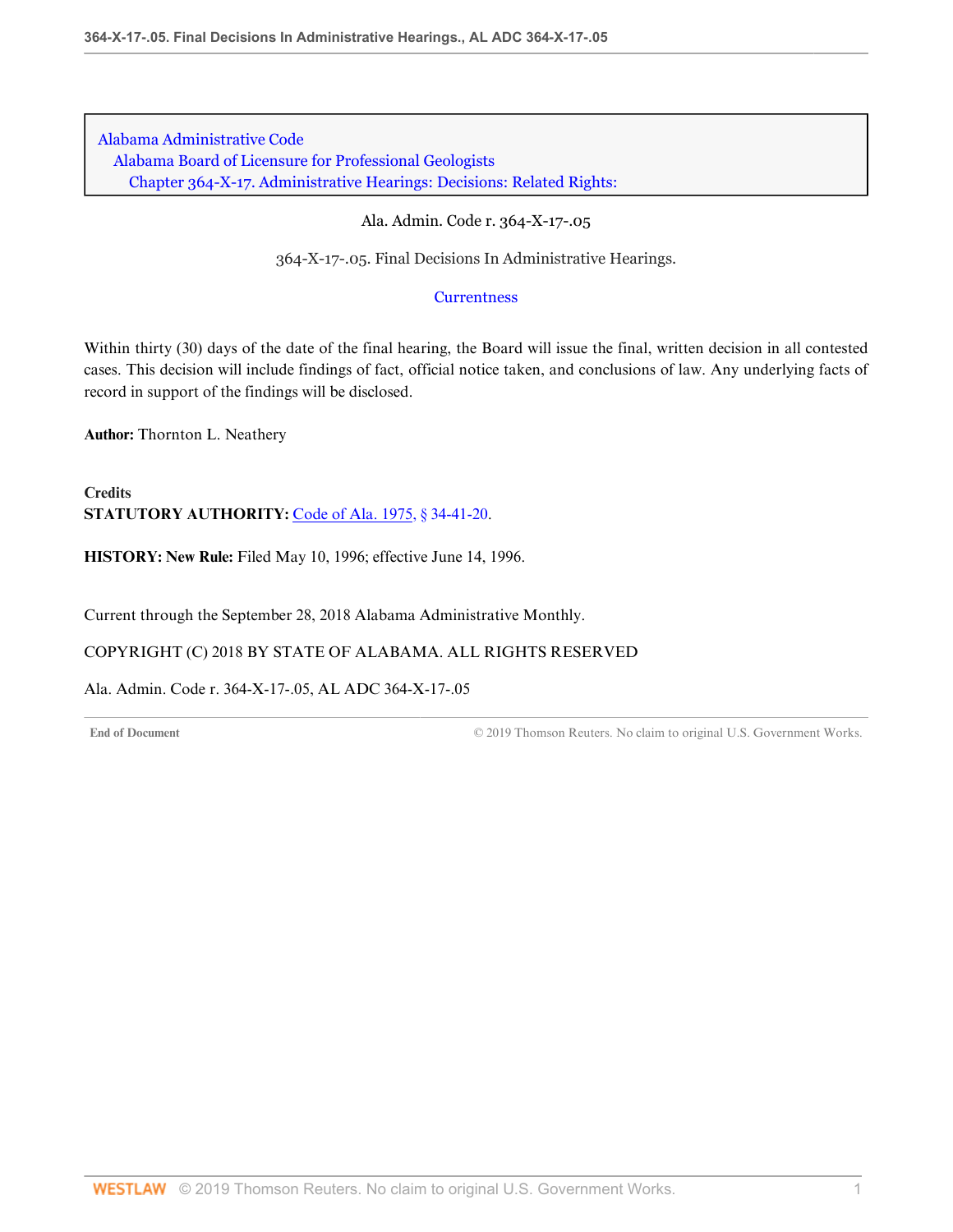[Alabama Administrative Code](http://www.westlaw.com/Browse/Home/Regulations/AlabamaRegulations?transitionType=DocumentItem&contextData=(sc.Default)&rs=clbt1.0&vr=3.0) [Alabama Board of Licensure for Professional Geologists](http://www.westlaw.com/Browse/Home/Regulations/AlabamaRegulations?guid=IB36CA5F191AA11E8899E005056B56C30&transitionType=DocumentItem&contextData=(sc.Default)&rs=clbt1.0&vr=3.0) [Chapter 364-X-17. Administrative Hearings: Decisions: Related Rights:](http://www.westlaw.com/Browse/Home/Regulations/AlabamaRegulations?guid=IB36CF42A91AA11E8899E005056B56C30&transitionType=DocumentItem&contextData=(sc.Default)&rs=clbt1.0&vr=3.0)

#### Ala. Admin. Code r. 364-X-17-.06

364-X-17-.06. Proposal For Decisions.

#### **[Currentness](#page-111-0)**

(1) When the official or a majority of the officials of the Board who are to make a final decision have not heard a contested case, the decision shall not be made until a proposal for decision is served on the parties, and an opportunity is given to each party to file exceptions and proposed findings of fact and to present oral and written arguments to the officials who are to make the decision.

(2) When a "Proposal for Decision" is rendered by a Hearing Officer, any party may file written exception thereto and submit his own proposed findings of fact and conclusions of law.

(3) Any exceptions to the procedures during the hearing, the handling of the hearing by the Hearing Officer, rulings on evidence, or any other matters, must be written and refer specifically to pages of record or otherwise precisely identify the occurrence being excepted to. Such exceptions must be filed with the Board within five (5) days of the receipt of the Hearing Officer's proposal for decision. The container of such written exceptions should bear the notation: RE: EXCEPTIONS TO THE PROCEEDINGS IN THE CASE OF (name of case).

(4) The Board will direct whatever corrective action it may deem advisable in light of the exceptions, if any. Any decision made will be a part of the record and copy there given to all parties.

(5) Any party may present further oral arguments to the Board upon request. Such request must be made in writing to the Board not later than three (3) days after receipt of the Hearing Officer's "Proposal for Decision."

(6) Upon receipt of request for further oral argument, notice will be issued promptly by registered or certified mail to all parties designating time and place for such oral argument.

(7) The parties, by written stipulation or at the meeting, may waive compliance with this section.

**Author:** Thornton L. Neathery

# **Credits STATUTORY AUTHORITY:** [Code of Ala. 1975, § 34-41-20.](http://www.westlaw.com/Link/Document/FullText?findType=L&pubNum=1000002&cite=ALSTS34-41-20&originatingDoc=I7E93722EE36343DAA38BE42402FB9F2F&refType=LQ&originationContext=document&vr=3.0&rs=cblt1.0&transitionType=DocumentItem&contextData=(sc.Default))

**HISTORY: New Rule:** Filed May 10, 1996; effective June 14, 1996.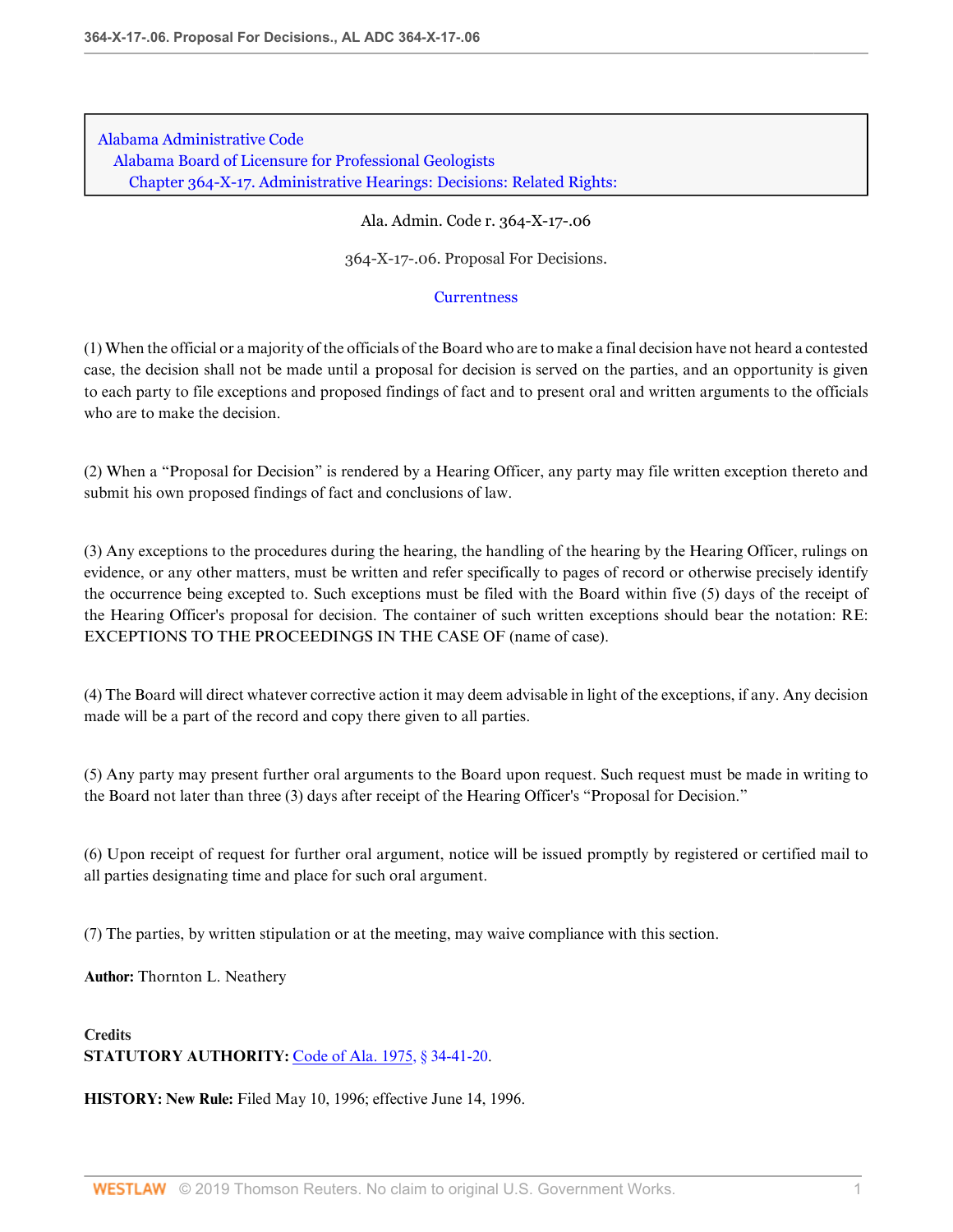<span id="page-111-0"></span>Current through the September 28, 2018 Alabama Administrative Monthly.

# COPYRIGHT (C) 2018 BY STATE OF ALABAMA. ALL RIGHTS RESERVED

# Ala. Admin. Code r. 364-X-17-.06, AL ADC 364-X-17-.06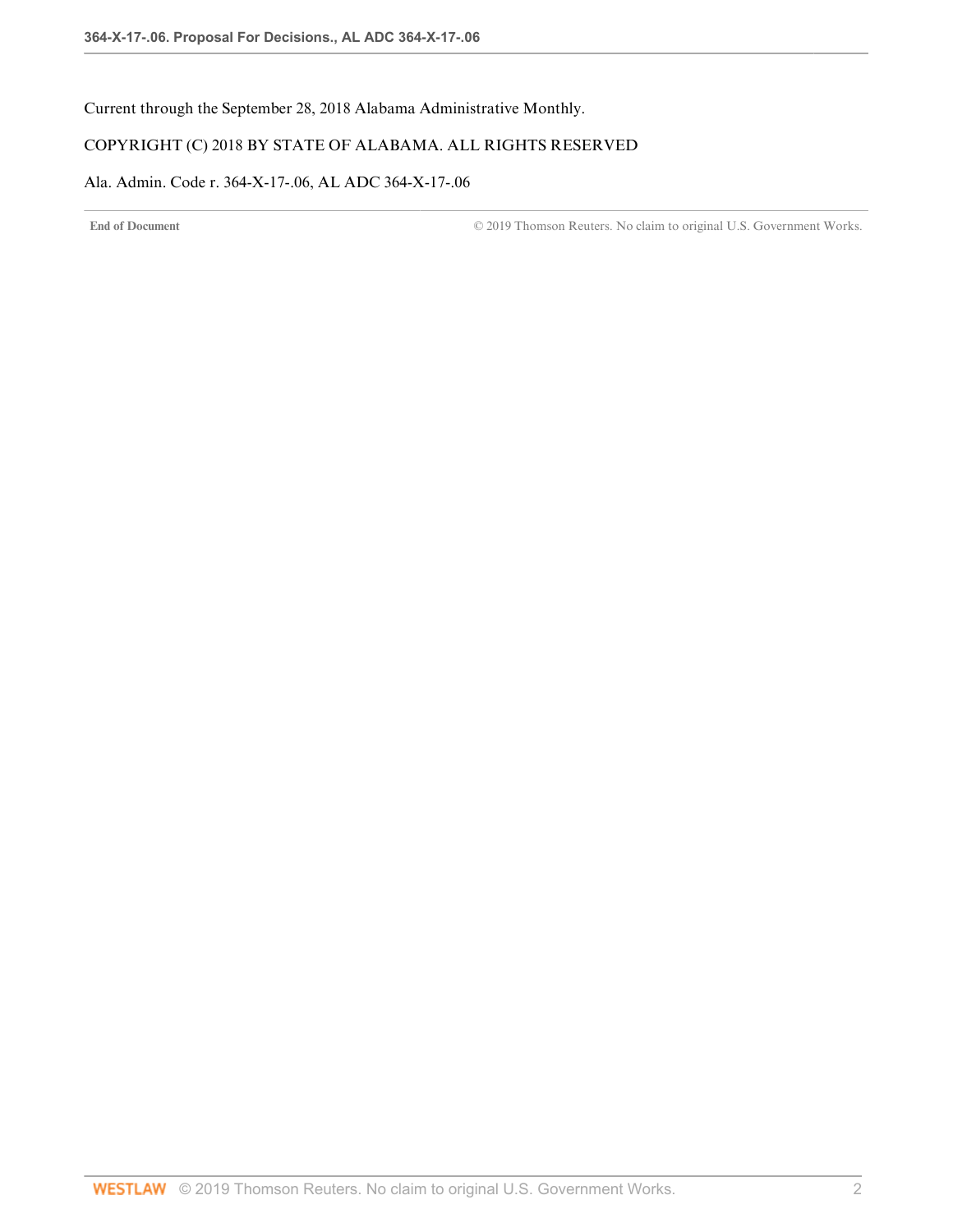[Alabama Administrative Code](http://www.westlaw.com/Browse/Home/Regulations/AlabamaRegulations?transitionType=DocumentItem&contextData=(sc.Default)&rs=clbt1.0&vr=3.0) [Alabama Board of Licensure for Professional Geologists](http://www.westlaw.com/Browse/Home/Regulations/AlabamaRegulations?guid=IB36CA5F191AA11E8899E005056B56C30&transitionType=DocumentItem&contextData=(sc.Default)&rs=clbt1.0&vr=3.0) [Chapter 364-X-18. Judicial Review](http://www.westlaw.com/Browse/Home/Regulations/AlabamaRegulations?guid=IB36CF43191AA11E8899E005056B56C30&transitionType=DocumentItem&contextData=(sc.Default)&rs=clbt1.0&vr=3.0)

Ala. Admin. Code r. 364-X-18-.01

364-X-18-.01. Right To Judicial Review.

**[Currentness](#page-112-0)** 

Any person who is aggrieved by a final Board decision in a contested case, is entitled to a judicial review of such decision under Alabama Procedures Act, or by any other procedure for judicial review available under law.

**Author:** Thornton L. Neathery

**Credits STATUTORY AUTHORITY:** [Code of Ala. 1975, § 34-41-20.](http://www.westlaw.com/Link/Document/FullText?findType=L&pubNum=1000002&cite=ALSTS34-41-20&originatingDoc=IFD0940CC765A4D9FA7D8EE56801221F1&refType=LQ&originationContext=document&vr=3.0&rs=cblt1.0&transitionType=DocumentItem&contextData=(sc.Default))

**HISTORY: New Rule:** Filed May 10, 1996; effective June 14, 1996. **Amended:** Filed March 5, 2002; effective April 9, 2002.

<span id="page-112-0"></span>Current through the September 28, 2018 Alabama Administrative Monthly.

# COPYRIGHT (C) 2018 BY STATE OF ALABAMA. ALL RIGHTS RESERVED

Ala. Admin. Code r. 364-X-18-.01, AL ADC 364-X-18-.01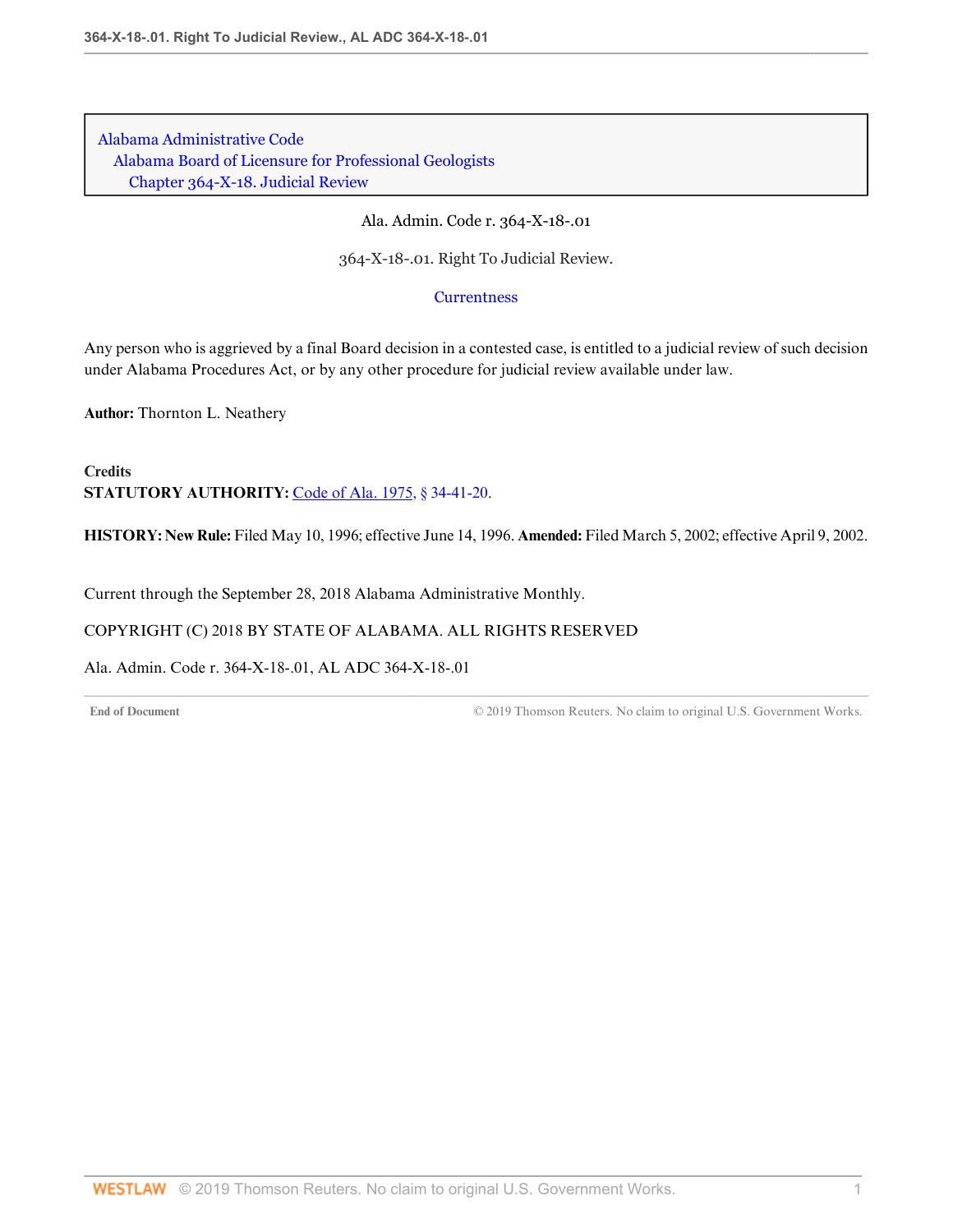[Alabama Administrative Code](http://www.westlaw.com/Browse/Home/Regulations/AlabamaRegulations?transitionType=DocumentItem&contextData=(sc.Default)&rs=clbt1.0&vr=3.0) [Alabama Board of Licensure for Professional Geologists](http://www.westlaw.com/Browse/Home/Regulations/AlabamaRegulations?guid=IB36CA5F191AA11E8899E005056B56C30&transitionType=DocumentItem&contextData=(sc.Default)&rs=clbt1.0&vr=3.0) [Chapter 364-X-18. Judicial Review](http://www.westlaw.com/Browse/Home/Regulations/AlabamaRegulations?guid=IB36CF43191AA11E8899E005056B56C30&transitionType=DocumentItem&contextData=(sc.Default)&rs=clbt1.0&vr=3.0)

#### Ala. Admin. Code r. 364-X-18-.02

364-X-18-.02. Manner/Seeking Review: Time/Filing Petition: Waiver. (Repealed)

**[Currentness](#page-113-0)** 

**Author:** Thornton L. Neathery

**Credits STATUTORY AUTHORITY:** [Code of Ala. 1975, § 34-41-20.](http://www.westlaw.com/Link/Document/FullText?findType=L&pubNum=1000002&cite=ALSTS34-41-20&originatingDoc=I2179898B4916404C88A5BA76C5A2E78F&refType=LQ&originationContext=document&vr=3.0&rs=cblt1.0&transitionType=DocumentItem&contextData=(sc.Default))

**HISTORY: New Rule:** Filed May 10, 1996; effective June 14, 1996. **Repealed:** Filed March 5, 2002; effective April 9, 2002.

<span id="page-113-0"></span>Current through the September 28, 2018 Alabama Administrative Monthly.

#### COPYRIGHT (C) 2018 BY STATE OF ALABAMA. ALL RIGHTS RESERVED

Ala. Admin. Code r. 364-X-18-.02, AL ADC 364-X-18-.02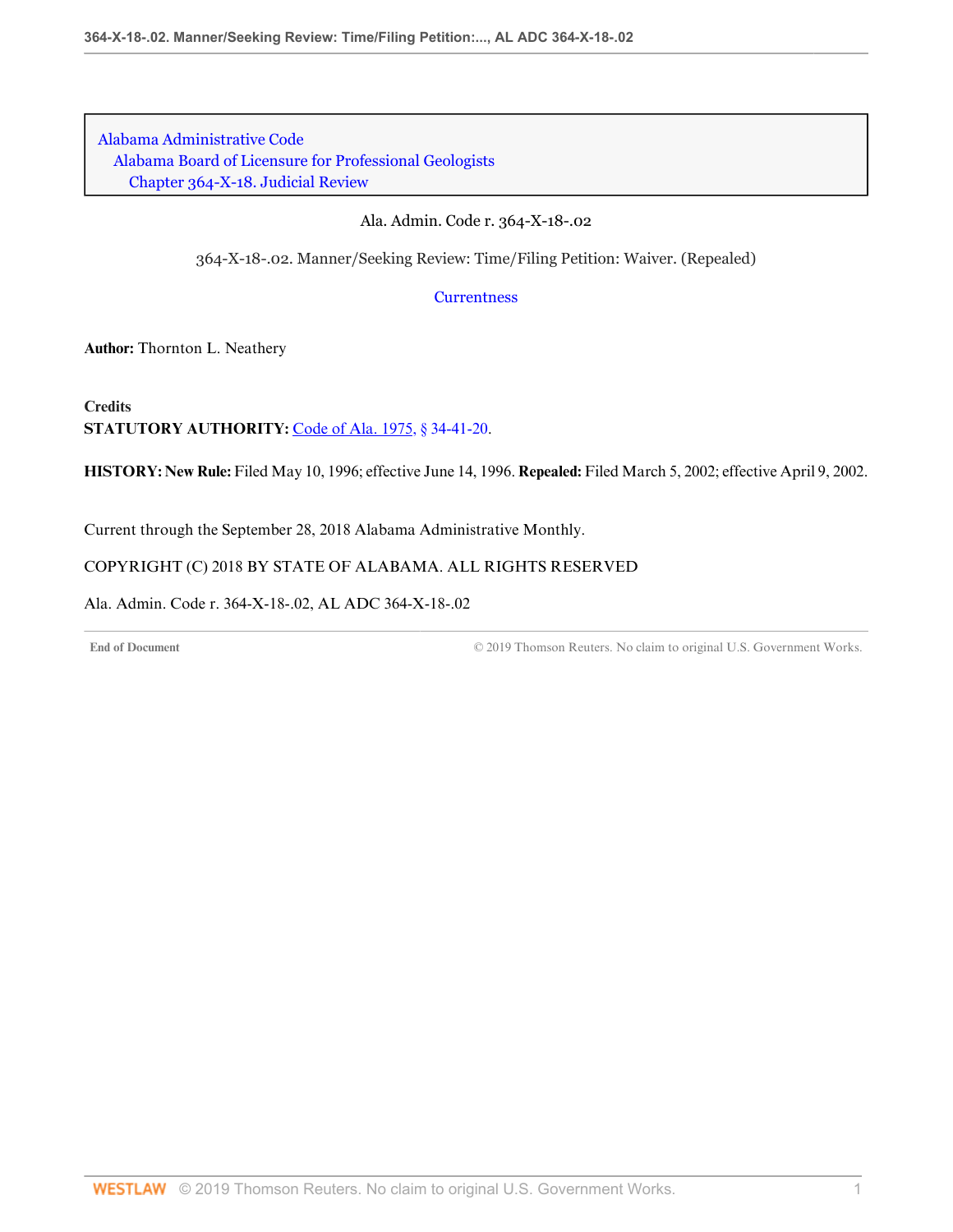Ala. Admin. Code r. 364-X-19-.01

364-X-19-.01. General Purpose.

**[Currentness](#page-114-0)** 

The rules of this section shall govern rule making procedures conducted under the review of the Board.

**Author:** Thornton L. Neathery

**Credits STATUTORY AUTHORITY:** [Code of Ala. 1975, § 34-41-5.](http://www.westlaw.com/Link/Document/FullText?findType=L&pubNum=1000002&cite=ALSTS34-41-5&originatingDoc=I8AC375AAC7DD4EB6ADE0BB54B4B6B0D5&refType=LQ&originationContext=document&vr=3.0&rs=cblt1.0&transitionType=DocumentItem&contextData=(sc.Default))

**HISTORY: New Rule:** Filed May 10, 1996; effective June 14, 1996.

<span id="page-114-0"></span>Current through the September 28, 2018 Alabama Administrative Monthly.

COPYRIGHT (C) 2018 BY STATE OF ALABAMA. ALL RIGHTS RESERVED

Ala. Admin. Code r. 364-X-19-.01, AL ADC 364-X-19-.01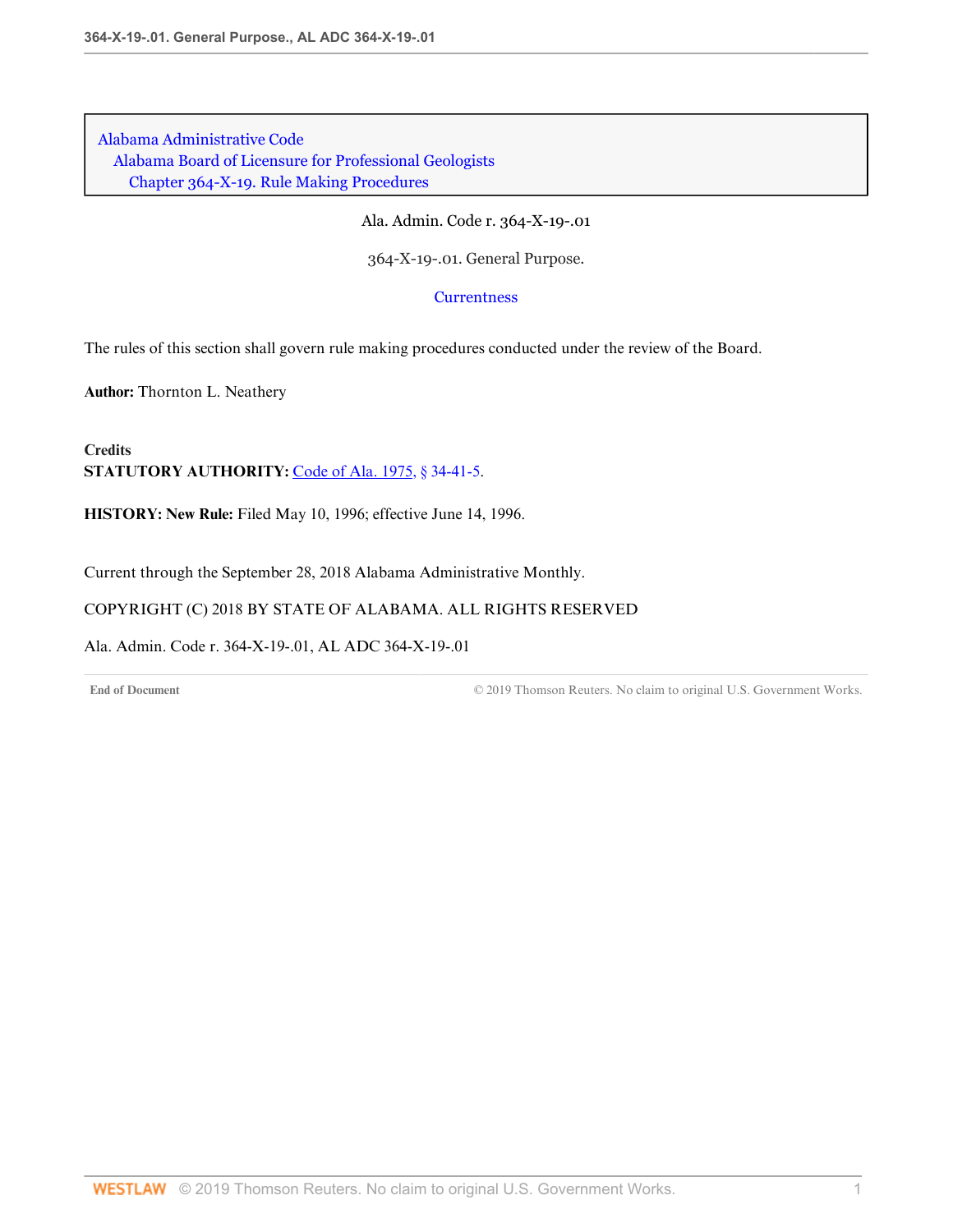### Ala. Admin. Code r. 364-X-19-.02

364-X-19-.02. Copies Of Regulations: Inspection.

#### **[Currentness](#page-115-0)**

(1) Anyone desiring to obtain a copy of the rules of the Board may do so by requesting such from the Board. The Board may charge reasonable fees to recover mailing and duplication costs.

(2) The rules of the Board and other documents specified in Alabama Procedures Act are available for public inspection at the office of the Executive Secretary of the Board, Montgomery, Alabama, during regular office hours.

**Author:** Thornton L. Neathery

# **Credits** STATUTORY AUTHORITY: [Code of Ala. 1975, § 34-41-5.](http://www.westlaw.com/Link/Document/FullText?findType=L&pubNum=1000002&cite=ALSTS34-41-5&originatingDoc=I2A31BB3CAFAB4A44A499D37D24AD674B&refType=LQ&originationContext=document&vr=3.0&rs=cblt1.0&transitionType=DocumentItem&contextData=(sc.Default))

**HISTORY: New Rule:** Filed May 10, 1996; effective June 14, 1996.

<span id="page-115-0"></span>Current through the September 28, 2018 Alabama Administrative Monthly.

# COPYRIGHT (C) 2018 BY STATE OF ALABAMA. ALL RIGHTS RESERVED

Ala. Admin. Code r. 364-X-19-.02, AL ADC 364-X-19-.02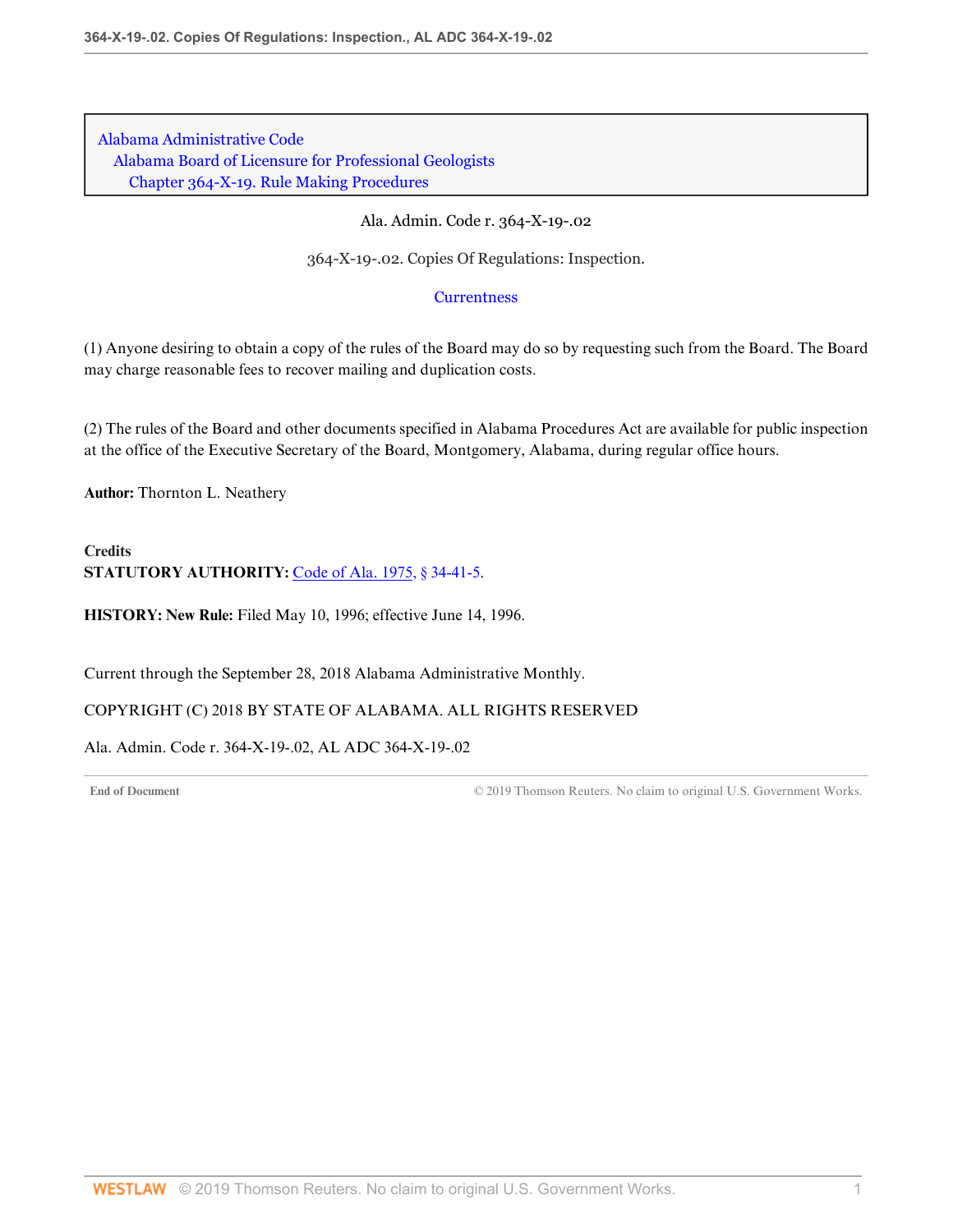Ala. Admin. Code r. 364-X-19-.03

364-X-19-.03. Petition For Rule Making Procedures.

**[Currentness](#page-116-0)** 

Any person wishing to submit a petition requesting the adoption, amendment, or repeal of a rule by the Board shall forward the written petition to the Board. The first page of the petition should clearly bear the notation: RE: RULE MAKING PETITION and then the subject area.

**Author:** Thornton L. Neathery

**Credits STATUTORY AUTHORITY:** [Code of Ala. 1975, § 34-41-5.](http://www.westlaw.com/Link/Document/FullText?findType=L&pubNum=1000002&cite=ALSTS34-41-5&originatingDoc=I92F0AD97BCC546758E006BC6B8F66288&refType=LQ&originationContext=document&vr=3.0&rs=cblt1.0&transitionType=DocumentItem&contextData=(sc.Default))

**HISTORY: New Rule:** Filed May 10, 1996; effective June 14, 1996.

<span id="page-116-0"></span>Current through the September 28, 2018 Alabama Administrative Monthly.

COPYRIGHT (C) 2018 BY STATE OF ALABAMA. ALL RIGHTS RESERVED

Ala. Admin. Code r. 364-X-19-.03, AL ADC 364-X-19-.03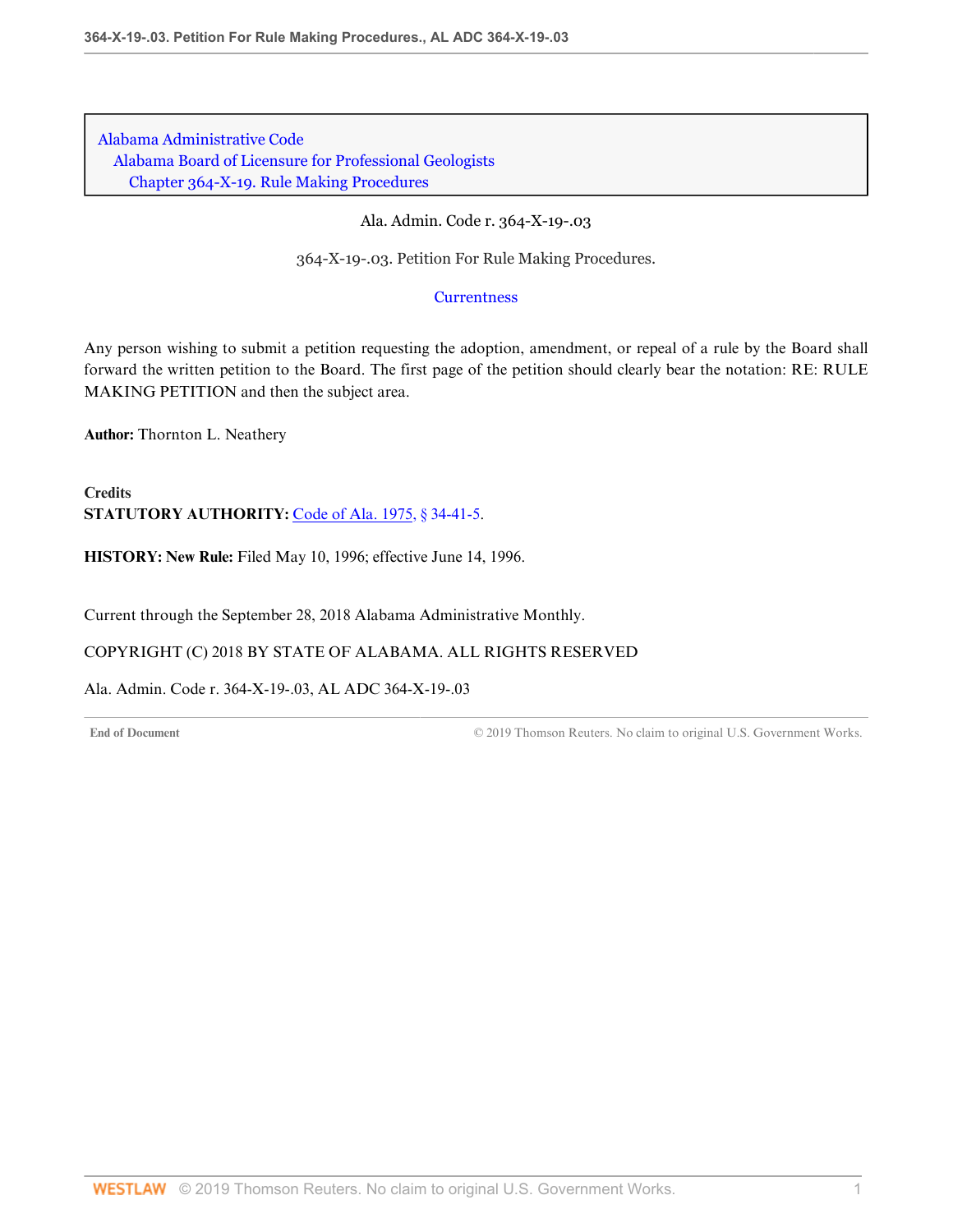Ala. Admin. Code r. 364-X-19-.04

364-X-19-.04. Disposition Of Petitions.

#### **[Currentness](#page-117-0)**

(1) The Board will decide whether the petition contains sufficient information for the Board to determine whether the public interest will be served by granting the request. The Board may request additional information from the petitioner(s), may contact an interested person or persons likely to be affected by the proposed rule and request comments, and may use any other appropriate methods for obtaining additional information.

**Author:** Thornton L. Neathery

**Credits STATUTORY AUTHORITY:** [Code of Ala. 1975, § 34-41-5.](http://www.westlaw.com/Link/Document/FullText?findType=L&pubNum=1000002&cite=ALSTS34-41-5&originatingDoc=I64C7BCC86B3E4DFEA1BF73980E264C8F&refType=LQ&originationContext=document&vr=3.0&rs=cblt1.0&transitionType=DocumentItem&contextData=(sc.Default))

**HISTORY: New Rule:** Filed May 10, 1996; effective June 14, 1996. **Amended:** Filed March 5, 2002; effective April 9, 2002.

<span id="page-117-0"></span>Current through the September 28, 2018 Alabama Administrative Monthly.

COPYRIGHT (C) 2018 BY STATE OF ALABAMA. ALL RIGHTS RESERVED

Ala. Admin. Code r. 364-X-19-.04, AL ADC 364-X-19-.04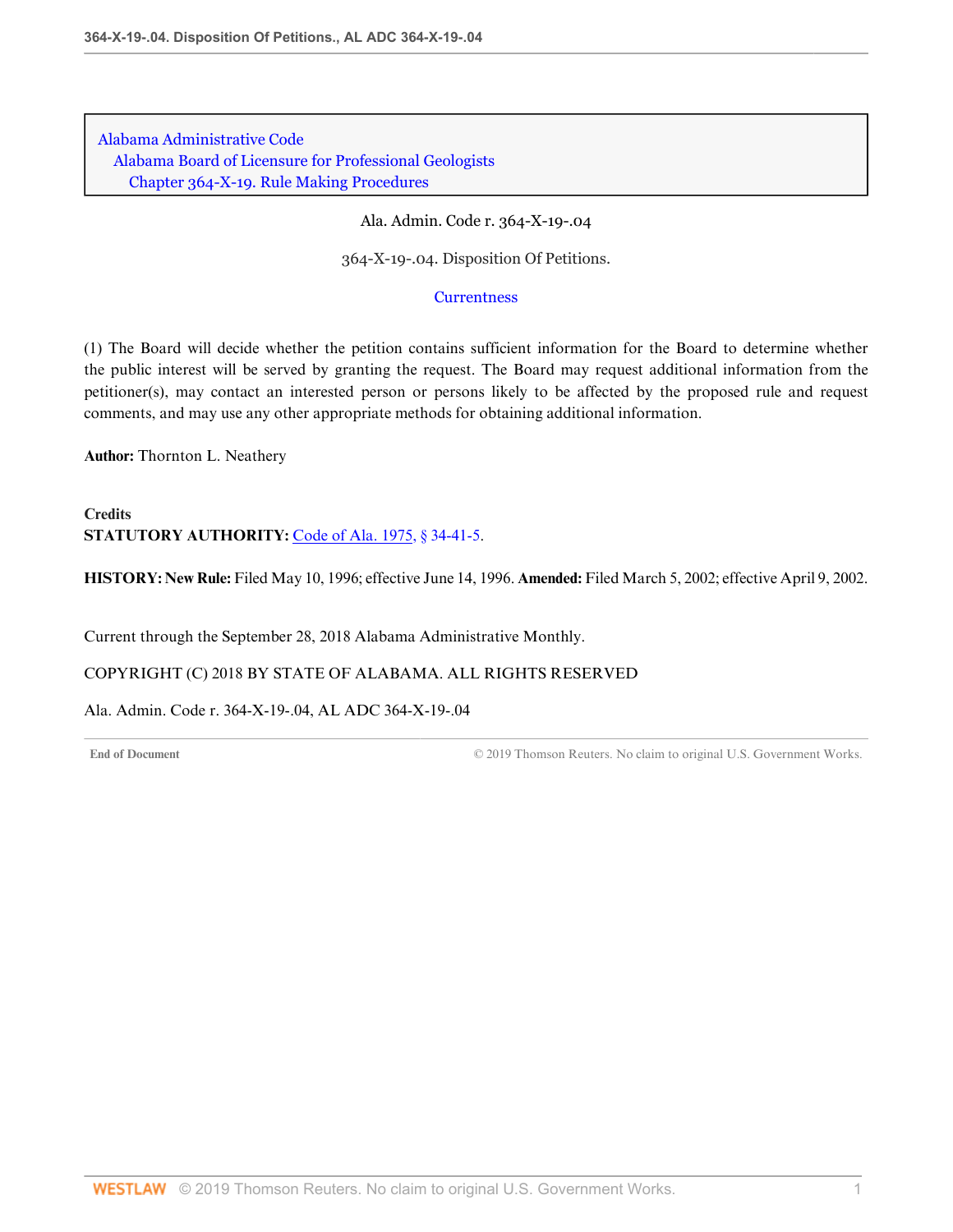Ala. Admin. Code r. 364-X-19-.05

364-X-19-.05. Written Submission.

### **[Currentness](#page-118-0)**

(1) Any person may file a written submission containing data, comments, or arguments after distribution or publication of a rule making notice until five (5) days of the hearing, less a longer or shorter time period has been prescribed in the notice or granted upon quest. These written comments should be sent to the Board.

(2) The first page of any written submission shall clearly identify the rule making proceeding or proposed rule to which the comments are addressed and include a statement of the position of the person making the submission (for example, "In support adopting proposed Rule .00000" or "In opposition to adopting proposed Rule .00000").

(3) Upon receipt of written comments, acknowledgment will be made with an assurance that the comments therein will be considered fully by the Board.

**Author:** Thornton L. Neathery

#### **Credits STATUTORY AUTHORITY:** [Code of Ala. 1975, § 34-41-5.](http://www.westlaw.com/Link/Document/FullText?findType=L&pubNum=1000002&cite=ALSTS34-41-5&originatingDoc=IBC2E45AED27540B9A01805E0374BF961&refType=LQ&originationContext=document&vr=3.0&rs=cblt1.0&transitionType=DocumentItem&contextData=(sc.Default))

**HISTORY: New Rule:** Filed May 10, 1996; effective June 14, 1996.

<span id="page-118-0"></span>Current through the September 28, 2018 Alabama Administrative Monthly.

# COPYRIGHT (C) 2018 BY STATE OF ALABAMA. ALL RIGHTS RESERVED

Ala. Admin. Code r. 364-X-19-.05, AL ADC 364-X-19-.05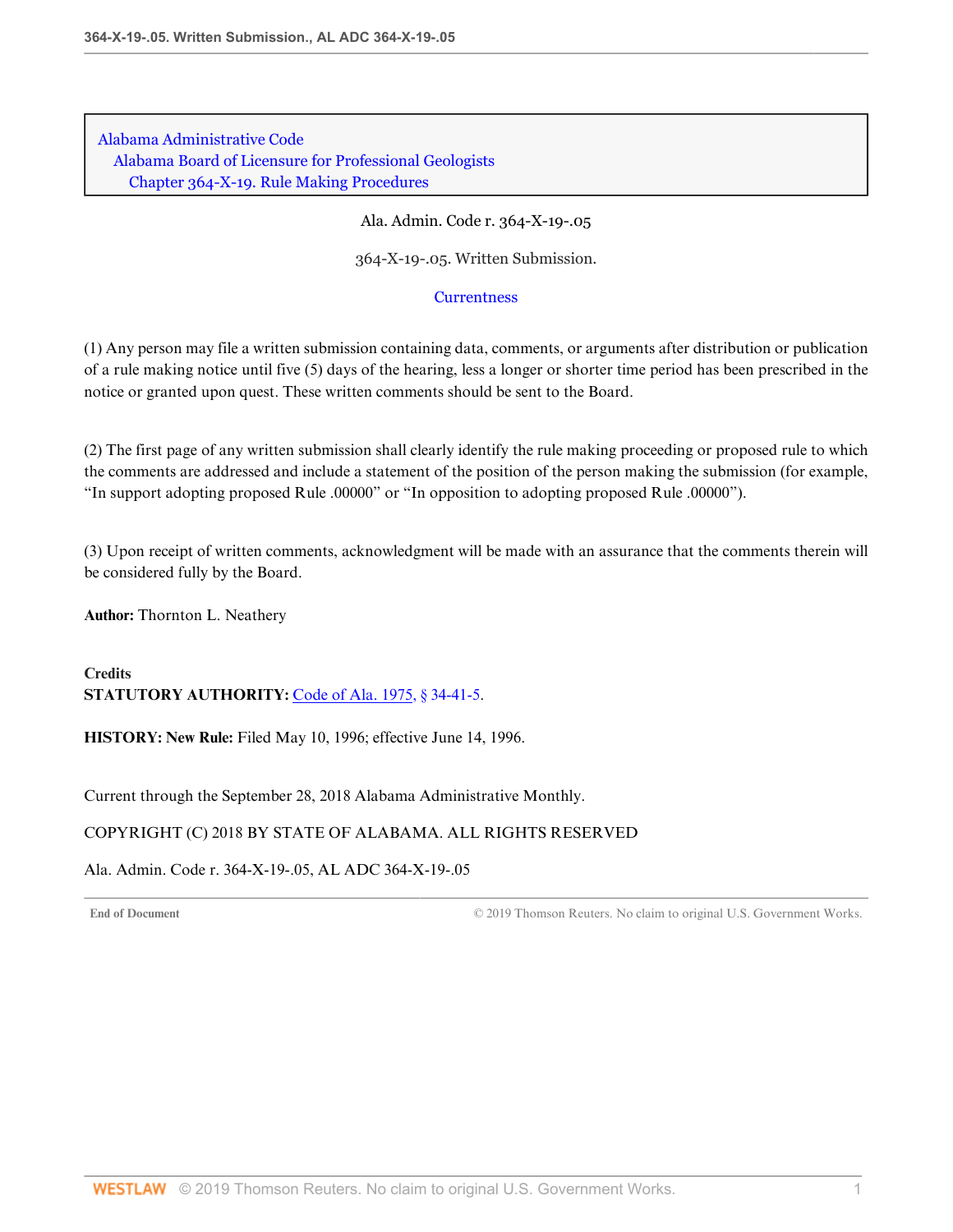#### Ala. Admin. Code r. 364-X-19-.06

364-X-19-.06. Statement Of Reasons For Decision.

### **[Currentness](#page-119-0)**

(1) Any interested person desiring a concise statement of the principal reasons for and against adoption of a rule by the Board and the factors that led to overruling the considerations urged for or against its adoption may submit a request to the Board.

(2) The request must be made in writing and submitted prior to adoption of the rule or within 30 days thereafter.

**Author:** Thornton L. Neathery

# **Credits** STATUTORY AUTHORITY: [Code of Ala. 1975, § 34-41-5.](http://www.westlaw.com/Link/Document/FullText?findType=L&pubNum=1000002&cite=ALSTS34-41-5&originatingDoc=I5659133F724F4199B548C8B2DA90CE80&refType=LQ&originationContext=document&vr=3.0&rs=cblt1.0&transitionType=DocumentItem&contextData=(sc.Default))

**HISTORY: New Rule:** Filed May 10, 1996; effective June 14, 1996.

<span id="page-119-0"></span>Current through the September 28, 2018 Alabama Administrative Monthly.

# COPYRIGHT (C) 2018 BY STATE OF ALABAMA. ALL RIGHTS RESERVED

Ala. Admin. Code r. 364-X-19-.06, AL ADC 364-X-19-.06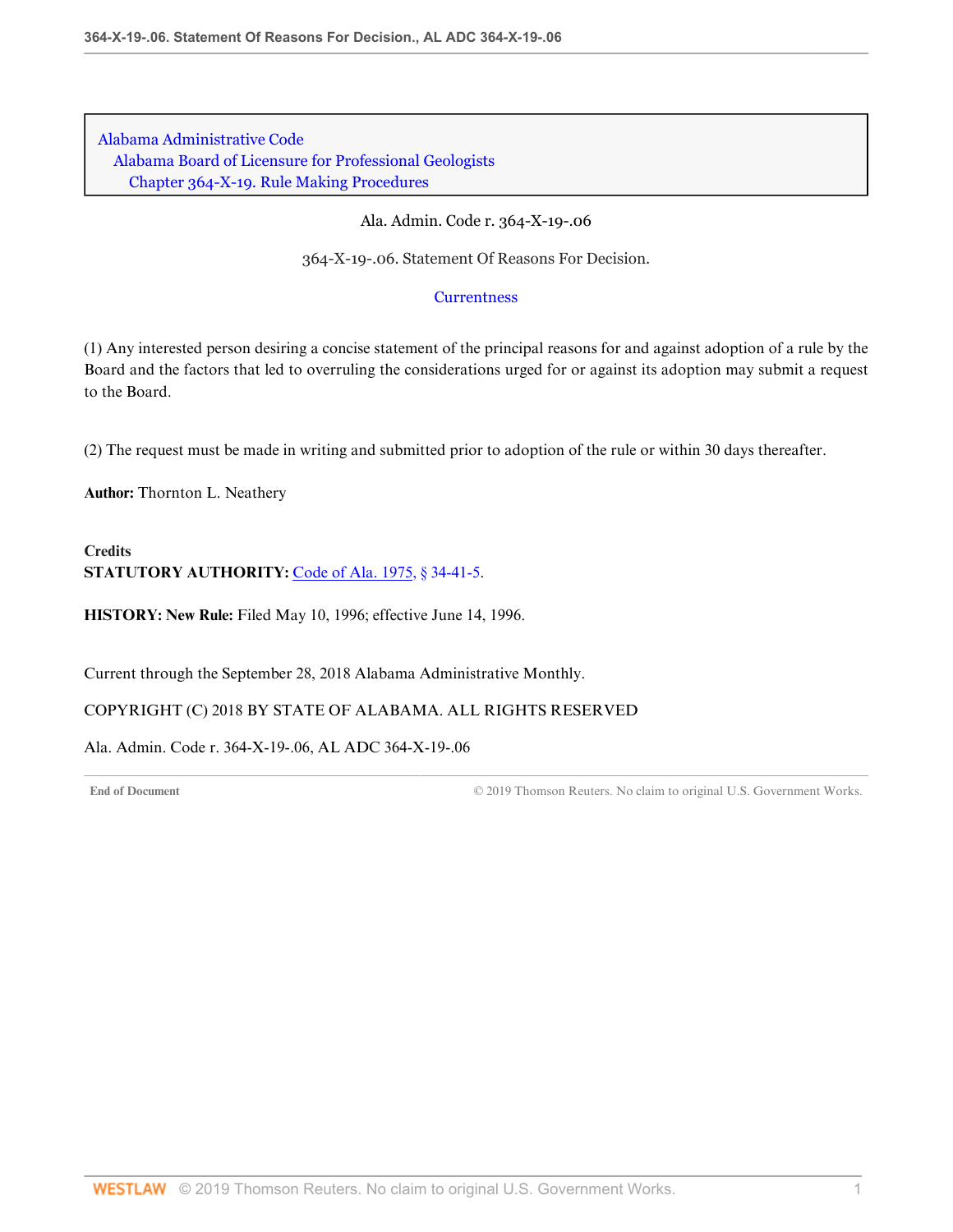Ala. Admin. Code r. 364-X-19-.07

364-X-19-.07. Record Proceedings.

#### **[Currentness](#page-120-0)**

A record of all rule making proceedings will be maintained by the Board for as long as the rule is in effect, and for five (5) years thereafter, following filing with the Administrative Procedures Section of the Office of the Attorney General and the Legislative Services Commission. This record will contain the original petition, the notice, all written memoranda and presentations, if any. Records of rule making proceedings will be available for public inspection at the office of the Board during the regular working hours.

**Author:** Thornton L. Neathery

**Credits STATUTORY AUTHORITY:** [Code of Ala. 1975, § 34-41-5.](http://www.westlaw.com/Link/Document/FullText?findType=L&pubNum=1000002&cite=ALSTS34-41-5&originatingDoc=I96783A41BB2F45B79F50BD7266936441&refType=LQ&originationContext=document&vr=3.0&rs=cblt1.0&transitionType=DocumentItem&contextData=(sc.Default))

**HISTORY: New Rule:** Filed May 10, 1996; effective June 14, 1996.

<span id="page-120-0"></span>Current through the September 28, 2018 Alabama Administrative Monthly.

COPYRIGHT (C) 2018 BY STATE OF ALABAMA. ALL RIGHTS RESERVED

Ala. Admin. Code r. 364-X-19-.07, AL ADC 364-X-19-.07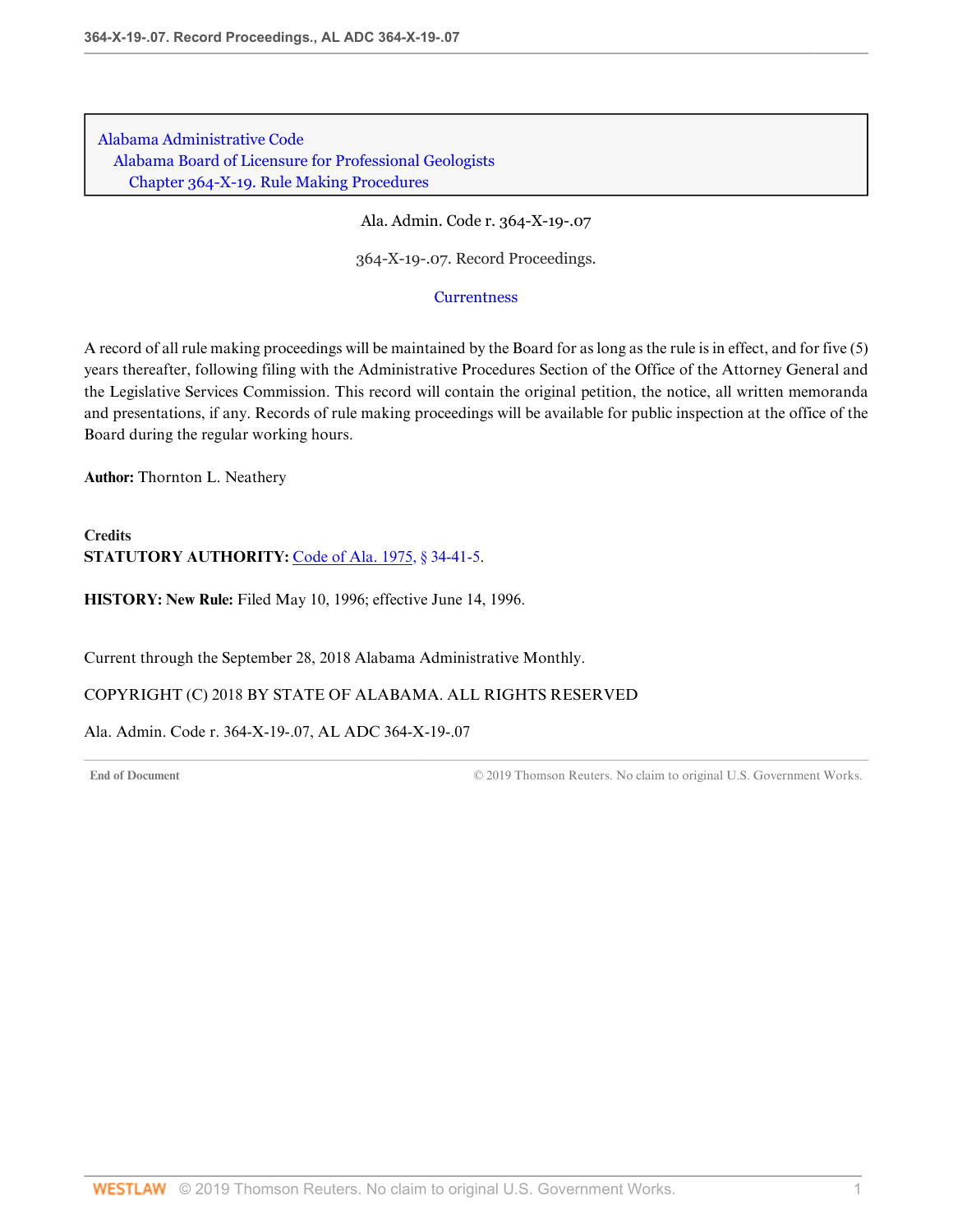[Alabama Administrative Code](http://www.westlaw.com/Browse/Home/Regulations/AlabamaRegulations?transitionType=DocumentItem&contextData=(sc.Default)&rs=clbt1.0&vr=3.0) [Alabama Board of Licensure for Professional Geologists](http://www.westlaw.com/Browse/Home/Regulations/AlabamaRegulations?guid=IB36CA5F191AA11E8899E005056B56C30&transitionType=DocumentItem&contextData=(sc.Default)&rs=clbt1.0&vr=3.0) [Chapter 364-X-20. Severability](http://www.westlaw.com/Browse/Home/Regulations/AlabamaRegulations?guid=IB36CF43C91AA11E8899E005056B56C30&transitionType=DocumentItem&contextData=(sc.Default)&rs=clbt1.0&vr=3.0)

Ala. Admin. Code r. 364-X-20-.01

364-X-20-.01. Severability.

**[Currentness](#page-121-0)** 

If any of the Rules and Regulations of the Board which shall be known as "The Alabama Board of Licensure for Professional Geologists" or any part thereof, or any sentence, paragraph, clause, phrase or word thereof is construed by the courts to be invalid for any reason, it is the intention of the Board that the remainder shall continue in full force and effect; that is, it is the intention of the Board that each Rule and/or any portions thereof, are severable.

**Author:** Thornton Neathery

**Credits STATUTORY AUTHORITY:** [Code of Ala. 1975, §§ 34-41-5](http://www.westlaw.com/Link/Document/FullText?findType=L&pubNum=1000002&cite=ALSTS34-41-5&originatingDoc=I765C0F0F96A64318AB20DDFF087099C6&refType=LQ&originationContext=document&vr=3.0&rs=cblt1.0&transitionType=DocumentItem&contextData=(sc.Default)), [41-22-5](http://www.westlaw.com/Link/Document/FullText?findType=L&pubNum=1000002&cite=ALSTS41-22-5&originatingDoc=I765C0F0F96A64318AB20DDFF087099C6&refType=LQ&originationContext=document&vr=3.0&rs=cblt1.0&transitionType=DocumentItem&contextData=(sc.Default)).

**HISTORY: New Rule:** Filed May 10, 1996; effective June 14, 1996. **Amended:** Filed March 5, 2002; effective April 9, 2002.

<span id="page-121-0"></span>Current through the September 28, 2018 Alabama Administrative Monthly.

COPYRIGHT (C) 2018 BY STATE OF ALABAMA. ALL RIGHTS RESERVED

Ala. Admin. Code r. 364-X-20-.01, AL ADC 364-X-20-.01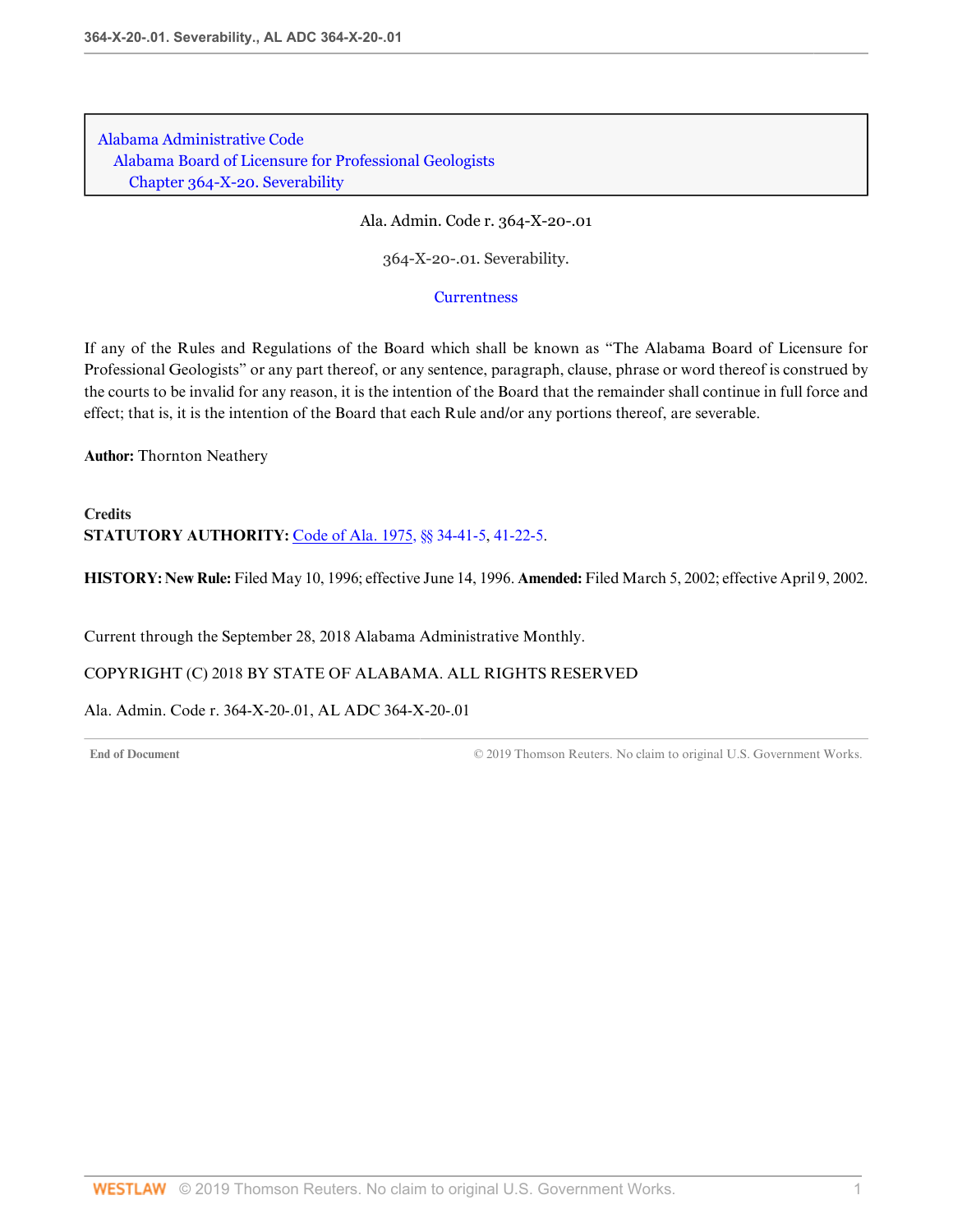Ala. Admin. Code r. 364-X-21-.01

364-X-21-.01. Petition For Adoption Of Rules.

#### **[Currentness](#page-123-0)**

(1) Any person who wishes to propose that the Board adopt, repeal or amend any rule may file a petition for adoption of rules, which shall be submitted, in the following form:

# **PETITION FOR ADOPTION OF RULE**

1. Petitioner.

Name:

Address:

Phone:

2. Character of Change.

I propose that the Alabama Board of Licensure for Professional Geologists:

(a) adopt the following new rule.

(b) amend Rule \_\_\_\_\_\_\_ as follows:

(c) repeal Rule \_\_\_\_\_\_\_ in total.

3. Text of Proposed Rule.

If you checked box "a" above, type the rule you proposed in the space below. If you checked box "b" above, type the currently effective rule in the space below, adding any proposed language. Proposed new language should be underlined and proposed deletions should be stricken through. If you checked box "c" above, skip this and go to Part 4 (use additional sheets if necessary).

4. Purpose of Change. Briefly describe what the effect of this change will be, and why you believe the change should be made.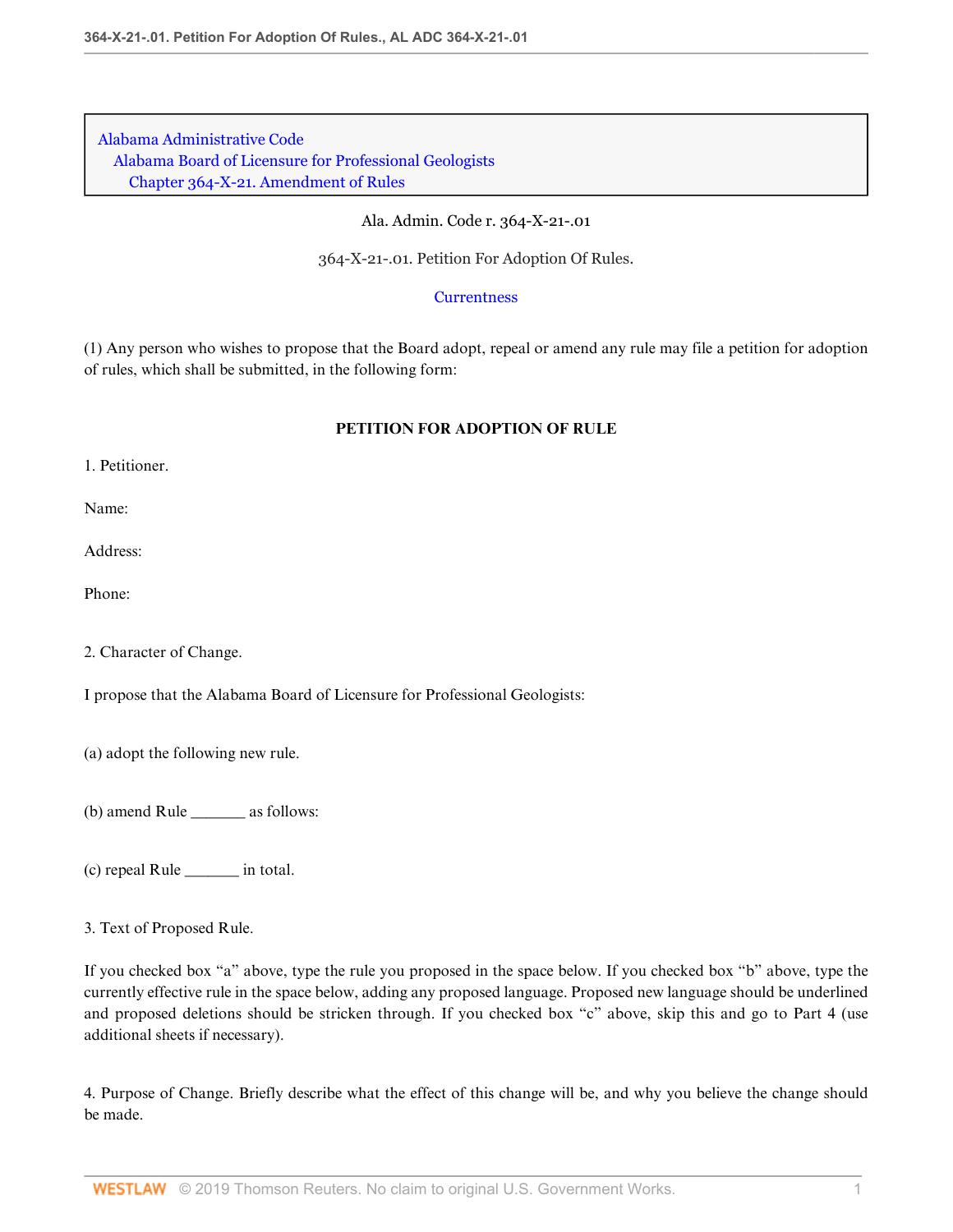5. Signature.

| Date | Petitioner |
|------|------------|

(2) The Board shall meet and consider any petition for adoption, repeal or amendment within sixty (60) days of its submission.

**Author:** Thornton Neathery

**Credits STATUTORY AUTHORITY:** [Code of Ala. 1975, §§ 34-41-5](http://www.westlaw.com/Link/Document/FullText?findType=L&pubNum=1000002&cite=ALSTS34-41-5&originatingDoc=I8EE32F08A7F8415194C920FA06EF4590&refType=LQ&originationContext=document&vr=3.0&rs=cblt1.0&transitionType=DocumentItem&contextData=(sc.Default)), [41-22-8](http://www.westlaw.com/Link/Document/FullText?findType=L&pubNum=1000002&cite=ALSTS41-22-8&originatingDoc=I8EE32F08A7F8415194C920FA06EF4590&refType=LQ&originationContext=document&vr=3.0&rs=cblt1.0&transitionType=DocumentItem&contextData=(sc.Default)).

**HISTORY: New Rule:** Filed May 10, 1996; effective June 14, 1996. **Amended:** Filed March 5, 2002; effective April 9, 2002.

<span id="page-123-0"></span>Current through the September 28, 2018 Alabama Administrative Monthly.

# COPYRIGHT (C) 2018 BY STATE OF ALABAMA. ALL RIGHTS RESERVED

Ala. Admin. Code r. 364-X-21-.01, AL ADC 364-X-21-.01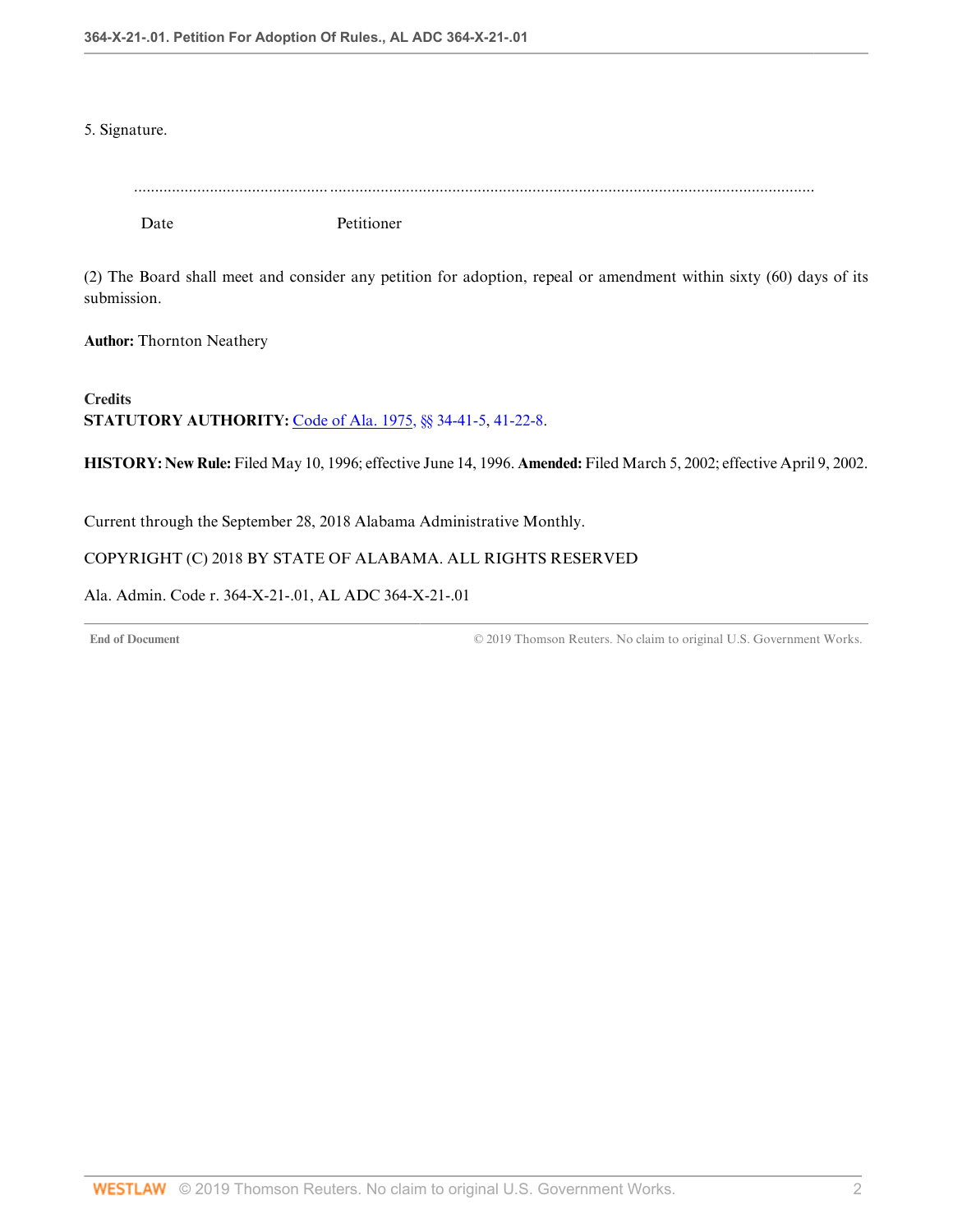Ala. Admin. Code r. 364-X-21-.02

364-X-21-.02. Notice.

## **[Currentness](#page-124-0)**

(1) The Board shall give at least thirty-five (35) days' notice of any proposed action on any rule by publication in the Alabama Administrative Monthly in compliance with the Alabama Administrative Procedures Act, [Section 41-22-5\(a\)](http://www.westlaw.com/Link/Document/FullText?findType=L&pubNum=1000002&cite=ALSTS41-22-5&originatingDoc=IBAD5743CD847443E8956000457491A0B&refType=SP&originationContext=document&vr=3.0&rs=cblt1.0&transitionType=DocumentItem&contextData=(sc.Default)#co_pp_7b9b000044381) [\(1\), Code of Ala. 1975.](http://www.westlaw.com/Link/Document/FullText?findType=L&pubNum=1000002&cite=ALSTS41-22-5&originatingDoc=IBAD5743CD847443E8956000457491A0B&refType=SP&originationContext=document&vr=3.0&rs=cblt1.0&transitionType=DocumentItem&contextData=(sc.Default)#co_pp_7b9b000044381)

(2) Any person who wishes to receive notice by mail of all proposed actions on rules may do so by requesting such notice from the Secretary-Treasurer, and pay an annual charge of \$50 to cover costs of the mailings. All annual subscriptions begin October 1 and expire September 30.

**Author:** Thornton Neathery

**Credits STATUTORY AUTHORITY:** [Code of Ala. 1975, §§ 34-41-5](http://www.westlaw.com/Link/Document/FullText?findType=L&pubNum=1000002&cite=ALSTS34-41-5&originatingDoc=IBAD5743CD847443E8956000457491A0B&refType=LQ&originationContext=document&vr=3.0&rs=cblt1.0&transitionType=DocumentItem&contextData=(sc.Default)), [41-22-5](http://www.westlaw.com/Link/Document/FullText?findType=L&pubNum=1000002&cite=ALSTS41-22-5&originatingDoc=IBAD5743CD847443E8956000457491A0B&refType=LQ&originationContext=document&vr=3.0&rs=cblt1.0&transitionType=DocumentItem&contextData=(sc.Default)).

**HISTORY: New Rule:** Filed May 10, 1996; effective June 14, 1996. **Amended:** Filed March 5, 2002; effective April 9, 2002.

<span id="page-124-0"></span>Current through the September 28, 2018 Alabama Administrative Monthly.

# COPYRIGHT (C) 2018 BY STATE OF ALABAMA. ALL RIGHTS RESERVED

Ala. Admin. Code r. 364-X-21-.02, AL ADC 364-X-21-.02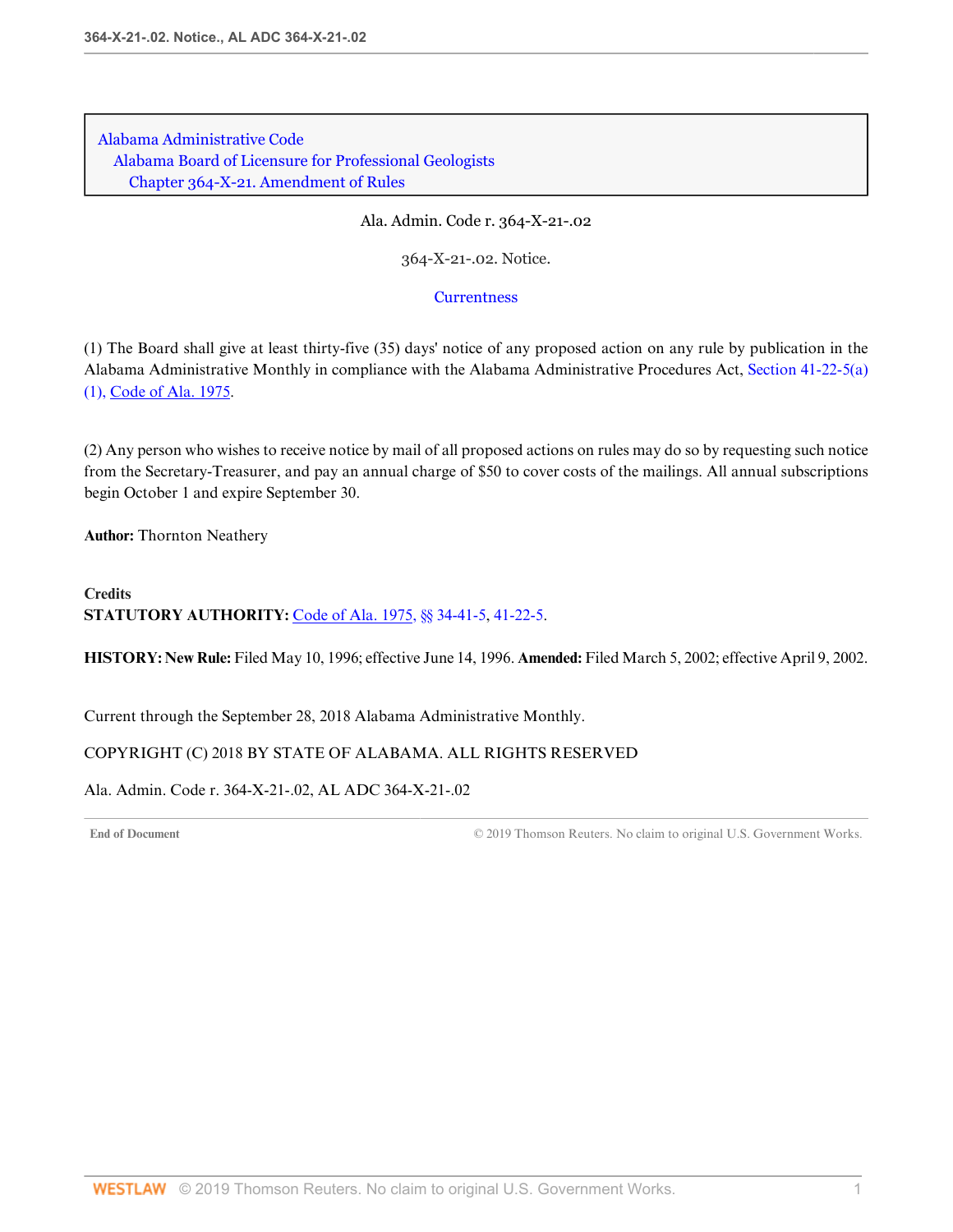Ala. Admin. Code r. 364-X-21-.03

364-X-21-.03. Public Hearings.

#### **[Currentness](#page-125-0)**

The Board shall permit all interested persons reasonable opportunity to submit data, views or arguments concerning any proposed rule action. Data, views or arguments submitted in writing must be received by the Secretary at least seven (7) days before the date specified in the notice as the day of the public hearing. Those persons wishing to appear before the Board to present data, views or arguments orally must submit a request to appear before the Board to the Secretary, and such request must be received by the Secretary at least seven (7) days before the scheduled public hearing.

**Author:** Thornton Neathery

# **Credits STATUTORY AUTHORITY:** [Code of Ala. 1975, § 34-41-5,](http://www.westlaw.com/Link/Document/FullText?findType=L&pubNum=1000002&cite=ALSTS34-41-5&originatingDoc=I829645937B394B819519BAB0B3E13CF2&refType=LQ&originationContext=document&vr=3.0&rs=cblt1.0&transitionType=DocumentItem&contextData=(sc.Default)) [41-22-5](http://www.westlaw.com/Link/Document/FullText?findType=L&pubNum=1000002&cite=ALSTS41-22-5&originatingDoc=I829645937B394B819519BAB0B3E13CF2&refType=LQ&originationContext=document&vr=3.0&rs=cblt1.0&transitionType=DocumentItem&contextData=(sc.Default)).

**HISTORY: New Rule:** Filed May 10, 1996; effective June 14, 1996. **Amended:** Filed March 5, 2002; effective April 9, 2002.

<span id="page-125-0"></span>Current through the September 28, 2018 Alabama Administrative Monthly.

COPYRIGHT (C) 2018 BY STATE OF ALABAMA. ALL RIGHTS RESERVED

Ala. Admin. Code r. 364-X-21-.03, AL ADC 364-X-21-.03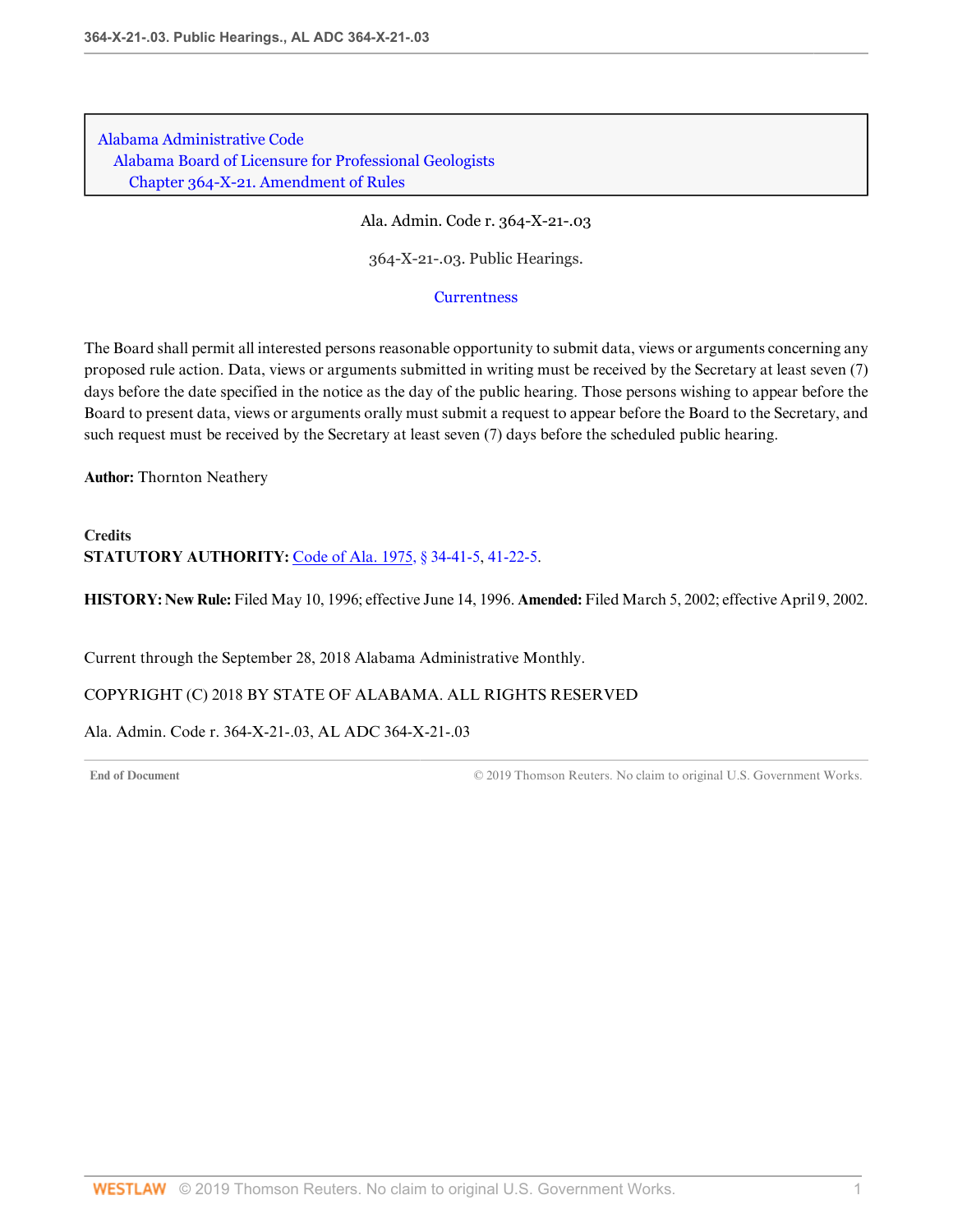Ala. Admin. Code r. 364-X-21-.04

364-X-21-.04. Board Decision.

**[Currentness](#page-126-0)** 

The Board shall fully consider all written and oral submissions concerning every proposed rule action. Upon adoption of a rule, the Board, if conflicting views are submitted on the proposed rule, shall issue a concise statement of the principal reasons for and against its adoption, incorporating therein its reasons for overruling any consideration urged against its adoption.

**Author:** Thornton Neathery

**Credits STATUTORY AUTHORITY:** [Code of Ala. 1975, § 34-41-5,](http://www.westlaw.com/Link/Document/FullText?findType=L&pubNum=1000002&cite=ALSTS34-41-5&originatingDoc=I77D66D360E7C4A65840B1C4D089EA5A1&refType=LQ&originationContext=document&vr=3.0&rs=cblt1.0&transitionType=DocumentItem&contextData=(sc.Default)) [41-22-5](http://www.westlaw.com/Link/Document/FullText?findType=L&pubNum=1000002&cite=ALSTS41-22-5&originatingDoc=I77D66D360E7C4A65840B1C4D089EA5A1&refType=LQ&originationContext=document&vr=3.0&rs=cblt1.0&transitionType=DocumentItem&contextData=(sc.Default)).

**HISTORY: New Rule:** Filed May 10, 1996; effective June 14, 1996. **Amended:** Filed March 5, 2002; effective April 9, 2002.

<span id="page-126-0"></span>Current through the September 28, 2018 Alabama Administrative Monthly.

COPYRIGHT (C) 2018 BY STATE OF ALABAMA. ALL RIGHTS RESERVED

Ala. Admin. Code r. 364-X-21-.04, AL ADC 364-X-21-.04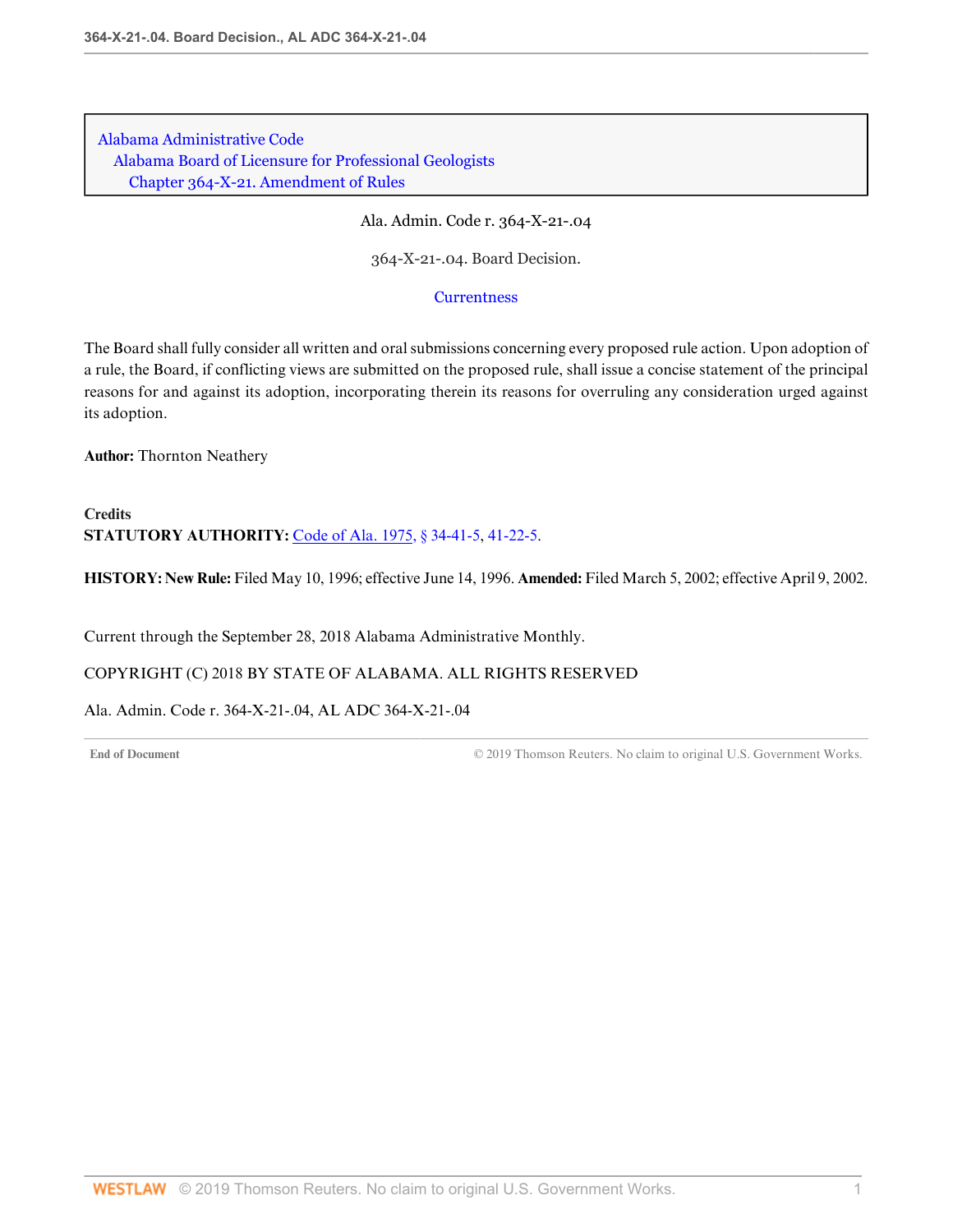Ala. Admin. Code r. 364-X-21-.05

364-X-21-.05. Emergency Rules.

#### **[Currentness](#page-127-0)**

In the event that the Board finds that an immediate danger to the public health, safety or welfare requires adoption of a rule upon fewer than thirty-five (35) days' notice or that action is required by or to comply with a federal statute or regulation which requires adoption of a rule upon fewer than thirty-five (35) days' notice, the Board may adopt an emergency rule under the provisions of the Alabama Administrative Procedures Act, [Section 41-22-5, Code of Ala. 1975](http://www.westlaw.com/Link/Document/FullText?findType=L&pubNum=1000002&cite=ALSTS41-22-5&originatingDoc=ID4DA22694B634631BC22EFA78A7FDE61&refType=LQ&originationContext=document&vr=3.0&rs=cblt1.0&transitionType=DocumentItem&contextData=(sc.Default)).

**Author:** Thornton Neathery

**Credits STATUTORY AUTHORITY:** [Code of Ala. 1975, §§ 34-41-5](http://www.westlaw.com/Link/Document/FullText?findType=L&pubNum=1000002&cite=ALSTS34-41-5&originatingDoc=ID4DA22694B634631BC22EFA78A7FDE61&refType=LQ&originationContext=document&vr=3.0&rs=cblt1.0&transitionType=DocumentItem&contextData=(sc.Default)), [41-22-5](http://www.westlaw.com/Link/Document/FullText?findType=L&pubNum=1000002&cite=ALSTS41-22-5&originatingDoc=ID4DA22694B634631BC22EFA78A7FDE61&refType=LQ&originationContext=document&vr=3.0&rs=cblt1.0&transitionType=DocumentItem&contextData=(sc.Default)).

**HISTORY: New Rule:** Filed May 10, 1996; effective June 14, 1996. **Amended:** Filed March 5, 2002; effective April 9, 2002.

<span id="page-127-0"></span>Current through the September 28, 2018 Alabama Administrative Monthly.

COPYRIGHT (C) 2018 BY STATE OF ALABAMA. ALL RIGHTS RESERVED

Ala. Admin. Code r. 364-X-21-.05, AL ADC 364-X-21-.05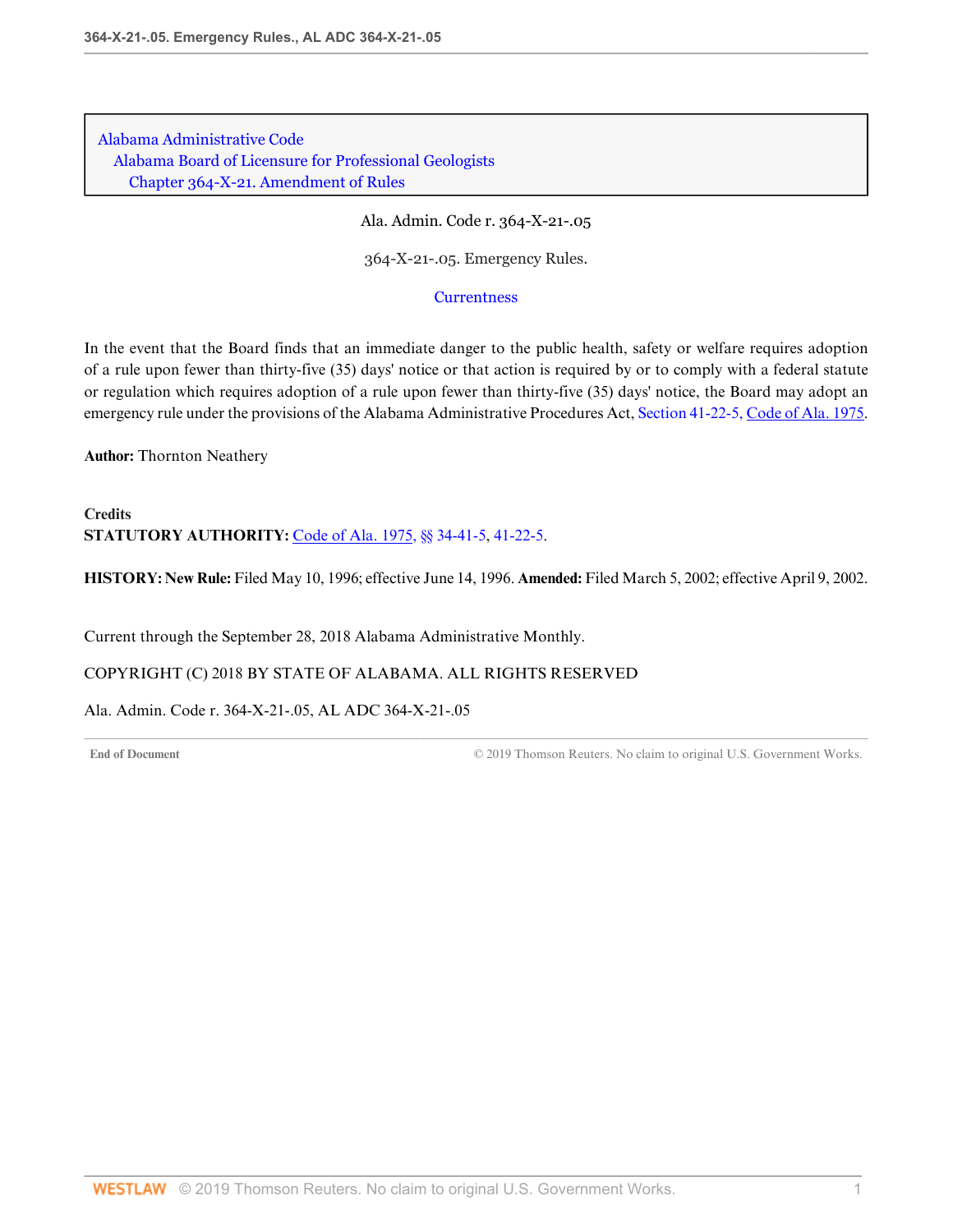Ala. Admin. Code r. 364-X-21-.06

364-X-21-.06. Compliance With Administrative Procedures Act.

**[Currentness](#page-128-0)** 

All rules adopted by the Board shall otherwise substantively and procedurally comply substantially with the provisions of the Alabama Administrative Procedures Act, Chapter 22, Title 41, Code of Ala. 1975.

**Author:** Thornton Neathery

**Credits STATUTORY AUTHORITY:** [Code of Ala. 1975, §§ 34-41-5](http://www.westlaw.com/Link/Document/FullText?findType=L&pubNum=1000002&cite=ALSTS34-41-5&originatingDoc=IBE41EF55B6A54A05ACFDC9A4CB58C8A4&refType=LQ&originationContext=document&vr=3.0&rs=cblt1.0&transitionType=DocumentItem&contextData=(sc.Default)), [41-22-5](http://www.westlaw.com/Link/Document/FullText?findType=L&pubNum=1000002&cite=ALSTS41-22-5&originatingDoc=IBE41EF55B6A54A05ACFDC9A4CB58C8A4&refType=LQ&originationContext=document&vr=3.0&rs=cblt1.0&transitionType=DocumentItem&contextData=(sc.Default)).

**HISTORY: New Rule:** Filed May 10, 1996; effective June 14, 1996. **Amended:** Filed March 5, 2002; effective April 9, 2002.

<span id="page-128-0"></span>Current through the September 28, 2018 Alabama Administrative Monthly.

# COPYRIGHT (C) 2018 BY STATE OF ALABAMA. ALL RIGHTS RESERVED

Ala. Admin. Code r. 364-X-21-.06, AL ADC 364-X-21-.06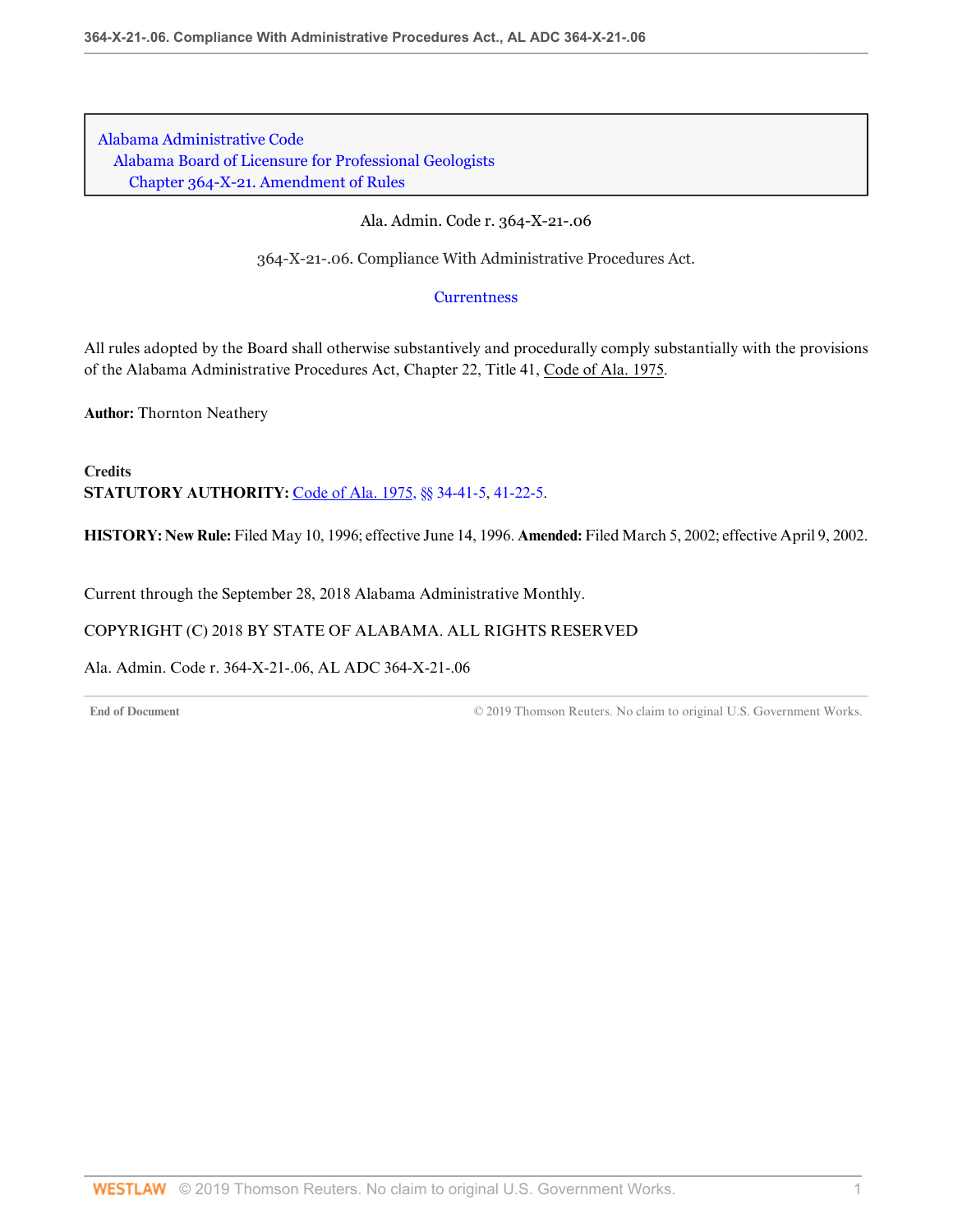[Alabama Administrative Code](http://www.westlaw.com/Browse/Home/Regulations/AlabamaRegulations?transitionType=DocumentItem&contextData=(sc.Default)&rs=clbt1.0&vr=3.0) [Alabama Board of Licensure for Professional Geologists](http://www.westlaw.com/Browse/Home/Regulations/AlabamaRegulations?guid=IB36CA5F191AA11E8899E005056B56C30&transitionType=DocumentItem&contextData=(sc.Default)&rs=clbt1.0&vr=3.0)

#### Ala. Admin. Code r. 364-X App. I

### Appendix I. FORMS ASSOCIATED WITH THESE RULES AND REGULATIONS

**[Currentness](#page-148-0)** 

# **FORM ASSOCIATED WITH THESE RULES AND REGULATIONS**

### **ALABAMA BOARD OF LICENSURE FOR PROFESSIONAL GEOLOGISTS**

**2777 Zelda Road**

**Montgomery, AL 36106**

**334.269.9990**

### **Fax 334.263.6115**

### **APPLICATION FOR LICENSING AS A GEOLOGIST**

 $#$  By education, examination and experience

 $#$  By reciprocity

 $#$  For reinstatement

 $#$  For Geologist-in-Training

# **INSTRUCTIONS TO APPLICANT**

1. The Application form must be typewritten, fully completed signed, notarized and accompanied by the requisite fee BEFORE it will be accepted for consideration by the Board. Enclose two (2) recent (less than two years old) passport size photographs.

2. Non-refundable fees MUST accompany the application (Application fee \$150.00 and License fee \$150.00). Do not send cash Make checks or money orders payable to: *Alabama Board of Licensure for Professional Geologists* (ABLPG)

3. All reciprocal applicants must request a Letter of Good Standing be sent from the reciprocal state directly to the Alabama Board of Licensure for Professional Geologists.

| A M F | $\sim$ | <b>DID OD</b><br>ΠК. | <b>A</b><br>-M. |
|-------|--------|----------------------|-----------------|
|       |        |                      |                 |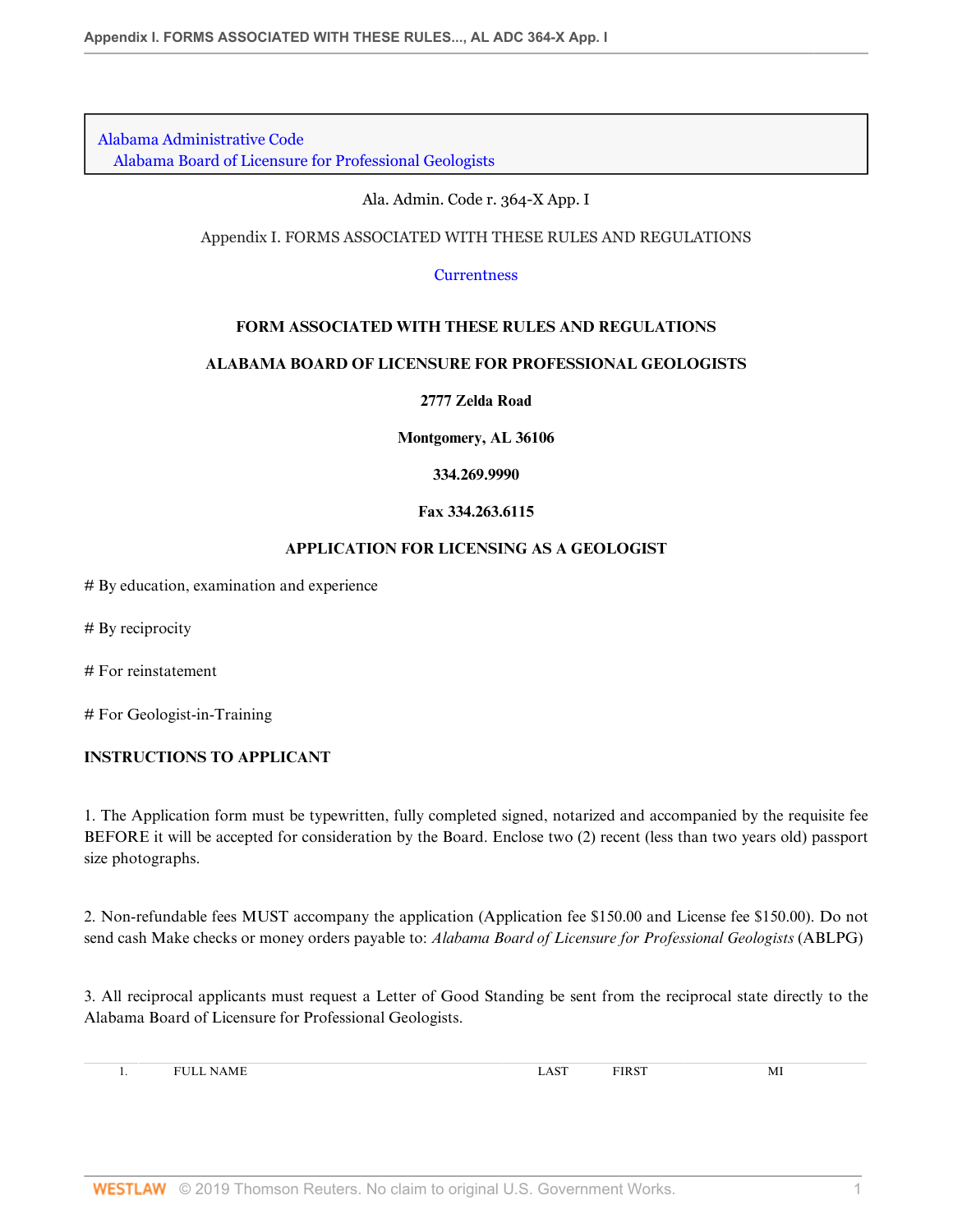| 2.      | PREFERRED FORM OF NAME FOR CERTIFICATE, STAMP<br>AND SEAL:                                                                                        |                  |               |
|---------|---------------------------------------------------------------------------------------------------------------------------------------------------|------------------|---------------|
| 3.      | HOME ADDRESS:                                                                                                                                     |                  |               |
| 4.      | <b>BUSINESS NAME:</b>                                                                                                                             |                  |               |
|         | <b>ADDRESS:</b>                                                                                                                                   |                  |               |
| 5.      | PREFERRED MAILING ADDRESS                                                                                                                         | $\#$             | $\#$ BUSINESS |
|         |                                                                                                                                                   | $HOME$           |               |
| 6.      | HOME TELEPHONE:                                                                                                                                   | $\left( \right)$ | FAX:()        |
| 7.      | <b>BUSINESS TELEPHONE:</b>                                                                                                                        | $\left( \right)$ | FAX:()        |
| $8. \,$ | <b>E-MAIL ADDRESS</b>                                                                                                                             |                  |               |
| 9.      | <b>BIRTH DATE</b>                                                                                                                                 |                  |               |
| 10.     | PLACE OF BIRTH                                                                                                                                    |                  |               |
| 11.     | SOCIAL SECURITY NUMBER                                                                                                                            |                  |               |
| 12.     | HAVE YOU EVER BEEN CONVICTED OF A FELONY OR MISDEMEANOR? IF<br>"YES," FULLY EXPLAIN ON A SEPARATE SHEET OF PAPER. (EXCLUDE TRAFFIC<br>VIOLATIONS) |                  | # YES # $NO$  |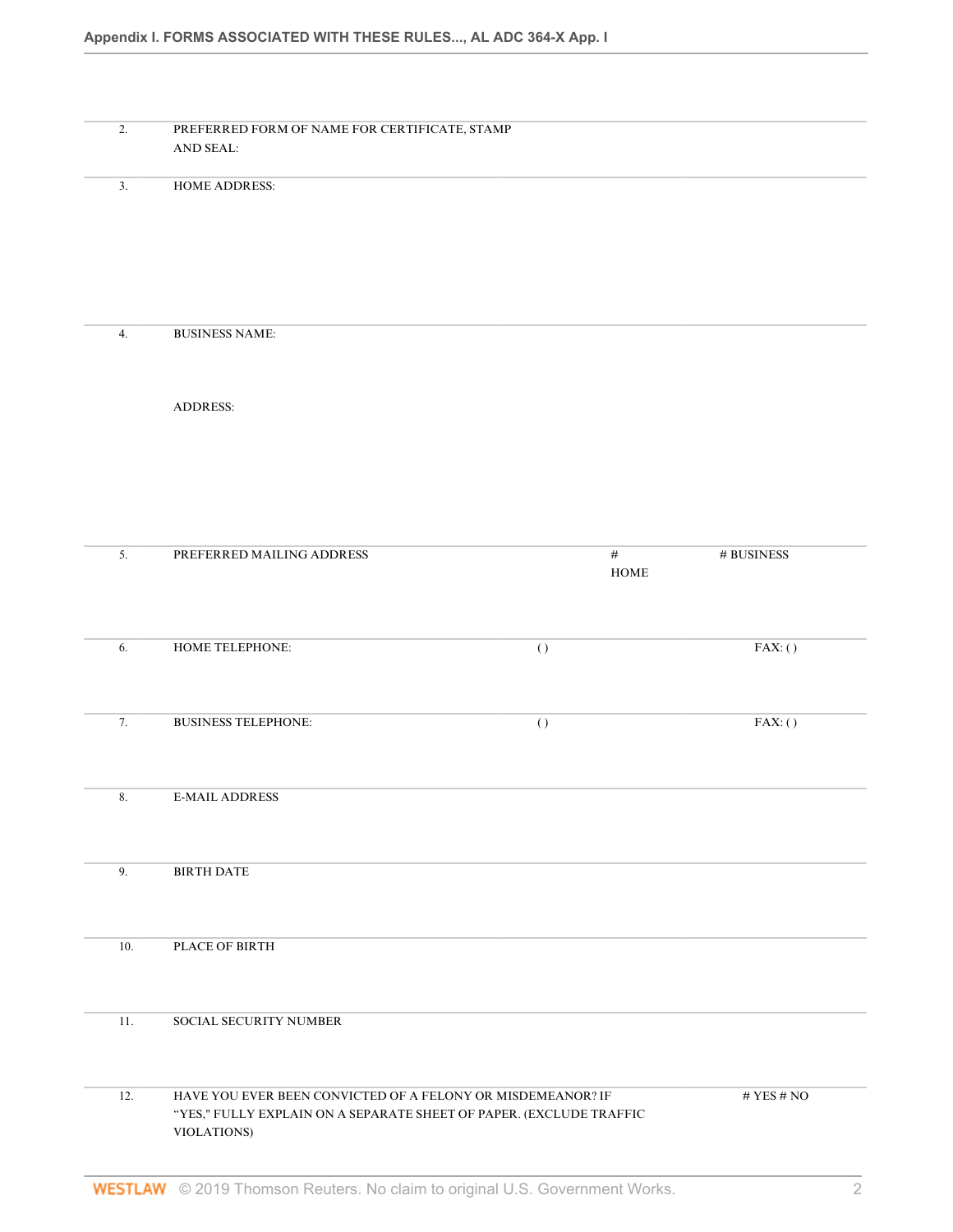# **13 EDUCATION**

# APPLICANT SHOULD ARRANGE FOR TRANSCRIPTS FROM COLLEGES OR UNIVERSITIES TO BE SENT DIRECTLY FROM THE INSTITUTION TO THE BOARD ON FORMS PROVIDED. TRANSCRIPTS FROM APPLICANTS WILL NOT BE ACCEPTED. HOLDERS OF DEGREES FROM FOREIGN INSTITUTIONS, SEE THE ADMINISTRATIVE RULE 364-X-3-.028(8).

Include in chronological order attendance at each educational institution beyond high school.

| NAME AND LOCATION | <b>ATTENDANCE</b> |     |              | <b>DEGREE</b>   | DATE OF       |
|-------------------|-------------------|-----|--------------|-----------------|---------------|
| OF INSTITUTION    | <b>FROM</b>       | TO. | <b>MAJOR</b> | <b>RECEIVED</b> | <b>DEGREE</b> |

### **14. SUMMARY OF PROFESSIONAL EXPERIENCE**

Summarize your professional practice, beginning with your most recent position, in the table below. Describe your professional expertise in detail on the experience data sheets or copies thereof.

| <b>DATES</b> |    | <b>EMPLOYER NAME AND ADDRESS</b> | JOB    |
|--------------|----|----------------------------------|--------|
| <b>FROM</b>  | TO | <b>SUPERVISOR NAME</b>           | TITI F |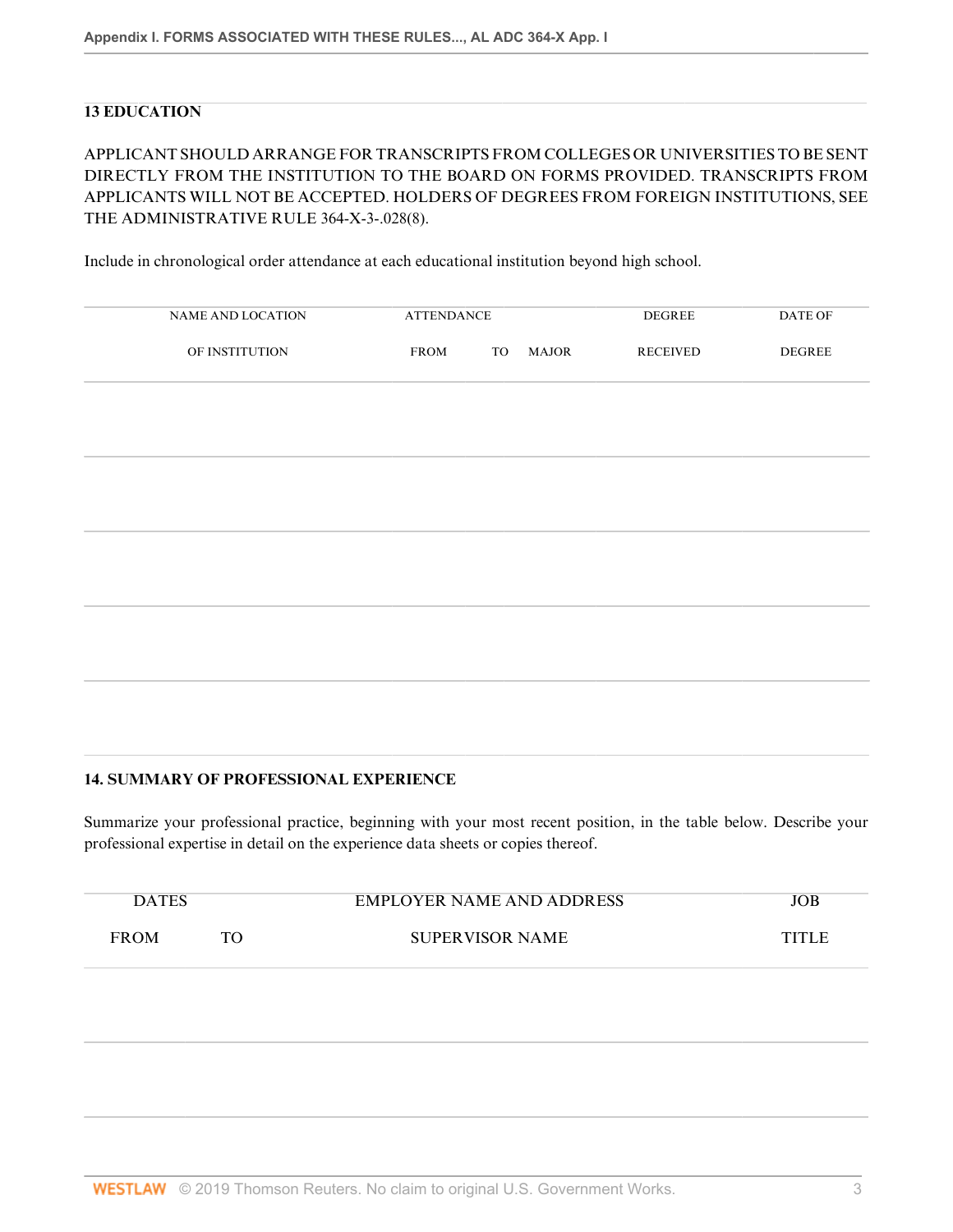Add additional sheets if necessary.

# **15. REGISTRATIONS**

List geological or other registrations, licenses, etc., which you currently hold that have been issued by any governmental authority within or without the the State of Alabama. **IF APPLYING FOR LICENS-ING BY RECIPROCITY, YOU MUST CERTIFY EITHER THAT ONE OR MORE OF YOUR GEOLOGY REGISTRATION/LICENSES WERE GRANTED PARTLY ON THE BASIS OF WRITTEN EXAMINATION, OR THAT YOU HAVE SUCCESSFULLY COMPLETED 5 OR MORE YEARS OF PROFESSIONAL WORK AFTER OBTAINING A REGISTRATION/LICENSE BY "GRANDFATHERING" AND YOU MUST INCLUDE WITH YOUR APPLICATION A PHOTOCOPY OF YOUR CURRENT REGISTRATION DOCUMENT FROM THAT STATE.** Do not include membership in or certifications by professional societies or associations.

| TYPE OF        |                   | <b>ISSUING</b> | $\mathbf{DATE}$ |                |
|----------------|-------------------|----------------|-----------------|----------------|
| <b>LICENSE</b> | <b>DISCIPLINE</b> | <b>AGENCY</b>  | ISSUED          | <b>REMARKS</b> |
|                |                   |                |                 |                |
|                |                   |                |                 |                |
|                |                   |                |                 |                |
|                |                   |                |                 |                |
|                |                   |                |                 |                |
|                |                   |                |                 |                |
|                |                   |                |                 |                |
|                |                   |                |                 |                |
|                |                   |                |                 |                |
|                |                   |                |                 |                |

\* *Registration, license, certification, other (explain)*

# My registration/certification as a geologist in the State of \_\_\_ was granted on the basis of written examination. A photocopy of my current registration documentation is attached.

# My registration/certification as a geologist in the State of \_\_\_ was granted on the basis of "grandfather" provisions. I have five (5) years of professional experience since registration/ licensing. A photocopy of my current registration documentation is attached.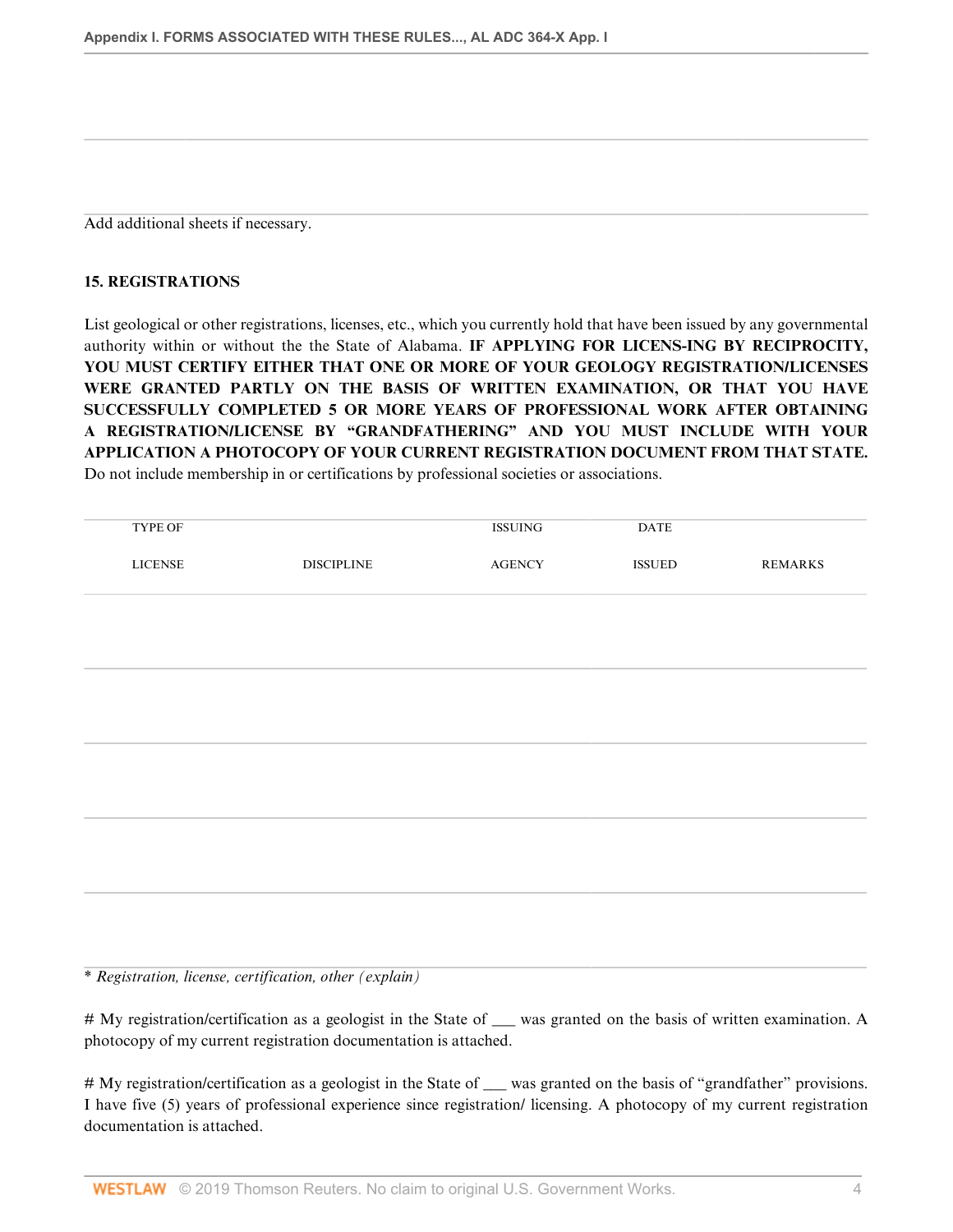# **16. REGISTRATION/LICENSING DENIAL**

| Has any state denied you registration/licensing? Or, has any state suspended               | $# \text{YES}$ |
|--------------------------------------------------------------------------------------------|----------------|
| or revoked your registration/licensing/certification other than for your failure to renew? | # NO           |
| $(If "YES", explain on a separate sheet of paper)$                                         |                |

#### **17. PROFESSIONAL AFFILIATIONS**

NAME OF ORGANIZATION TYPE OF MEMBERSHIP

# AND OFFICES HELD

### **18. REFERENCES**

List the names of five (5) references: three (3) licensed or registered geologists, qualified geologists, or professional engineers who can attest to your character, reputation, responsibility, integrity, and competence; and two (2) personal references. Have them communicate directly to the Board using the forms provided for reference evaluation. You are encouraged (but not required) to list your most recent supervisor (Item 15) as a reference.

NAME ADDRESS AND TELEPHONE NUMBER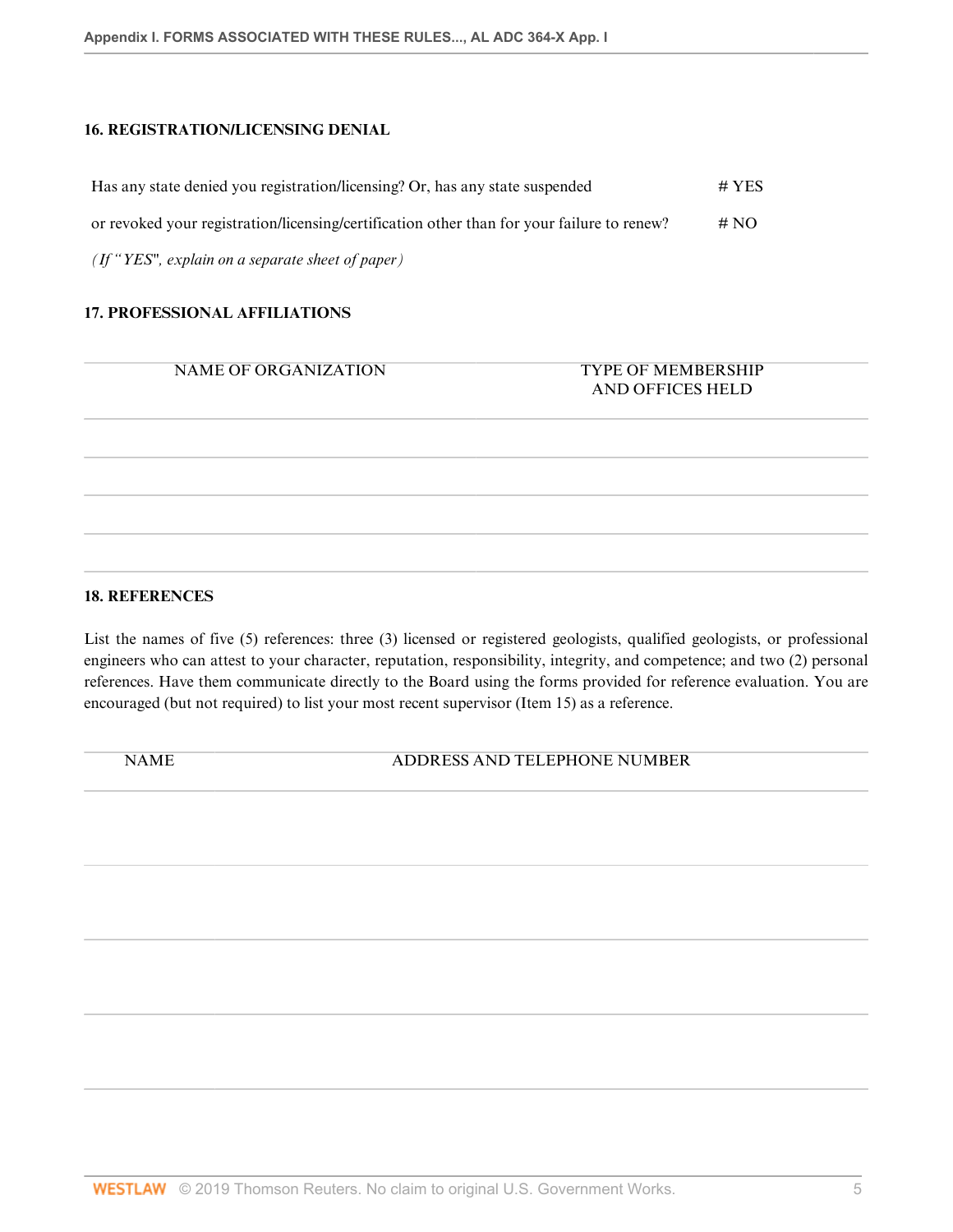# **19. ATTACH THE TWO PASSPORT SIZE PHOTOGRAPHS AT THE BOTTOM OF THIS PAGE.**

"I understand that I may be required to furnish additional information, if requested by the Board."

" I, \_\_\_ hereby certify that I have read the "Alabama Geologists Licensing Act" (Title 34, Chapter 41 of the Alabama Code. 1975). the Rules and Regulations of the Alabama Board of Licensure for Professional Geologists, and the Code of Professional Conduct adopted by the Board. I further certify that the information contained in this application, including attached sheets, is true and correct to the best of my knowledge."

Signature of Applicant: \_

County of \_\_\_\_\_\_ State of \_\_\_\_\_\_

Sworn and subscribed before me, this  $\_\_$  day of  $\_\_$ , 20  $\_\_$ .

\_\_\_, Notary Public

My Commission Expires: \_\_\_\_\_

#### **EXPERIENCE DATA SHEET**

**Applicant Name** \_\_\_ Sheet \_\_\_ of \_\_\_

This sheet (or copies thereof) may be used to provide detailed information for Item 14 of the application. The nature of each work engagement including time in responsible charge should be indicated. **PLEASE TYPE INFORMATION.**

Position: From - To Month/Year: Employer Address:

DESCRIPTION: \_

\_

\_

\_

\_

\_

**Supervisor's Name:**

**Supervisor's Experience and Qualifications:**

**Is the Supervisor a registered/licensed Geologist? # Yes # No**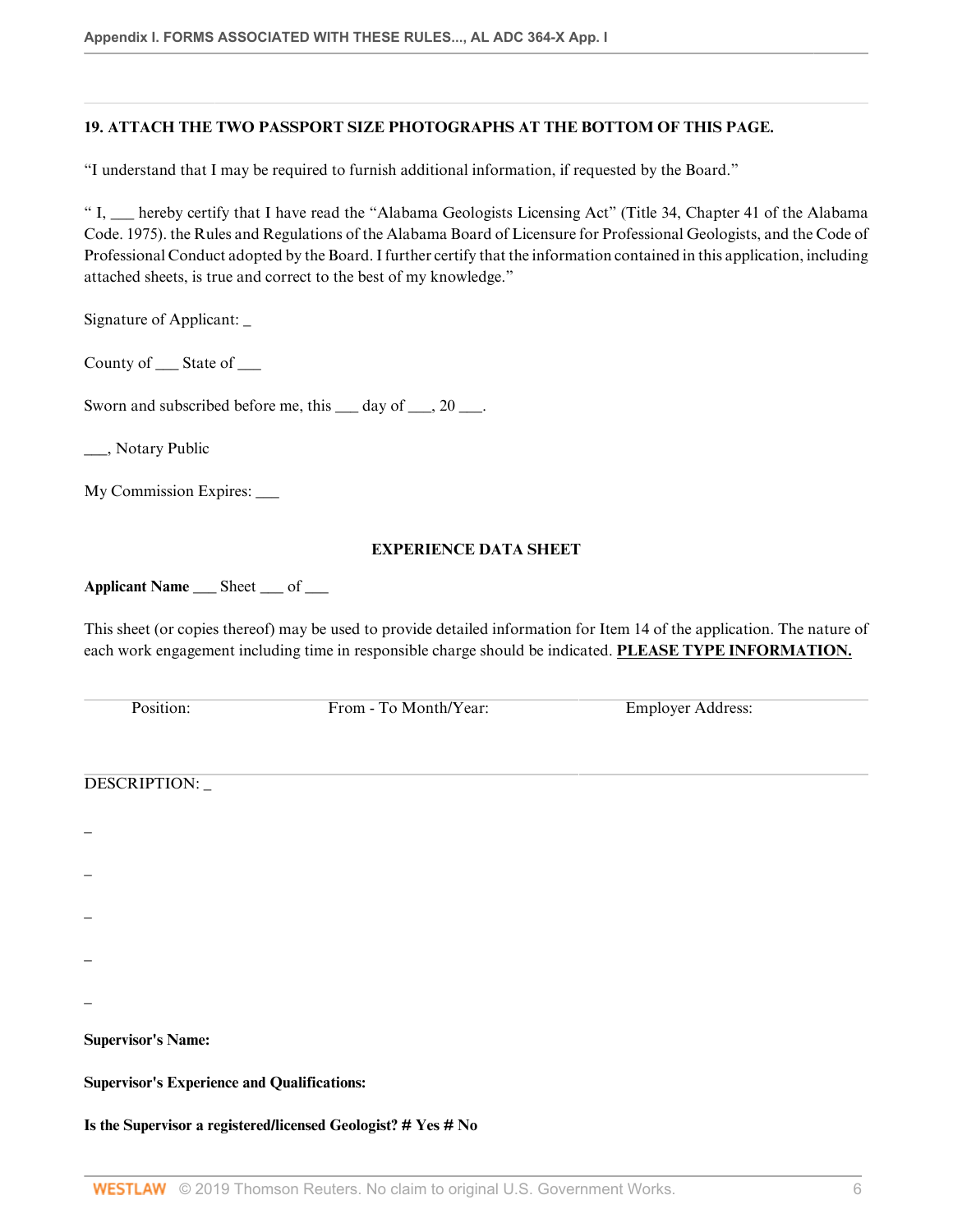| If so, for what period of time and where:          |                                                               |                          |
|----------------------------------------------------|---------------------------------------------------------------|--------------------------|
| Position:                                          | From - To Month/Year:                                         | <b>Employer Address:</b> |
|                                                    |                                                               |                          |
| DESCRIPTION:                                       |                                                               |                          |
|                                                    |                                                               |                          |
|                                                    |                                                               |                          |
|                                                    |                                                               |                          |
|                                                    |                                                               |                          |
|                                                    |                                                               |                          |
| <b>Supervisor's Name:</b>                          |                                                               |                          |
| <b>Supervisor's Experience and Qualifications:</b> |                                                               |                          |
|                                                    | Is the Supervisor a registered/licensed Geologist? # Yes # No |                          |
| If so, for what period of time and where:          |                                                               |                          |
| Alabama Board of Licensure Professional Geologists |                                                               |                          |
| 2777 Zelda Road                                    |                                                               |                          |
| Montgomery, AL 36106                               |                                                               | <b>FRM 2 10/96</b>       |
|                                                    |                                                               | Revised 11/05            |
|                                                    | [THIS FORM MAY BE DUPLICATED AS NECESSARY.]                   |                          |
|                                                    | ALABAMA BOARD OF LICENSURE FOR PROFESSIONAL GEOLOGISTS        |                          |
| 2777 Zelda Road                                    |                                                               |                          |
| Montgomery, AL 36106                               |                                                               |                          |

# **FORM FOR PROFESSIONAL REFERENCE**

# **(THREE REQUIRED)**

# NAME AND ADDRESS OF APPLICANT \_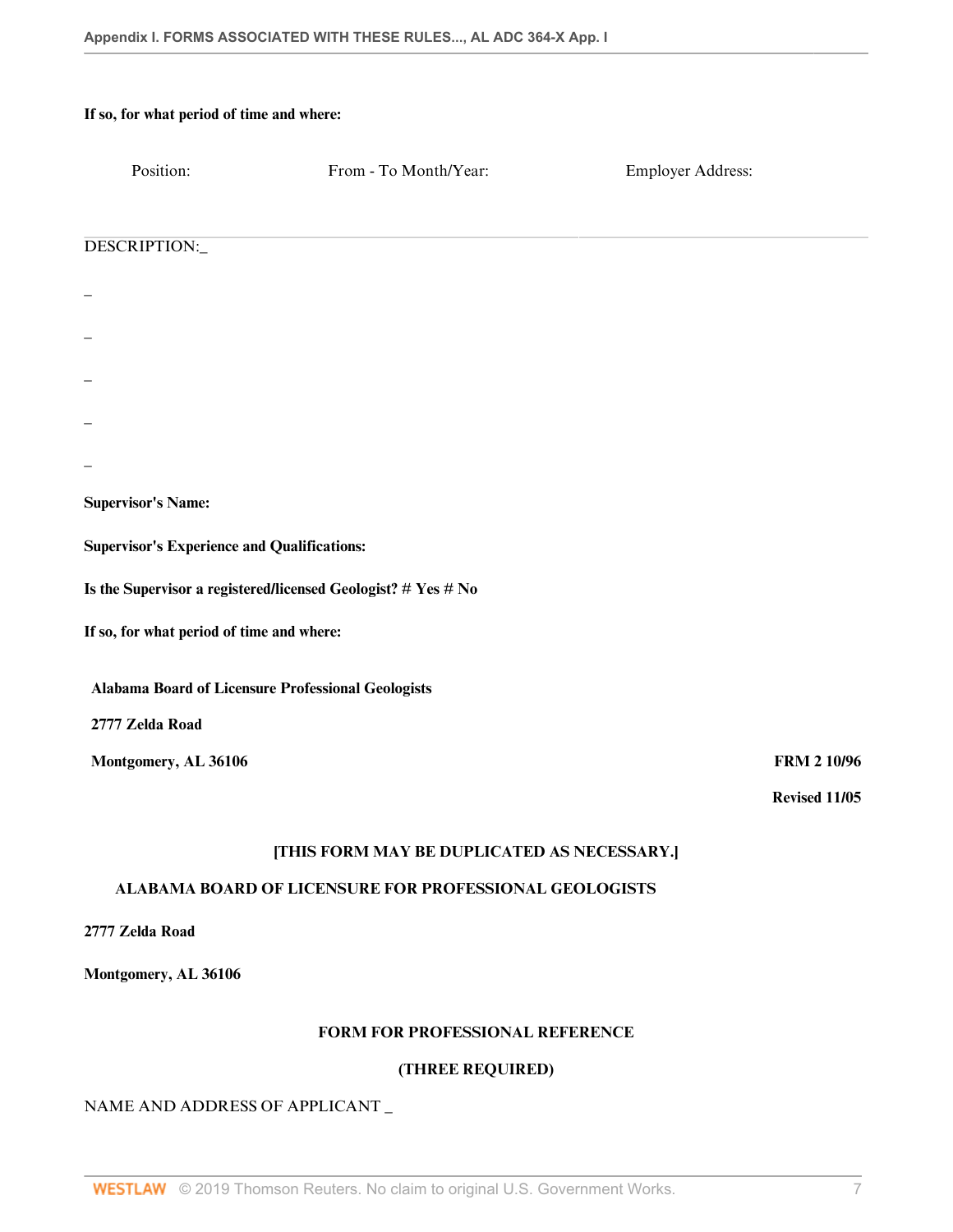## I WAIVE MY RIGHT TO INSPECT THE CONTENTS OF THIS DOCUMENT

SIGNATURE \_\_\_ DATE \_\_\_

#### **TO BE COMPLETED BY THE APPLICANT**

#### **TO BE COMPLETED BY RESPONDENT**

The above named applicant has applied for licensing as a geologist in Alabama under the provisions of Title 34, Chapter 31 of the Alabama Code, 1975. The Alabama Board of Licensure for Professional Geologists requires, as part of the licensing process, references to satisfy the Board as to the character, reputation, responsibility, integrity and competence of the applicant. These references must be submitted by a licensed geologist, qualified geologist [FN1] or professional engineer under whom the applicant has worked. **PLEASE TYPE OR PRINT NEATLY.**

This form has been supplied to you by the applicant. You are requested to mail the completed form directly to the Board Information will be treated by the Board as strictly confidential. Your candid appraisal of the applicant's professional competence is appreciated.

1. Your name: \_

2. Your address:\_

- 3. Your telephone no.: \_
- 4. Your profession:\_
- 5. Your years of experience:\_
- 6. Your specialty (if any): \_

#### **THIS FORM MAY BE DUPLICATED AS NECESSARY**

7. Your professional registration/license/certification:

a. Type (engineer/geologist): \_

b. State: \_

c. Registration/Certification No.:\_

d. Date of issue: \_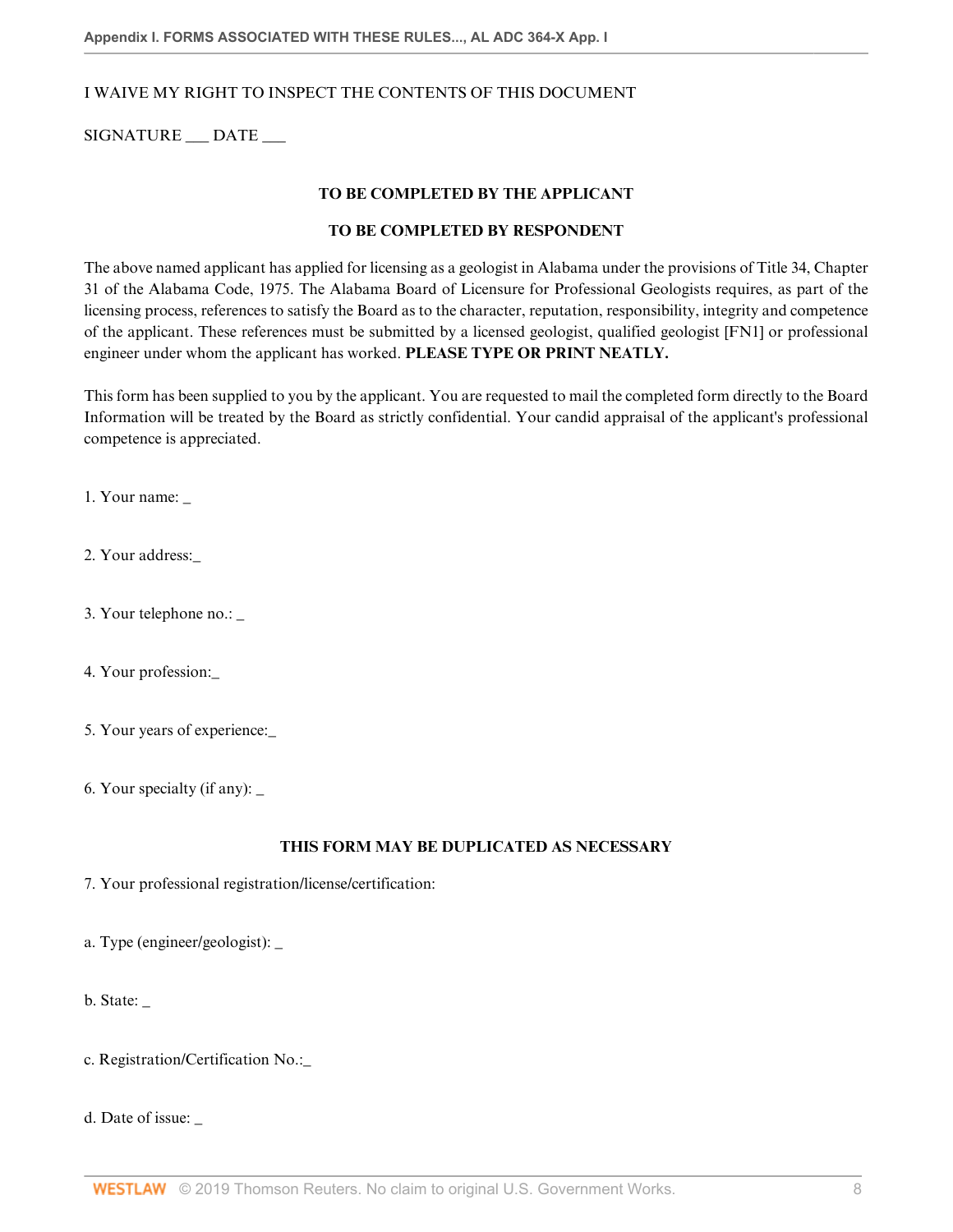8. How long have you known the applicant:

a. Personally: \_

b. Professionally as a practicing geologist \_

9. What has been your professional relationship with the applicant?

| [] Employer  | [] Supervisor |
|--------------|---------------|
| [] Co-worker | [] Other      |

10. Please indicate your appraisal of the applicant in the following categories:

|                                        | <b>Excellent</b> | Good    | Poor    | <b>Unknown</b> |
|----------------------------------------|------------------|---------|---------|----------------|
| Technical competence<br>а.             | $\Box$           | $[ \ ]$ | $\Box$  | IJ             |
| Professional integrity<br>b.           | $\Box$           | $\Box$  | $\Box$  |                |
| Professional reputation<br>$c_{\cdot}$ | $\Box$           | $\Box$  | $\Box$  |                |
| Personal integrity<br>d.               | []               | []      | $[ \ ]$ |                |

11. Do you know of any instances where the applicant was convicted of illegal conduct professional misconduct?

# [ ] Yes [ ] No

\_

\_

If "yes", please explain on separate sheet

12. Would you entrust the applicant with responsibility for an important geologic project involving the life, health, property and welfare of the public? [ ] Yes [ ] No

(If "No", please explain. Please consider this question carefully. As a licensed professional, the applicant will represent all geologists working in the public sector.)

13. Additional information and comments which would amplify or clarify the items above and thus assist the Board in evaluating the applicant's experience and qualifications are strongly requested. Attach additional pages as required.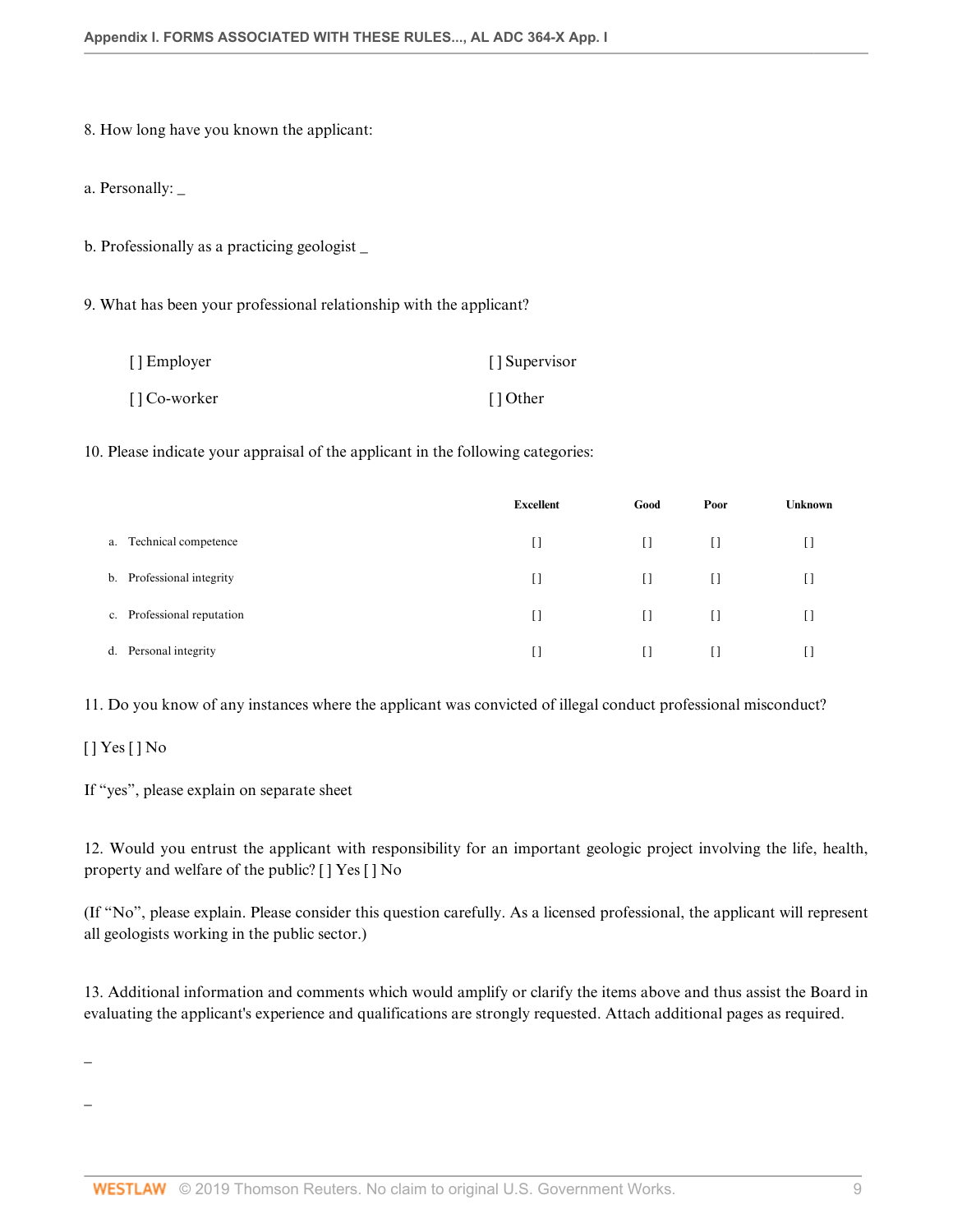\_

\_

\_

Signature: \_

Date: \_

frm4 2/97

# **ALABAMA BOARD OF LICENSURE FOR PROFESSIONAL GEOLOGISTS**

2777 Zelda Road

Montgomery, AL 36106

# **FORM FOR PERSONAL REFERENCE**

# NAME AND ADDRESS OF APPLICANT \_

# I WAIVE MY RIGHT TO INSPECT THE CONTENTS OF THIS DOCUMENT

SIGNATURE \_\_\_ DATE \_\_\_

# **TO BE COMPLETED BY THE APPLICANT**

# **TO BE COMPLETED BY RESPONDENT**

The above named applicant has applied for licensing as a geologist in Alabama under the provisions of Title 34, Chapter 31 of the Alabama Code, 1975. The Alabama Board of Licensure for Professional Geologists requires as part of the licensing process, personal references are required to satisfy the Board as to the character, reputation, responsibility, integrity and competence of the applicant. These references must be submitted by a personal acquaintance or professional colleague who has known the applicant for at least 5 years immediately prior to submittal of this application on for licensure on the reference forms provided. **PLEASE TYPE OR PRINT NEATLY.**

This form will be supplied to you by the applicant. However, you are requested to mail the completed form directly to the Board. Information will be treated by the Board as strictly confidential. Your candid appraisal of the applicant's personal character is appreciated.

1. Your name: \_

2. Your address: \_

Telephone No. \_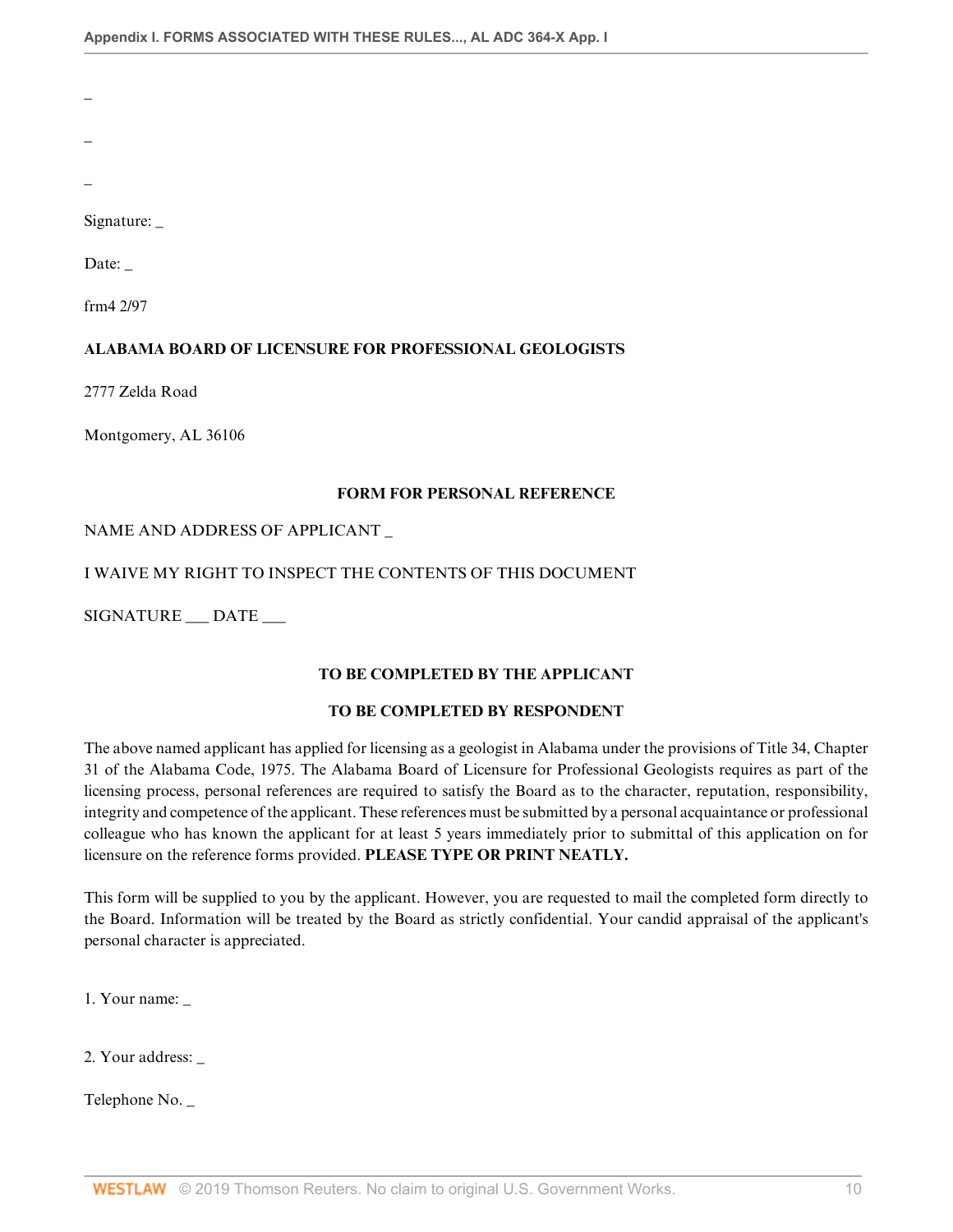3. How long have you known the applicant:

a. Personally ? \_

b. Professionally ? \_

#### **This form maybe reproduced as required**

4. What has been your personal relationship with the applicant?

| [] Employer  | [] Supervisor |
|--------------|---------------|
| [] Co-worker | [] Other      |
| [] Friend    | [] Relative   |

5. Please indicate your appraisal of the applicant in the following categories;

|                       | <b>Excellent</b> | Good   | Poor   | Unknown |
|-----------------------|------------------|--------|--------|---------|
| a. Personal Honesty   | H.               | $\Box$ | $\Box$ |         |
| b. Personal Integrity | LT.              | $\Box$ | $\Box$ |         |

6. Do you know of any instances where the applicant was convicted of illegal conduct or misconduct?

[] Yes

[ ] No

If "yes", please explain on separate sheet

7. Additional information and comments which would amplify or clarify the items above and thus assist the Board in evaluating the applicant's personal qualifications are strongly requested. Attach additional pages if required.

\_

- \_
- 
- \_
- \_
- 

Your signature: \_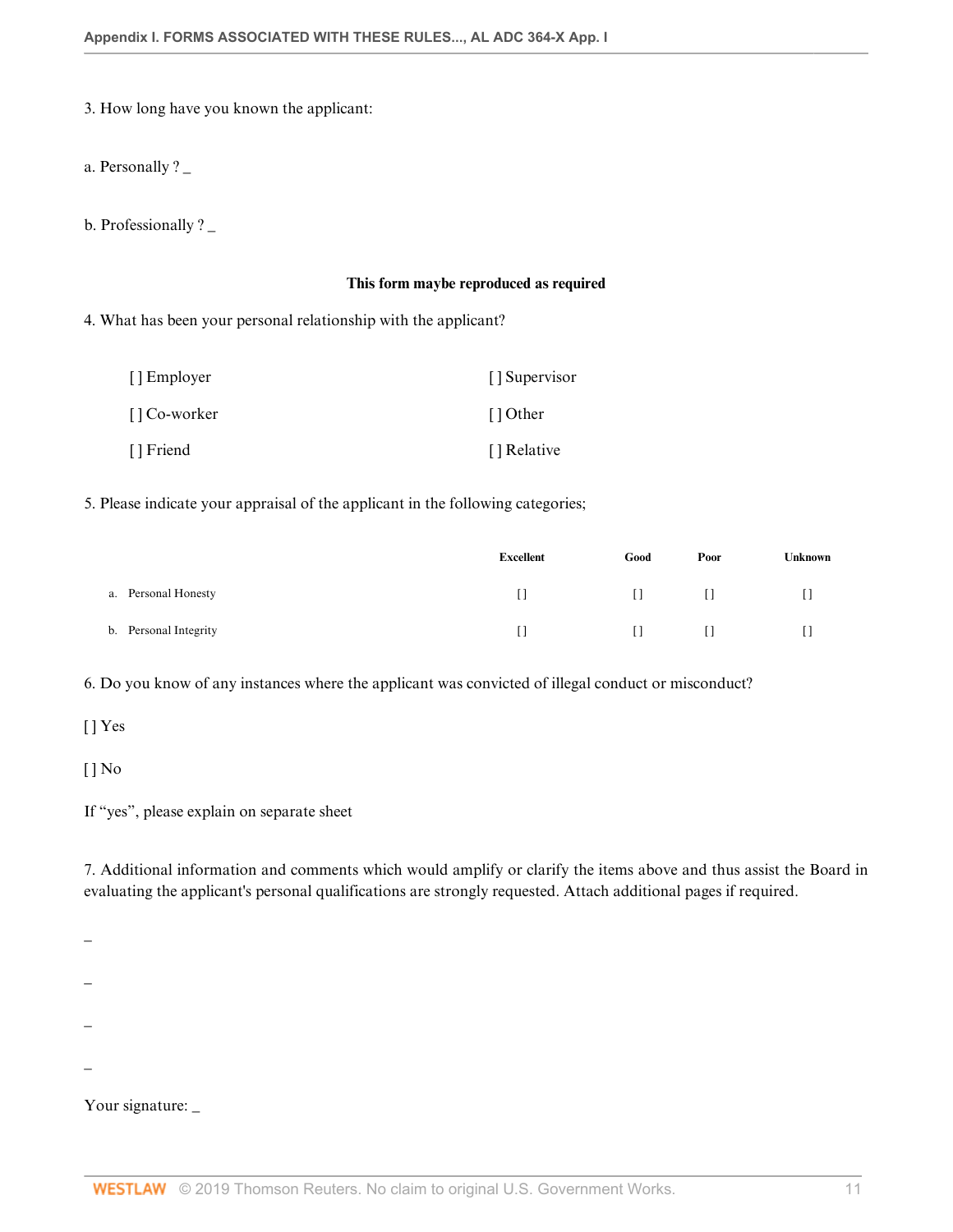Date: \_

frm 3/96

### **FOREIGN DEGREE EVALUATION SERVICES**

For those individuals that obtained their geological degree or required courses, we recommend that you contact one of the below services for your evaluation. These three services have been contacted by this Board and will be aware of your needs. Please call the Board office should you have any questions.

ECE - Educational Credential Evaluators, Inc.

Post Office Box 92970

Milwaukee, WI 53202-0970

414-289-3400

414-289-3411 Fax

Lisano International

Post Office Box 407

Auburn, AL 36831-0407

334-745-0425 Telephone/Fax

World Education Services, Inc.

Post Office Box 745

New York, NY 10113-0745

212-966-6311

212-966-6395 Fax

(Mid-West Office)

Post Office Box 11623

Chicago, IL 60611-0623

312-222-0882

312-222-1217 Fax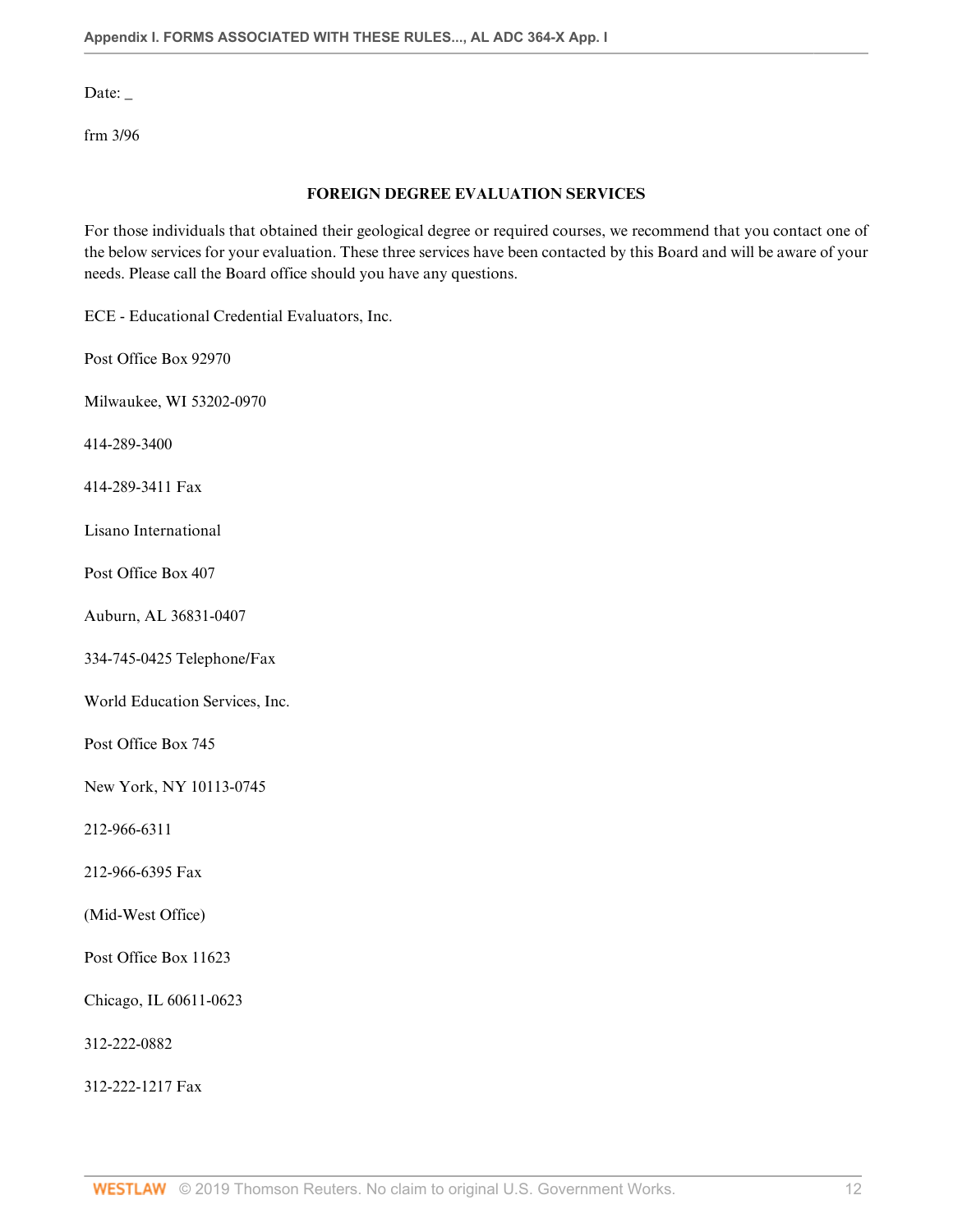# **ALABAMA BOARD OF LICENSURE FOR PROFESSIONAL GEOLOGISTS**

# **VERIFICATION OF DEGREE GRANTED**

#### **APPLICANT SHALL COMPLETE THE UPPER PART OF THIS FORM**

Name in Full: \_

Home Address:

Business Address: \_

Birth Date: Social Security No.

College or University Attended: \_

Applicant's Signature: \_\_\_ Date: \_\_\_

(After completion of above, the applicant shall send this form to each college or university from which he/she has obtained a degree in geology or related field. Please request the following certificate be completed and that an official transcript and this form be returned directly to the Board. Under no circumstances will the Board accept transcripts from the applicant.)

### **CERTIFICATE**

I hereby certify that the above name applicant has graduated from this institution with a degree of:  $\_\_\_$ Major:  $\_\_$  on  $\_\_$ 

An official transcript of the applicant's academic record at this institution is attached

SEAL OF UNIVERSITY

Signature: \_

Official Position: \_

Institution: \_

Date:

Return to:

#### **ALABAMA BOARD OF LICENSURE FOR PROFESSIONAL GEOLOGISTS**

**2777 Zelda Road**

**Montgomery, AL 36106**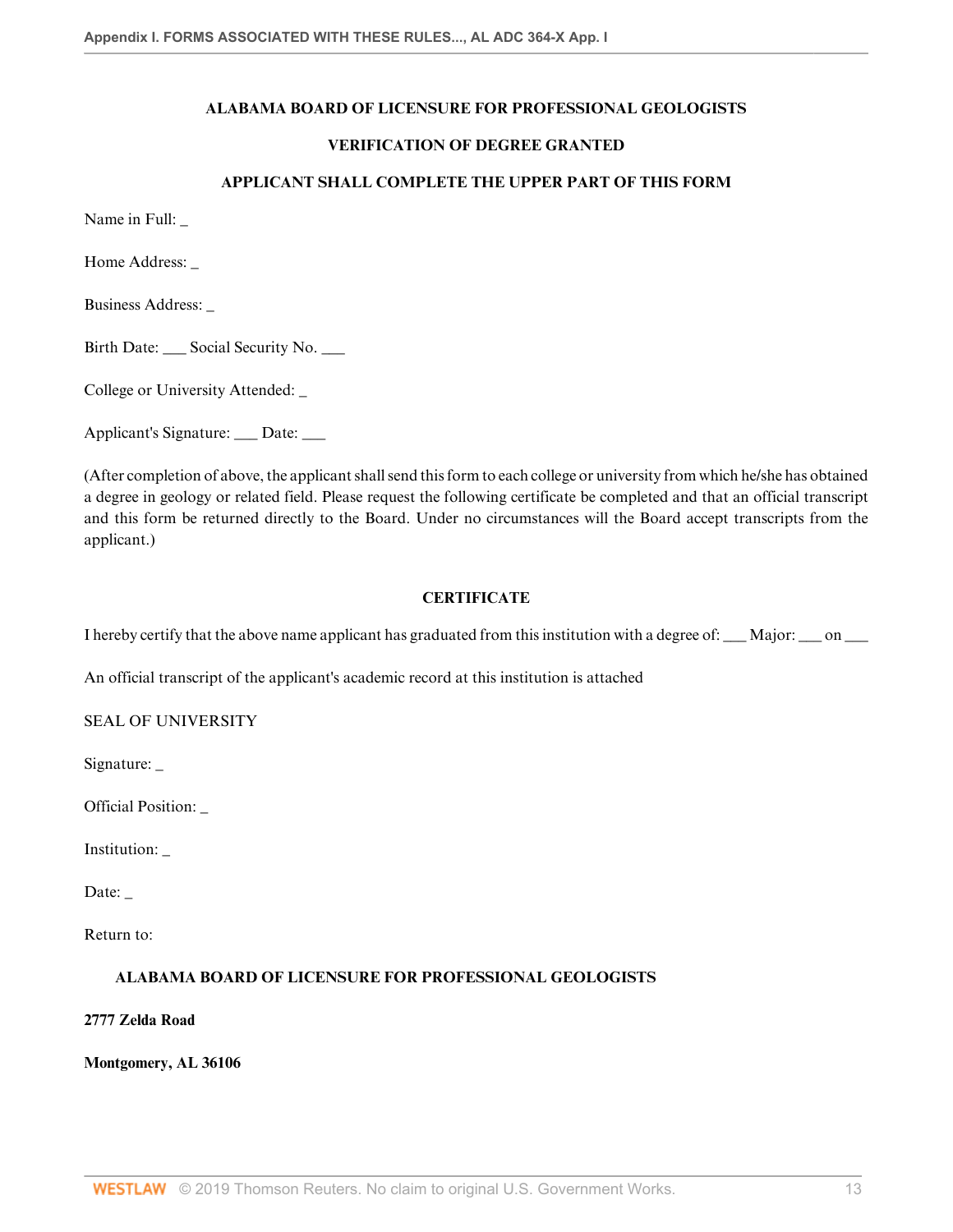# **[THE FORM MAY BE DUPLICATED AS NECESSARY]**

frm 5 10/96

#### **ALABAMA BOARD OF LICENSURE FOR PROFESSIONAL GEOLOGISTS**

## **2777 Zelda Road**

#### **Montgomery, AL 36106**

**(334) 269-9990**

### **(334) 263-6115 (fax)**

### **APPLICATION FOR TEMPORARY PERMIT (90 DAYS) AS A GEOLOGIST**

### INSTRUCTIONS TO APPLICANT

1. The Application form must be typewritten, fully completed, signed, notarized and accompanied by the requisite fee (\$200.00) BEFORE it will be accepted for consideration by the Board. Enclose two (2) recent (less than two years old) passport size color photographs.

2. Non-refundable fee MUST accompany the application. Do not send cash. Make checks or money orders payable to "Alabama Board of Licensure for Professional Geologists" (ABLPG)

FIRST NAME \_\_\_ M INITIAL \_\_\_ LAST NAME \_\_\_

MAILING ADDRESS \_

 $CITY = ST = ZIP$ 

BUSINESS NAME \_

BUSINESS ADDRESS \_

 $CITY$   $ST$   $ZIP$   $ZIP$ 

\_

\_

BUSINESS TELEPHONE \_\_\_ FAX \_\_\_

EMAIL ADDRESS \_\_\_ SOCIAL SECURITY □ \_\_\_

DATE OF BIRTH \_\_ PLACE OF BIRTH \_\_

LIST YOUR LICENSE NUMBER(S) AND ISSUING STATE(S)

WESTLAW © 2019 Thomson Reuters. No claim to original U.S. Government Works. 14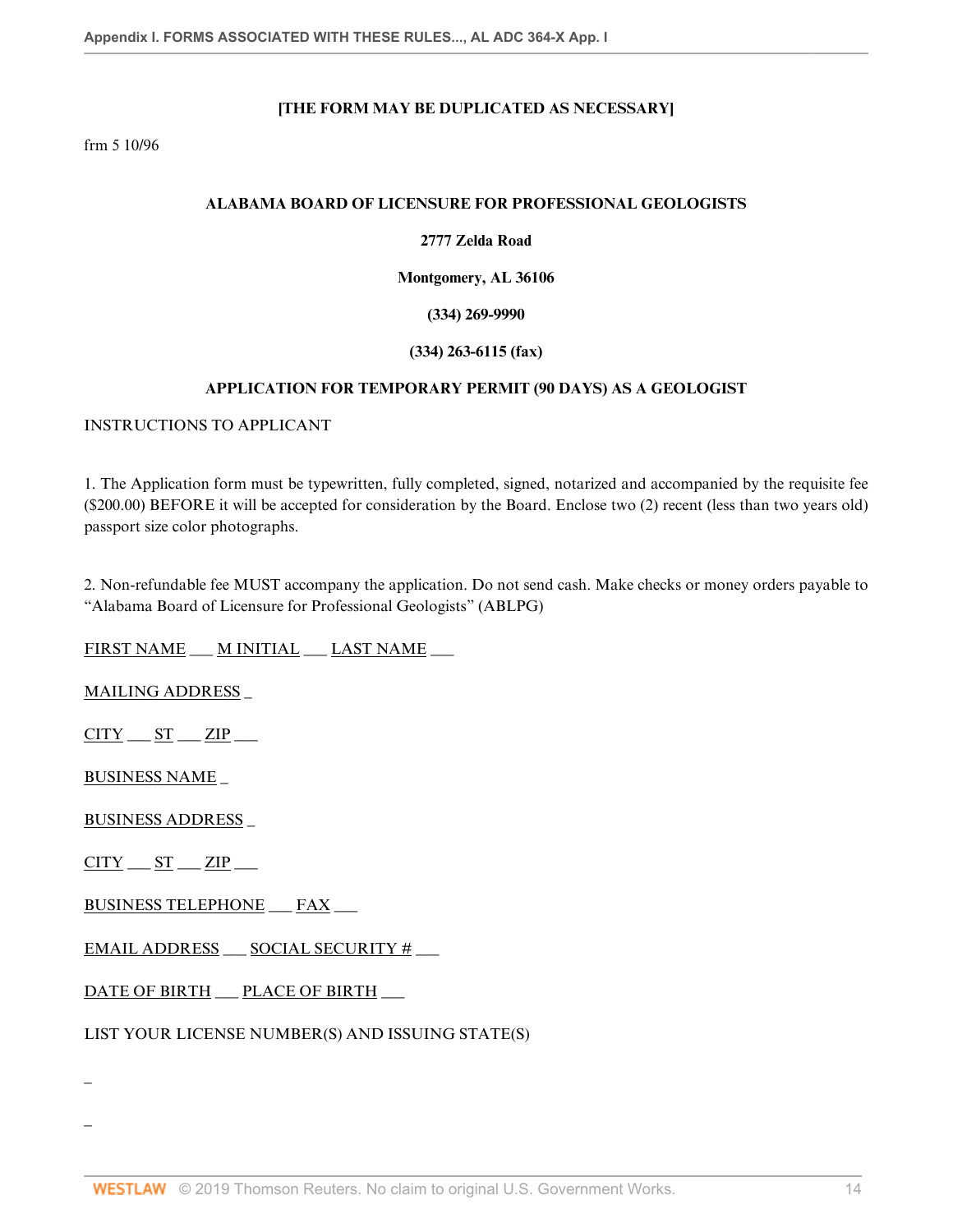## LIST THE COMPANY AND LOCATION OF JOB:

\_

\_

# GENERAL NATURE OF GEOLOGIC/HYDROLOGIC STUDY:

\_

\_

ARE YOU THE PRINCIPLE GEOLOGIST/HYDROLOGIST ON THE JOB  $#$  YES  $#$  NO. IF NOT WHO? (LIST THE NAME, LICENSE STATE AND NUMBER OF INDIVIDUAL) \_\_\_

IS THE WORK SUBJECT TO REGULATORY APPROVAL OR ACCEPTANCE? #YES #NO. IF YES, WHICH AGENCY: \_\_\_

NAME THE LOCATION(S) OF THE WORK BEING PERFORMED: \_\_\_

Signature and Seal of Applicant \_

County of \_\_\_ State of \_\_\_

Sworn to and subscribed before me, this the  $\qquad$  day of  $\qquad$ , 20

\_\_ Notary Public

My Commission Expires: \_

# **2005 CONTINUING EDUCATION REPORTING FORM**

# **NAME \_**

# **ADDRESS \_**

**CITY \_\_\_ ST \_\_\_ ZIP \_\_\_**

# **LICENSE NUMBER \_**

*NOTICE:* For general guidelines, please read the document titled Continuing Education Guidelines for Alabama Licensed Professional Geologists (2005), which can be viewed on the Board's website, www.algeobd.alabama.gov. For specific guidelines, please refer to Alabama Board of Licensure for Professional Geologists Administrative Rules, Ethics. and Enabling Act, Section 364-X-13-.02. Please note that documentation is required for all PDH credit claimed and should be available for later examination, if requested. This form can be modified as needed to document your particular PDH credit, but please use this form for reporting. The categories, 1 through 5 below, correspond to the same numbered categories in the 2005 Guidelines. Please note that contract hours' and PDHs are not the same as explained in the 2005 Guidelines for each category. Further, in some categories, there are limitations on the number of PDHs that can be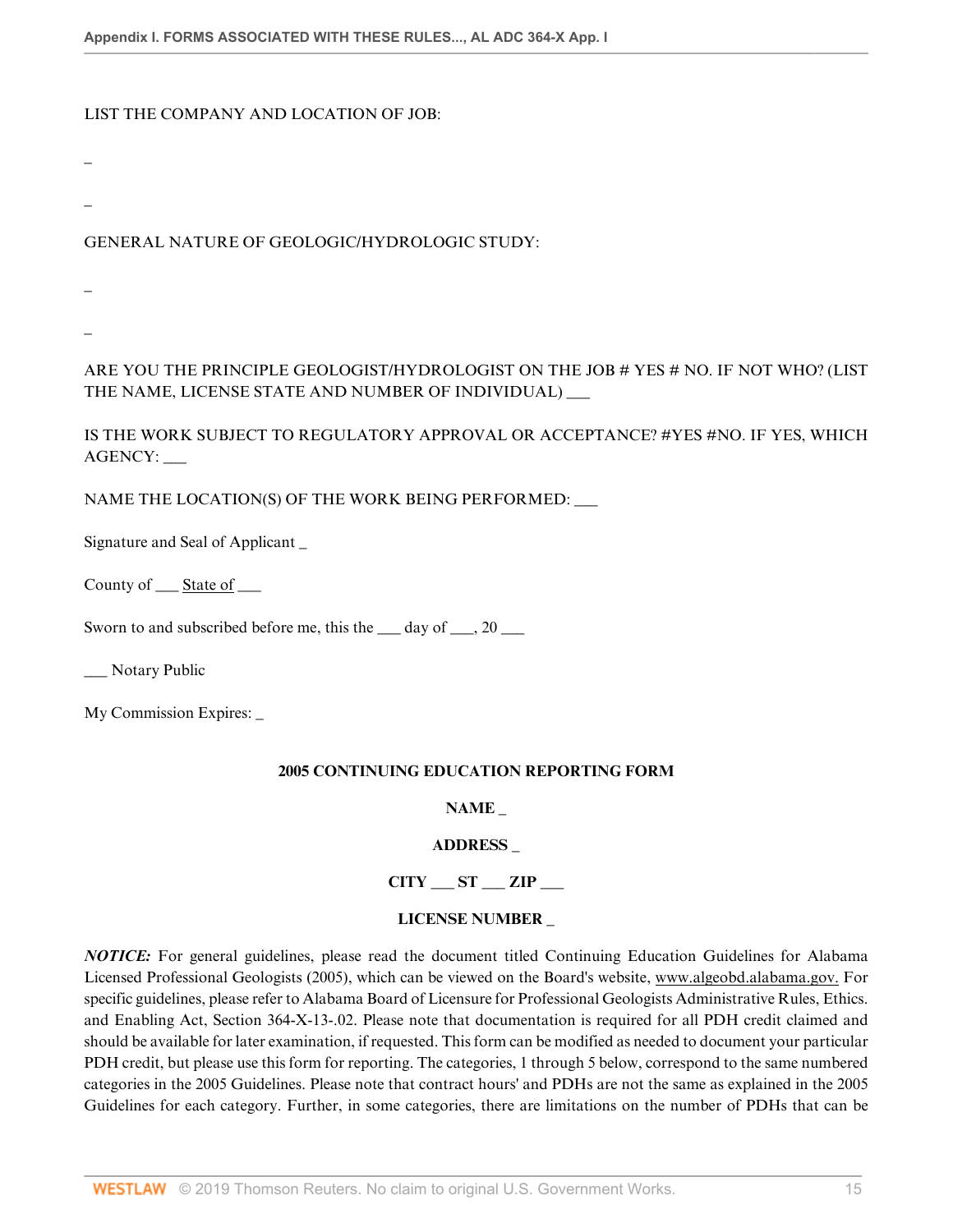claimed and/or the PDHs are prorated in some manner. Please see 'Examples of PDH Credit Conversion' in the 2005 Guidelines, which is located on the Board's website, www.algeobd.alabama.gov.

## **1) Formal Educational Activities**

| Name of College of University | Course | <b>Date Attended</b> | <b>Semester Hrs</b> | QtrHrs | <b>PDHs</b> |
|-------------------------------|--------|----------------------|---------------------|--------|-------------|
| a.                            |        |                      |                     |        |             |
| b.                            |        |                      |                     |        |             |
| c.                            |        |                      |                     |        |             |

## **2) Formal Activities of Professional Societies, Agencies, and Organizations**

| Organization   | Subject | Date        | Contact $\rm Hrs$ | $\rm{PDHs}$ |
|----------------|---------|-------------|-------------------|-------------|
|                |         |             |                   |             |
| $\mathbf{a}.$  |         |             |                   |             |
|                |         |             |                   |             |
| b.             |         |             |                   |             |
|                |         |             |                   |             |
| $\mathbf{c}.$  |         |             |                   |             |
|                |         |             |                   |             |
| $\mathbf{d}.$  |         |             |                   |             |
| 3) Field Trips |         |             |                   |             |
| Organization   | Subject | $\rm{Date}$ | Contact $\rm Hrs$ | $\rm{PDHs}$ |
|                |         |             |                   |             |

a.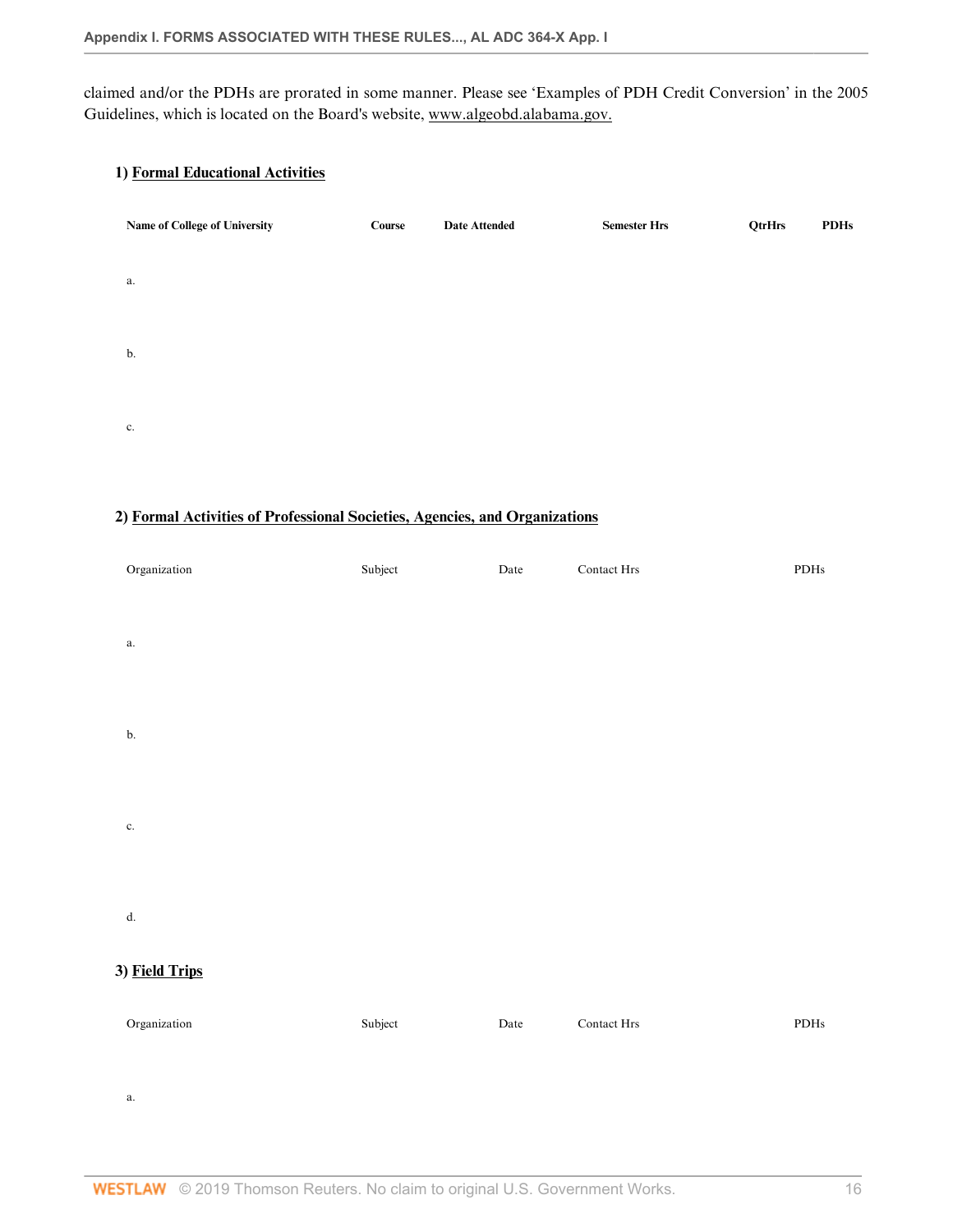b. c.

# Source/Description Date Contact Hrs PDHs a. b. c. d.

## **4) Regulatory and Safety Training, Interest Seminars and Courses & In-House Activities**

#### **5) Oral and Written Technical Contributions**

| Title of Paper | Published By | Date | Pages | Prep Hrs | PDHs |
|----------------|--------------|------|-------|----------|------|
|                |              |      |       |          |      |
| a.             |              |      |       |          |      |
|                |              |      |       |          |      |
| b.             |              |      |       |          |      |
|                |              |      |       |          |      |
|                |              |      |       |          |      |
| c.             |              |      |       |          |      |
|                |              |      |       |          |      |

# **Total PHDs carried forward from last biennium** \_\_\_

## **Total** \_\_\_

## **Total PDH's Claimed** \_\_\_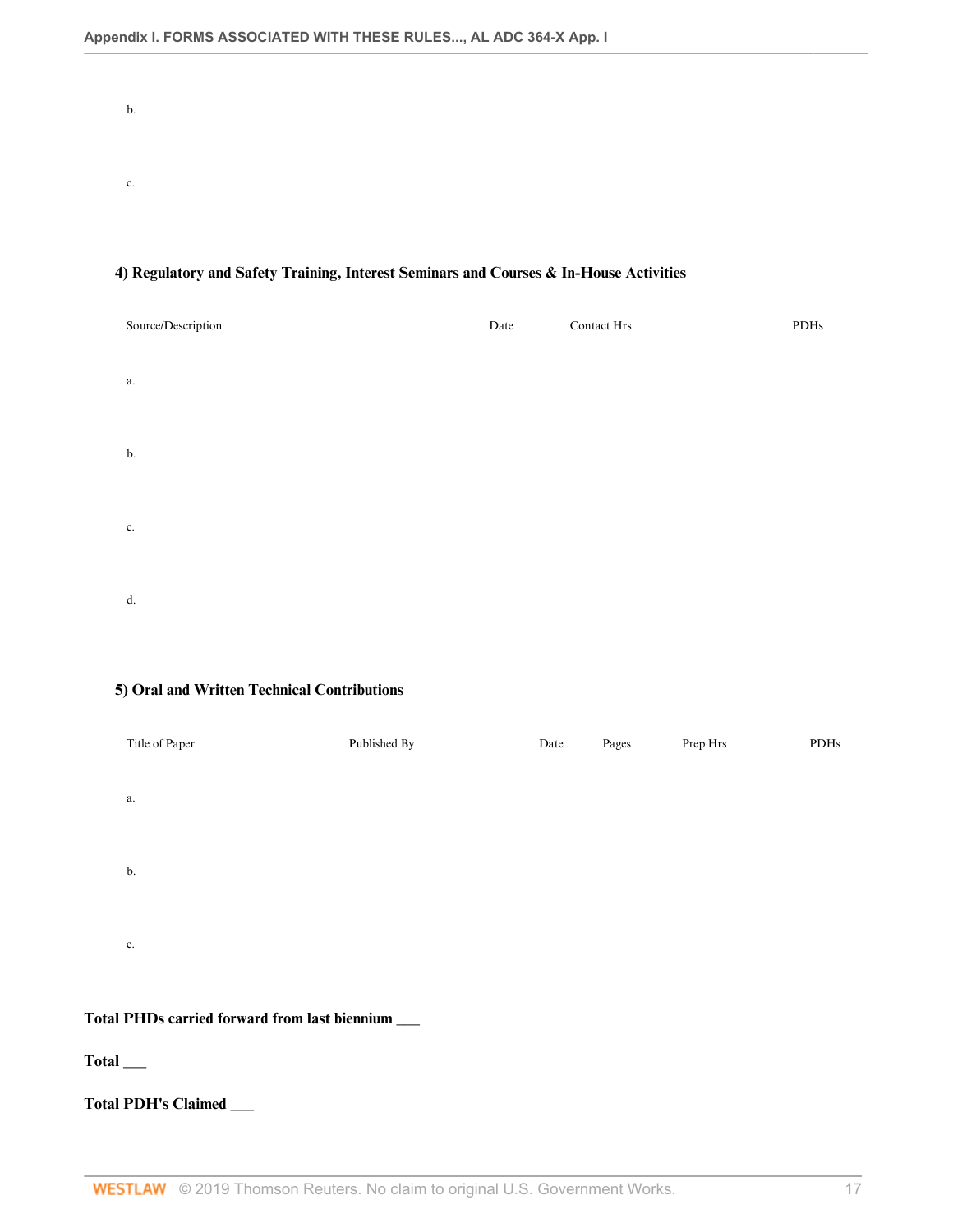Total PDHs carried forward to next biennium [FN2] \_\_\_

Signature of Applicant/Date

\_

Licensee certifies that the informatio above is true and correct by applying his/her seal or stamp. **(Apply Seal or Stamp)**

#### **ALABAMA BOARD OF LICENSURE FOR PROFESSIONAL GEOLOGISTS**

## **2777 Zelda Rd**

**Montgomery, AL 36106**

**Phone: 334/420-7236**

**FAX: 334/263-6115**

#### **Email: geology@warrenandco.com**

#### **Website: www.algeobd.alabama.gov**

|   | <b>PROFESSIONAL GEOLOGIST</b>                                        |   | <b>GEOLOGIST-IN-TRAINING</b>                                         |  |
|---|----------------------------------------------------------------------|---|----------------------------------------------------------------------|--|
| # | \$150.00 Renewal Fee The following if applicable:                    | # | \$75.00 Renewal Fee The following if applicable:                     |  |
| # | \$100.00 Late Fee (If not received 90 days after<br>expiration date) | # | \$100.00 Late Fee (If not received 90 days after<br>expiration date) |  |

**Note:** THE BOARD ACCEPTS PERSONAL OR COMPANY CHECKS MADE PAYABLE TO THE ABLPG. Also, Continuing Education **is** required for this biennial license renewal period. Thirty (30) PDH's are required. Please see the Continuing Education Reporting Form or refer to your Continuing Education Guidelines booklet. You may access the CE Guidelines on the Board's website, www.algeobd.alabama.gov. **Also, your AL Seal Or Stamp must be affixed to your CE Reporting Form.**

## **Please complete the following:**

Name of Licensee: Lic. Number: Date of Birth:

Residence Address: \_

Street & Number City State Zip

Residence Phone:  $(\_\_\_\_\_$  FAX:  $(\_\_\_\_\_\_$  County:  $\_\_\_$ 

Business Name:\_

Business Address:\_

Street & Number City State Zip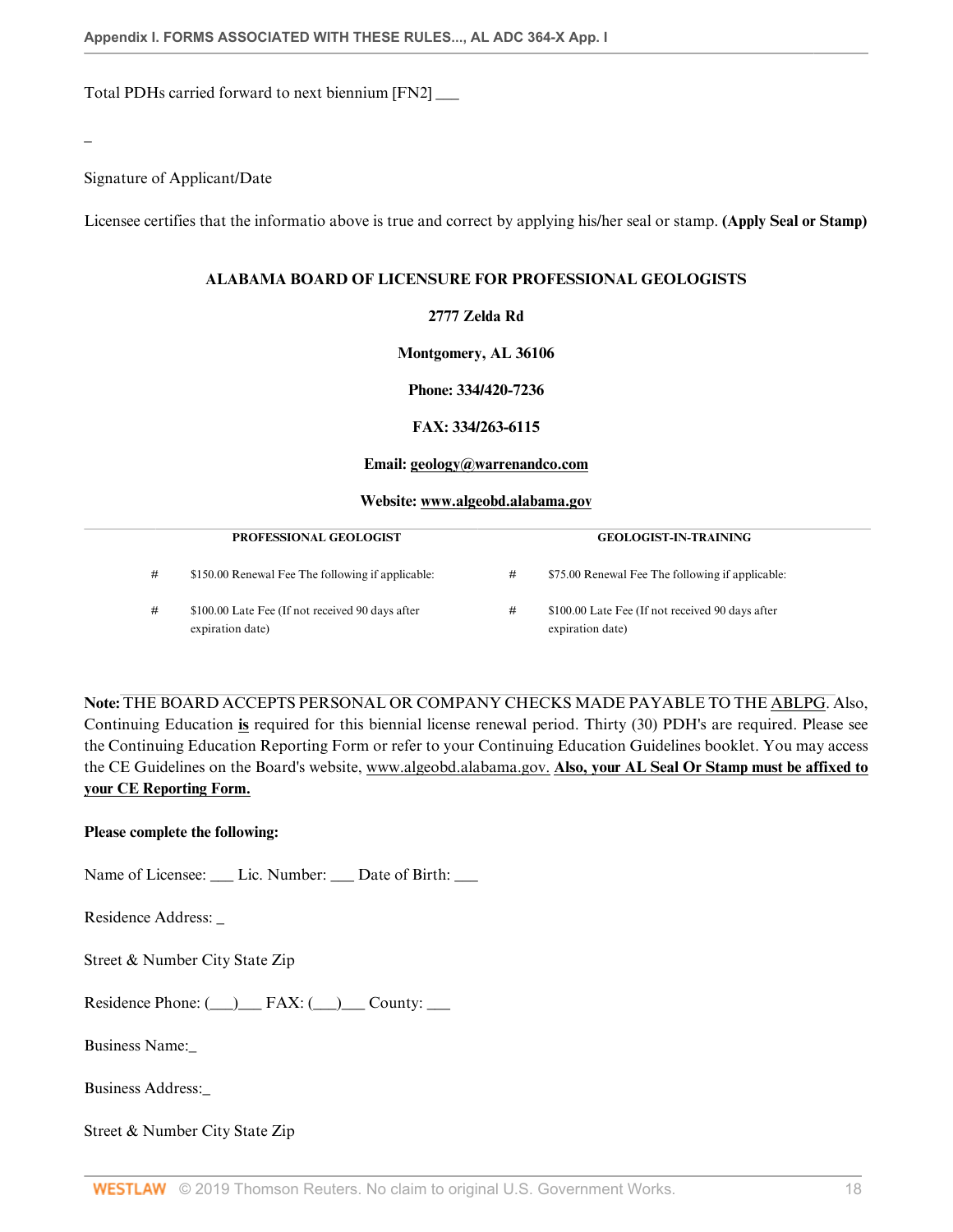Business phone:  $(\_)$  FAX:  $(\_)$  County:

E-Mail address: \_\_\_

# **PLEASE MARK THE APPROPRIATE CATEGORY:**

| Academia   | Business <sup>*</sup> | Consultant, (Independent) | Geotechnical |
|------------|-----------------------|---------------------------|--------------|
| Government | Mining                | Petroleum                 | Retired      |

I hereby attest that the above information contained herein is true to the best of my knowledge and belief. I have read Chapter 364-X-14 Professional Conduct (Code of Ethics) and hereby reaffirm my agreement to abide by these rules set forth by the Board.

Signature: \_\_\_ Date: \_\_\_

Social Security Number (Required): \_\_\_\_

#### **Alabama Board of Licensure for Professional Geologists**

#### **2777 Zelda Rd**

**Montgomery, AL 36106**

## **334/420-7236 Fax: 334/263-6115**

#### **www.algeobd.alabama.gov**

#### **Email: geology@arrenandco.com**

Dear Licensee:

Congratulations on obtaining your PG license for the State of Alabama! We are excited about the response that we have received and look forward to working with you and assisting you in any way that we can.

The Licensing Act, § 34-41-14(a), states, "Each geologist, upon the issuance of a license, shall obtain from the secretarytreasurer of the board or his or her designee, at a cost prescribed by the board, a seal of the design authorized by the board bearing the name of the licensee and the legend "Licensed Professional Geologist -- State of Alabama" together with the serial number of the licensee. A licensed professional geologist shall approve, sign, and affix his or her seal to all drawings reports, or other geologic papers or documents involving the public practice of geology which have been prepared by the licensed professional geologist or a subordinate employee under the direction of the licensed professional geologist for the use of, or for delivery to any person or for public record within the State of Alabama."

The Alabama Geologists Board seal was recently approved and we are now able to offer to you, your seal and stamp. In order to obtain your stamp and seal, we ask that you return the bottom portion of this letter along with a check for \$50.00 to the Board's office. The stamp and seal will not be ordered until your request form and check have been received and processed. Once ordered, it will take a minimum of 6-8 weeks for your stamp and seal to be delivered to you